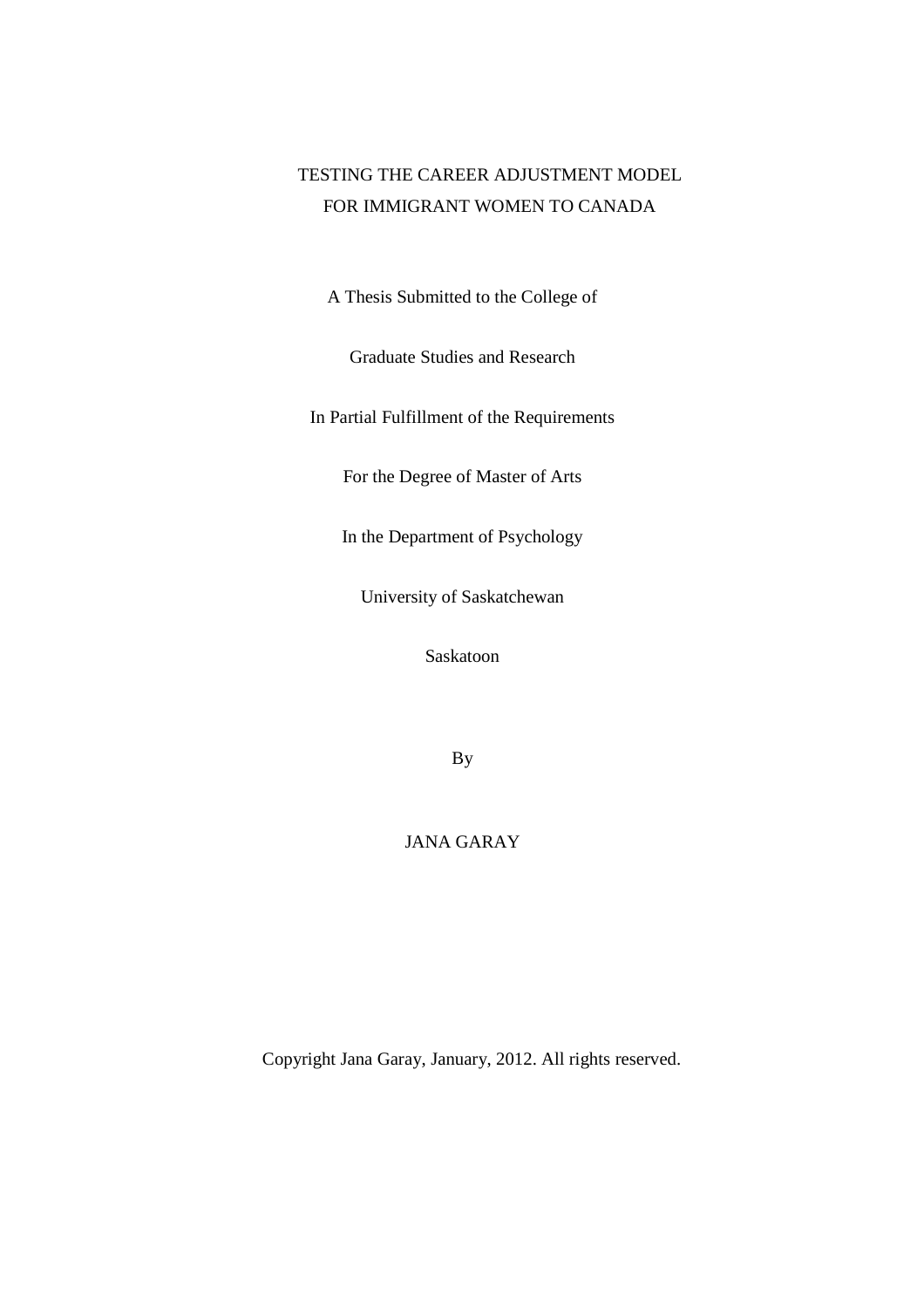### Permission to use

In presenting this thesis in partial fulfilment of the requirements for a Postgraduate degree from the University of Saskatchewan, I agree that the Libraries of this University may make it freely available for inspection. I further agree that permission for copying of this thesis in any manner, in whole or in part, for scholarly purposes may be granted by the professor or professors who supervised my thesis work or, in their absence, by the Head of the Department or the Dean of the College in which my thesis work was done. It is understood that any copying or publication or use of this thesis or parts thereof for financial gain shall not be allowed without my written permission. It is also understood that due recognition shall be given to me and to the University of Saskatchewan in any scholarly use which may be made of any material in my thesis.

Requests for permission to copy or to make other use of material in this thesis in whole or part should be addressed to:

#### Head of the Department of Psychology

University of Saskatchewan

Saskatoon, Saskatchewan (S7N 5A5)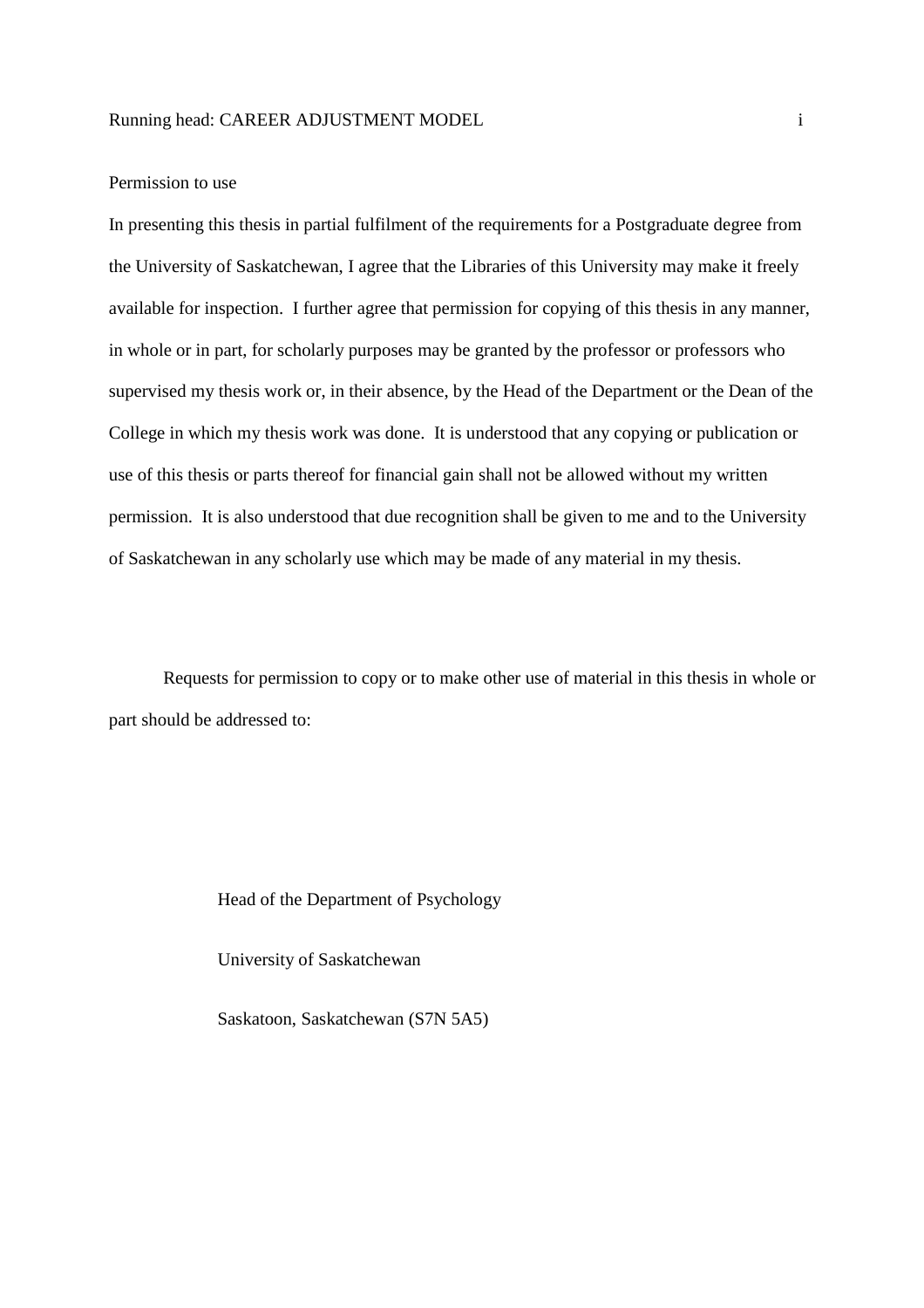#### ACKNOWLEDGMENTS

I would like to thank my supervisor, Dr. Peter R. Grant, whose encouragement, guidance and support from the initial steps to the final level enabled me to develop an understanding of the topic and carry out all methodological and analytical steps correctly. It was an honor for me to be guided by him.

I would also like to show my gratitude to members of the Advisory Committee, namely Dr. Karen Lawson, Dr. Michel Desjardins, and Dr. Sadeq Rahimi for their thought-provoking comments and suggestions.

Lastly, I thank to my husband and my friends for their patience and understanding throughout the process of producing this thesis.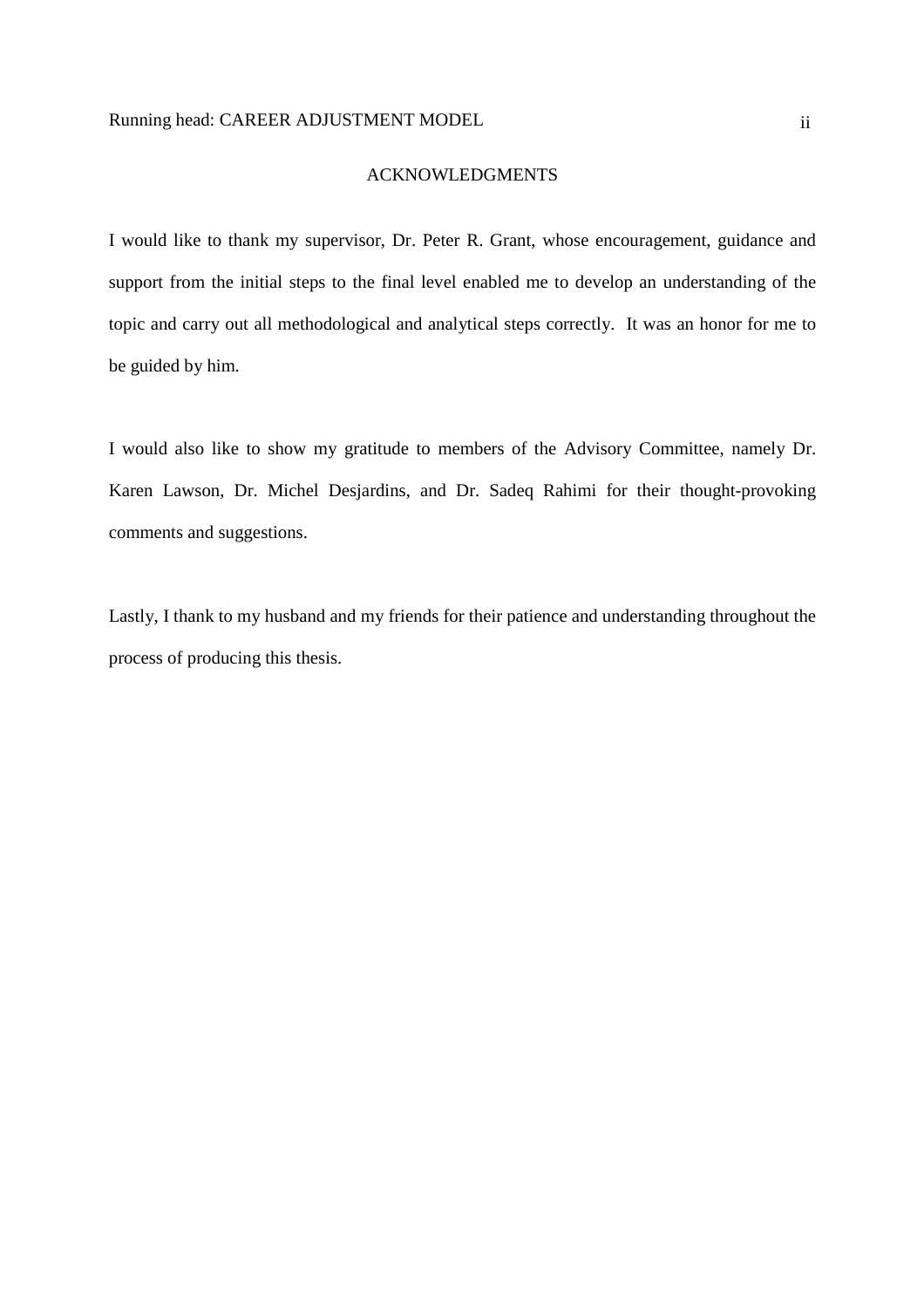#### ABSTRACT

According to the statistical data, immigrant women are less integrated into the Canadian labour market than immigrant men or Canadian-born women, even when accounted for years of education and work experience. Studies of immigrant women's cross-cultural adjustment and labour market integration have been largely underestimated in the history of research on immigrants' acculturation. This study explores the factors that contribute to a successful career adjustment of immigrant women in Canada. A comprehensive model of psychological, situational, and social factors designed by Rasouli et al. (2008) and revised by the author was tested on a sample of 101 immigrant women across Canada. Career adjustment was measured positively as job satisfaction and negatively as occupational stress. Career management selfefficacy, problem-focused coping, emotion-focused coping, language self-efficacy, social support, personal income, work experience from Canada, and work experience from the country of origin predicted job satisfaction while emotion-focused coping, career management-selfefficacy, education attained in Canada, and parenthood predicted occupational stress. Career management self-efficacy and education obtained in Canada were in particularly strong predictors of those variables. Implications of the findings and future research directions are discussed.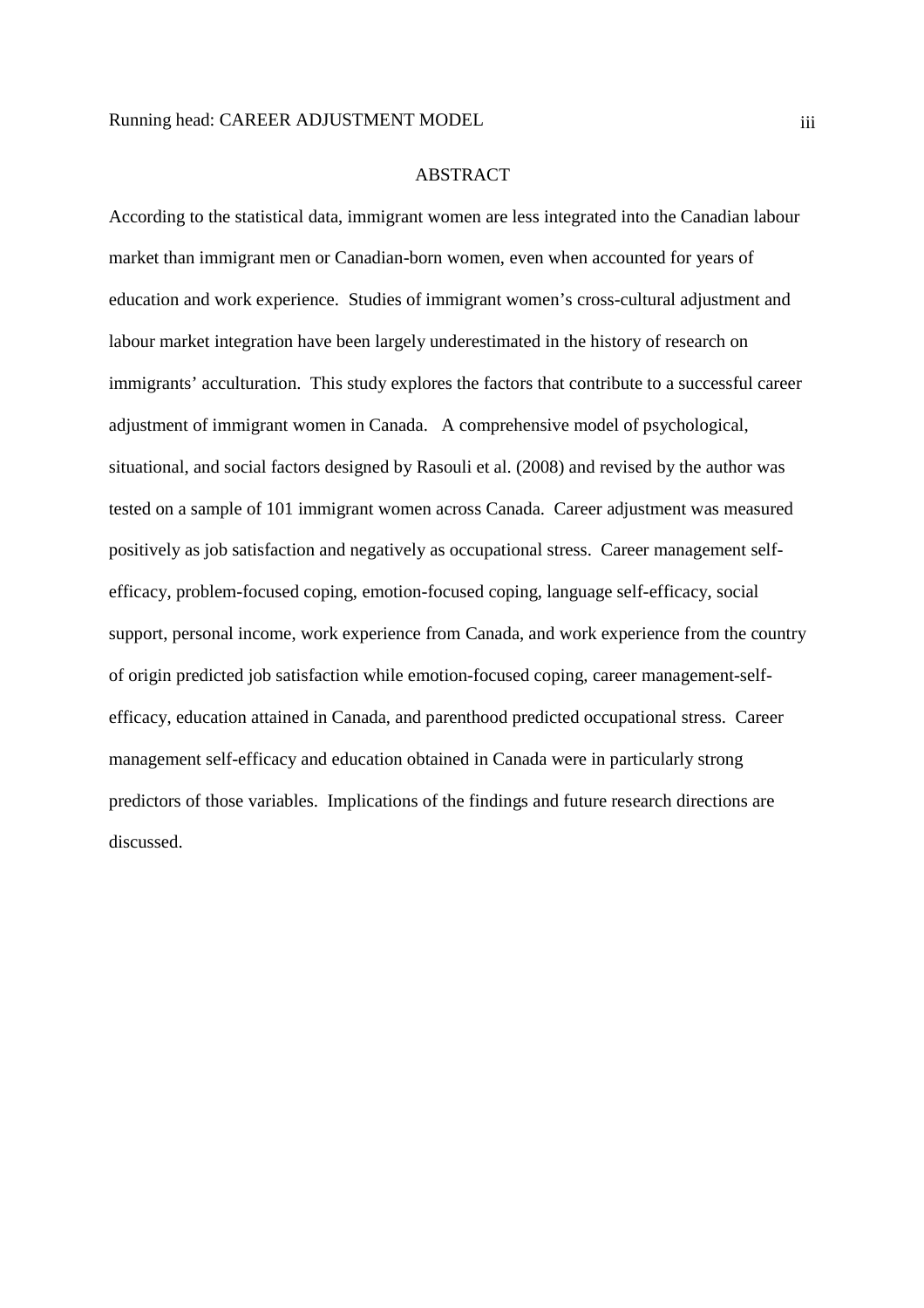# TABLES OF CONTENT

| page |
|------|
|      |
|      |
|      |
|      |
|      |
|      |
|      |
|      |
|      |
|      |
|      |
|      |
|      |
|      |
|      |
|      |
|      |
|      |
|      |
|      |
|      |
|      |
|      |
|      |
|      |
|      |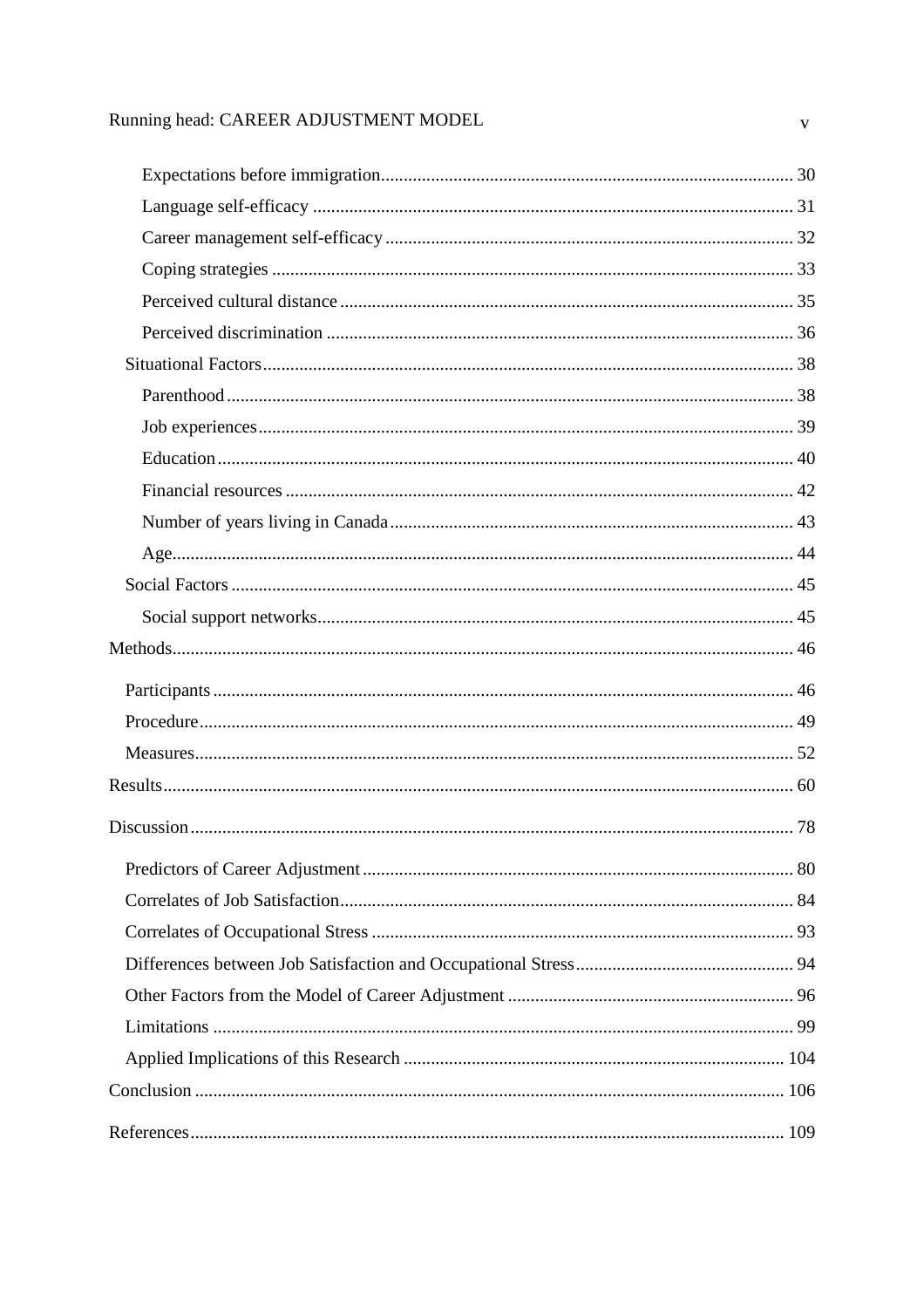# LIST OF TABLES

| Table<br>page                                                                               |  |
|---------------------------------------------------------------------------------------------|--|
|                                                                                             |  |
|                                                                                             |  |
|                                                                                             |  |
|                                                                                             |  |
|                                                                                             |  |
|                                                                                             |  |
| Table 7 Analysis of Variance Results Comparing Online with Paper Questionnaires 63          |  |
|                                                                                             |  |
|                                                                                             |  |
|                                                                                             |  |
|                                                                                             |  |
| Table 12 Correlations between the Dependent Variables and the Psychological Variables  75   |  |
| Table 13 Correlations between the Dependent Variable sand the Situational Variables  76     |  |
| Table 14 Correlations between Situational and Psychological Independent Variables 77        |  |
| Table B 1 Factor Analysis of Career Management Self-Efficacy Scale – Correlation Matrix 138 |  |
| Table B 2 Factor Analysis of Career Management Self-Efficacy Scale – KMO and Bartlett's     |  |
| Table B 3 Factor Analysis of Career Management Self-Efficacy Scale – Item Loadings  139     |  |
| Table B 4 Factor Analysis of Social Support Inventory - Correlation Matrix  140             |  |
| Table B 5 Analysis of Social Support Inventory – KMO and Bartlett's Test 140                |  |
|                                                                                             |  |
| Table B 7 Regression Analysis with all 20 variables - Job Satisfaction (N=72) 142           |  |
| Table B 8 Regression Analysis with all 20 variables – Occupational stress (N=72)  143       |  |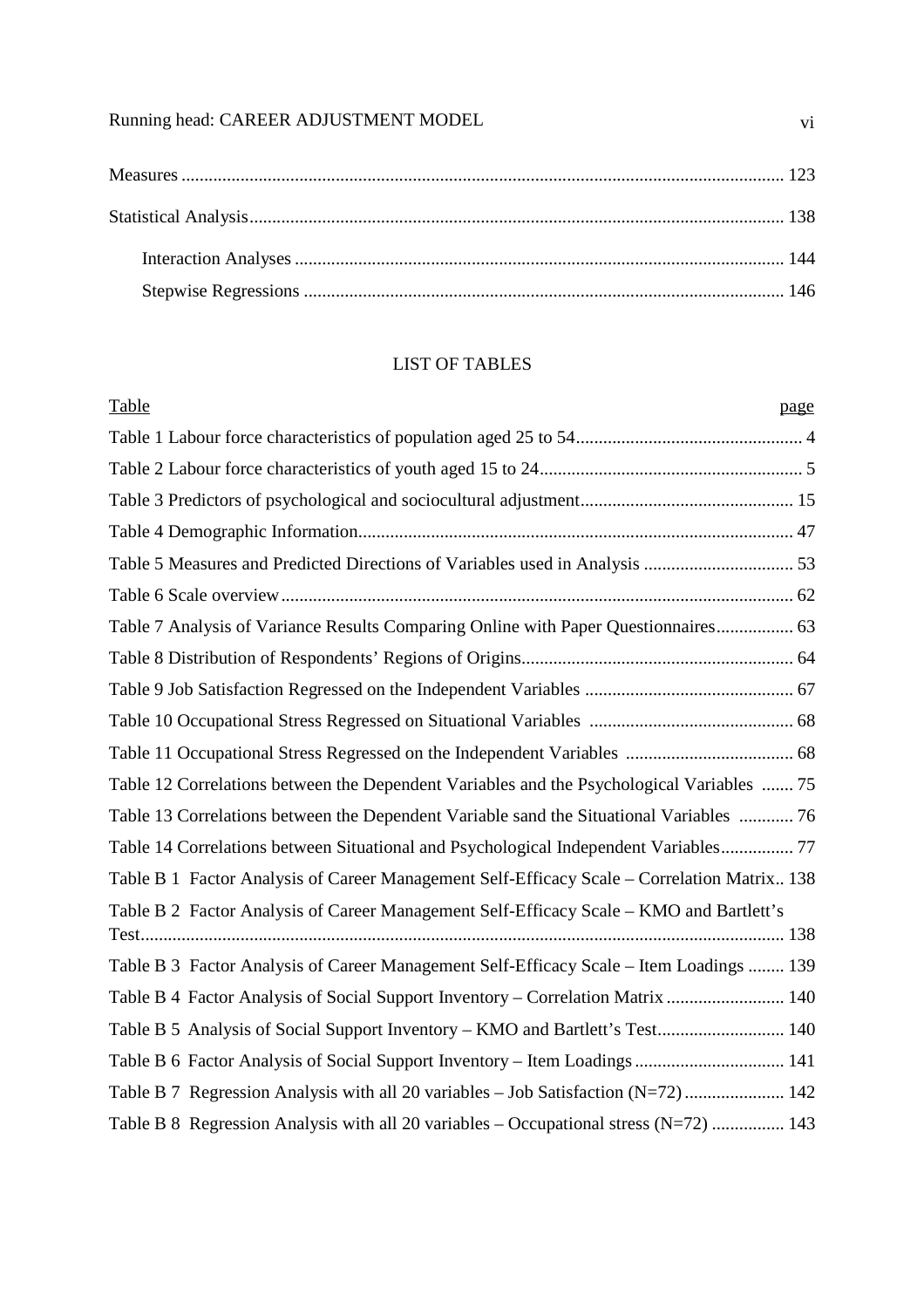| Table B 9 Job Satisfaction Regressed on the IVs and Their Interactions (N=85) 145        |  |
|------------------------------------------------------------------------------------------|--|
| Table B 10 Job Satisfaction Regressed Stepwise on Situational Predictors (N=80) 146      |  |
| Table B 11 Job Satisfaction Regressed Stepwise on Psychological Predictors $(N=90)$ 146  |  |
| Table B 12 Occupational Stress Regressed Stepwise on Situational Variables (N=76)  147   |  |
| Table B 13 Occupational Stress Regressed Stepwise on Psychological Variables (N=86)  147 |  |
|                                                                                          |  |

# LIST OF FIGURES

| <b>Figure</b>                                                                                 | page |
|-----------------------------------------------------------------------------------------------|------|
| Figure 1 Comprehensive Model of International Adjustment according to Black et al. (1991)  27 |      |
| Figure 2 A Model of Career Adjustment for Immigrant Women in Canada (Adapted from             |      |
|                                                                                               |      |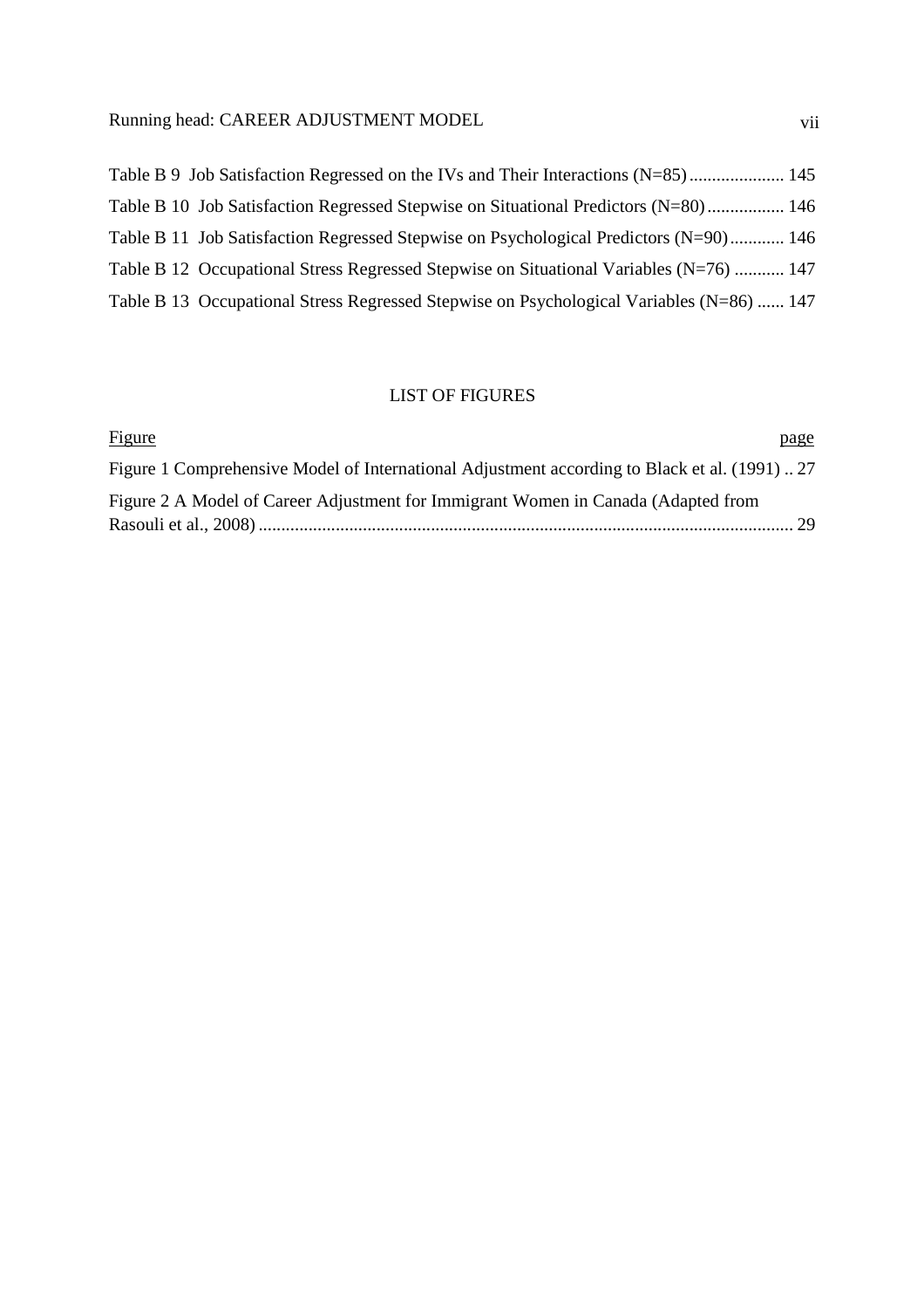Historically, immigration has played a significant role in the settlement and economic development of Canada. In 2001, 18% of the Canadian population was foreign-born and this percentage was expected to grow to approximately 20% by the end of the first decade of the twenty-first century (Statistics Canada, 2006; Ziestma, 2007). Immigration has provided a vital source of population growth in Canada and has become a crucial source of skilled workers for the Canadian labour market, given the ageing of the Canadian population and the declining birth rate.

Patterns in immigration to Canada have changed greatly during the  $20<sup>th</sup>$  century. In the first six decades, the majority of immigrants came either from Europe or the United States. Then, with the adoption of the points system in 1967 that strongly encouraged the immigration of economic class immigrants from all parts of the world, the patterns changed so that now the greatest portion of recent immigrants originate in Asia, most notably China and India (Ziestma, 2007). As well, numerous African countries and Central and South American countries have also become a significant source of immigrants to Canada in recent decades (Statistics Canada, 2006).

The introduction of the points system in 1967 has also shaped the profile of immigrants to Canada in a specific way as it encourages migration of highly educated and skilled immigrants under the economic immigration category. Under this system immigration status in the skilled worker category is granted only to persons who have job experience, higher education, and language skills in at least one of the Canadian official languages. In particular, there are six selection factors – education (maximum 25 points), English and French language ability (maximum 24 points), work experience (maximum 21 points), age (maximum 10 points,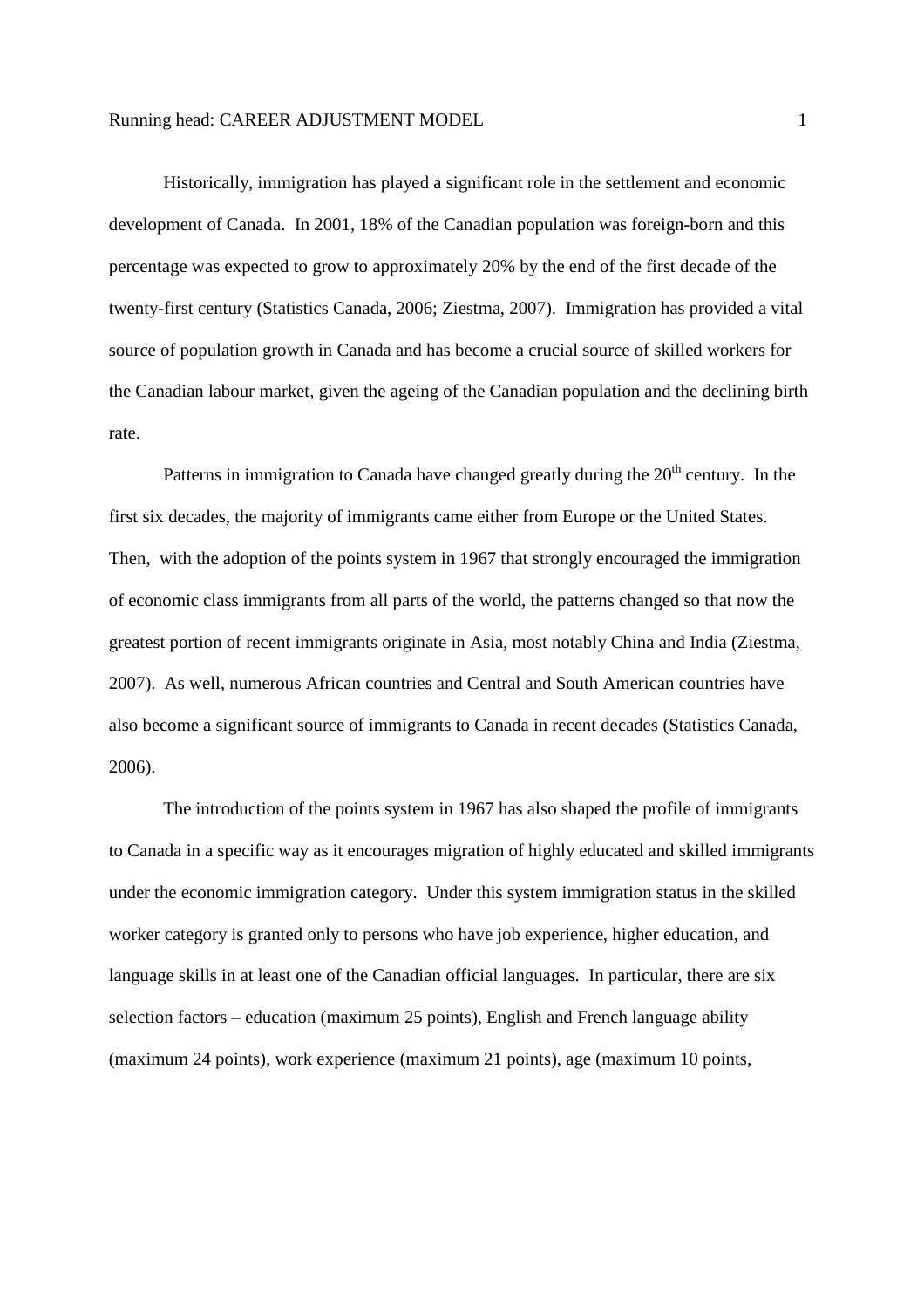preferred age between 21 and 49), arranged employment (maximum 10 points), and adaptability<sup>1</sup> (maximum 10 points). The passing mark has been 67 points since 2003 (Citizenship  $\&$ Immigration Canada, 2011).

In 2001, people immigrating as economic class immigrants accounted for 70% of all immigrants to Canada. Eighty-eight percent of them were granted permanent residency based on their skills and qualification, the rest were economic class immigrants admitted under Canada's business immigration program who are expected to start their own businesses in Canada or invest in Canadian business ventures (Li, 2003; Mulder & Korenic, 2005).

Along with the increase in immigration to Canada in recent decades, there has been an increase in social science research conducted with immigrants, mostly in the fields of economy, sociology, and public policy. Unique challenges that immigration brings both for immigrants and the receiving population have been mapped by researchers for the last five decades. While earlier cohorts of immigrants showed success in their integration into Canadian society and especially into the labour market, more recent cohorts seem to face more barriers and be less successful in their adaptation, especially the economic class immigrants (Aydemir & Skuterud, 2005). The trend of a more lengthy process of integration of recent immigrants can be partially explained by greater cultural differences between immigrants and the native born as the last few decades have seen an increase in immigration from Asian and African countries in comparison to 'traditional' sending countries of Western Europe. Research on immigration also shows that many newcomers to Canada are met with credentialing problems that pose a significant barrier to their economic integration (Esses, 2006; Grant & Nadin, 2007; Li, 2003; McCoy & Masuch, 2007). According to this research, Canadian employers lack a complete understanding of foreign

-

<sup>&</sup>lt;sup>1</sup> Examples of adaptability include education of accompanying spouse, Canadian work experience of the principal applicant or a spouse, completed Canadian education of the principal applicant or a spouse, arranged employment in Canada, and family members residing permanently in Canada.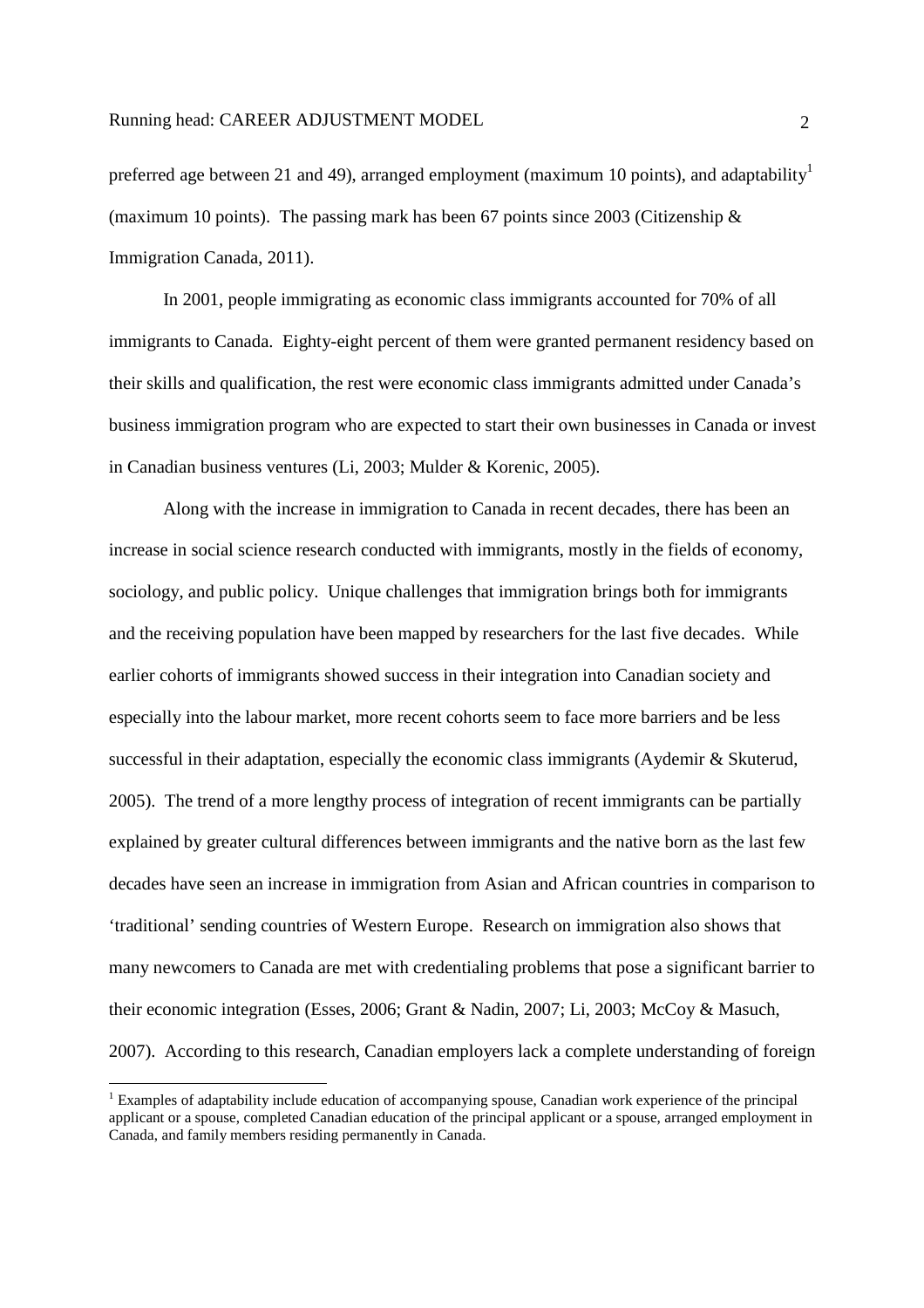credentials and tend to discount immigrants' work experiences gained in their country of origin. At the same time, lack of Canadian work experience and Canadian workplace specific skills and knowledge prevent immigrants from being hired into positions for which they were trained in their countries of origin. Consequently, immigrants are often forced into low-skill, 'survival' jobs because they need to provide for themselves and their families. This trend is commonly referred to as a *brain waste* (Reitz, 2001; Wanner, 2001).

Admitting large numbers of highly skilled and educated immigrants to Canada is often justified by labour shortages that are predicted to grow exponentially due to the demographic trends described above. It is therefore in the best interest of the country and its citizens to ensure that the skills and education of immigrants are being utilized in the Canadian labour market. Economic integration of immigrants means "better use of immigrants' skills, better earnings and more job satisfaction for Canada's immigrants, which will ultimately help drive Canada's economic growth" (Ziestma, 2007). Satisfaction of immigrants is also a necessary factor for their full integration into society because it fuels their desire to stay in Canada for the rest of their lives. Nevertheless, proliferating research evidence (e.g., Esses, 2006; Grant & Nadin, 2007; Li, 2003; Man, 2004; McCoy & Masuch, 2005; Reitz, 2001; Wong, 2000) suggests that many recent immigrants do not achieve full economic integration and that their skills are being largely underutilized.

According to the recent statistics, more than 73% of very recent immigrants (immigrated less than 5 years ago) and more than 70% of recent immigrants (immigrated between 5 and 10 years ago) are between the ages 25 and 54 (Ziestma, 2007). The difficulties that they experience when they try to enter the Canadian labour market and secure a job corresponding to their qualification cause serious concern. According to the data collected within the Labour Force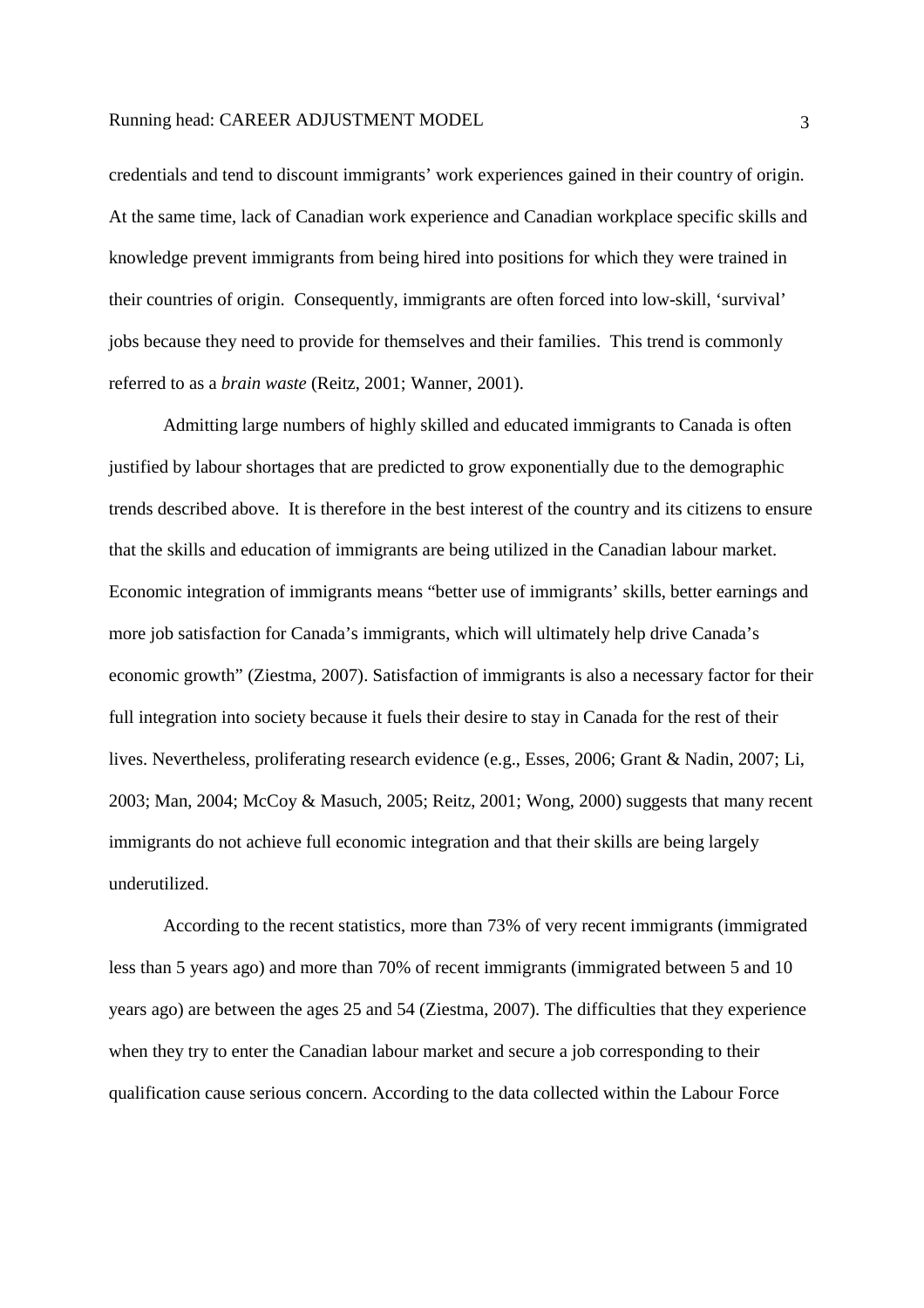Survey in 2006, the labour market outcomes of immigrants vary by region, age, sex, and education. Most importantly for this thesis, the results of the survey indicate that female immigrants experience significantly less economic integration into the labour market than their male counterparts or Canadian born women. When broken down by age groups, the situation of female immigrant youth aged 15 to 24 is the most severe. Very recent female immigrant youths are more than twice as likely to be unemployed (19.9% unemployment) than Canadian born females in the same age group (9.8%). Recent female immigrant youths' unemployment is more than 50% higher than the one of a comparable Canadian born population (15.4% vs. 9.8%). Also older immigrant women aged 55 and older seem to be affected by this trend. According to the 2006 Labour Force Survey, older immigrant women are far less likely to be employed and far more likely to be looking for work than their Canadian-born counterparts. In fact, their unemployment rate is more than four times higher (20.2%) than the rate among Canadian-born women in the same age group (4.8%) (Ziestma, 2007). The statistics for each group of immigrants and for native-born Canadians are summarized in Table 1 and Table 2.

|                                               | Employment rate (%) | Unemployment rate (%) |
|-----------------------------------------------|---------------------|-----------------------|
| Born in Canada                                | 83.1                | 4.9                   |
| Established immigrants<br>(10 years and over) | 82.1                | 5.0                   |
| Recent immigrants<br>(5 to 10 years)          | 75.7                | 7.3                   |
| Very recent immigrants<br>(5 years or less)   | 65.4                | 11.5                  |

**Table 1 Labour force characteristics of population aged 25 to 54** 

The recent trends in immigration indicate that an increasing number of economic class immigrants are women (slightly more than 50%; Statistics Canada, 2006). Furthermore, the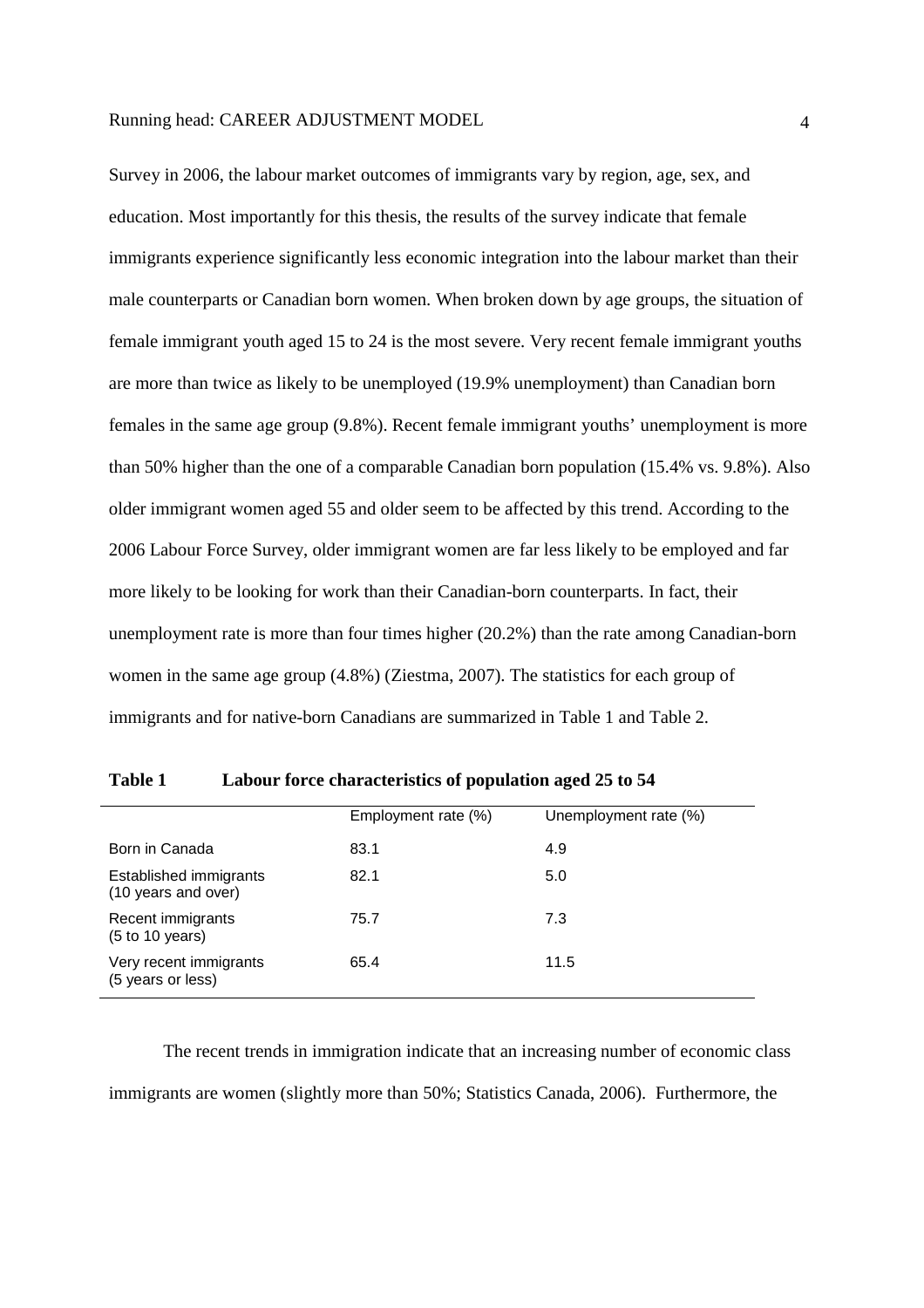majority of family class immigrants are also women and this group includes a large number of women who immigrated to Canada as spouses of economic immigrants (Statistics Canada, 2006). Despite the classification of family class immigrants, many of these spouses and relatives are also looking for a job in their new country (Rasouli, Dyke, & Mantler, 2008) and a good proportion of them are university educated and have years of work experience in various professional fields from their country of origin.

|               |                                                                | Employment rate (%) | Unemployment rate (%) |
|---------------|----------------------------------------------------------------|---------------------|-----------------------|
|               | Born in Canada                                                 | 60.8                | 11.2                  |
|               | Recent immigrants                                              | 46.4                | 15.8                  |
| Both<br>sexes | (5 to 10 years)<br>Very recent immigrants<br>(5 years or less) | 39.5                | 17.2                  |
|               | Born in Canada                                                 | 59.7                | 12.7                  |
|               | Recent immigrants<br>(5 to 10 years)                           | 43.9                | 16.1                  |
| Men           | Very recent immigrants<br>(5 years or less)                    | 43.0                | 14.8                  |
|               | Born in Canada                                                 | 61.9                | 9.8                   |
|               | Recent immigrants                                              | 49.4                | 15.4                  |
| Women         | (5 to 10 years)<br>Very recent immigrants<br>(5 years or less) | 35.8                | 19.9                  |

**Table 2 Labour force characteristics of youth aged 15 to 24** 

Despite the above described demographic trends in immigration many studies in the field of social psychology to date have not controlled for gender differences (Dion & Dion, 2001). It is believed, however, that, compared to men, immigrant and refugee women face different and multiple challenges in adjusting to their new country and to the unknown labour market. As a consequence, the field of social research has seen an increased interest in issues faced by immigrant women in the past decade. However, as is common in the discipline of psychology when there is not a sufficient body of knowledge about a certain population or phenomena, most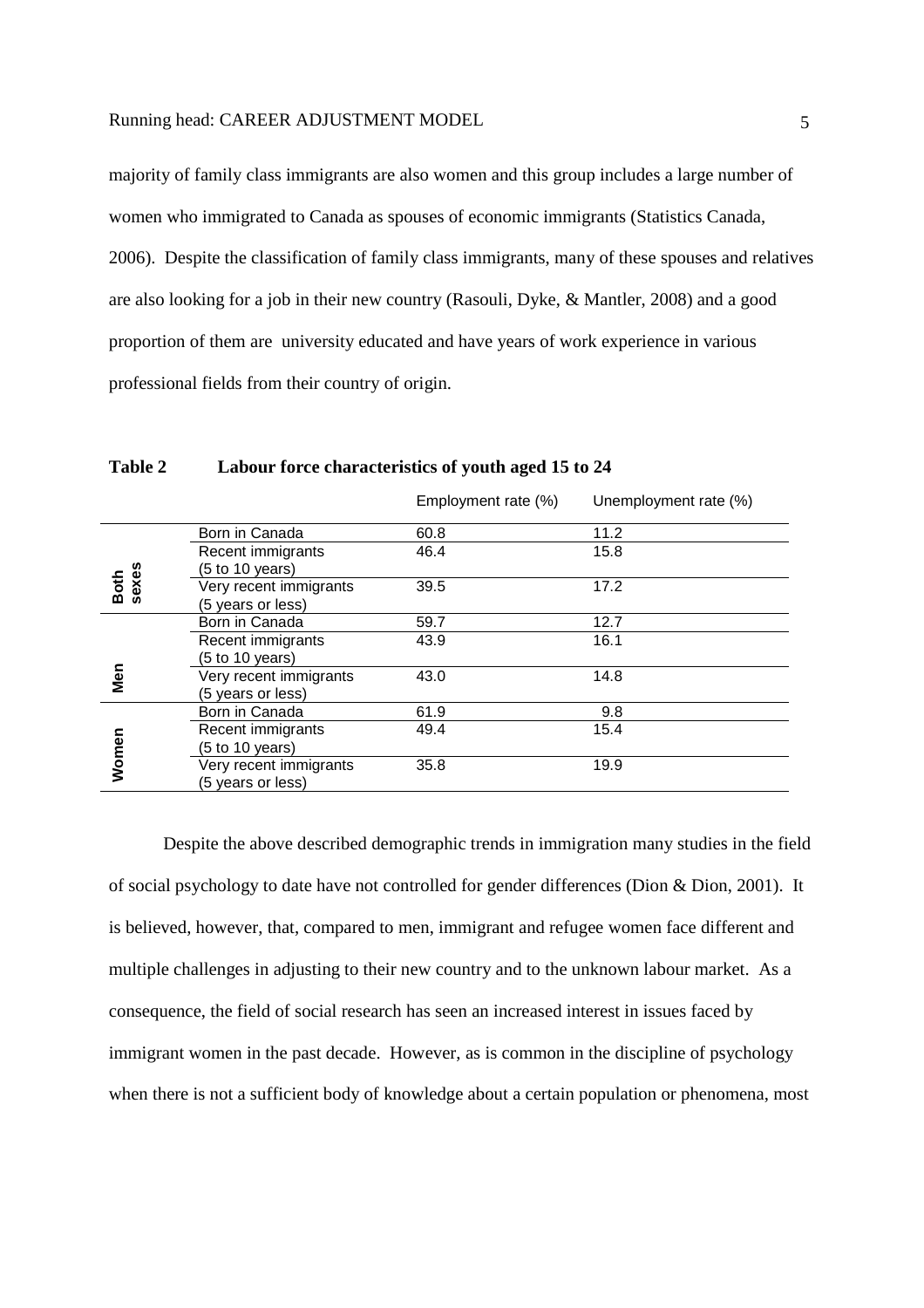studies of immigrant women's experiences have been qualitative and exploratory with many of them focused on domestic violence and health issues (e.g., Menjívar & Salcido, 2002). Yet the last few years have stimulated some studies about immigrant women's participation in the labour market (e.g., Foroutan, 2008; Schoeni, 1998; Wong, 2000). Nevertheless, despite these studies and the importance of the topic, not very much is still known about the specific employment barriers immigrant and refugee women face and how they cope with these barriers.

This thesis, therefore, examines a social psychological model of career adjustment for immigrant women to Canada that encompasses numerous potential barriers to the successful labour market integration of immigrant women. The goal of this study is to provide empirical support for this model and to explore the nature of these barriers further. Immigrant women in Canada represent a population with a large economic potential. At the same time, it is a population that is believed to experience more challenges and barriers to their career adjustments than many other members of Canadian society. An appropriate assessment of these barriers is necessary, therefore, for identifying the settlement and development needs of this population. That is, this study was designed to contribute to the body of knowledge that is necessary for developing appropriate services to assist immigrant women in their career adjustment in Canada. Throughout the text, the term 'immigrant women' will be used as an encompassing category for all women who were born outside Canada and who came to live permanently in Canada at some point in their lives, including women who are refugees. That being said, it needs to be acknowledged that the conditions under which refugee women arrive to Canada are frequently inherently different from those of other immigrant women. Refugees experience trauma and may have less coping resources to apply in their cross-cultural transition, including career adjustment. The data from refugee women were, however, included in the analysis as they had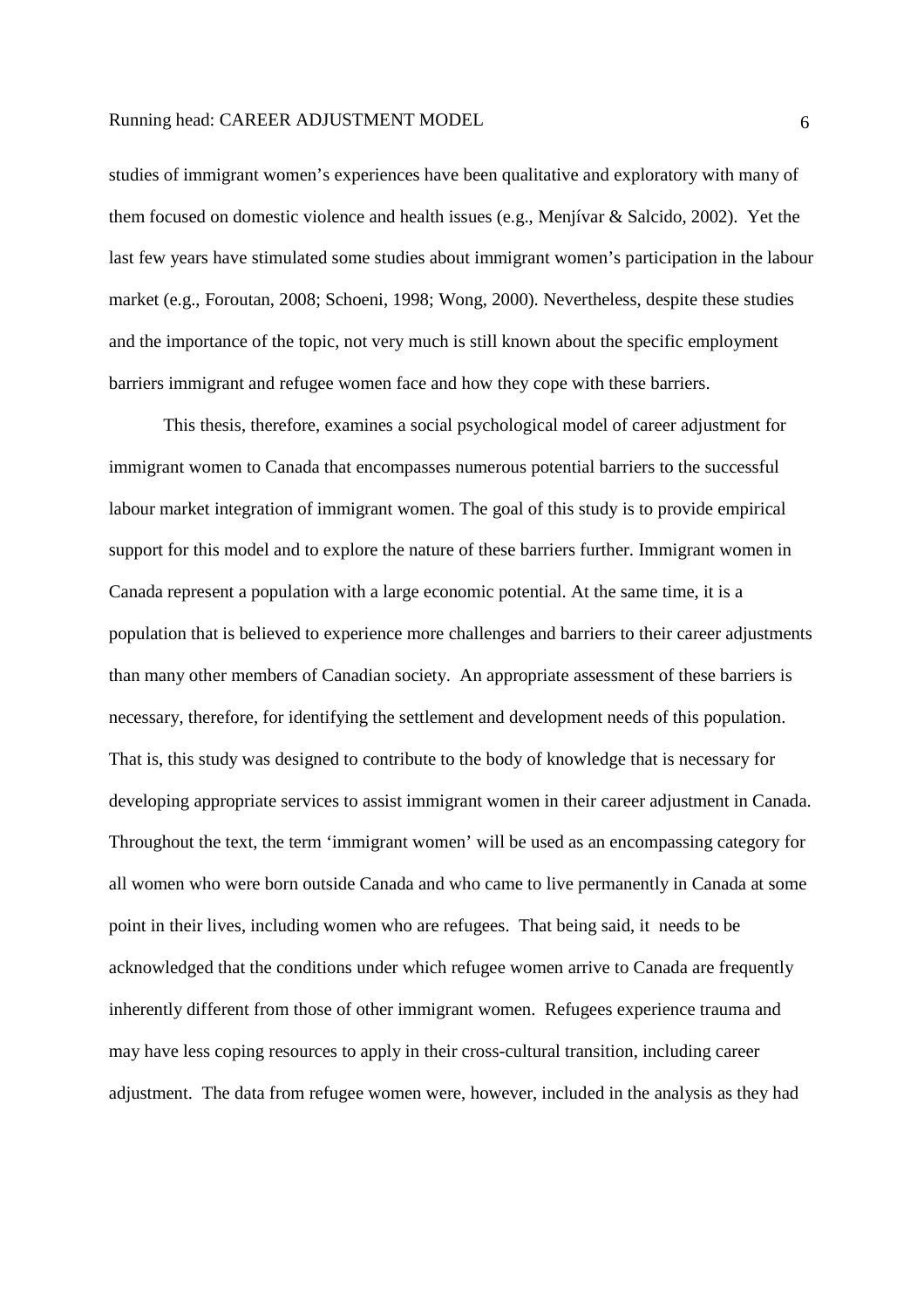some major characteristics in common with the rest of the study sample – they had postsecondary credentials from outside of Canada and a desire to practice their professions in Canada. Indeed, the proportion of refugees both among immigrants to Canada and in this sample is relatively small (5-7%) and it was thus statistically impossible to analyze the collected data separately for refugee women and other immigrant women.

# **Profile of Immigrant Women**

#### **Immigrant Women in Canada**

 Canada annually receives approximately 240 000 immigrants and this trend has remained steady over the first years of the 21<sup>st</sup> century (Mulder & Korenic, 2005). Just over half (52%) of these immigrants are women who come either as economic class immigrants under the 'points system' or family class immigrants sponsored by their spouses or other family members who are Permanent Residents or Canadian Citizens. A small percentage of these women immigrated as refugees. Seventy percent of immigrants to Canada report languages other than English or French as their mother tongues. However, at the point of immigration, almost 94% of immigrants have knowledge of at least one of the official languages of Canada (Mulder & Korenic, 2005). Immigrants are also more than twice as likely as Canadian-born persons to belong to visible minority groups.

 The 2001 Census data also shows that immigrants are more likely to have post-secondary education, especially Bachelor's and post-graduate university degrees. In fact, the proportion of immigrants with post-graduate degrees is much higher than the proportion of Canadian-born persons with equivalent education. This trend is similar for both men and women immigrating to Canada when compared to their Canadian-born counterparts. However, there are differences between immigrant men and immigrant women. In fact, fewer immigrant women have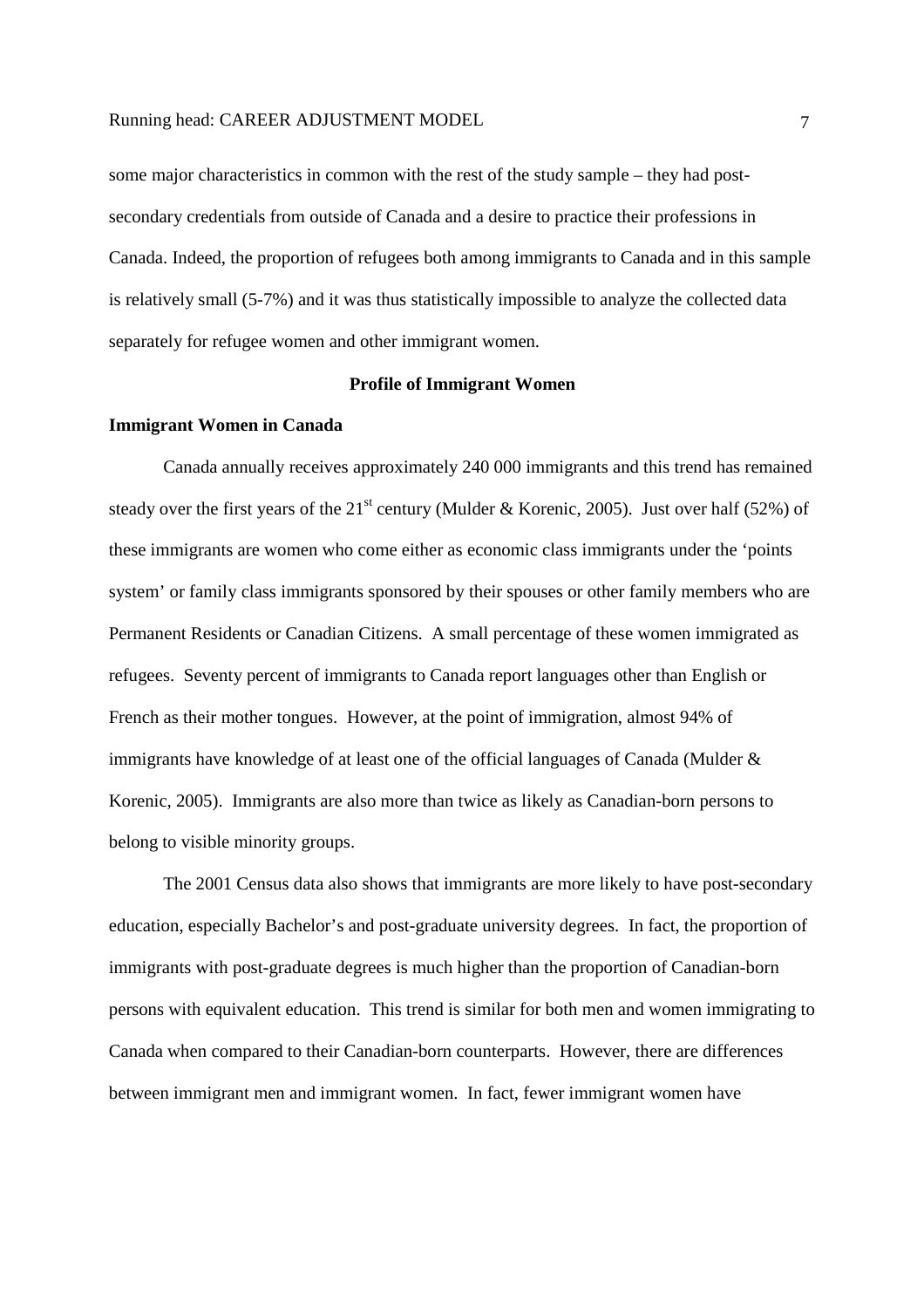university degree than their male counterparts (32% vs. 40% for immigrants who arrived between 1996 and 2001). Nevertheless, compared to the levels of post-graduate education of the Canadian-born population, immigrant women are still more educated than Canadian-born women. It is surprising then that both immigrant men and immigrant women are less likely to be employed than men and women who were born in Canada.

Because the points system for independent class immigrants is largely based on their professional expertise and education, the high percentage of immigrants with university degrees is the result of the points system. However, it is important to note that these qualifying factors do not necessarily lead to corresponding financial success in Canada (Mulder & Korenic, 2005). In fact, the statistics show that Canadian-born adults earn more than Canadians who immigrated to Canada with foreign credentials after adjusting for education level and work experience. Gender disparity plays a major role in the income distribution of Canadians and it is true both for immigrant and Canadian-born populations. For example, analyses of the 2001 Census data showed that, whereas 68% of immigrant men and 66% of Canadian-born men had a total income of less than \$40 000, 86% of immigrant women and 85% of Canadian-born women fell into this income category (Mulder & Korenic, 2005). Li (2003) who used the 1996 Census data for his comparisons pointed out how being a member of visible minority negatively affects a person's participation in the labour market and his/her total annual income. His analysis shows that regardless of the size of the city or the distinction between urban and rural areas, members of visible minorities earn significantly less than White persons. This experience is common to both genders measured by income adjusted for years of education and work experience. Women belonging to visible minorities, however, earn on average much less than men from visible minority groups and less than Canadian-born women (Li, 2003, p.108-109). The situation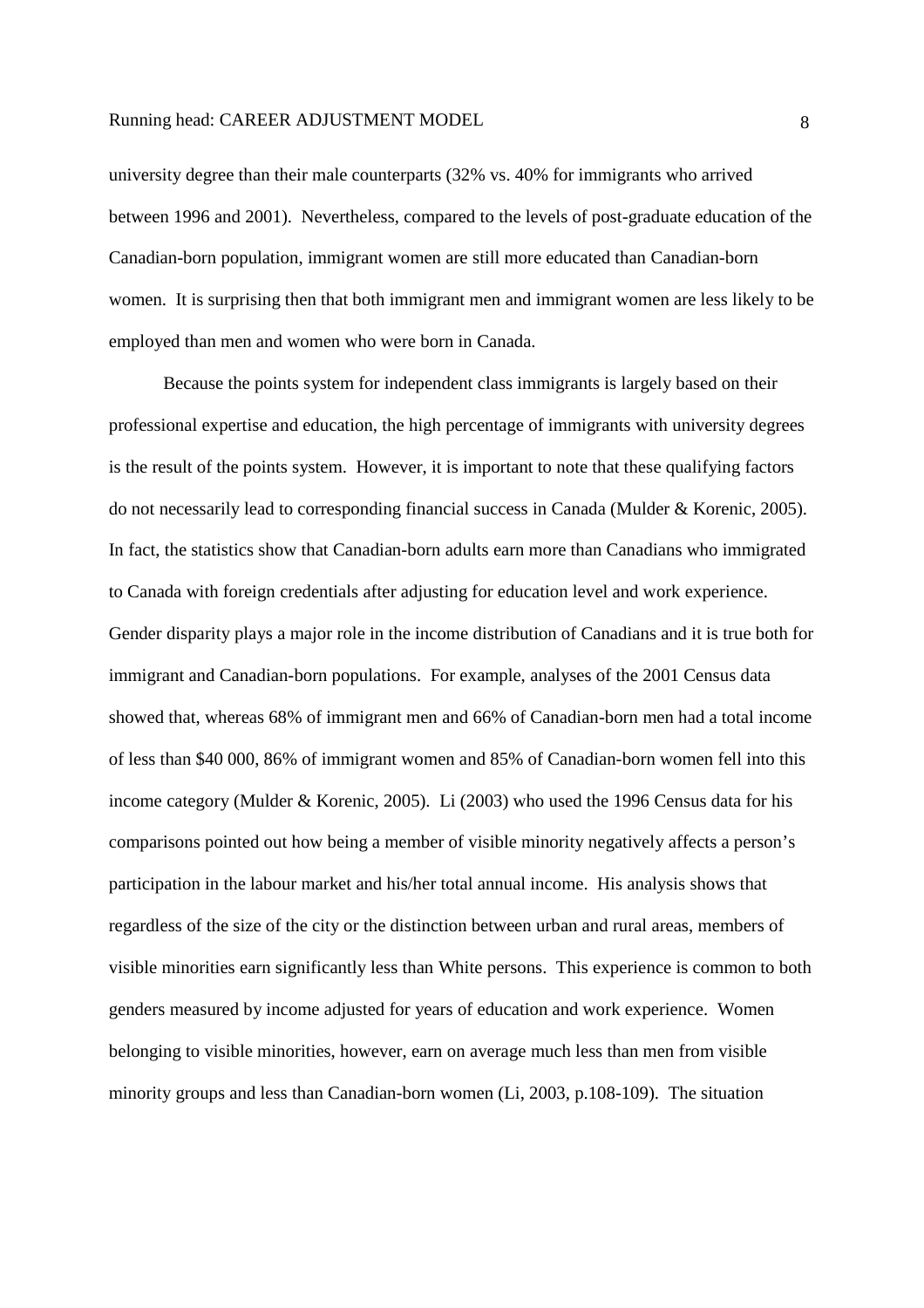appears to be the most serious in large and medium metropolitan centres. The average income of white immigrant women is also significantly less than the National Mean Earnings and the earnings of Canadian-born workers and white immigrant men. The statistics show that women in general earn less than their male counterparts and that visible minority women experience double stigma caused by their gender and ethnic origin. This double stigma places them at the bottom of the income scale and makes them a vulnerable population. Some authors (e.g., James, Plaza, & Jansen, 1999) speculate that they represent a triple minority as they are disadvantaged in comparison to Canadian men and women, to White immigrant women and to male members of their own racial groups.

#### **Immigrant Women in Saskatchewan**

-

Because this study is heavily relying on a sample of immigrant women from Saskatchewan, it is necessary to look at the profile of immigrant women in this province. Until the early 2000s, Saskatchewan has not been a popular destination for economic immigrants; most of those who immigrated to the province were either joining family members in Canada or were accepted as refugees and placed in the province by the Federal government.<sup>2</sup> The immigration numbers have been steady for several decades. Only in recent years, during an economic boom, has the province seen a large increase in the number of immigrants entering the province and a significant diversification of the population.

According to a report on immigrant women in Saskatchewan issued by the Status of Women Office (2009), in 2006, there were 25,465 Saskatchewan women who were born outside Canada. This means that immigrant women make up 2.7% of the Saskatchewan population and

 $2$  Note that the province of Saskatchewan has been settled largely by immigrants seeking better life and economic prosperity between the 1870s and the 1930s. Ukrainians, Scandinavians, and Americans were the most numerous groups settling the province at that time. The massive immigration to the province decreased markedly after the 1930s and was renewed in the early 2000s (Saskatchewan Archives Board, 2005).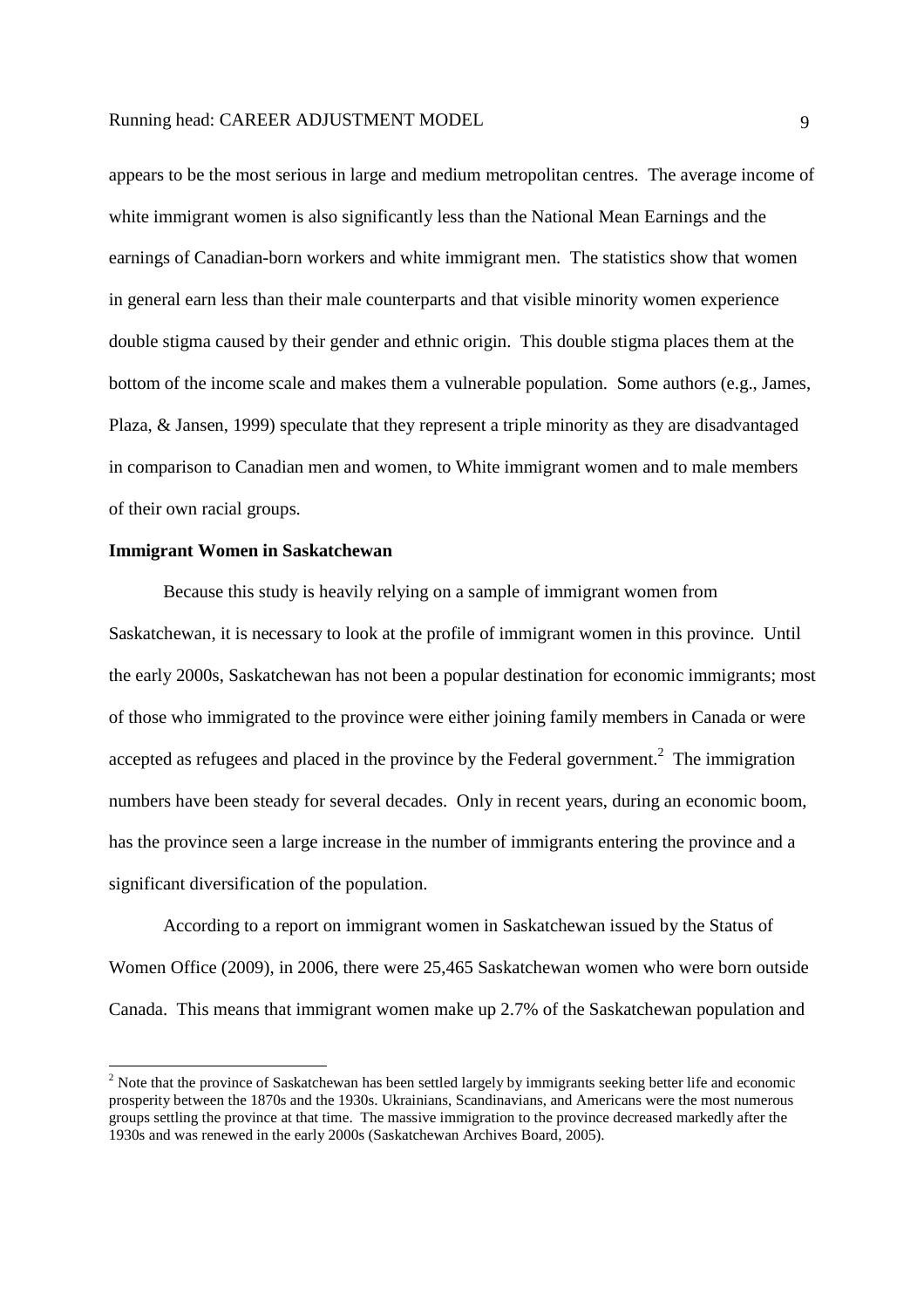5.3% of all women in the province. More than half of the immigrant women currently living in Saskatchewan immigrated to the province when they were under 25 years of age (Status of Women Office, 2009). As in the general population, immigrant women slightly outnumber immigrant men, in this case by a ratio of 52% to 48%. As of 2006, the majority (46%) of immigrant women in Saskatchewan came originally from Europe and many of them were born in the United Kingdom. The second largest group (28%) came from Asia and the Middle East. In this group, the most represented countries were China and the Philippines. Since the seventies, the number of foreign-born women immigrating to Saskatchewan has been approximately 1,000 per year. With the introduction of the Saskatchewan Immigrant Nominee Program (SINP) in 2003, the province has experienced an increase in the immigration rate and this trend is expected to continue in the future because of this program. For comparison, in 2008, 7,500 persons have been nominated through the provincial immigration program while in 2009, it was already 10,000 persons with another 10,000 expected to arrive in 2010 (Ministry of Advanced Education, Employment and Labour, 2008; Pandya, R., 2009). There is additional 2,000 immigrants admitted under the federal system who settle in Saskatchewan every year (ibid).

In Canada as a whole, immigrant women made up 10.3% of the population in 2006. In other words, immigrant women represent 20% of all women in Canada. The highest proportions of the female foreign-born population can be found in Ontario and British Columbia. Saskatchewan, on the contrary, has one of the lowest percentages of immigrant women from all Canadian provinces. Despite that, immigrant women significantly contribute to the diversity of Saskatchewan population as 40% of them belong to visible minority groups in comparison to 1% of Canadian-born women. Sixty percent of immigrant women speak a different language than English as their mother tongue. The age distribution indicates that many of these women either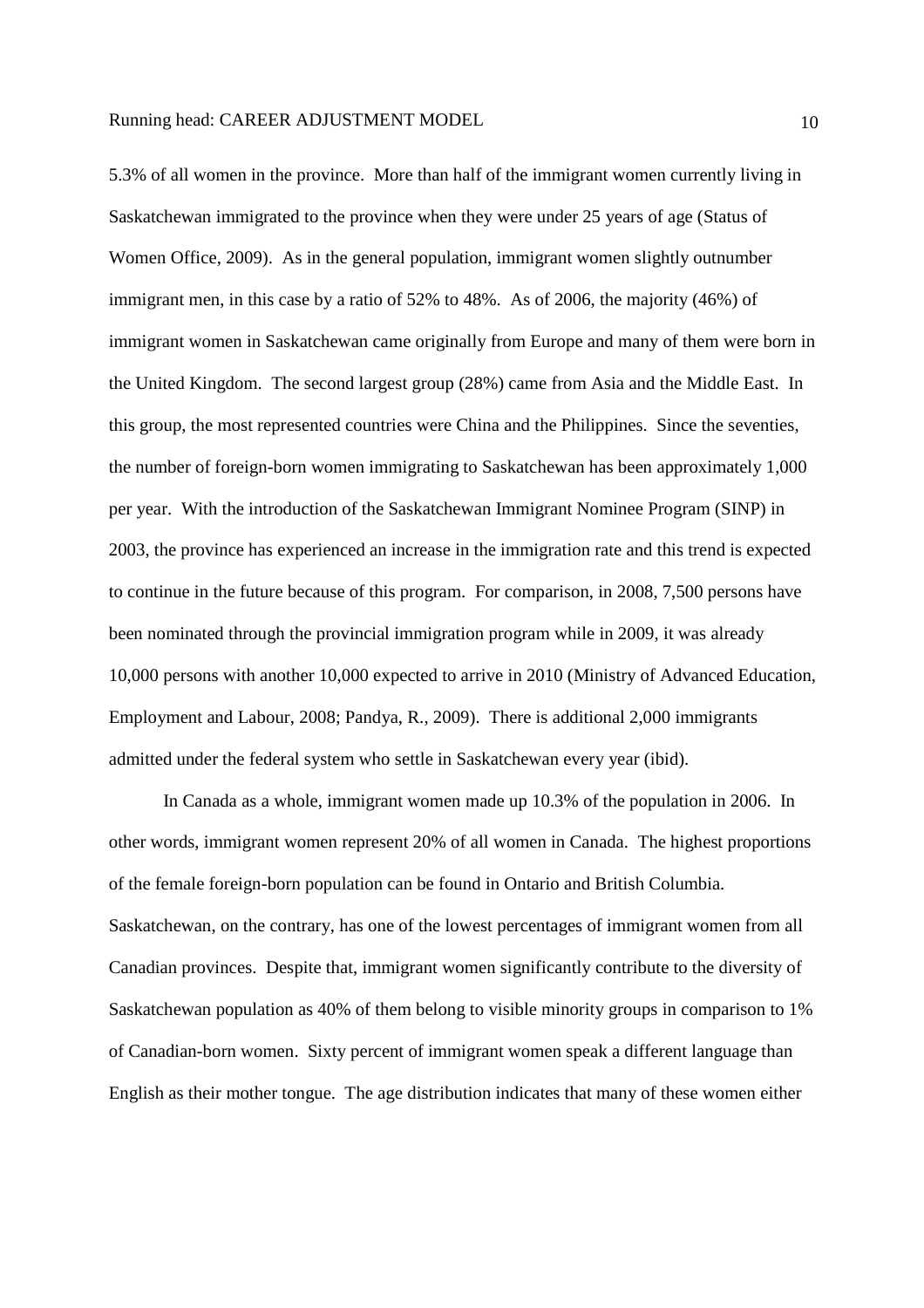immigrated to Canada several decades ago or immigrated at an older age; 28% of women born outside Canada that reside in Saskatchewan are 65 years of age or older. Also, 91% of them currently speak English at home which supports the assumption that they immigrated many years ago 3 .

In 2006, almost 80% of women born outside Canada lived in the eight largest urban centres in Saskatchewan and two thirds of them lived in Saskatoon or Regina. More than 50% of immigrant women in Saskatchewan had a post-secondary education and were more likely than Canadian-born women to have a university degree. Among the women who obtained any kind of post-secondary education, immigrant women were more likely than other women to have specialized in the sciences. Overall, they tend to prefer different professional areas than Canadian-born women. As a consequence, it is assumed that their career path and career needs will vary from women born in Canada who tend to prefer non-scientific careers, namely education, business, and public administration. Interestingly, almost half of the immigrant women living in Saskatchewan received their credentials from a Canadian educational institution (Status of Women Office, 2009).

Employment rate among immigrant women in Saskatchewan is slightly lower than among women born in Canada and residing in the province. Although employment rates of immigrant women have been increasing since the census in 1996, their labour market participation is still significantly lower than that of immigrant men. According to the Status of Women Office (2009), immigrant women workers dominated in health care and social services, and in the hospitality industry. The 2006 Census data show that immigrant women tend to have

-

<sup>&</sup>lt;sup>3</sup> It is important to note that the Saskatchewan Immigrant Nominee Program (SINP) began its activity only after the year 2003. The processing time of applications was approximately 2 years when the program started and so the first waves of provincially nominated immigrants started to settle in Saskatchewan only in years 2005 and 2006. As a result the 2006 census could not quite capture the population changes caused by the increased immigration.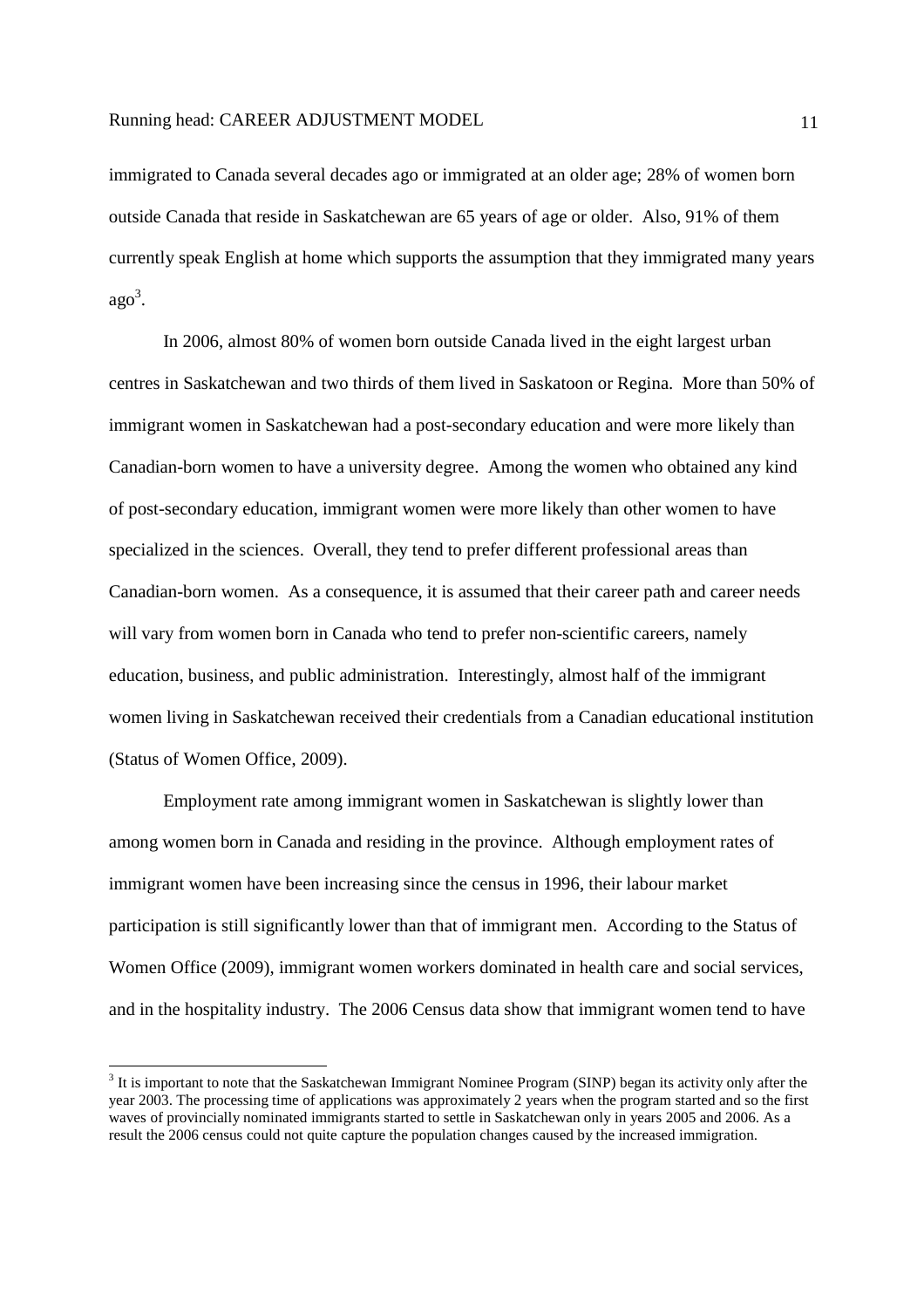6% higher income in comparison to women born in Canada. Their income distribution was, however, similar to that of women born in Canada. Generally, there wasn't a difference between the proportions of immigrant women and Canadian-born women living below the low income cut-off.

 The two profiles just described provide two different types of information: 1) in general, immigrant women belong to highly disadvantaged populations in Canadian society, and 2) the situation of immigrant women in Saskatchewan, despite their similar demographic characteristics, does not seem to be as severe as in some other provinces. Nevertheless, as the Status of Women Office concluded, most of the Saskatchewan immigrant women have been living in the province for decades and are therefore well settled. The 2006 Census could not fully capture the consequences of the new generation of immigration to the province as it was only in 2006 when the Saskatchewan Immigration Nominee Program significantly increased the number of nominees. Consequently, since the last Census, the province has seen an influx of thousands of newcomers from all parts of the world. In the Saskatchewan population of one million, thousands of newcomers likely make a significant difference.

As statistical data show, new immigrants have the greatest difficulties with adjustment and successful integration into the society. Settlement agencies in the province have already been dealing with the increased number of newcomers knocking on their doors and requiring assistance. One of the most common programs and services provided to immigrants by these agencies are employment and mentorship programs, and employment related consulting. Given the immigration patterns, there is an obvious need for continuing these services. This study is an attempt to enrich the immigrant-serving practice by exploring the factors which should be a part of such employment programs.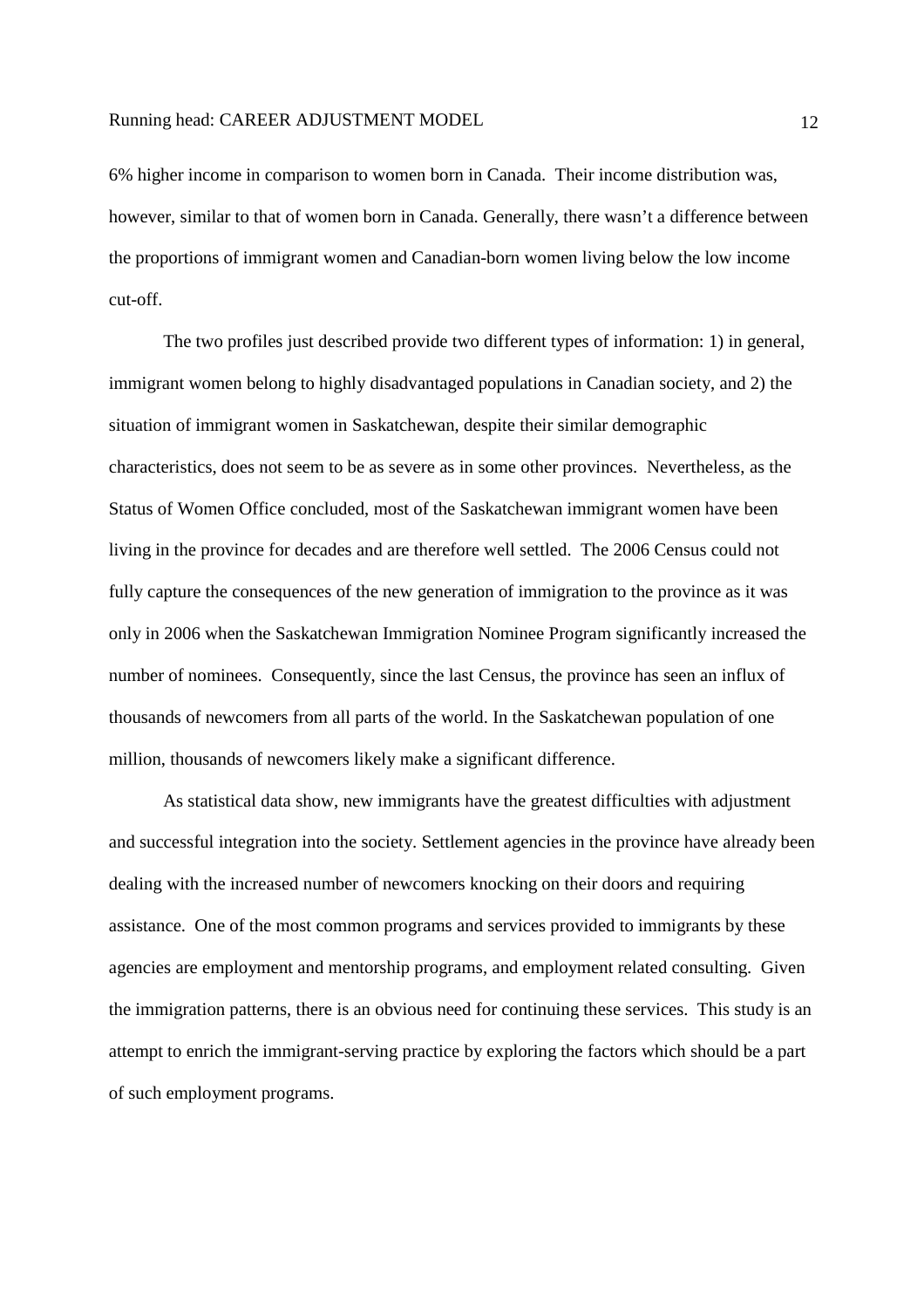#### **Psychology of cross-cultural adaptation**

A growing body of research in social psychology is focused on what happens to individuals who have grown up in one cultural environment when they decide, as adults, to reestablish their life in a different cultural context. The success of the long-term process of acculturation is dependent on multiple variables, including the personal and social characteristics of the acculturating individuals and the social, economic, and political characteristics of the host society. The psychological consequences of acculturation are also highly variable and have a long-term impact on a person's well-being and adjustment (Berry, 1997, 2005). These consequences are the result of exposure to novel and unfamiliar cultural environments, and the reactions, expectations, and assumptions people hold about these experiences are commonly referred to as the psychology of culture shock (Ward, Bochner, & Furnham, 2001). However, because the concept of culture shock has been defined in many different ways, there are currently several theoretical approaches to adaptation, each of them emphasizing different parts of the adaptation process and different factors that influence the process.

For my thesis, I will be using the culture learning approach (Hernandez, 2009) to acculturation that combines both a psychological and a sociocultural component. The theory has its roots in social cognitive theory and stresses the importance of acquiring culture specific skills. The culture learning approach "is based on the assumption that intercultural problems arise because cultural novices have difficulties managing everyday social encounters" (Ward, 2004, p.186). Representatives of this approach point out that the process of acculturation does not consist solely of acculturative stress, but that it also incorporates cultural learning. The focus of culture learning theory is the social psychology of intercultural encounters including communication competence and knowledge of norms and values (Hernandez, 2009).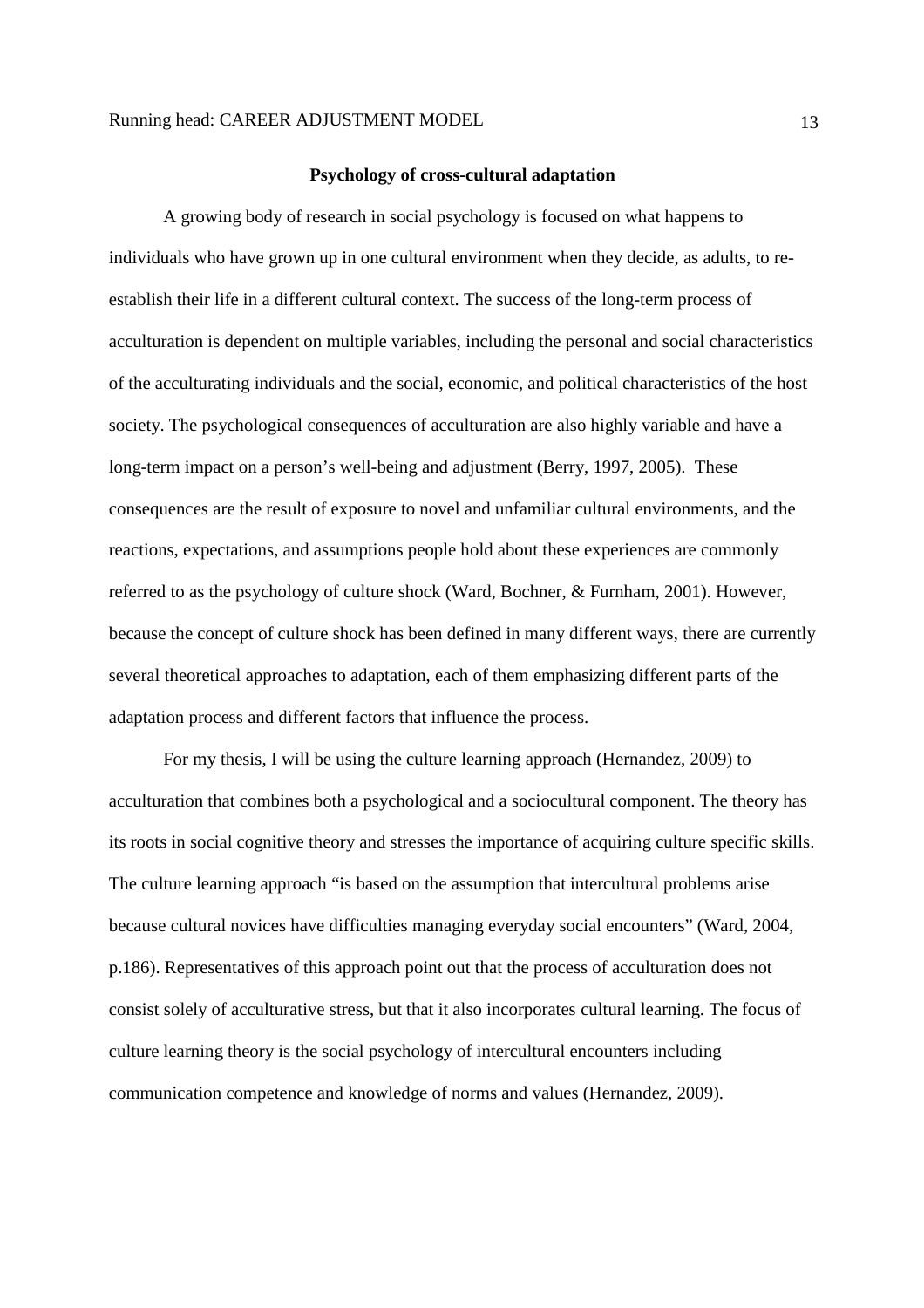Because cross-cultural adjustment affects all areas of a person's life, a complex theoretical approach must be adopted in order to describe and explain the broad variety of factors that influence successful adaptation. Currently, the best developed and most complex culture learning approach is the model of sociocultural adjustment developed by Colleen Ward and her colleagues (e.g., Ward & Searle, 1991; Ward & Kennedy, 1992, 1993a, 1993b, 1994, 1999; Ward & Rana-Deuba, 1999). In particular, they have made a significant contribution to psychological and sociocultural theories of immigration and to the field of cultural learning by distinguishing between psychological and sociocultural adjustment. Psychological adjustment is interpreted as the process through which an immigrant maintains psychological and emotional well-being and is best understood within a stress and coping framework (Ward, Leong, & Low, 2004; Ward & Rana-Deuba, 1999). For example, psychological adaptation is commonly operationalized in terms of mood disturbance or depression by this research group and as such is broadly affected by personality traits, life changes, predominant coping style and social support (Ward & Kennedy, 1999).

In contrast, sociocultural adjustment, is placed within a social learning paradigm and results in development of behavioural competences. It is more strongly influenced by factors relating to culture learning and social skills acquisition such as the length of residence in the new culture, cultural knowledge, amount of interaction and identification with host nationals, cultural distance, language fluency and acculturation strategies (Ward & Kennedy, 1999). Table 3 provides a review of factors that this research group has found to be predictors of either psychological or sociocultural adaptation, or both.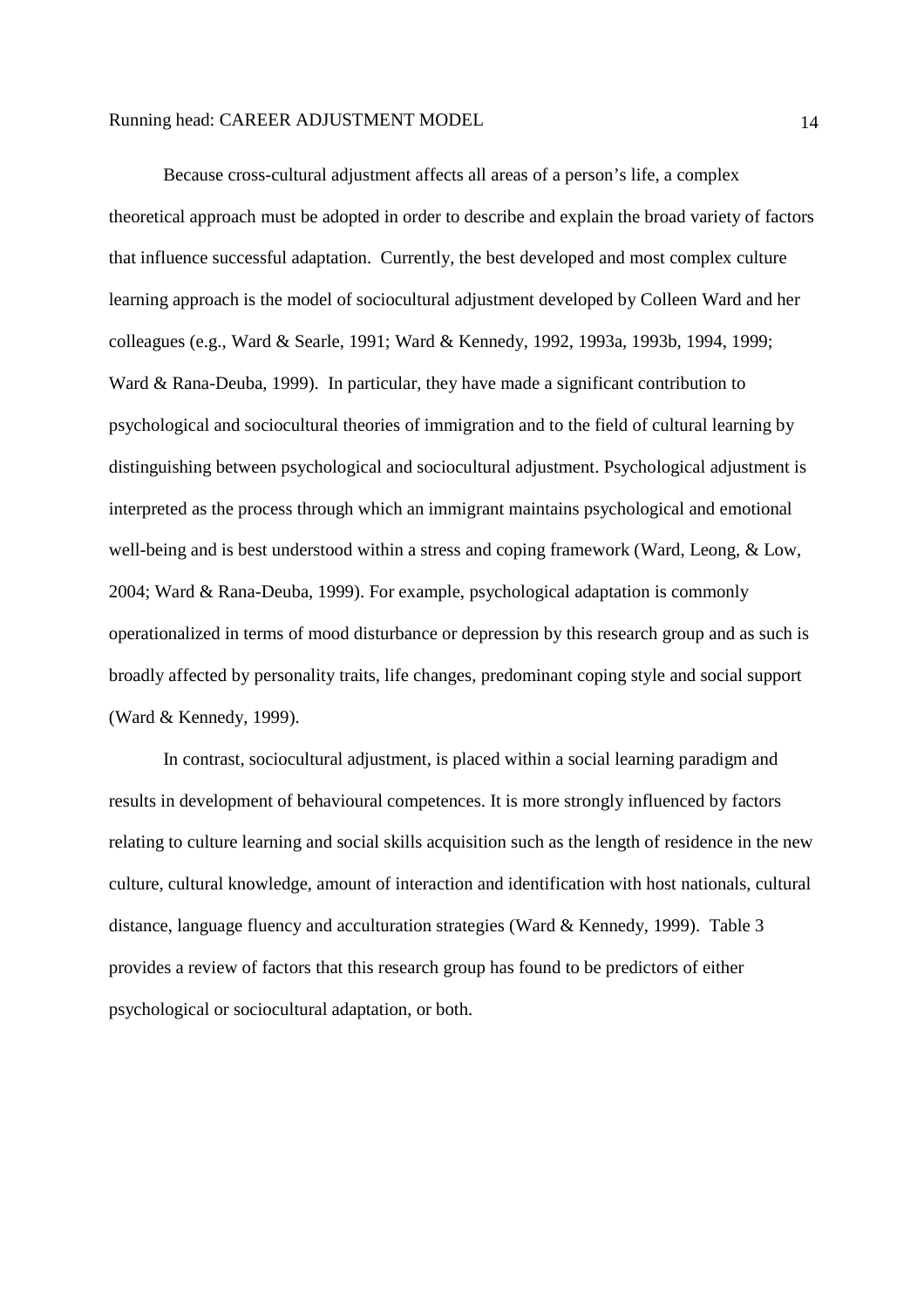| Psychological                                         | <b>Sociocultural</b>                         |
|-------------------------------------------------------|----------------------------------------------|
| Personality traits (flexibility, locus of<br>control) | Length of stay in the new culture            |
| Life changes                                          | Cultural knowledge                           |
| Coping strategies                                     | Cultural distance                            |
| Social support                                        | Language fluency                             |
| Extraversion                                          | Acculturation strategies                     |
|                                                       | Expected difficulty                          |
|                                                       | Contact with host nationals and co-nationals |
|                                                       |                                              |

| Table 3 |  |  | Predictors of psychological and sociocultural adjustment |  |
|---------|--|--|----------------------------------------------------------|--|
|---------|--|--|----------------------------------------------------------|--|

Ward et al.'s model has gained significant popularity among cross-cultural researchers and several of the predictors have been studied further by Ward's followers (e.g., Foroutan, 2008; Kang, 2006; Masgoret, 2006; Ward, T., 2007; Zlobina, Basabe, Paez, and Furnham, 2006). The following section reviews the available research evidence for each predictor specified in Table 3.

# **Factors Predicting Psychological Adjustment**

#### Personality traits

The three most commonly measured personality traits studied by Ward and her colleagues (Ward & Kennedy, 1992, 1993a, 1993b, 1999; Ward & Searle, 1991) are locus of control, flexibility, and extraversion. In samples of international students and temporary sojourners in countries such as New Zealand or Singapore, Ward and her colleagues found that both flexibility and locus of control account for a significant portion of variance in psychological adjustment (Ward & Kennedy, 1992, 1993, 1999; Ward & Searle, 1991). Specifically, these researchers found that the more a person is flexible, the higher they score on a measure of psychological well-being. As well, persons with an external locus of control, those who believe that their lives are mostly influenced by circumstances beyond their control, had significantly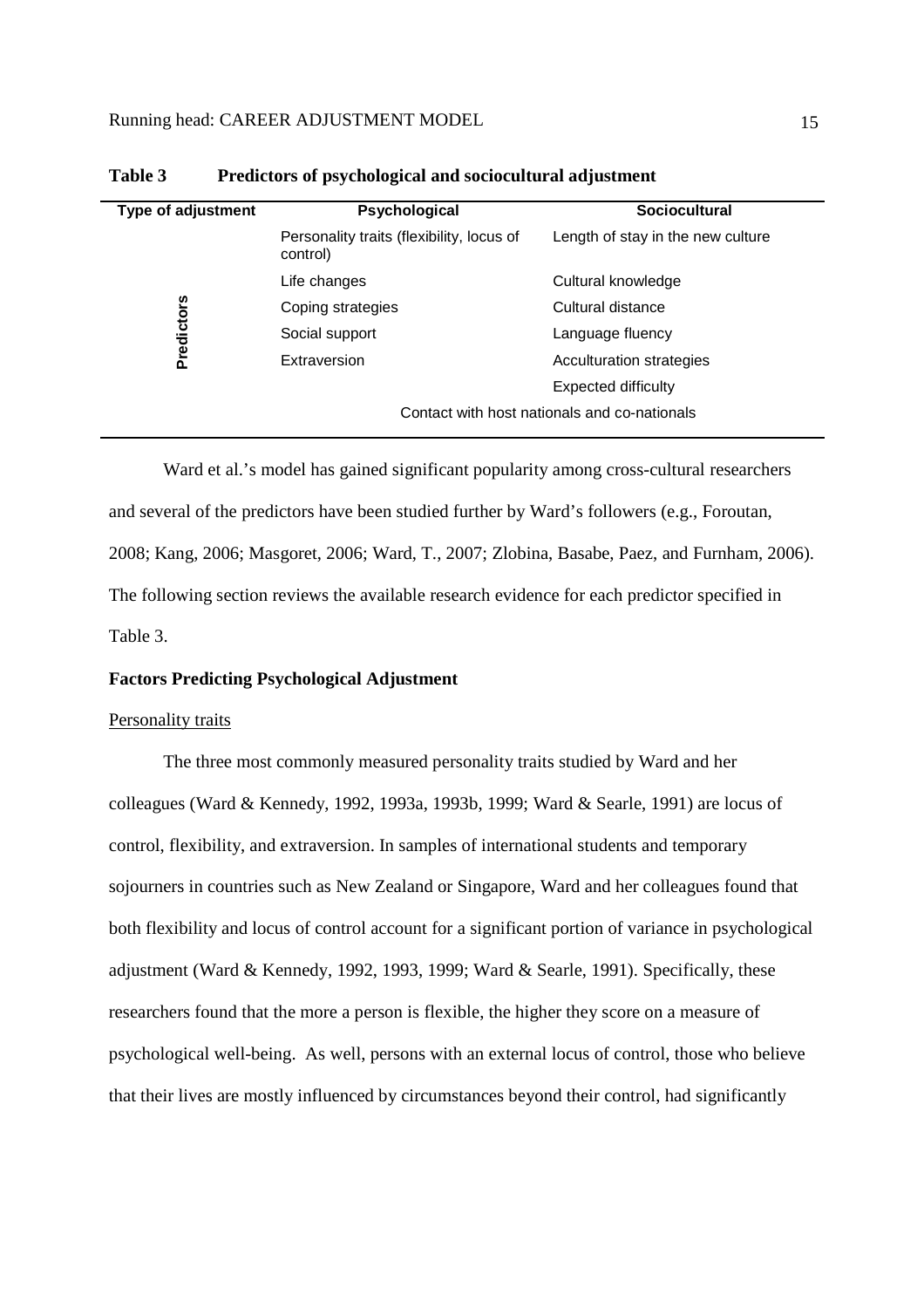poorer psychological adjustment than persons with an internal locus of control who believe that they are largely in control of their own lives.

 Extraversion has been linked to psychological well-being of sojourners in a number of early studies on cross-cultural adaptation (Ward & Kennedy, 1993b; Ward & Searle, 1991). However, the effects of extraversion on psychological adjustment as measured by mood disturbance or a level of depression varied across cultural contexts. On the one hand, in samples of expatriates in New Zealand, extraversion had a positive impact on psychological adjustment and was positively correlated with host national contact (e.g., Searle & Ward, 1990) while, on the other hand, in studies which used samples of Western expatriates in Singapore, extraversion was associated with higher levels of adjustment difficulties (Armes & Ward, 1989 as cited in Ward & Kennedy, 1992; Ward and Kennedy, 1992). Ward and her associates (e.g., Ward & Kennedy 1992, 1999) speculate that the cultural differences between the Western, more individualistic, culture of New Zealand and the collectivist, Southeast Asian culture of Singapore accounted for the differential impact of extraversion on cross-cultural adjustment. Counter to this hypothesis, however, a recent study found that extraversion was directly linked to decrements in depression in Australian expatriates residing in Singapore (Ward et al., 2004). The role of extraversion in cross-cultural transition, thus, remains unclear and is most likely dependent both on the sample of sojourners, the cultural context, and, perhaps also, the way in which psychological adjustment is measured.

#### Life changes

Higher incidence of life changes in an individual's life has been linked to greater psychological difficulty when facing a significant cross-cultural stress (Ward & Kennedy, 1999). According to the theory, each life change (both negative and positive) inevitably brings certain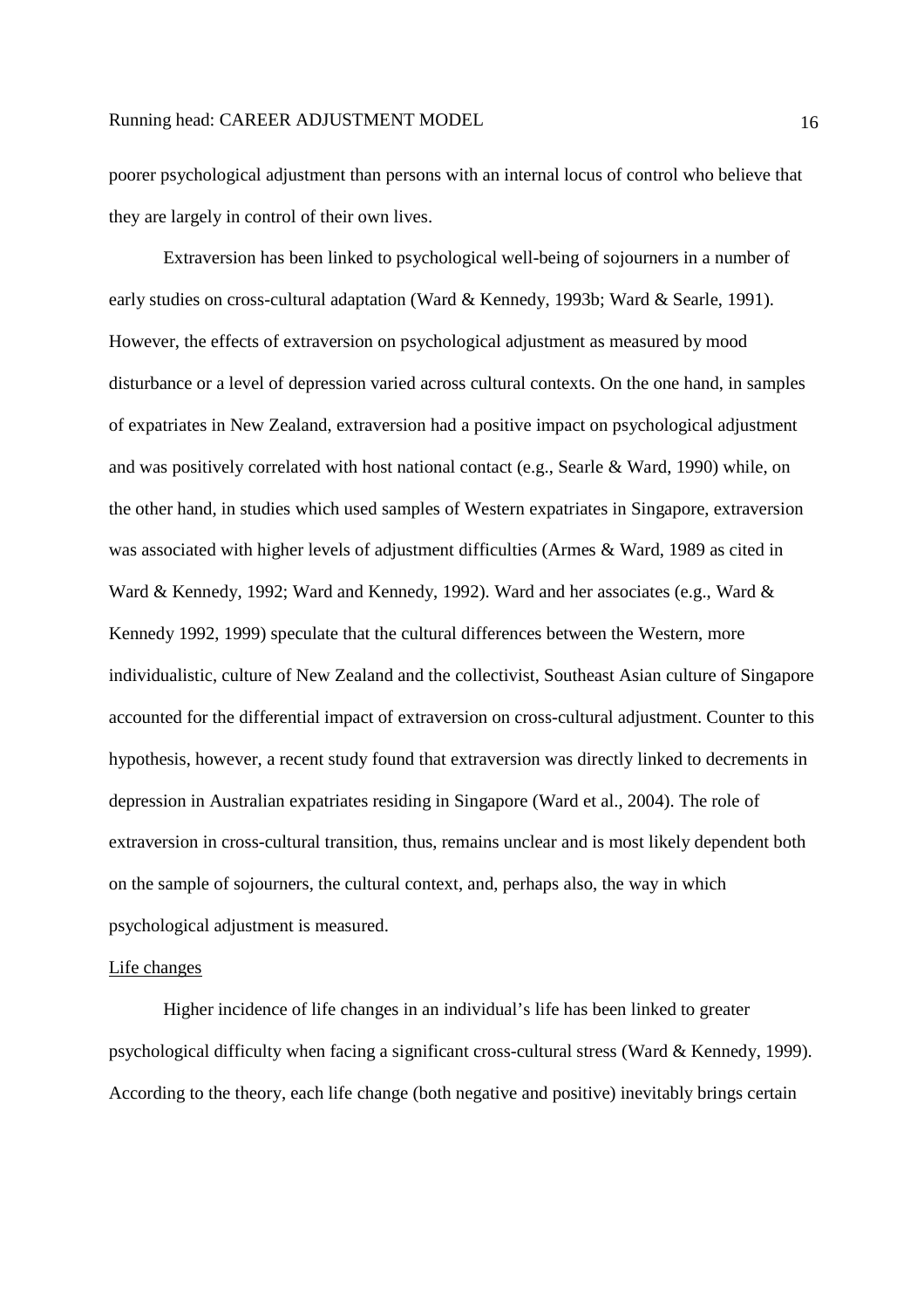amount of stress that the person needs to deal with. The effect is mediated by characteristics of the change such as its intensity or cultural context and by characteristics of the individual such as personality or social support (Searle & Ward, 1990). The researchers therefore expected that intensity of life changes associated with cross-cultural transition will put individuals more at risk (Searle & Ward, 1990; Ward & Kennedy, 1993).

### Coping strategies

Researchers studying how people deal with stressful situations commonly distinguish between two types of coping strategies: problem-focused coping and emotion-focused coping (e.g., Lazarus & Folkman, 1984; Selmer, 2001). Some add a third type of coping strategies, avoidance when a person is trying to avoid the problem by engaging in other non-related activities (e.g., Blalock & Joiner, 2000; Bryant & Harvey, 1995). The definitions and the boundaries between each type of coping strategy are often rather unclear, however. Selmer (2001), for example, includes avoidance strategies into emotion-focused strategies that he calls symptom-focused strategies in his studies. Other scholars distinguish between approach versus avoidance strategies which seem to parallel the problem- versus emotion-focused strategies (Selmer, 2001). Research on the effectiveness of these different types of strategies has shown that it is the problem-focused coping strategies which contribute to successful adaptation or coping with stressful life circumstances. In contrast, emotion-focused or avoidance coping strategies are associated with worse adjustment outcomes (Herman & Tetrick, 2009; Selmer, 1999, 2001; Ward & Kennedy, 2001). Herman and Tetrick (2009) explain that while problemfocused strategies are proactive and seek to remove the stressor from the individual's immediate environment, emotion-focused strategies are only used to mitigate emotional responses to the stressor. These distinctions among coping strategies and their impact on psychological well-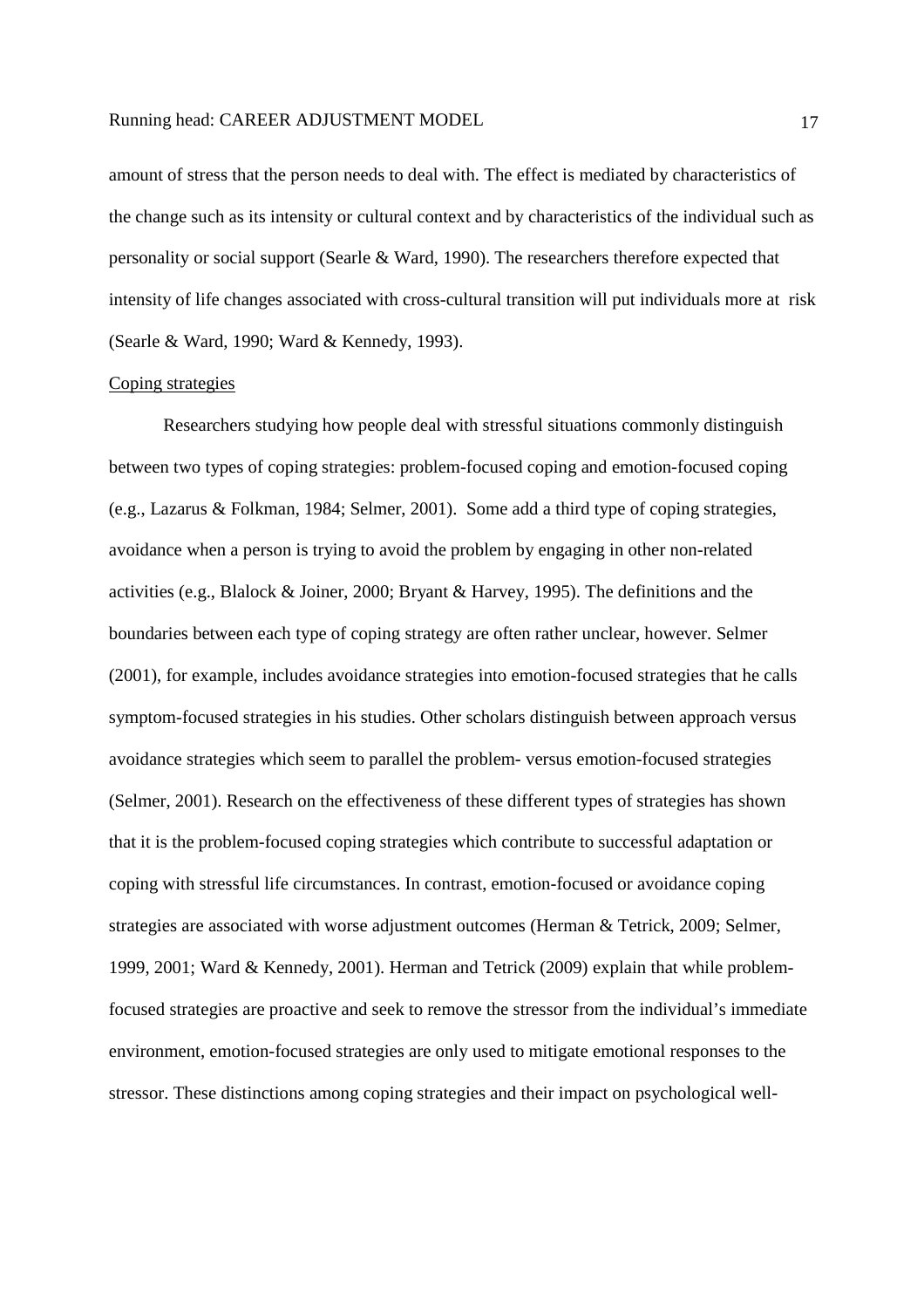being and professional achievement appeared to hold true for samples of international students (e.g., Chataway & Berry, 1989) and professional expatriates (e.g., Ward & Kennedy, 2001).

Selmer (1999, 2001) has studied how preferred coping style relates to adjustment of business expatriates in Asia, in particular in Hong Kong and the People's Republic of China. He used the coping framework developed by Lazarus and Folkman (1984) and distinguished between problem-focused coping and emotion-focused coping (the latter is in his studies referred to as symptom-focused coping). Inspired by the complex and multidimensional model of expatriate adjustment developed by Black, Mendel and Oddou (1991), Selmer measured four distinct types of adjustment – general, work, interaction (non-work), and psychological. The results of both his studies clearly suggest that problem-focused coping strategies significantly facilitate adaptation to the new environment and have positive impact on all forms of adjustment including work adjustment. In contrast, symptom-focused coping strategies had a negative impact on all forms of adjustment of expatriates and an especially devastating effect on interaction adjustment. Similar results were found in a study by Herman and Tetrick (2009) who tested the stress and coping model on a sample of returning expatriates. Problem-focused coping was clearly linked to better work and interaction outcomes than emotion-focused coping. Social support & contact with co-national and host nationals

Social support has been an integral part of the sociocultural adjustment model since its creation, with the hypothesis being that those with more social support are more able to adjust and adapt to a new culture. However, social support has hardly ever been measured directly, but rather indirectly through measures of the amount of contact with co-nationals and host-nationals, as well as measures of the satisfaction with this contact (Ward and Kennedy, 1992, 1993a, 1993b). It was assumed that, for sojourners, contact with co-nationals was more important than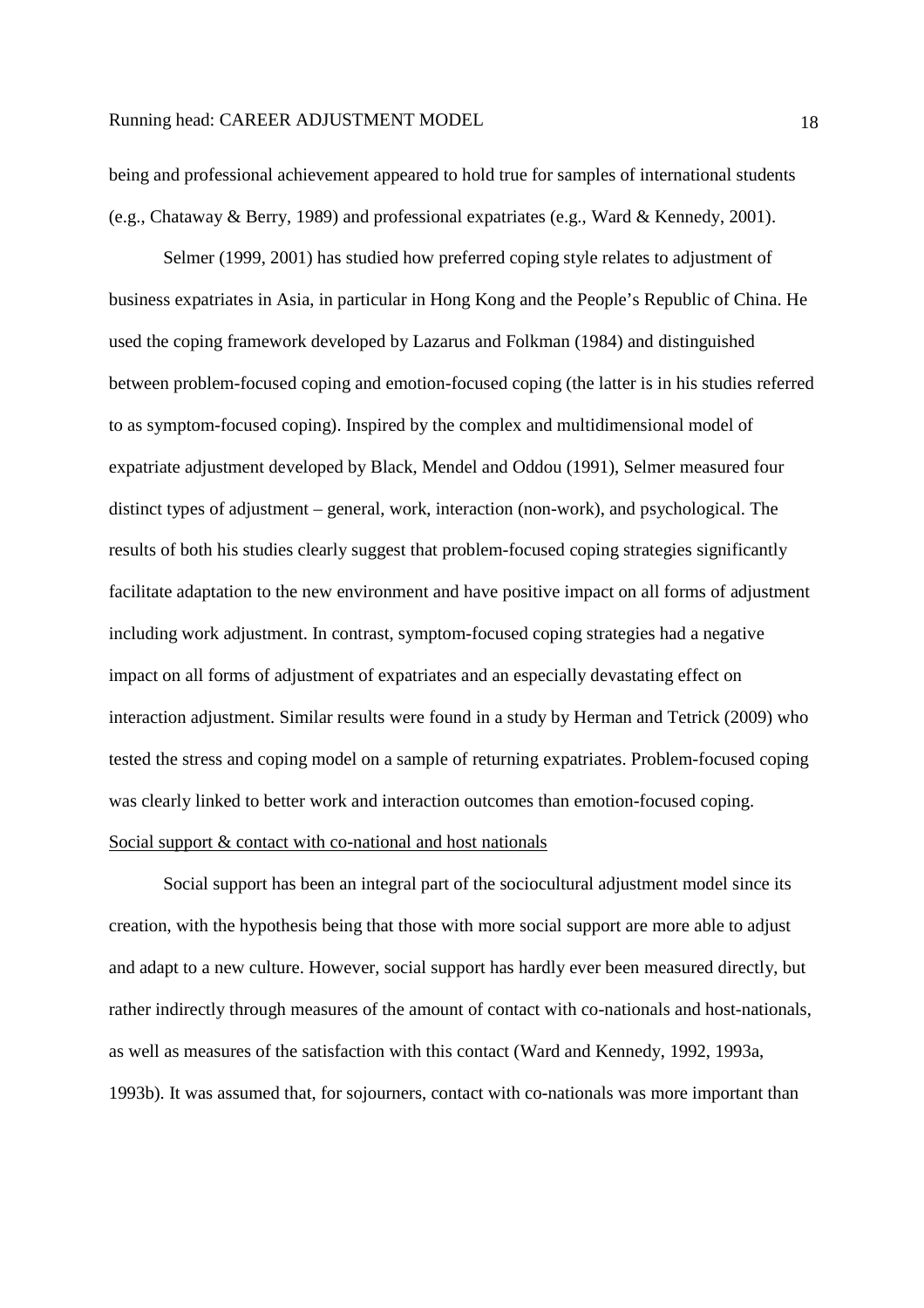contact with host nationals as they tend to create more emotional bonds and closer friendships with people from their cultural group. However, host nationals could also be a valuable source of social support, especially in situations where a newcomer needs to handle problems that require culture specific knowledge.

 In support of the social support hypothesis, a great deal of research has shown that sojourners and migrants who had close friends and networks in the new country were better adjusted than those who did not make close friends and felt lonely (e.g., Jasinskaja-Lahti, Liebkind, Jaakkola, & Reuter, 2006; Masgoret, 2006; Searle & Ward, 1990; Ward & Kennedy, 1992; Ward, T., 2007). It was originally assumed that contact with co-nationals plays an important role in psychological adjustment and good psychological well-being, while frequent contact with host nationals facilitates learning of the culture specific skills such as practicing the language and learning norms and rules of social interactions which contributes to sociocultural adjustment. And in fact, Ward and her colleagues found that contact with host national was negatively correlated (-.22) with the level of social difficulty experienced by international students in New Zealand (Ward & Searle, 1991) and that the quantity of contact with host nationals predicted sociocultural adjustment in another cohort of international students in New Zealand while psychological adjustment was predicted by satisfying co-national relations (Ward & Kennedy, 1993b). Nevertheless, some other studies could not confirm this hypothesis. For example, contact with host nationals was found to have a positive effect on psychological adjustment (Searle & Ward, 1990; Ward & Kennedy, 1993b) while predicting also sociocultural adjustment in the same sample (Ward & Kennedy, 1993b).

The controversy of the most effective source of support remains salient in research circles (Searle & Ward, 1990). It appears that it is the quality rather than the quantity of host national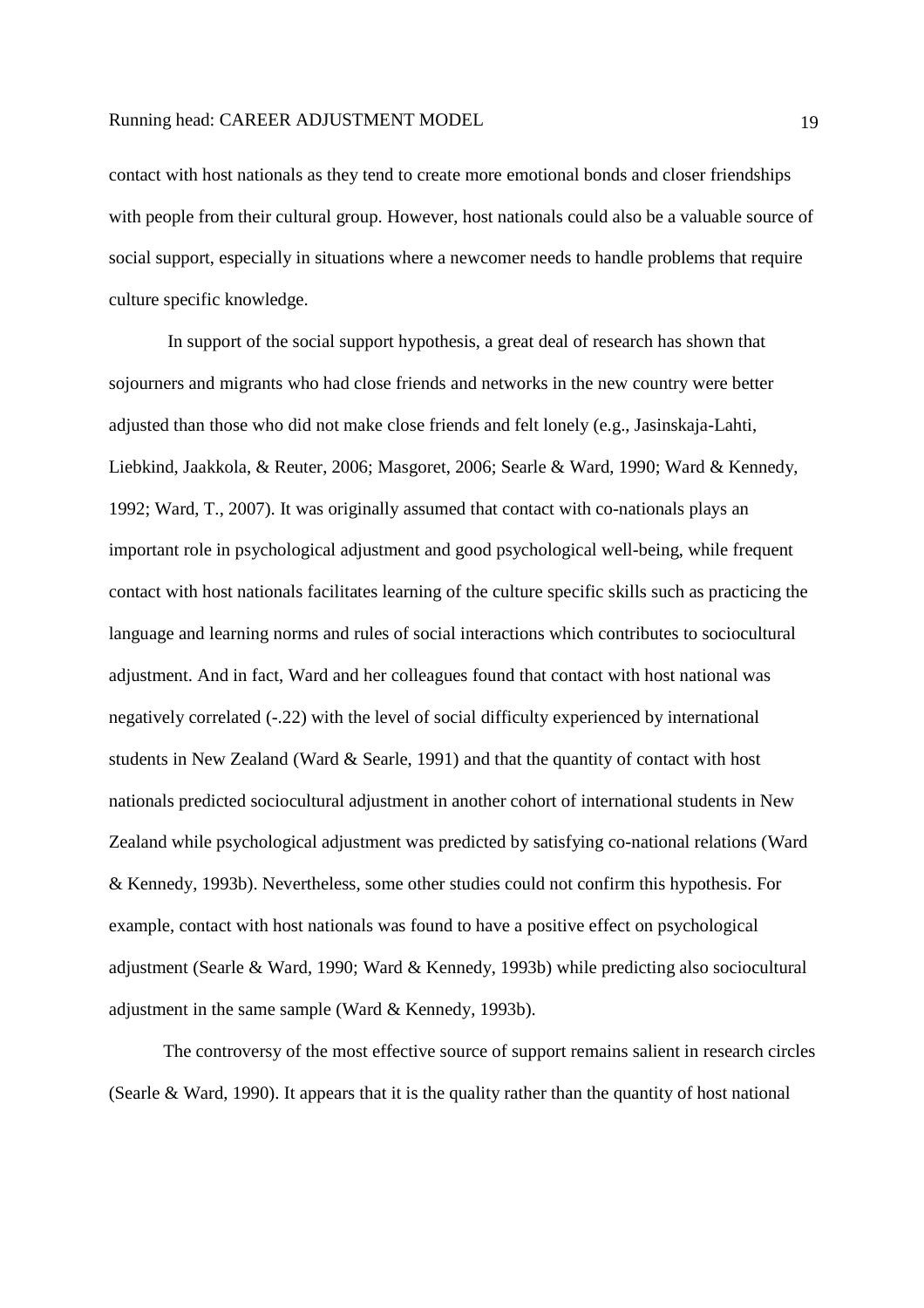contact and the quantity of co-national contact that affect psychological well-being (Ward  $\&$ Kennedy, 1992; Ward & Searle, 1991). In contrast, the amount of interaction and identification with host nationals predicts sociocultural adjustment (Ward & Kennedy, 1999).

Social support networks frequently appear as one of the major source of coping (Jasinskaja-Lahti et al., 2006). Nevertheless, some studies failed to prove this strong link (e.g., Ward & Kennedy, 2001) while some studies brought mixed results (e.g., Brown, 2009; Zlobina et al., 2006). Ward and her colleagues (Searle & Ward, 1990; Ward & Kennedy; 1992, 1993; Ward & Searle, 1991) repeatedly conducted studies in which they show that it is important to measure not only the quantity of the contact but also the quality and satisfaction with the contact.

# **Factors Predicting Sociocultural Adjustment**

#### Length of stay in the new country

 It has been acknowledged that the longer individuals stay in one environment, the better they become adjusted to that environment. This observation is in accord with the culture learning perspective according to which an individual needs time to learn culture specific skills to be able to fully function in the new environment. Ward and her colleagues (Searle & Ward, 1990; Ward & Kennedy, 1992, 1993; Ward & Rana-Deuba, 1999) found that this was true for both international students and sojourning professionals regardless of the culture in which they were sojourning.

#### Cultural knowledge

 Culture-specific knowledge is the cornerstone of culture learning. In fact, culture learning is "the process whereby sojourners acquire culturally relevant social knowledge and skills in order to survive and thrive in their new society" (Ward, Bochner, & Furnham, 2001, p. 51). Culture specific knowledge includes aspects of verbal and non-verbal communication that are of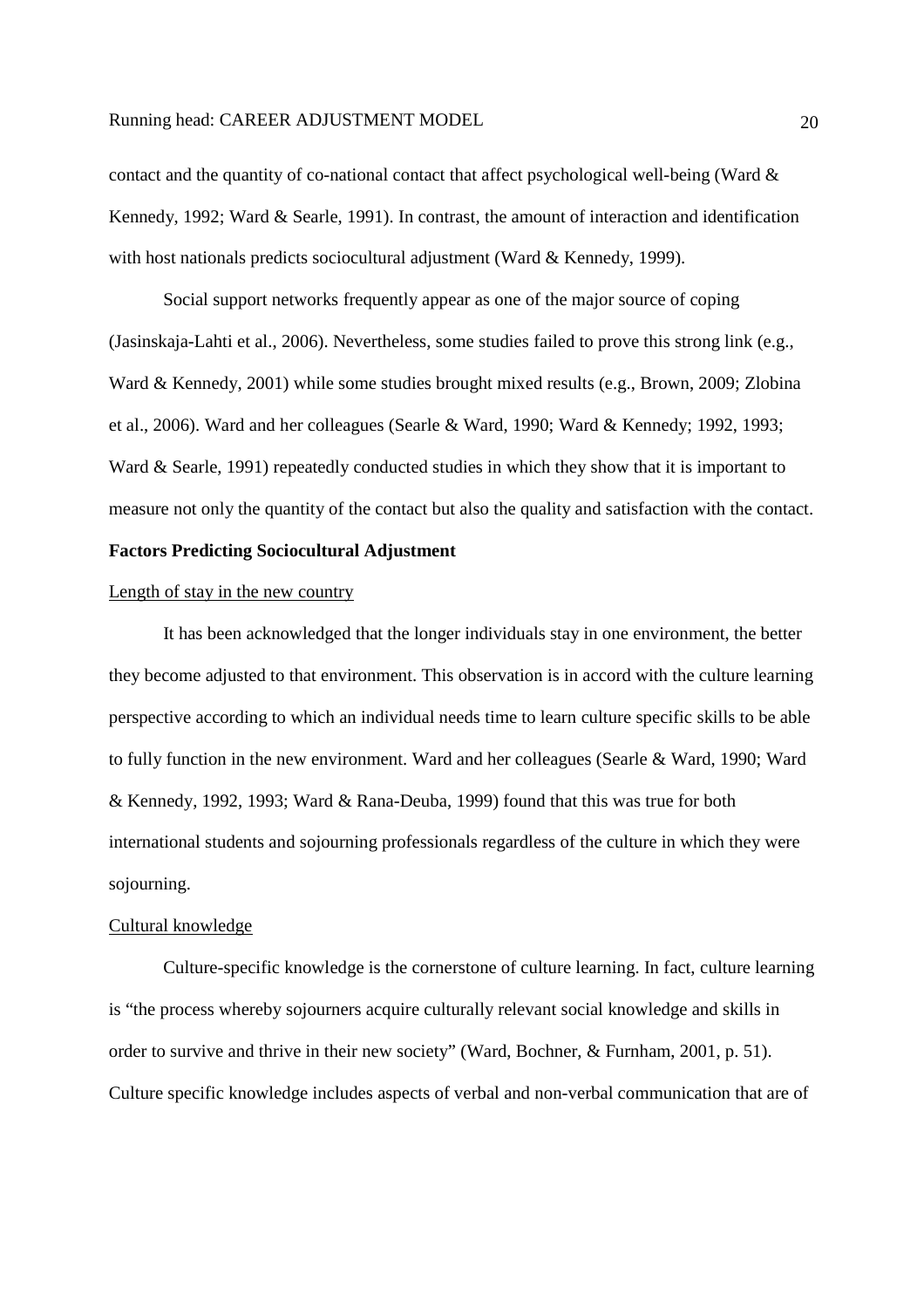central importance to the dynamics and effects of culture contact because the evidence indicates that many of these processes vary between cultures (Ward et al., 2001). The amount of culturespecific knowledge that an individual possesses depends on numerous factors such as, for example, the ability to communicate in the host language, pre-arrival intercultural training, the length of stay in the host country, or the intensity of contact with host-nationals. In addition, the amount of culture specific knowledge a newcomer needs to acquire is at least partially dependent on the cultural distance between his/her culture of origin and the host culture.

#### Cultural distance

Perceived cultural difference has been included in many recent studies as a predictor of sociocultural adjustment. It is believed that immigrants who perceive that there is a greater cultural distance between their home country and the host country have to overcome greater barriers. They are also exposed to greater acculturative stress as they are often less able to adapt successfully in the initial stage of immigration (Mumford, 2000; Ward & Searle, 1991). In other words, migrants coming from backgrounds that are very different from the host culture need to acquire much more culture specific knowledge and learn many more culture specific skills. This appears to be true both for temporary sojourners and permanent immigrants. In a study of exchange students in Russia, Suanet and van de Vijver (2009) found that larger perceived cultural distance was associated with both worse psychological outcomes (as measured by homesickness and stress) and lower level of sociocultural adjustment (as measured by selfreported behaviour in public and private domains). Mumford (2000) found in his sample of British volunteers working abroad that cultural distance accounted for 36% of variance in culture shock (as measured by emotional reactions to relocation and interpersonal stress) reported by respondents.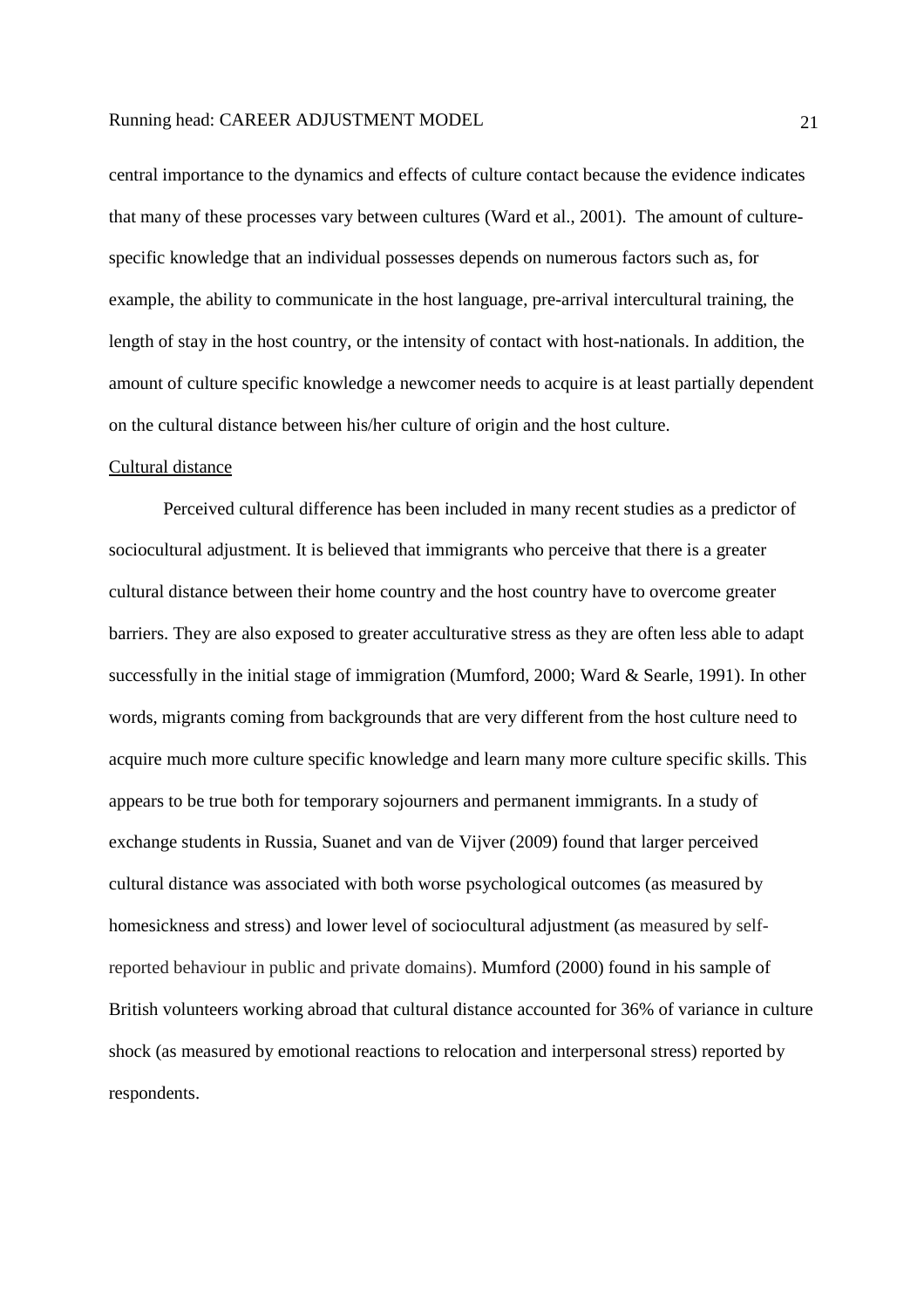In contrast, Zlobina et al.'s (2006) study of immigrants and sojourners in Spain found that Colombians, whose language was identical with the host language and whose culture was perceived as similar to the mainstream culture, experienced the highest level of social difficulty from all five culturally and ethnically diverse groups in the study. This is an interesting example of complex conditions in which acculturation and immigration need to be studied. Although cultural similarity can facilitate adaptation and greater cultural distance can pose greater barriers to adjustment (Ward & Kennedy, 1993a), this predictor cannot be considered separately. Instead, both characteristics of a given ethnic group, and the personal characteristics of acculturating individuals, and the characteristics of the host society need to be considered in order to fully understand the adaptation process of a particular immigrant group in a specific environment.

# Language fluency

The ability to speak and understand the host country language has been identified as the major predictor of both sociocultural and psychological adaptation (Kang, 2006). Although language competence is traditionally mentioned in relation to sociocultural adjustment as it belongs to culture specific skills that can be acquired, it is also necessary for successful psychological adaptation. Speaking and understanding the host language are essential skills that help individuals to understand the world around them which, in turn, have a positive effect on their psychological well-being. Research demonstrates that the host-country language skills are crucial for all groups of migrants whatever the purpose of their migration or the lengths of their stay (Kang, 2006; Masgoret, 2006).

Host country language skills have a significant impact on all areas of a person's life. To be able to interact with host nationals has repeatedly been shown to be an important means of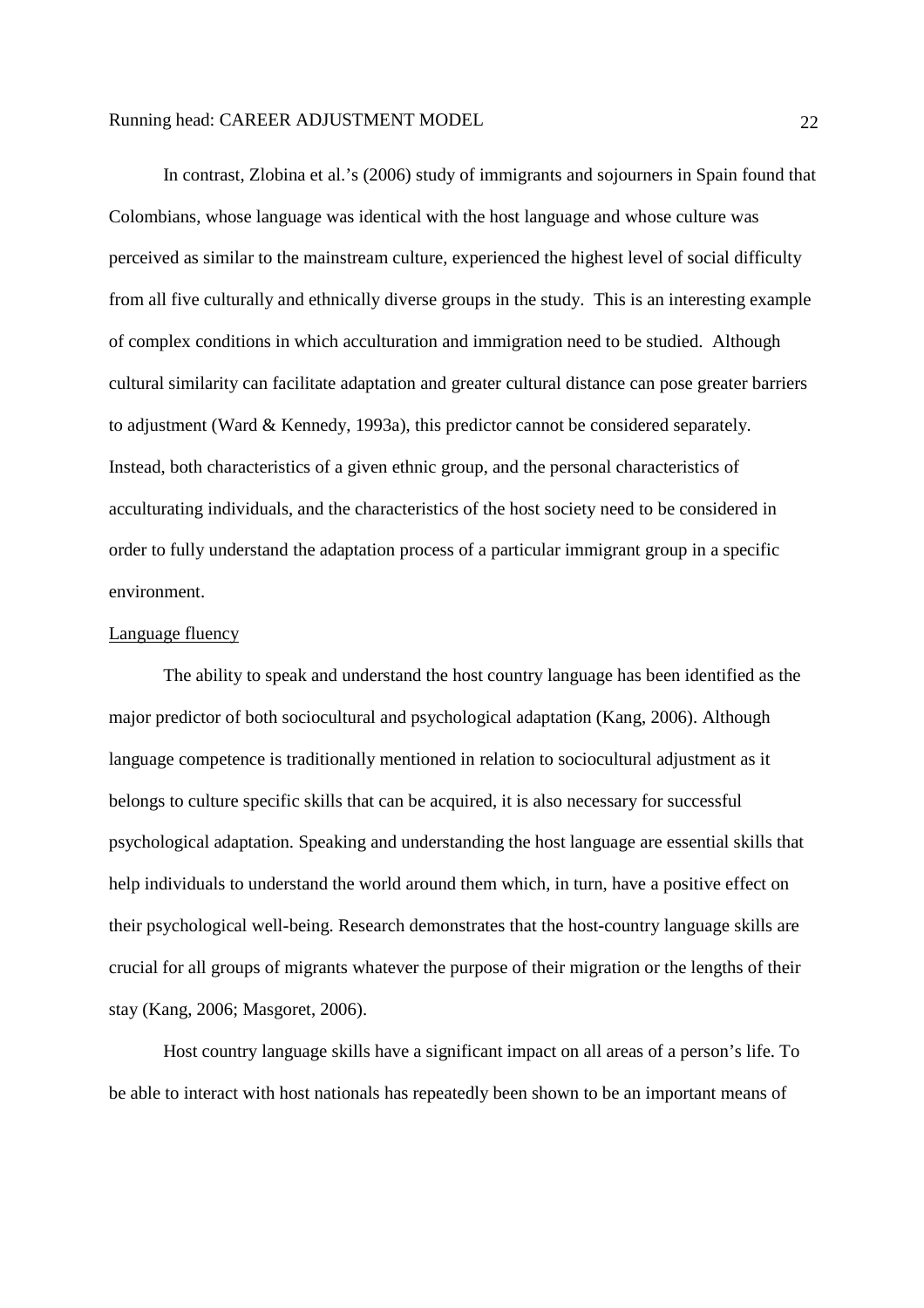acquisition of host country specific cultural skills (Ward & Kennedy, 1993a). Most importantly, however, competence in the host country language has a crucial impact on career options and career adjustment of immigrants and sojourners. Poor host country language skills were found to block immigrants' opportunities to continue their successful careers after relocation and force them into so called "survival", low-skill jobs (Rasouli et al., 2008; Ward, T., 2007).

Although many studies found that language ability is a necessary condition for a high quality of life in the host society, it would not be wise to conclude that a person who speaks the host language fluently will not experience cross-cultural difficulties. For example, Zlobina and her colleagues (2006) in their multicultural sample of immigrants to Spain found that some groups whose native tongue was identical with the host country language experienced more difficulty in adapting to their new cultural environment than groups whose language and culture were completely different from the host country ones. The study of Zlobina et al. (2006) is unique in the sense that it attempted to test an entire model of sociocultural adjustment using a sample of immigrants from culturally and ethnically very diverse groups. The mixed results of this study warn against extensive generalization of the model and suggest that language fluency may be a necessary but not sufficient factor for sociocultural adjustment.

#### Acculturation strategies

 According to John Berry (1997, 2005), there are four major acculturation strategies that a person can pursue. These four strategies are determined by a person's preference for two separate orientations – how important is it for an individual to maintain their culture of origin and how important is it for them to adapt to the host culture? When both cultures are equally important, Berry talks about a strategy of *integration*. If individuals adopt the host culture at the expenses of their culture of origin, they pursue *assimilation*. *Separation* occurs when a person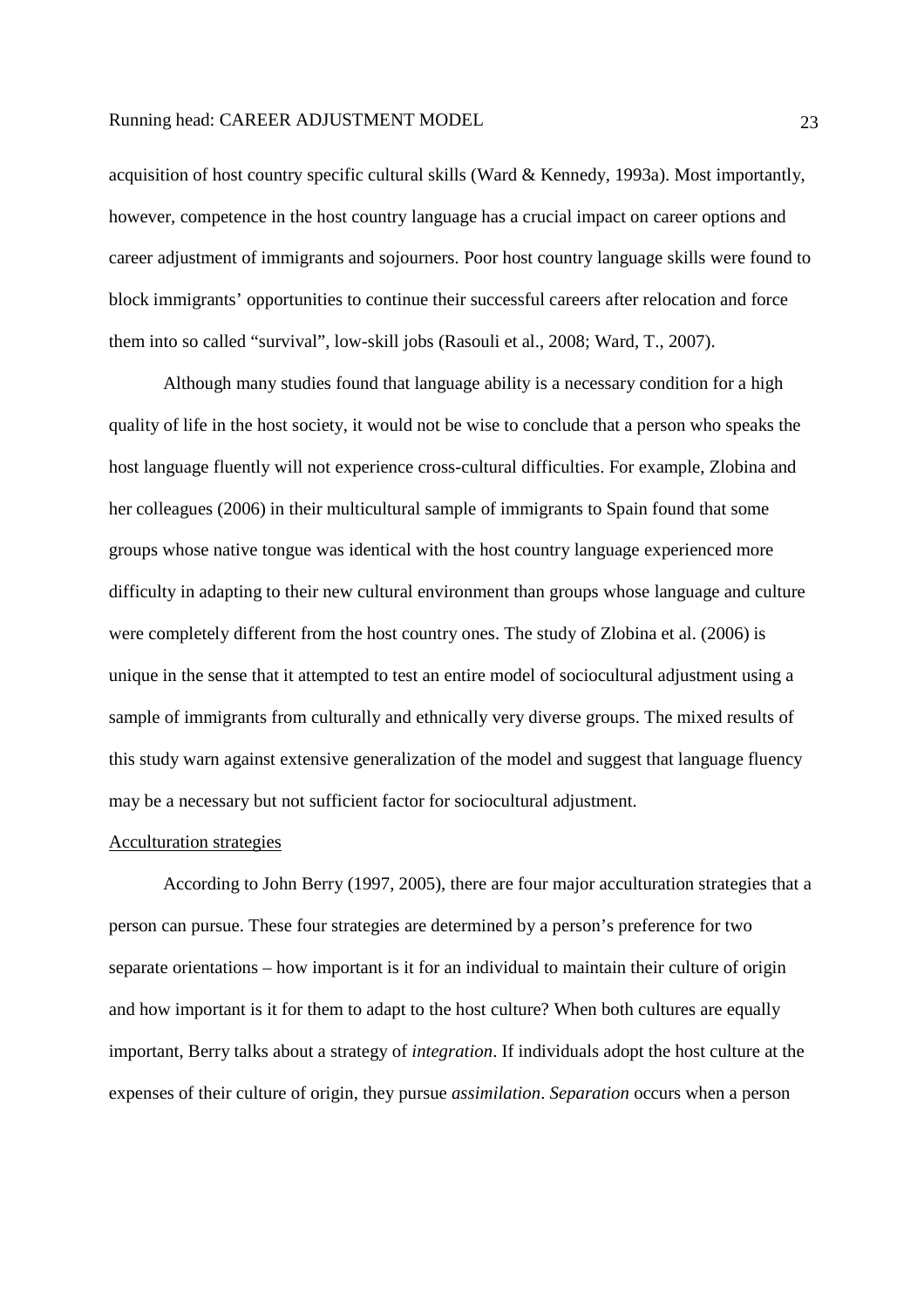cherishes and maintains their culture of origin and refuses, or is not able, to adopt the host culture at the same time. The last acculturation strategy, *marginalization*, represents an individual's withdrawal from both cultures. Such a person loses a sense of belonging and experiences the poorest adjustment outcomes from all four groups. Generally, integration is considered to be the most functional acculturation strategy and it should be a positive predictor of a person's psychological well-being and overall successful adaptation to a new culture.

 Ward included these four strategies into her model of sociocultural adjustment and found that, as hypothesized, integration did have a positive impact on psychological adjustment, while assimilation positively influenced sociocultural adjustment (Ward & Rana-Deuba, 1999). The Ward & Rana-Deuba's study measured the two orientations as identification with host nationals or identification with co-nationals. The research showed that even though integrated individuals readily adopted the host culture, their identification with their culture of origin remained significant and it was this strong identification with co-nationals that help them to maintain their psychological well-being even during a stressful transition into a new culture.

#### Expected difficulty

 The expected level of social difficulty before immigration or before temporary international relocation (business assignment, international student) has also been studied as a predictor of adjustment to the new environment. While Searle and Ward (1990) identified expectations before migration as a factor influencing sociocultural adjustment, other studies pointed out that the realism of these expectations will also have an impact on psychological wellbeing of acculturating individuals (Mak, 1991; Rasouli et al., 2008). When immigrants have unrealistically high expectations of the quality of life after immigration and when they are then confronted with a different reality, they often experience disappointment, confusion, and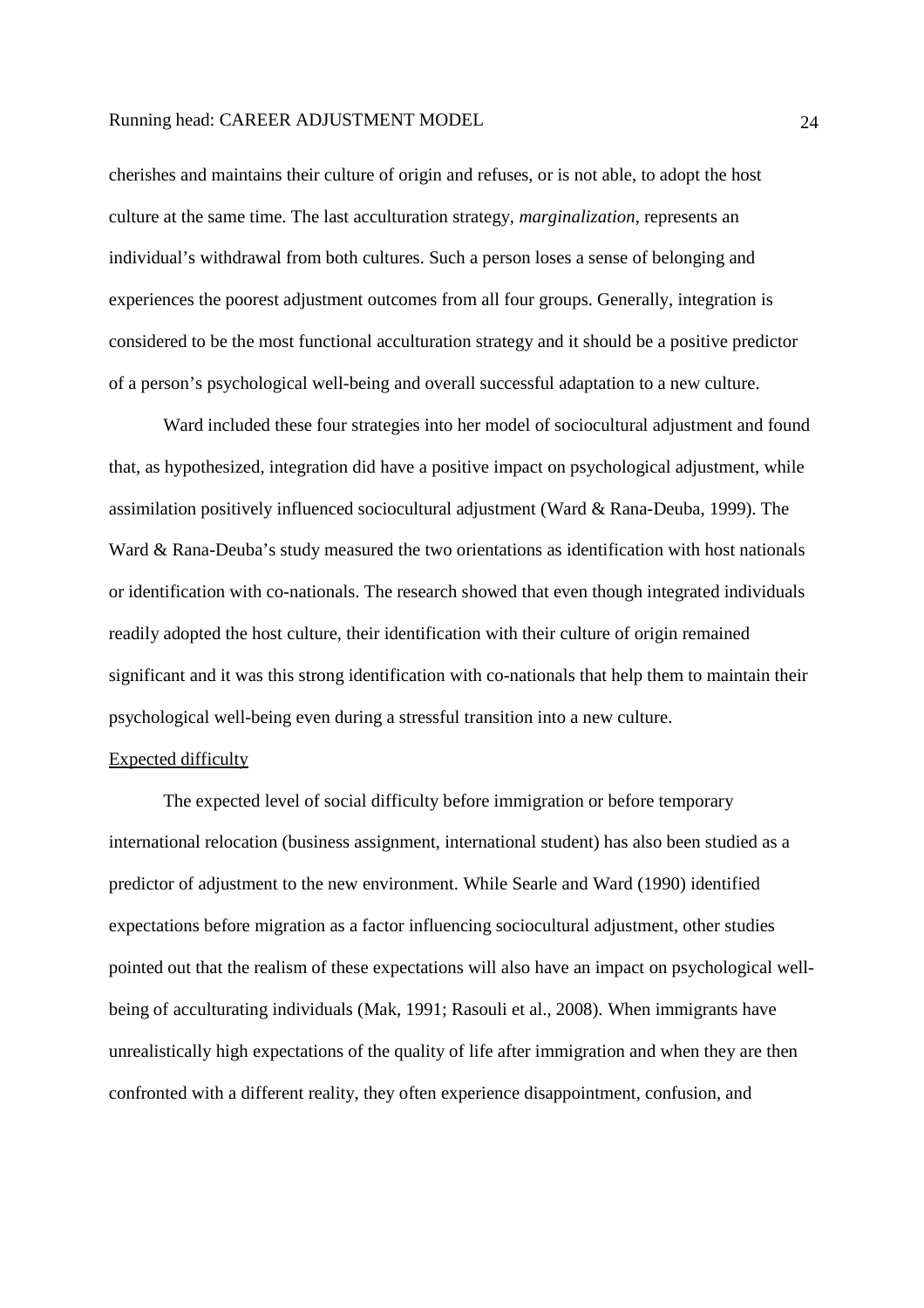frustration which, in turn, may negatively affect their adjustment in their host country. In contrast, modest and realistic expectations of life conditions may result in an anticipation of potential challenges in the host country and encourage immigrants to develop the skills required for effective adjustment (Rasouli et al., 2008; Searle & Ward, 1990).

### Relationship between psychological and sociocultural adjustment

In addition to the individual predictors of either psychological or sociocultural adjustment discussed above, these two types of adaptation predict each other. A higher level of sociocultural adaptation, measured as a level of experienced social difficulty, was found to be associated with higher level of psychological adaptation together with personality traits, contact with host nationals, life changes, acculturation strategies and social support (Searle & Ward, 1990; Ward & Kennedy, 1992) whereas high level of psychological adjustment measured as mood disturbance was associated positively with sociocultural adaptation together with factors such as cultural distance, cultural identity and the length of residence in the host country. Although Ward and her associates have repeatedly found positive correlations between psychological and sociocultural adjustment ranging from 0.35 to 0.38 (e.g., Searle & Ward, 1990; Ward & Searle, 1991), they have also shown that each of them were predicted by a different set of variables and it is therefore necessary to treat them as two separate, albeit related constructs.

#### **Career Adjustment Model for Immigrant Women in Canada**

Recently a model of career adjustment for immigrant women in Canada was developed by Rasouli et al. (2008) as an effort to integrate current knowledge about the barriers that immigrant women experience when they try to participate in the Canadian labour market. It was inspired by Black, Mendenhall, and Oddou's (1991) model of expatriate's cross-cultural adjustment that represents one of the first efforts to bring together pieces of knowledge about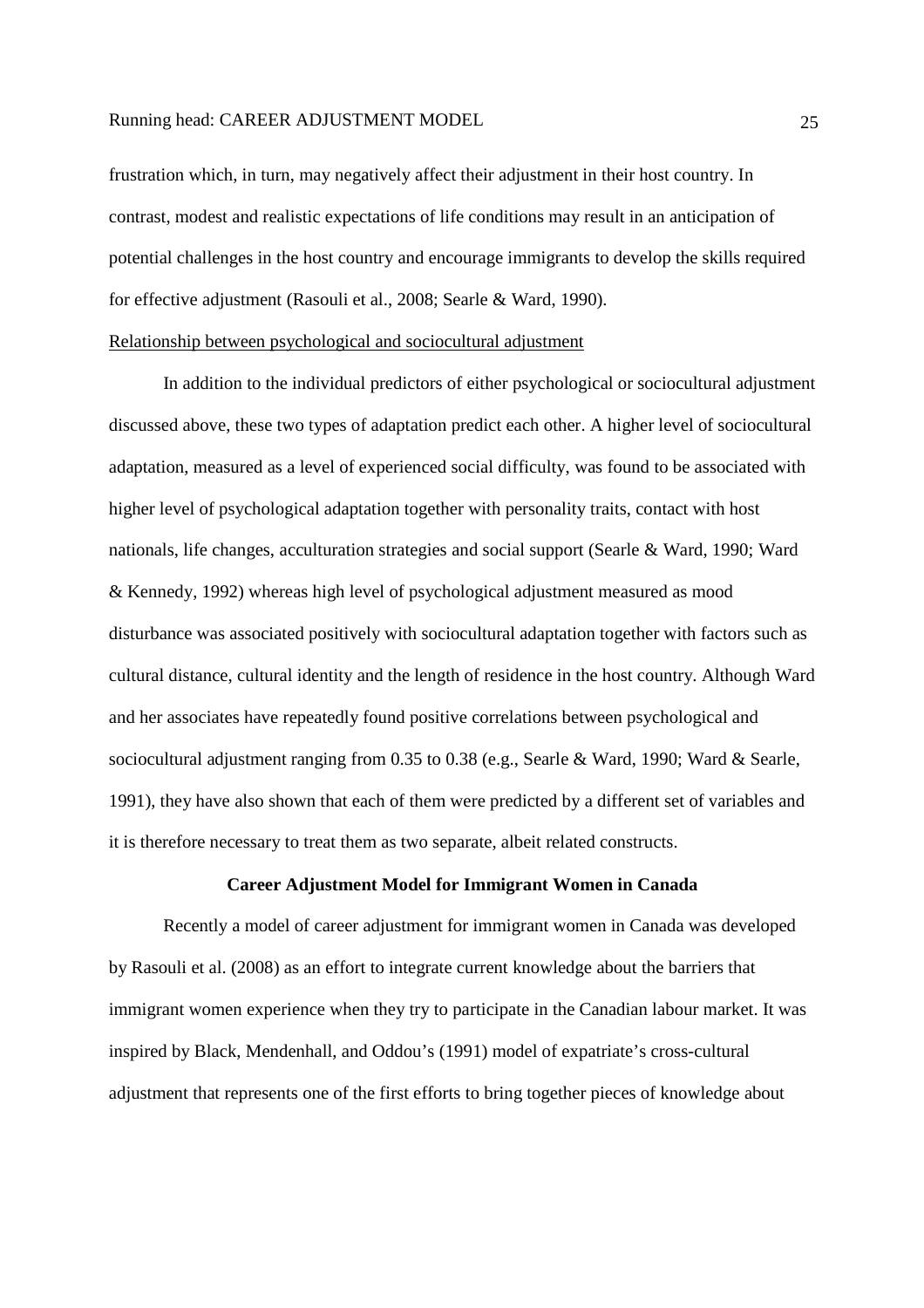cultural shock and subsequent adjustment to the demands of a new and often very different cultural environment. The Black et al.'s model was created based on review of the adjustment literature; the authors took into account pre-departure training, previous overseas experience, individual skills and nonwork factors. They integrated international and domestic literature on adjustment which resulted in a comprehensive model presented in Figure 1. It is necessary to note, however, that most of the research available at the time of creation of the model had been conducted with male expatriates. Further, the barriers and challenges that expatriates on temporary assignments encounter are qualitatively different from people who decide or who are forced to relocate permanently as is the case of immigrants and refugees.

When creating the current career adjustment model, Rasouli et al. (2008), reviewed research on immigrant women and their participation in the labour market and incorporated current knowledge about this population into the Black et al.'s (1991) model. The resulting Model of Career Adjustment contains three groups of factors that are believed to either contribute or hinder the success of immigrant women in the Canadian labour market. The factors are divided into psychological, situational, and social predictors. Rasouli et al. (2008) formulated a proposition for each predictor that provides the direction of influence on the successful economic integration of immigrant women in Canada.

After reviewing other literature on cross-cultural adjustment and taking into account the culture learning perspective represented by the model of socio-cultural adjustment developed by Ward and her colleagues, the Rasouli et al.'s model was slightly revised (see Figure 2) to predict the career adjustment of immigrant women. Because most of the factors in this model have been found to be predictors of sociocultural and psychological adjustments in the studies of Ward and colleagues (Searle & Ward, 1990; Ward & Searle, 1991; Ward & Kennedy, 1992, 1993a, 1993b,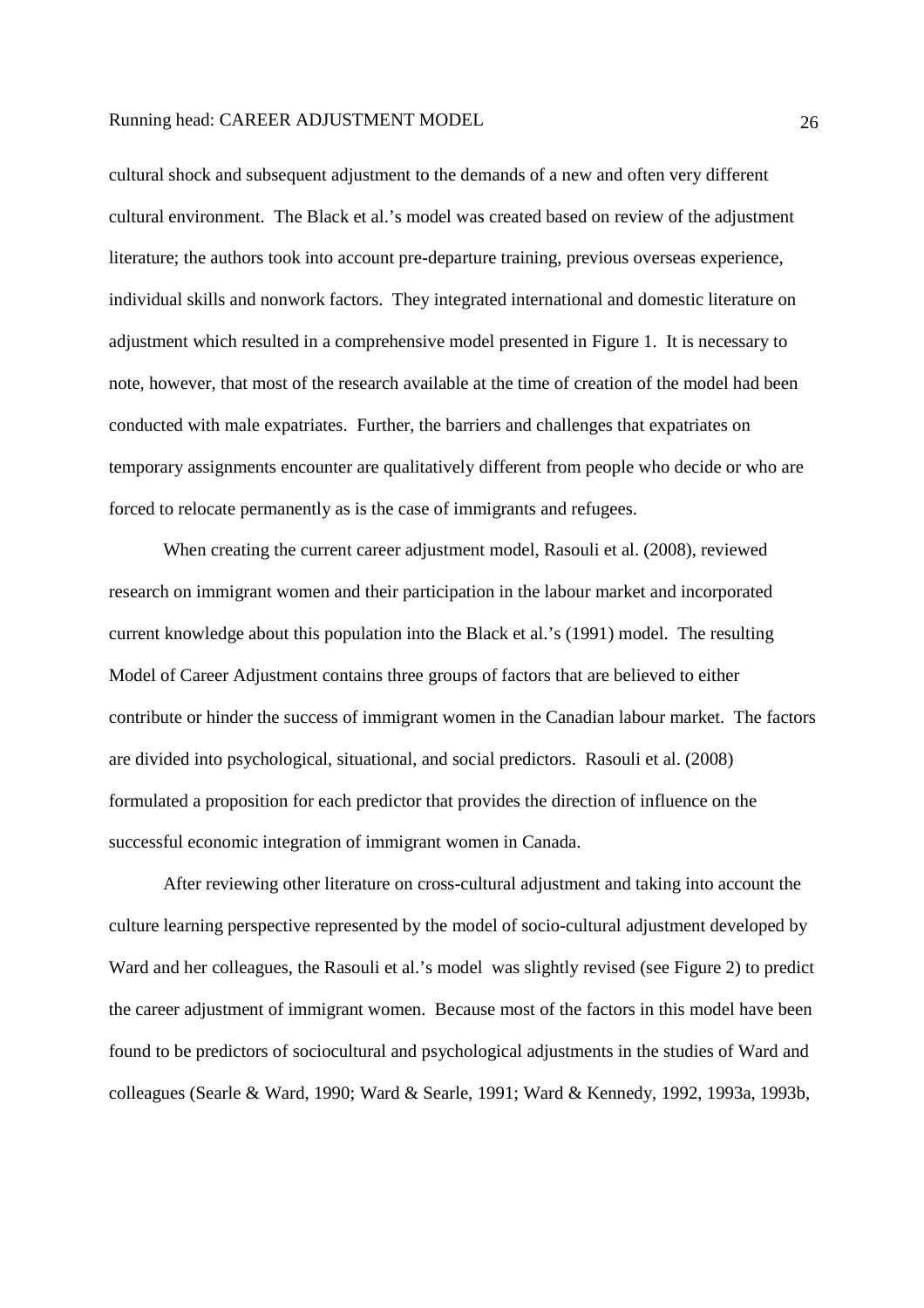

**Figure 1 Comprehensive Model of International Adjustment according to Black et al. (1991)** 

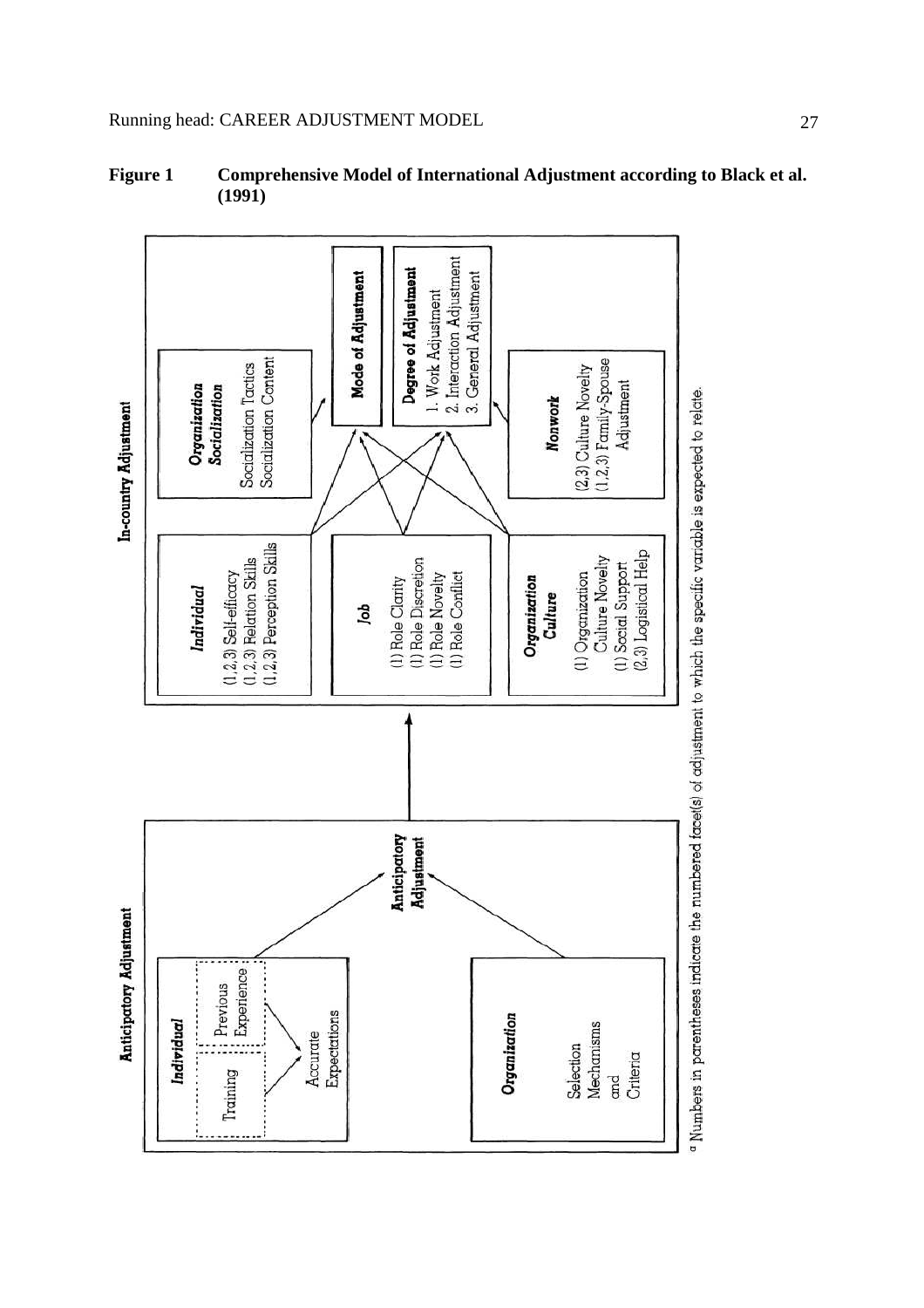1994, 1999; Ward & Rana-Deuba, 1999) and because these two adjustments together represent a measure of acculturation, a decision not to include acculturation in the career adjustment model was made. The rationale behind this decision is that acculturation should, according to the cultural adjustment literature, be included in the model as a dependent variable rather than as an independent variable.

Other change that has been made to Rasouli and her colleagues' (2008) model was to add perceived cultural distance as another predictor. This was done because of the research finding that the more one's original culture is perceived to be different from the host country culture, the more acculturative struggles an individual experiences (Babiker, Cox, & Miller, 1980; Mumford & Babiker, 1997; Mumford, 2000). It is well-known that different cultures have different work ethics and work habits and because of that, cultural distance should be closely related to career adjustment at least in the first few years after immigration. Finally, the factor called discrimination in Rasouli et al.'s model was renamed as perceived discrimination in my revised version of the model as the subjective perception of being discriminated against is expected to have a greater influence on actual career adjustment than instances of discrimination measured objectively. Despite not naming it this way, Rasouli et al. (2008) included only perceived discrimination into their model and predicted that it will be negatively related to career adjustment of immigrant women. Further, due to the psychological nature of perceived discrimination, it was moved from the list of situational factors to that of psychological factors. hypotheses) were derived from Rasouli et al.'s (2008) model except for the predictors that were newly added. In the case of the factors motivation and parenthood, extra propositions have been added based on the literature review.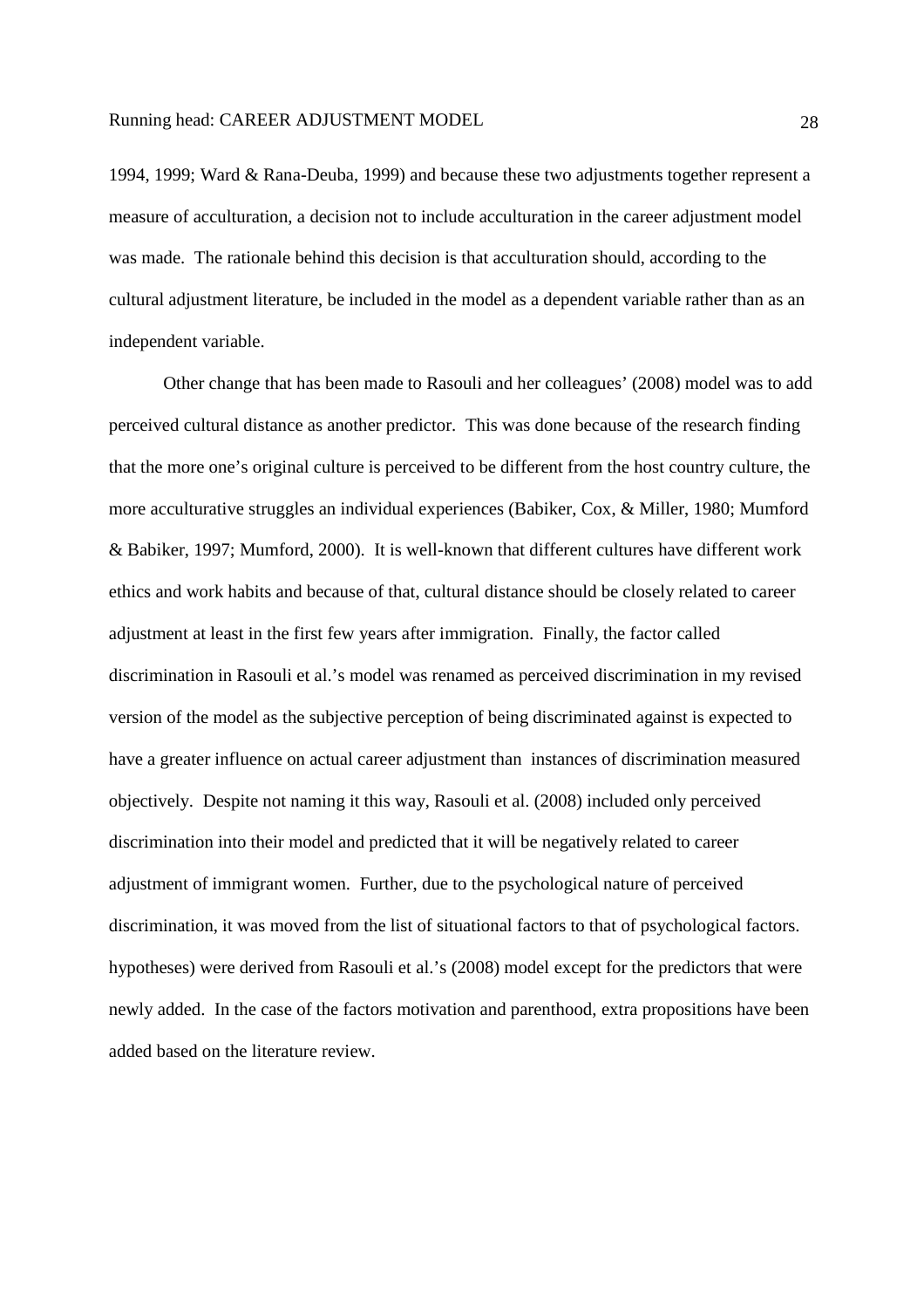Figure 2 shows the model with my revisions in red. The Figure is followed by a more detailed description of each group of predictors. Propositions for each predictor (in this thesis treated as hypotheses) were derived from Rasouli et al.'s (2008) model except for the predictors that were newly added. In the case of the factors motivation and parenthood, extra propositions have been added based on the literature review.

# **Figure 2 A Model of Career Adjustment for Immigrant Women in Canada (Adapted from Rasouli et al., 2008)**



Career Adjustment Process

### **Psychological Factors**

# Motivation for immigration

 Motivation for immigration is best understood in relation to the push and pull factors that motivate individuals to migrate, i.e., the reasons that people had to leave their country of origin (push) and the reasons they had for coming to their new country (pull). Persons who decided to relocate to a different country voluntarily are likely to be more motivated and ready to face the challenges that adjustment to a new environment inevitably brings (Donkor, 2004; Rasouli et al.,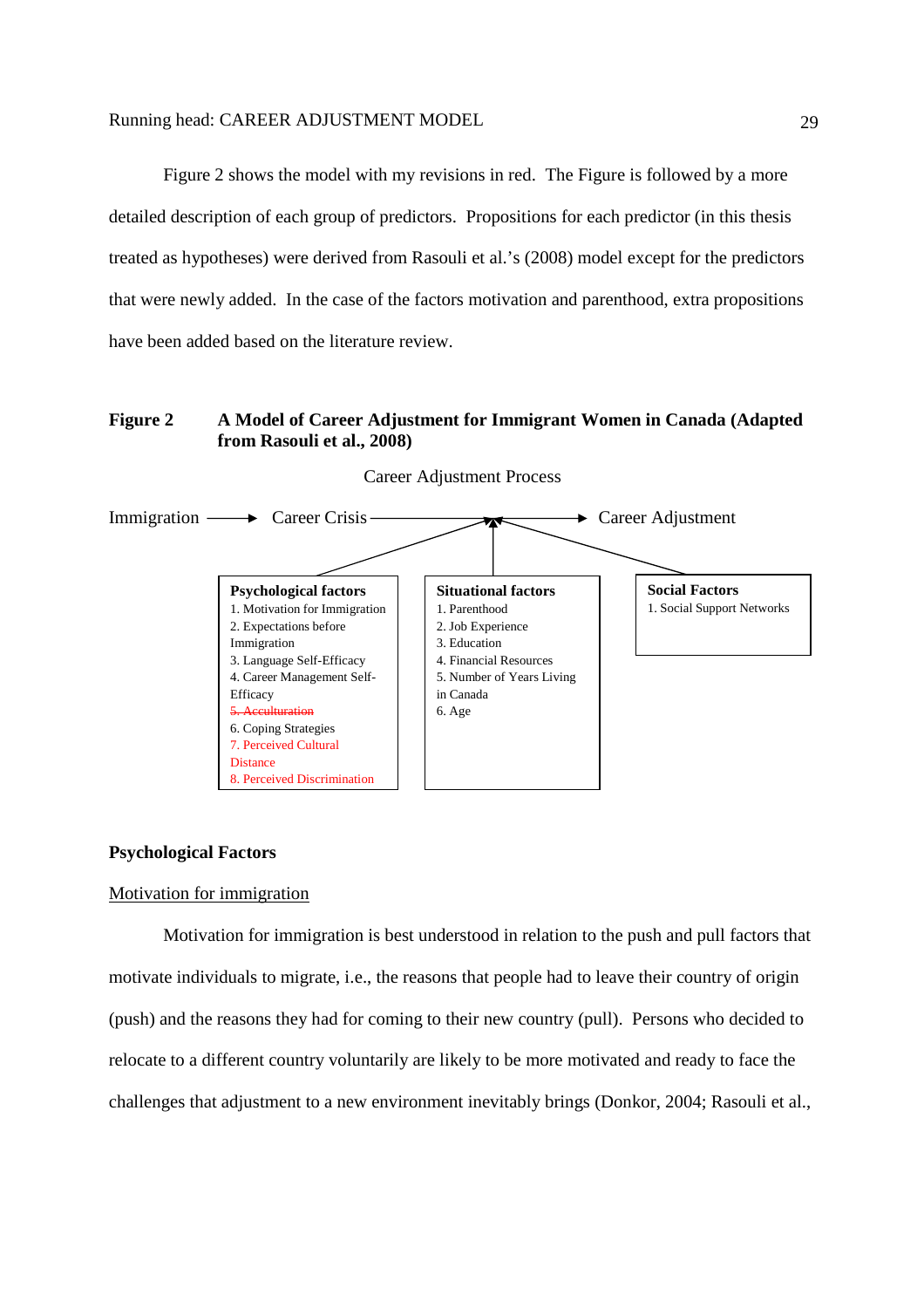2008). According to Badets and Howatson-Leo (1999), Boyd and Vickers (2000), and Rasouli et al. (2008), people immigrate to Canada, for two major reasons: 1) searching for higher economic standards, and 2) joining a partner or another family member. The third major group of immigrants are refugees admitted because of Canada's international obligations and humanitarian and compassionate traditions (Badets & Howatson-Leo, 1999). Despite the prevalence of economic migration, the career aspirations of immigrants have been largely ignored in the social science research (Lopes, 2006). Rather, it is assumed that people whose reasons behind relocation were of economic nature such as improving one's standards of living or progressing in one's career goals, will be more motivated to enter the labour market and fulfill their expectations which will, in turn, lead to a greater success and enhance economic integration. In contrast, individuals who chose or who were forced to migrate with a partner will likely be less motivated and will engage less in job search or in the acquisition of additional skills. As a result, they will experience lower level of career adjustment and be less successful in their integration into the host country labour market.

Hypothesis 1a: *Higher motivation for career and economic advancement through immigration will be positively related to the career adjustment of immigrant women.* 

Hypothesis 1b: *Those women who chose to migrate to Canada for career advancement reasons will show better career adjustment than those women who chose to migrate to Canada for family reasons*.

# Expectations before immigration

 Expectations before immigration can be characterized as the beliefs that individuals hold about their new life in the chosen country before they immigrate. These beliefs relate to the ease or difficulty of establishing a new life in the host country and generally concern all areas of life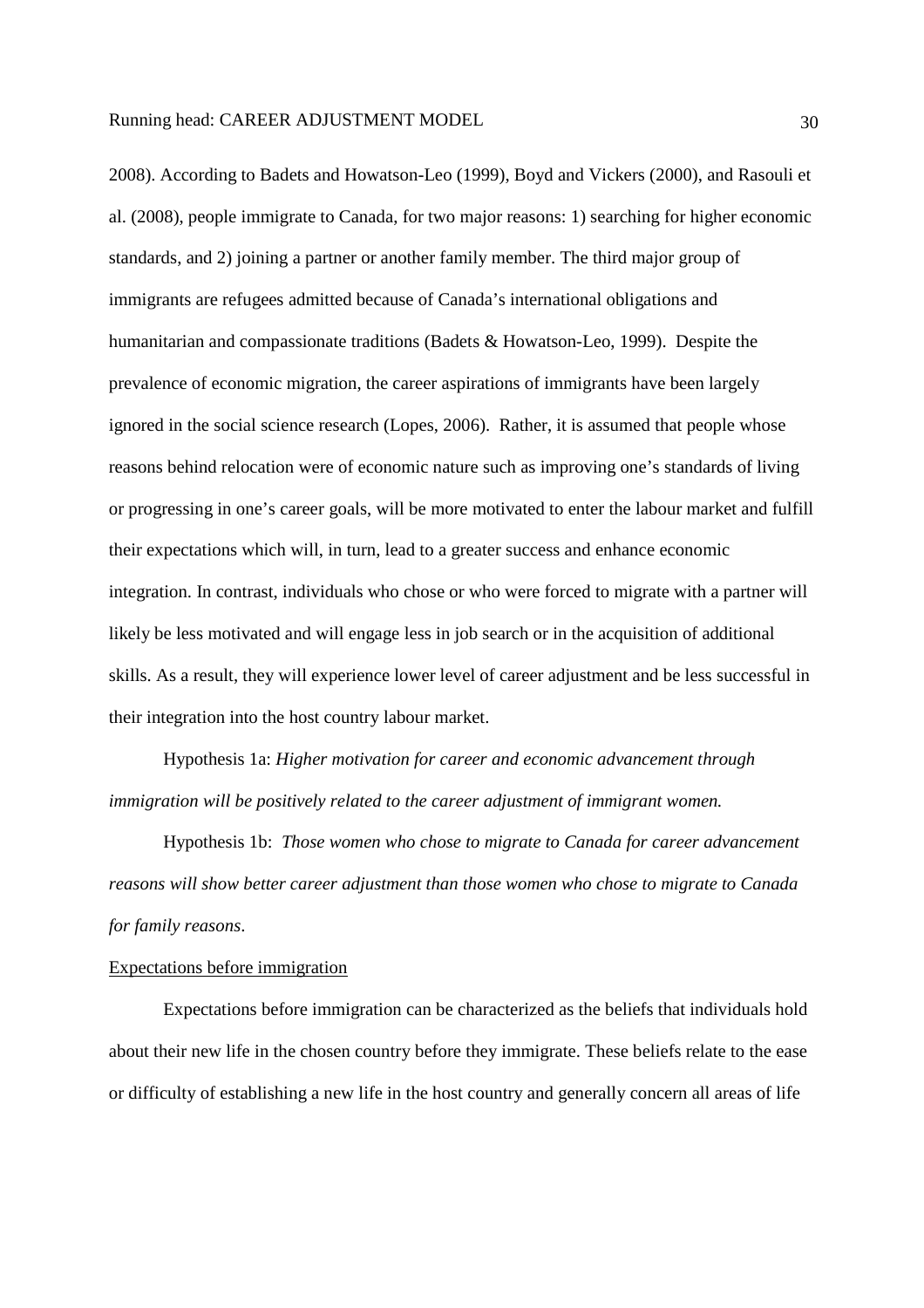such as housing, establishing social networks, employment, and finding high quality schooling for children. In this study, expectations before immigration refer specifically to the beliefs immigrant women hold about how easy or difficult it will be to find their desired job, establish themselves in the Canadian labour market, and start or pursue their desired careers.

 Although there has not been a lot of research done on expectations that migrants hold before migration, some scholars (e.g., Martin, Redford, & Rohrlich, 1995; Zlobina et al., 2006) argue that expectations must be at an optimal level, i.e., not too high and not too low. Martin and colleagues (1995) explain that people hold expectations about events, others, behaviours, and relationships and these expectations are used as criteria against which they evaluate the reality; this evaluation subsequently influences their interactions with the new environment. Black and Gregersen (1990), however, found that even expectations that were positively violated (i.e., overmet) can lead to a positive evaluation of one's cross-cultural experience.

Researchers commonly distinguish between expectations that correspond with the reality and expectations that are too optimistic so that the reality of the host country's labour market results in disappointment and frustration. Anecdotal and research evidence shows that realistic expectations necessarily include readiness for at least a moderate level of difficulties while adapting to the new environment (Lee & Westwood, 1996; Rasouli et al., 2008; Searle & Ward, 1990) .

 Hypothesis 2: *The more expectations formed prior to migration are met in the host country, the higher the level of career adjustment experienced by immigrant women.*  Language self-efficacy

 Proficiency in the host country's official language is frequently cited as the major facilitator of adjustment to the new cultural environment (e.g., Ali, Van der Zee, & Sanders,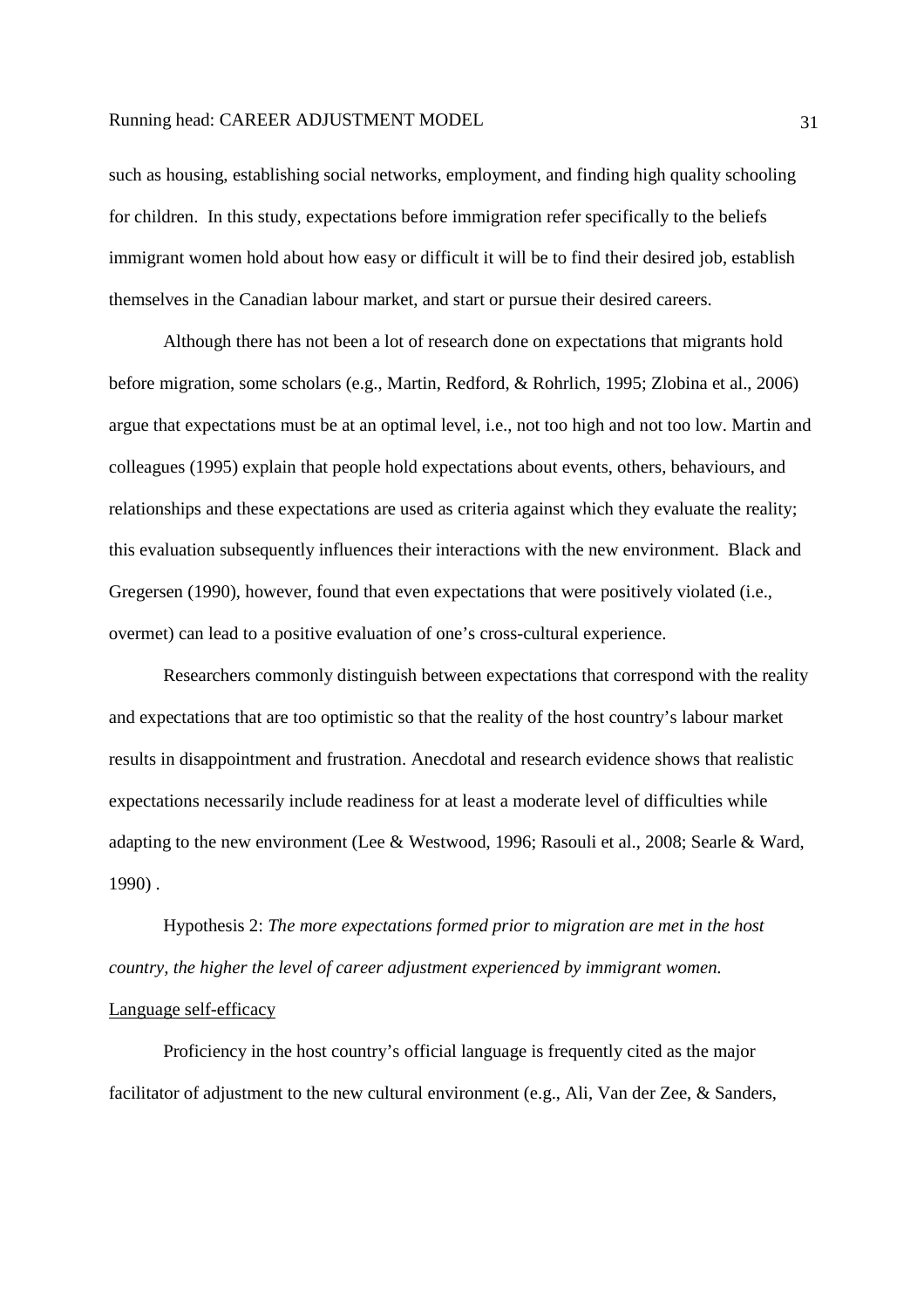2003; Foroutan, 2008; Kang 2006; Masgoret, 2006). Host language skills allow the newcomer to orient faster and to establish relationships with host nationals that further enhance his or her sociocultural adjustment and development of culture-specific skills (Man, 2004). A fluent speaker of the host language with advanced writing and reading skills has a far better chance of being hired for highly skilled and specialized positions, the positions for which he or she was originally trained. Therefore, language proficiency is one of the key factors in the career adjustment of immigrants.

However, some authors (e.g., Zlobina et al., 2006) argue that acquisition of the host language skills is a necessary, but not a sufficient skill for the person to be able to adjust to a new culture. More importantly, the individual must believe that he or she has the necessary language skills and is able to use them. This is what Rasouli et al. (2008) refer to as language self-efficacy. Self-efficacy is the subjective judgments that people make about their capabilities to organize and execute actions required to achieve designated types of performance (Bandura, 1986). An immigrant woman who feels that her host language skills are sufficiently developed will be more confident in engaging in interactions with host nationals, networking, searching and applying for a job. As well, she will be more likely to perform better at job interviews and consequently will experience greater success at entering the host country's labour market and better career adjustment.

Hypothesis 3: *Language self-efficacy will be positively related to the career adjustment of immigrant women.*

# Career management self-efficacy

 Career management self-efficacy is the degree to which individuals are confident that they can collect information about their interests and skills, identify career goals, and engage in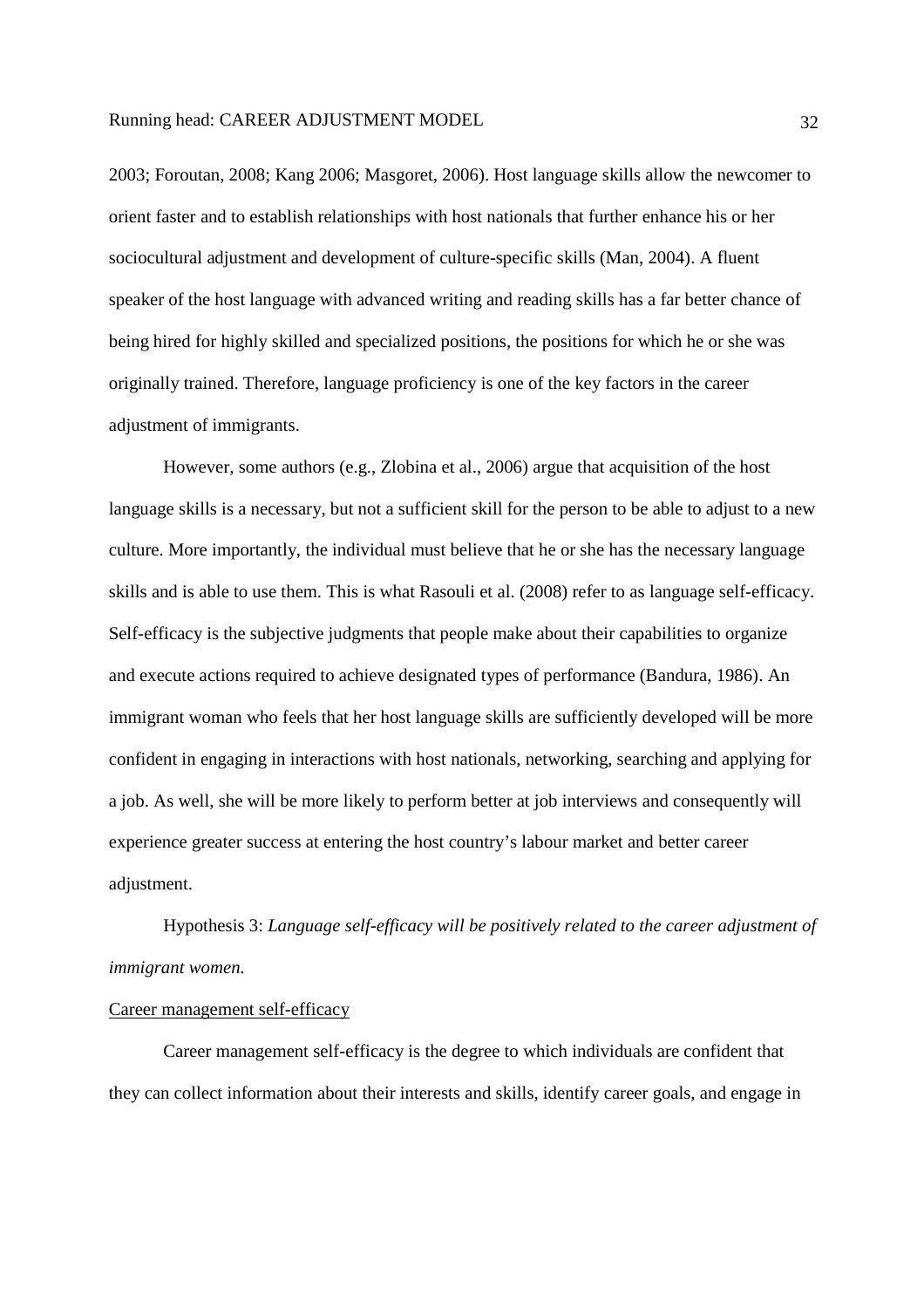career strategies that increase the probability of achieving those career goals (Rasouli et al., 2008). Skills that are needed for obtaining a job not only include job specific skills, but also generic skills such as how to effectively search for a job, explore career options, write a resume and do well in an interview. These activities and strategies are strongly influenced by the host culture and the unfamiliarity of immigrants with the culture can severely hinder their performance in these tasks (Lee & Westwood, 1996).

 Similar to language self-efficacy, the subjective beliefs of immigrant women in their skills regarding career management can significantly affect their employment related behaviour such as searching and applying for a job, searching for an access to information and using this information. Indeed, the lack of confidence in their career management skills may limit them to search for low-skill jobs, or to obtain jobs within their ethnic enclave, or to withdraw from the labour market.

 Hypothesis 4: *Career management self-efficacy will be positively related to the career adjustment of immigrant women.*

# Coping strategies

 The stress and coping framework currently represents one of the most popular theoretical approaches to acculturation and adaptation studies (Ward & Kennedy, 2001). The perspective draws on the theory and research of Lazarus and Folkman and their followers (e.g., Endler & Parker, 1990; Folkman & Moskowitz, 2000; Lazarus & Folkman, 1984). Coping has been conceptualized as a response to external stressful or negative events (Endler & Parker, 1990). The response depends on the salience of life changes, their appraisal as threatening or challenging and the choice of coping strategies to deal with psychological distress (Ward & Kennedy, 2001). The concept of coping appears to be relevant to immigration because moving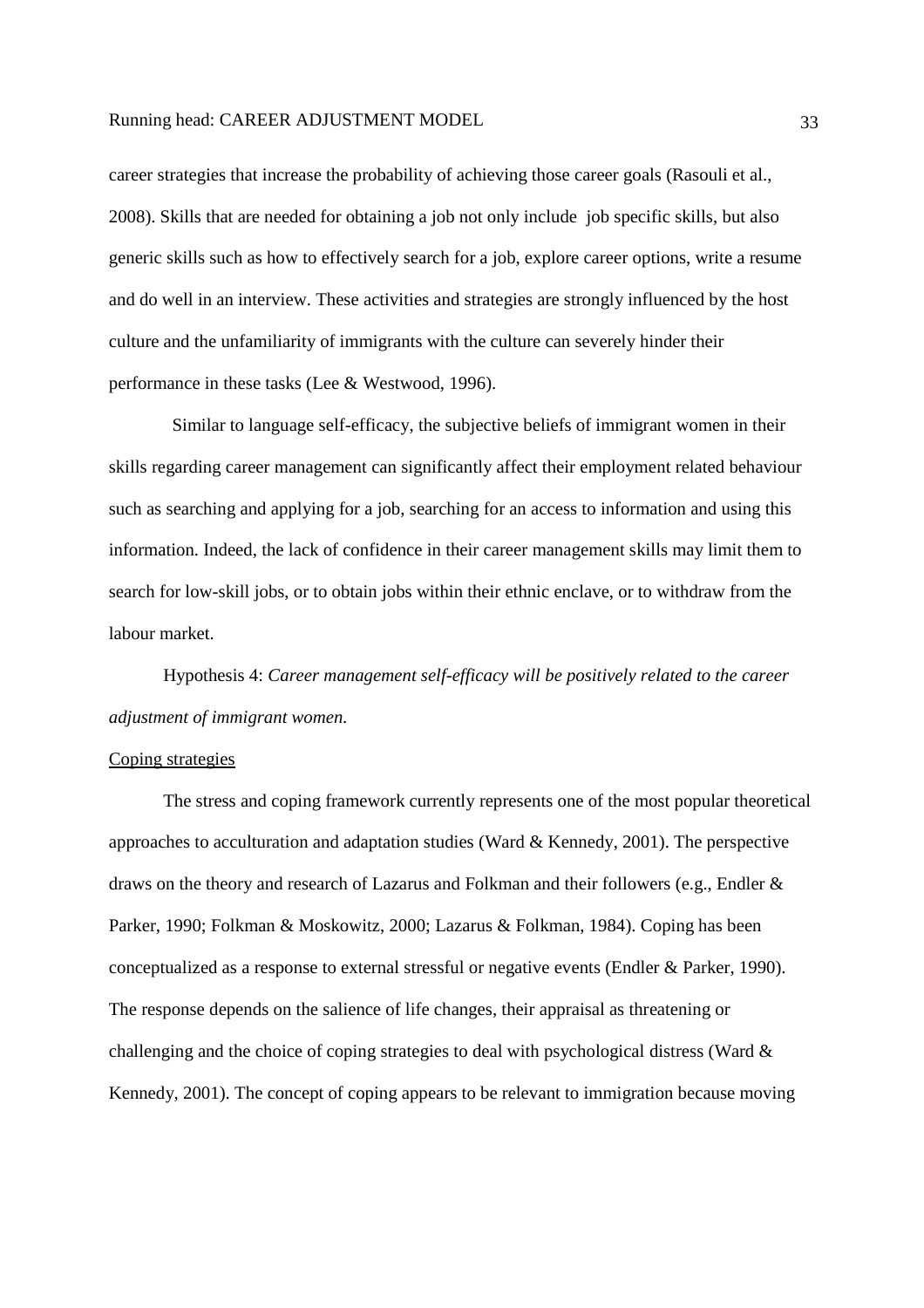permanently to a new country generally represents a stressful life event. Studies that have focused on coping with cross-cultural transition (e.g., Chataway & Berry, 1989; Selmer 1999, 2001; Ward & Kennedy, 2001) dealt mostly with temporary expatriates and very little research has been done on how immigrants cope with moving and permanently settling in their new country. The immigration literature focusing on coping commonly distinguishes two major coping strategies – problem-focused and emotion-focused. Although these two are not the only possible coping strategies, numerous studies (e.g., Parker & Endler, 1990; Selmer 1999, 2001; Ward & Kennedy, 2001) show that they are prevalent in various countries around the world and can be applied to various stressful situations. The third fairly common coping strategy is avoidance (Endler & Parker, 1990). Anecdotal evidence shows that some immigrants choose avoidant strategies when facing adaptation challenges; for example, migrants whose credentials are not recognized in the new country, decide to move to a different country or return back home.

 While using problem-focused strategies is an active coping response which aims at removing or changing the stressor in one's environment, emotion-focused strategies are individuals' efforts to regulate emotions evoked by the stressor, but not change the stressful situation. Avoidance can include both avoiding a stressor by seeking out other people and engaging in another task to avoid the stressful task or event at hand (Endler & Parker, 1990; Rasouli et al., 2008). In essence, avoidance involves behavioural disengagement, venting of emotions, the inability to see the positive aspects of change, and mental disengagement (Ward  $\&$ Kennedy, 2001). Although these three groups of coping strategies do not represent all possible coping strategies with cross-cultural transition, they are broad enough to encompass many strategies used by immigrants (Rasouli et al., 2008, Ward & Kennedy, 2001).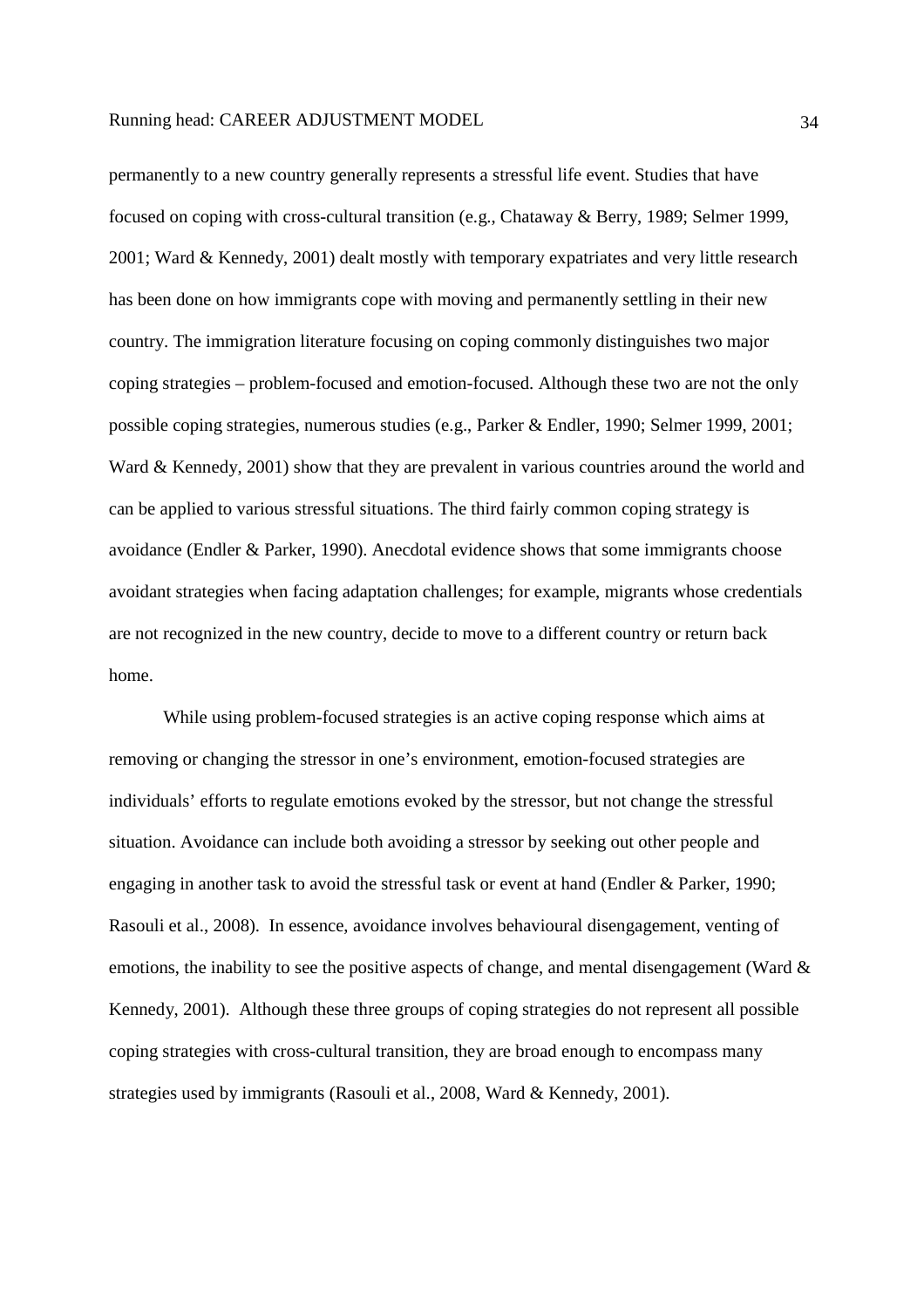According to the stress and coping framework, an immigrant woman with career adjustment problems needs to first make a cognitive evaluation of her current situation as stressful or threatening and then, if it is stressful, undertake coping. Her success may largely depend on the type of coping strategies she will choose. All the above mentioned coping studies found that problem-focused strategies predict better adjustment to the host culture; whereas emotion-focused or avoidance coping strategies predict worse adjustment to the host culture in situations of cross-cultural transition.

 Hypothesis 5: *Immigrant women who use primarily problem-focused coping strategies will experience higher career adjustment than those using primarily emotion-focused or avoidance strategies.* 

# Perceived cultural distance

 Culture distance has been defined as a distance between two cultures based on their social and physical attributes (Babiker, Cox, & Miller, 1980). A person who spends a long time in a country with a different culture may experience emotional disturbances caused by the many and various new demands this relocation creates (Mumford & Babiker, 1997). According to the authors, significant difficulties in coping can be expected when the move to a new culture is rapid and long-term or permanent. The requirements for assimilation and adjustment can be overwhelming and a person in such a situation may undergo 'culture shock' (Mumford & Babiker, 1997).

 Researchers started to pay attention to this phenomenon as early as in the 1960s, yet the first validated measurement was developed in 1980 by Babiker and colleagues. They followed a common-sense hypothesis which states that the greater the dissimilarity between two cultures, the more pronounced the emotional reaction (culture shock) (Mumfrod & Babiker, 1997). This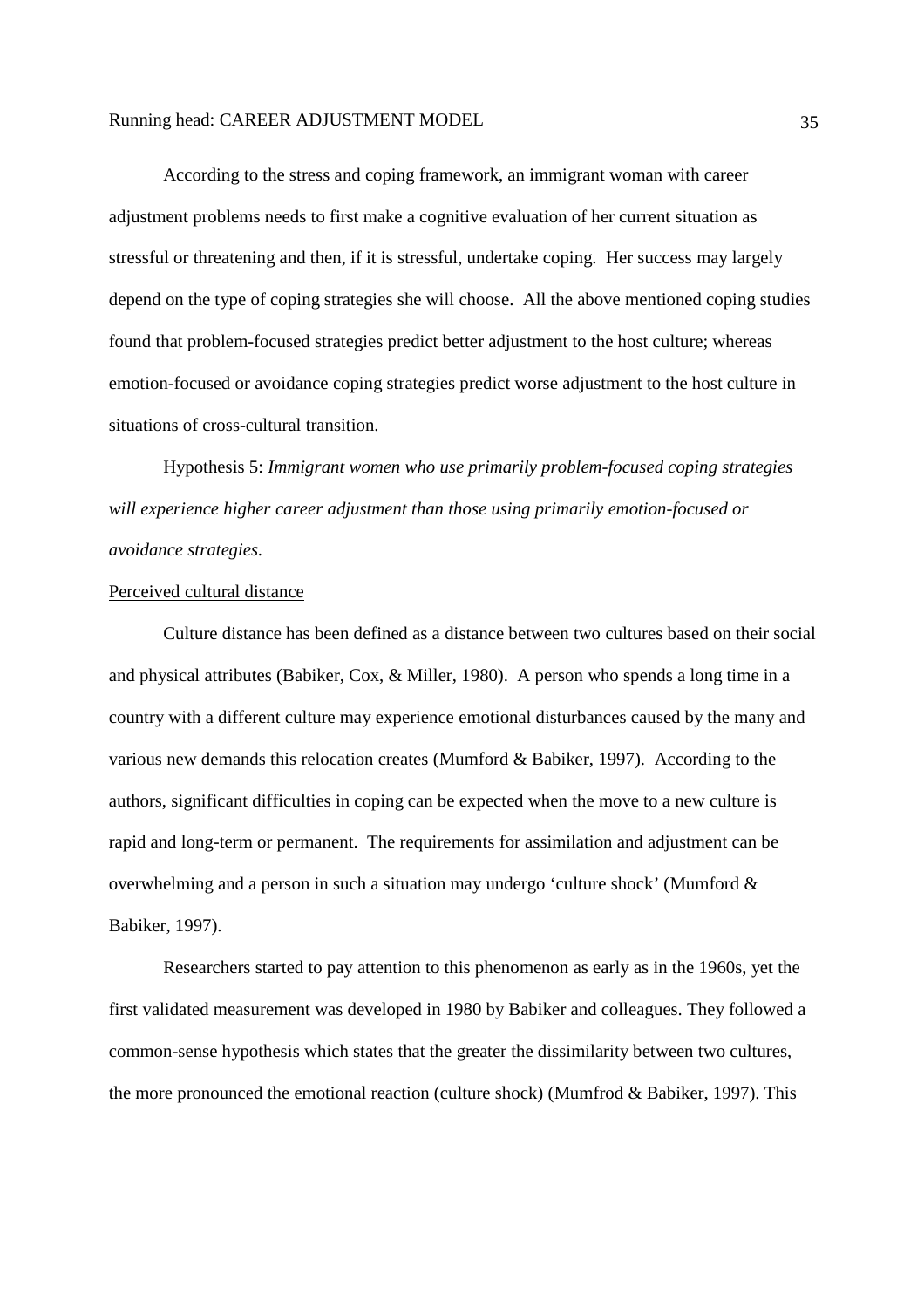hypothesis was later confirmed in numerous studies (e.g., Babiker et al., 1980; Furnham & Bochner; 1982, cited in Mumford & Babiker, 1997; Mumford & Babiker, 1997; Searle & Ward, 1990; Ward & Kennedy, 1992, 1993; Ward & Searle, 1991).

 Because the vast majority of studies examining the effect of cultural distance on crosscultural adjustment used self-report measures, the variable was often named perceived cultural distance. That is, it is individuals' subjective perceptions of cultural dissimilarities that may make them feel uncomfortable or alienated in the host culture. Ward and her colleagues (Searle & Ward, 1990; Ward & Kennedy, 1992, 1993, 1999; Ward & Searle, 1991) have conducted fairly extensive research on socio-cultural adaptation which included perceived cultural distance as one of the important factors. In all their samples, cultural distance was negatively related to socio-cultural adaptation.

 Hypothesis 6: *The greater the cultural distance between the host culture and culture of origin, the less immigrant women will make successful career adjustments to their host country's labour market.* 

# Perceived discrimination

 Both research (e.g., Esses; 2006; Grant, 2008; Li, 2003; Matthews, 2006) and anecdotal evidence suggest that many skilled immigrants encounter discrimination in the labour market, especially in hiring and promoting practices. Discrimination can occur on numerous levels and be based, for example, on skin colour, accent, or the country of origin. It is not uncommon to find that people hold negative stereotypes about people from different cultures and these can be projected into employer's selection and recruitment practices.

Practically, it is often difficult to distinguish how much discrimination causes negative labour market outcomes for immigrants versus how a lack of understanding and valuing of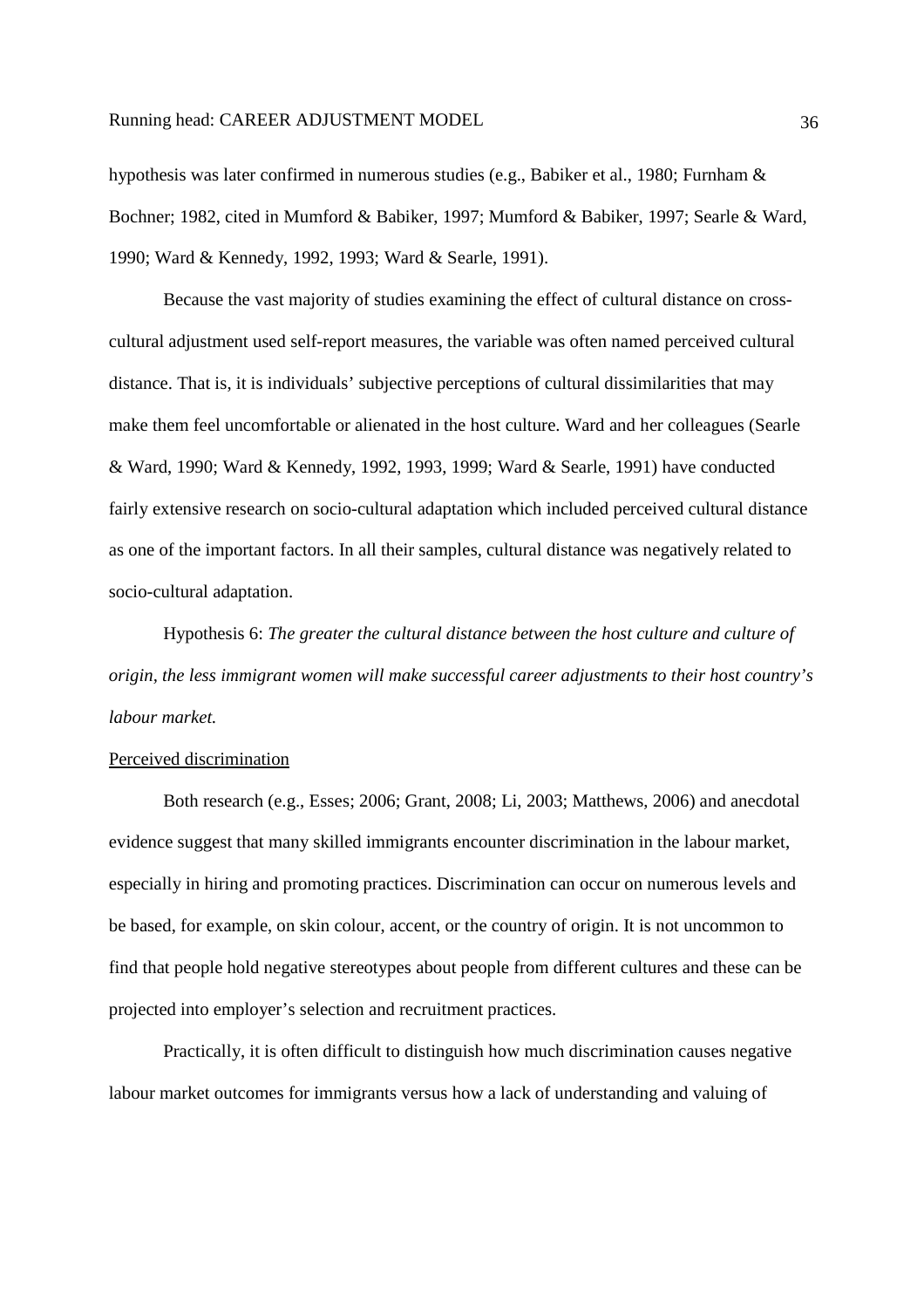immigrants' foreign credentials contribute to this negative phenomenon. Some authors (e.g., Man, 2004; Mojab, 1999; Preston & Man, 1999; Purkayastha, 2005) argue that not recognizing the foreign-earned experience is also a form of discrimination rather than just lack of understanding. Quite likely, it is the combination of both factors that result in blocked or limited economic opportunities for immigrants. The situation appears to be even more serious for immigrant women, especially those belonging to visible minority groups, as they face the stigma of double or triple minority and can be discriminated against on the base of skin color, gender, country of origin and accent (Iredale, 2004; James, Plaza, & Jansen, 1999; Mojab, 1999; Preston & Giles, 2004; Preston & Man, 1999; Man, 2004).

 Li (2003) tried to provide objective evidence of discrimination that immigrants face in the labour market by using statistical data on immigrant and non-immigrant earnings while distinguishing between white and visible minority immigrants. His research concluded that immigrants truly hold a disadvantaged position in the Canadian labour market. However, studies (Grant & Nadin, 2007; Ward, T., 2007) on discrimination from the psychological perspective have taught us that it is necessary to determine whether immigrants themselves feel discriminated against. The subjective perception of discrimination is what is going to have a hindering effect on immigrant's success in the labour market. Thus, this study measures *perceived* discrimination as a psychological factor influencing the career adjustment of immigrant women in Canada.

Hypothesis 7: *Perceived discrimination will be negatively related to the career adjustment of immigrant women.*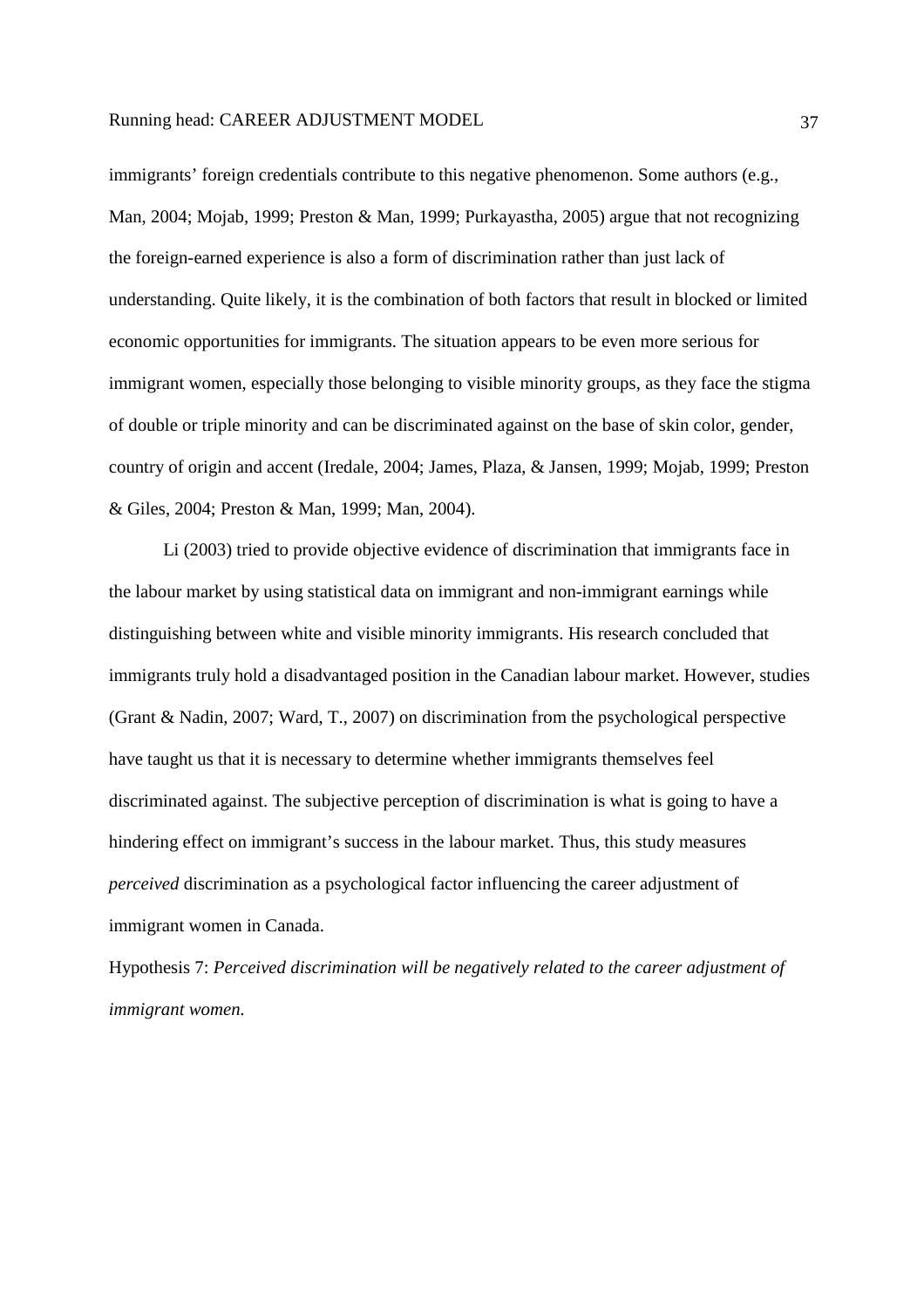### **Situational Factors**

### Parenthood

 Parenthood represents a critical issue in career adjustment of any woman, both Canadianborn and immigrant, and both employed and self-employed. Traditionally, women remain the main caregivers for their young children and although the conditions are slowly changing in Canada and other industrial countries, immigrant women often come from more traditional cultures where the woman's family and parental duties are put ahead of her career development and aspirations (Iredale, 2005). As a result of the greater parental responsibilities that women bear, they are often forced to accept part-time, insecure, and lower-skilled jobs or completely leave the labour market. For example, Foroutan (2008) found in his study that immigrant women with no young children at home were much more likely to be employed than women with young children at home regardless of the children's age. Further, employers fear that the domestic responsibilities of married women with children will curtail their performance on the job (Preston & Man, 1999) which lowers their chances to be hired.

 In Canadian culture, parental responsibilities are a private matter within the nuclear family, and it is up to the parents to secure alternative (mostly private) childcare should they wish to participate in the labour market. Private childcare in Canada, however, is expensive and for some families, and immigrant families especially, it remains a luxury they cannot afford. Thus, the chances for career development and free career choices for immigrant women who are parenting young children are often very limited.

 Hypothesis 8a: *Parenthood will be negatively related to the career adjustment of immigrant women.*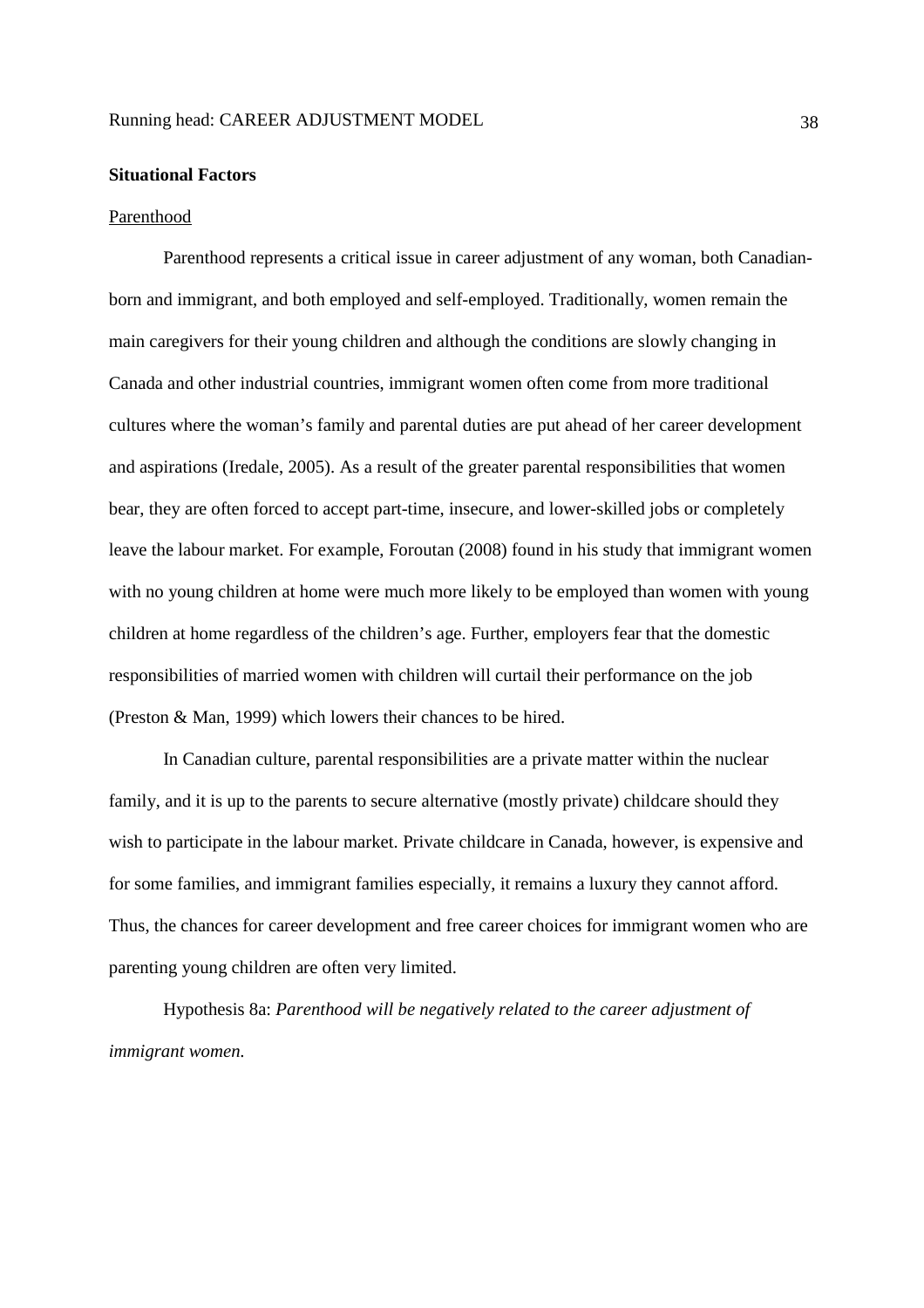Hypothesis 8b: *Women with children who are 3 years old or younger will experience the lowest level of career adjustment.*

# Job experiences

 It is generally assumed that chances of finding suitable employment increase as a person gains work experience. Nevertheless, data on the immigrant population of Canada show that this may not be the case for immigrants to Canada, especially the recent ones who came to the country less than 10 years ago (Ziestma, 2007). Studies show that recent immigrants are not allowed to easily transfer their skills from their countries of origin to the Canadian labour market. Problems with recognition of their credentials and work experience obtained in foreign countries cause discontinuity in their professional careers that further results in deterioration of their skills, under-employment, unemployment, return to school and overall downward occupational and social mobility (Grant & Nadin, 2007; Lee & Westwood, 1996; Man, 2004; McCoy & Masuch, 2007).

 Despite current Canadian immigration policy favouring applicants with higher education and extensive work experience, there is a lack of relevant policies and programs that would facilitate transferring skills between countries. The lack of understanding of foreign credentials on the side of Canadian employers is the major barrier and the reason why immigrants' skills do not contribute to their career adjustment. However, it appears that the situation differs for immigrants in regulated and non-regulated professions (for further discussion see McCoy & Masuch, 2007). While in regulated professions, immigrants need to follow a well-structured, lengthy and usually fairly demanding process of foreign credentials and skills assessment, in non-regulated professions, there are no guidelines on how to assess one's qualification. The difference is also in the specificity of the professional field. On the one hand, some occupational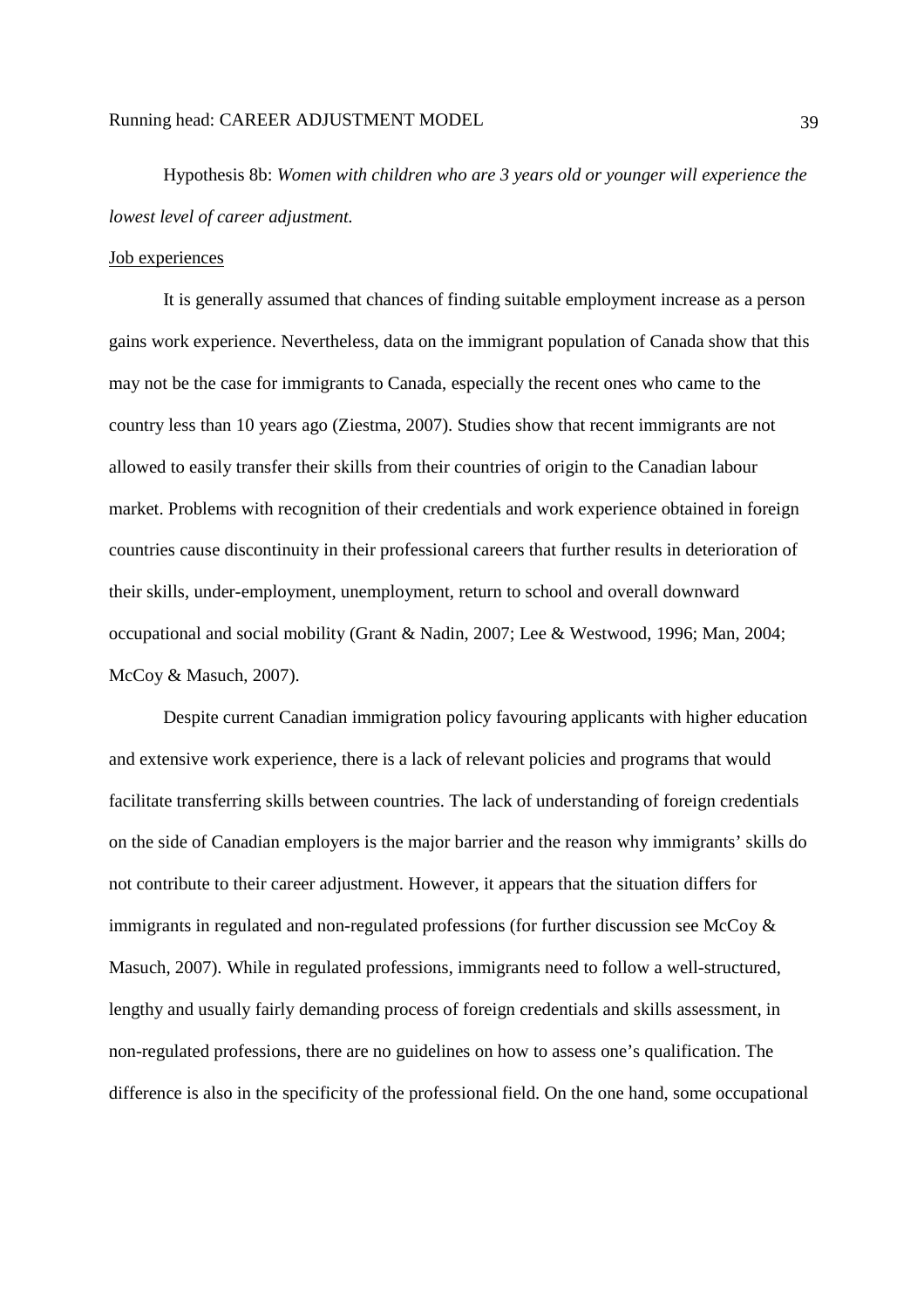fields require culturally specific skills and are therefore hardly accessible to immigrants. On the other hand, others require more general and transferrable skills and these are the fields where immigrants are more likely to have career success.

 According to Bennett (2010, p.457), "transferrable skills are skills that are needed in any job and which enable people to participate in flexible and adaptable workforce". They include personal skills such as 'work well with others, communication skills, leadership, capacity to solve problems, or basic capability of using information technologies. Nevertheless, the set of basic transferrable skills may differ across countries. Scholars argue that transferability of skills may be largely dependent on the country of origin, its culture and economic conditions (Orcutt Duleep & Regets, 1997). Immigrants from countries with significantly lower GDP than the host countries seem to be less successful in transferring their skills to the host country labour market. It is possible that the formal education and work experience of these immigrants are less applicable to the labour market of host countries (Orcutt Duleep & Regets, 1997). Transferability of skills may also be influenced by language ability and cultural distance.

 Hypothesis 9: *Previous job experience is positively related to the career adjustment of immigrant women only if they can transfer their skills and experiences from their country of origin to Canada.*

# Education

 The majority of immigrants arriving in Canada every year are admitted under the point system that accentuates education as one of the most important factors (Citizenship & Immigration Canada, 2010; Man, 2004; Preston & Man, 1999). There is no doubt that education is an essential component of human capital in the current knowledge society. Technically, then, people with higher education have greater potential to succeed in the labour market. After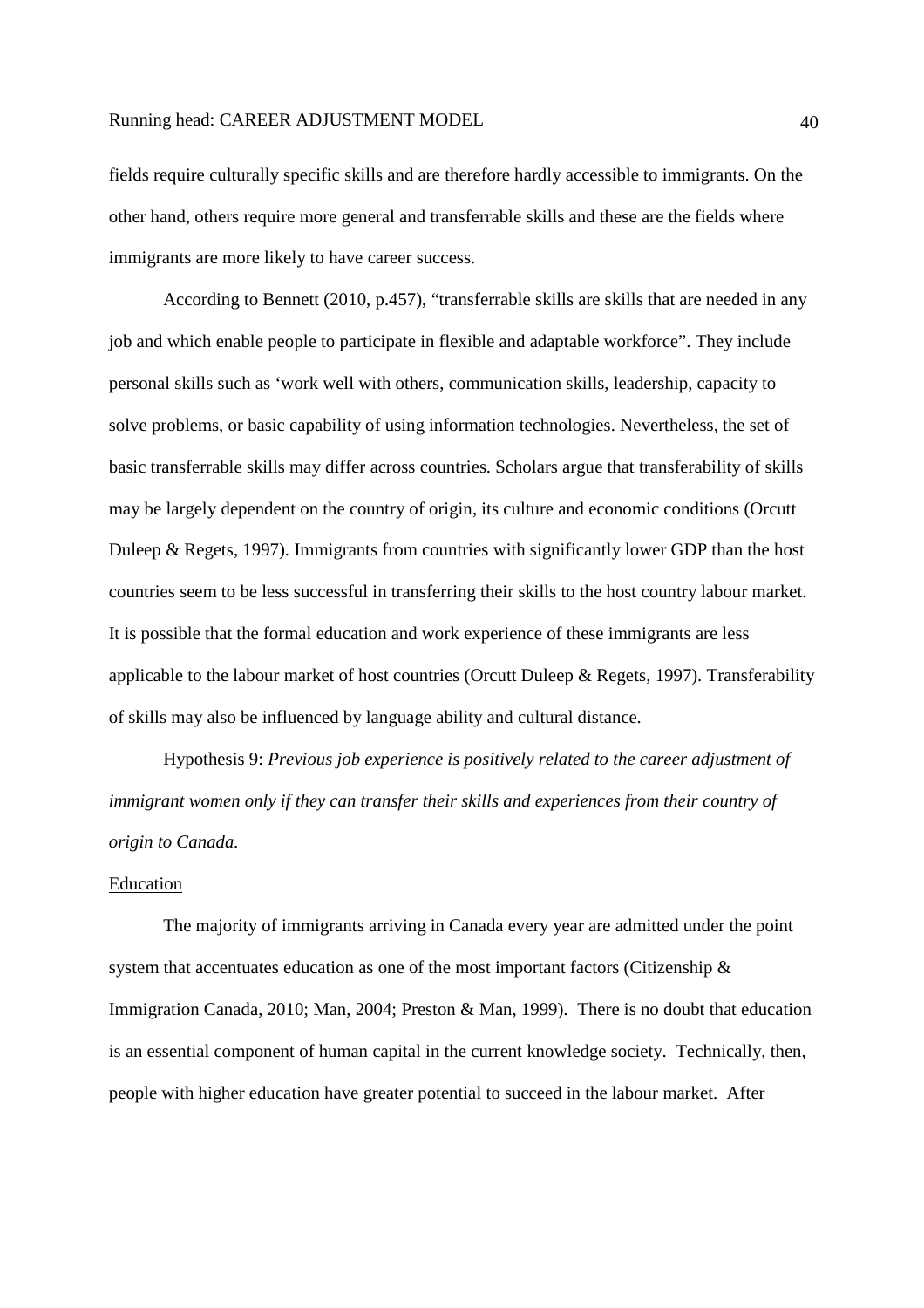immigrating to Canada, however, the situation of highly educated immigrants often turns out to be different. In Canada, foreign education does not seem to be recognized or valued despite the federal government's immigration policy (Citizenship & Immigration Canada, 2010b), and Canadian employers are not ready to ascribe high economic potential to immigrants' education obtained abroad (Foroutan, 2008; Li, 2003; Masuch & McCoy, 2006, Reitz, 2001). Ferrer and Ridell (2008:188) offer the following explanation: "*Most human capital has a country-specific component, owing to knowledge of institutions, culture, and customs and establishment of networks.*" Consequently, the value assigned to the skills obtained in a foreign country is likely to be lower than to those obtained locally.

 One of the common coping strategies that immigrants choose, when they encounter a lack of recognition of their credentials, is to return to school and obtain another degree from one of the host country's educational institutions. Therefore, two kinds of post-secondary education need to be recognized: education attained in the country of origin and education obtained in the host country. Although there is an assumption that immigrants with high level of education from their country of origin will achieve greater economic success than their counterparts without any post-secondary education, individuals who choose the path of obtaining Canadian education are expected to be significantly more economically successful than those who were educated in their country of origin.

 Hypothesis 10a: *Education from the country of origin will be positively related to the career adjustment of immigrant women*.

 Hypothesis10b: *Education from the host country will be positively related to the career adjustment of immigrant women*.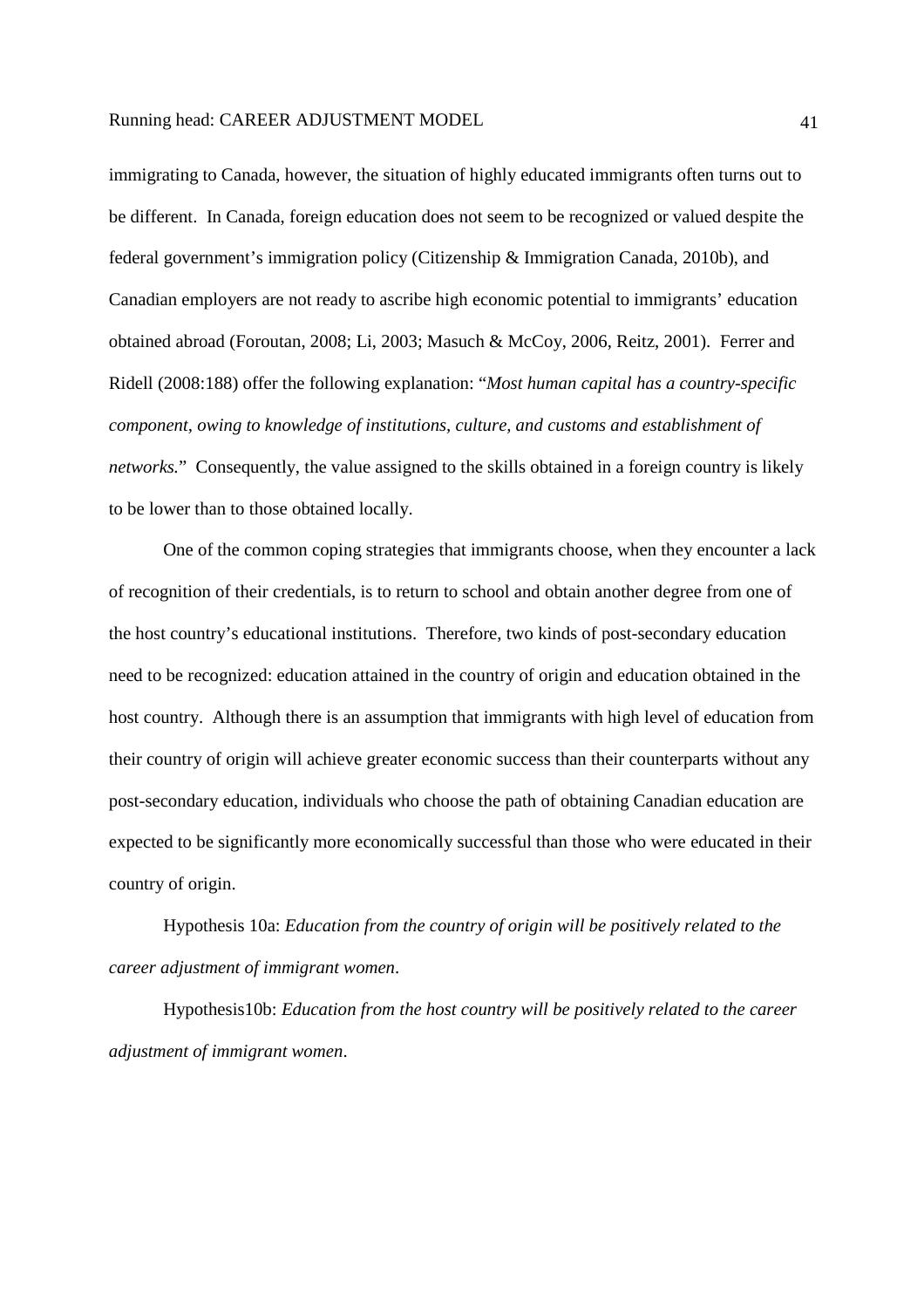Hypothesis 10c: *Education obtained from the host country will be more positively related to the career adjustment of immigrant women than an equal level of education obtained in the country of origin.*

# Financial resources

 Individuals who immigrate to Canada as economic migrants have aspirations to start working as soon as they relocate. Most of them are not ready for the reality of not being able to find a job corresponding to their qualification within the first few months or even years after immigration. And, although they often bring all their savings with them to Canada, the living expenses in the new country often exhaust their financial reserves. And even if they find an employment commensurate to their qualification, their financial situation may not improve significantly as research shows that immigrants' entry earnings, despite significant educational increases, have declined 20% since the 1970s (Reitz, 2007). This means that many new immigrants experience downward social mobility after their arrival to the new country (Grant & Nadin, 2007; Man, 2004; McCoy & Masuch, 2007).

 This burdensome financial situation then forces immigrants to accept survival jobs that do not provide them with security and benefits, do not use and further develop their knowledge and skills, but often require long working hours and/or irregular working shifts. Individuals in such a situation often realize that they do not have time to look for an appropriate job or to upgrade their education and participate in additional language classes. Their path to the higher echelons of the labour market is therefore blocked. Yet, many feel that they do not have any other choice. After all, immigrants often bring their families with them, frequently including young children, and their common answer to the survival jobs is a deep sigh and words such as "we have to pay the bills".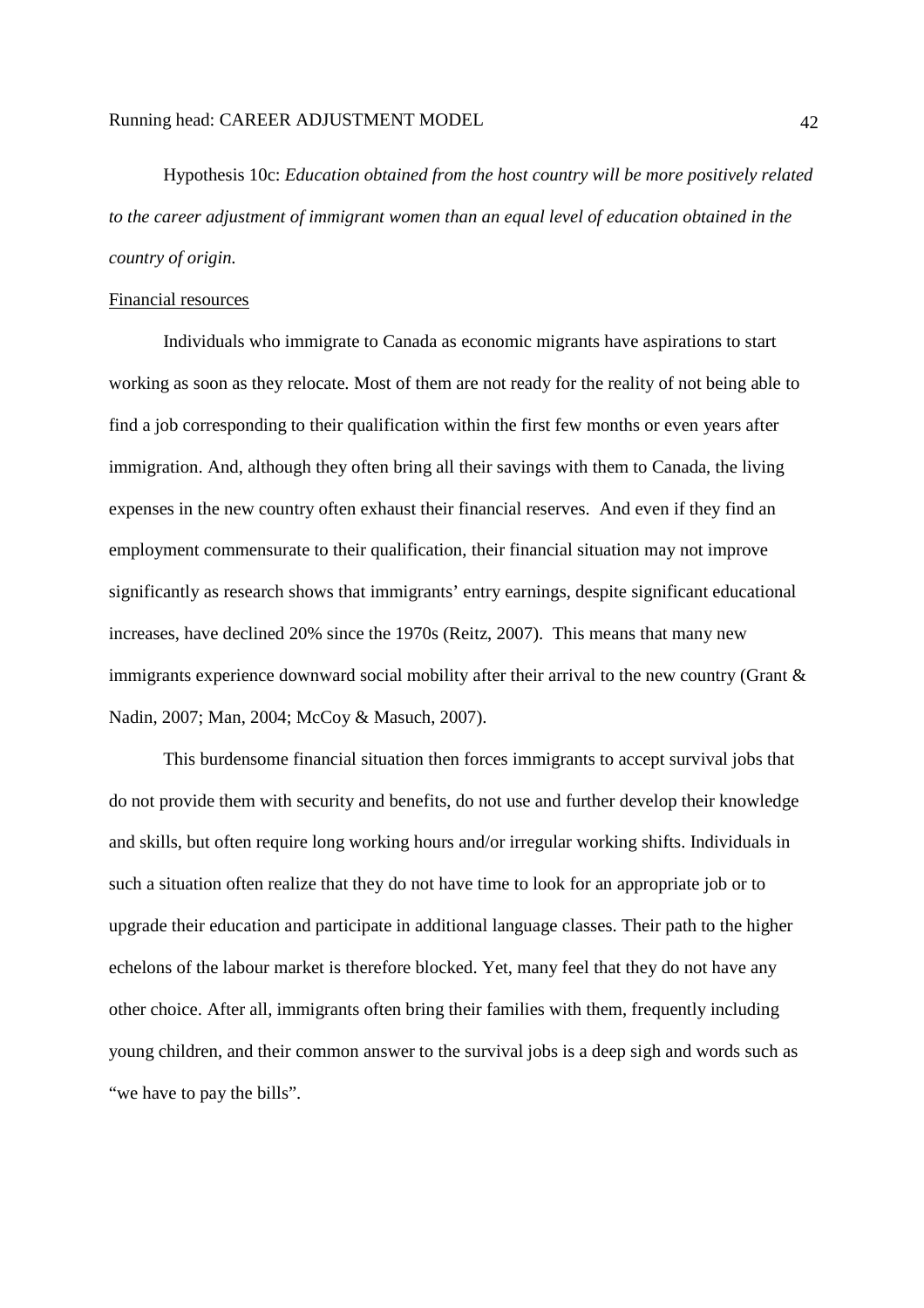At the same time, survival jobs provide just enough financial resources to cover the essential bills and do not allow extra employment related expenses such as paying for exams to verify their foreign credentials even though this verification is required by most of the professional bodies in Canada. As a result, immigrants without financial resources are disadvantaged in many ways in their initial years in Canada. They can only advance their language skills, progress with the credentialing process, or upgrade their education by taking additional courses slowly due to a lack of finances. Or they might find themselves starting a completely new university degree in order to gain qualifications that Canadian employers recognise. In contrast, those who can afford to advance in either of these areas are more likely to find an employment in their field of expertise.

It is recognized that the lack of financial resources is a barrier for both men and women. If both the man and the woman in a couple experience credentialing problems, one of the partners often sacrifices his or her career so that the other spouse can secure meaningful employment. According to anecdotal testimonies of employment and settlement coordinators, it is often the woman who sacrifices her career so that her husband can become successful in the host country's labour market. This male preference is also closely related to childcare responsibilities and the cultural norms that immigrants are bringing with them to the new country (Iredale, 2005).

Hypothesis 11: *The availability of financial resources within the family will be positively related to the career adjustment of immigrant women.*

# Number of years living in Canada

 The length of residence in the host country has been identified as an important factor influencing the overall adjustment of immigrants, the development of their language skills, and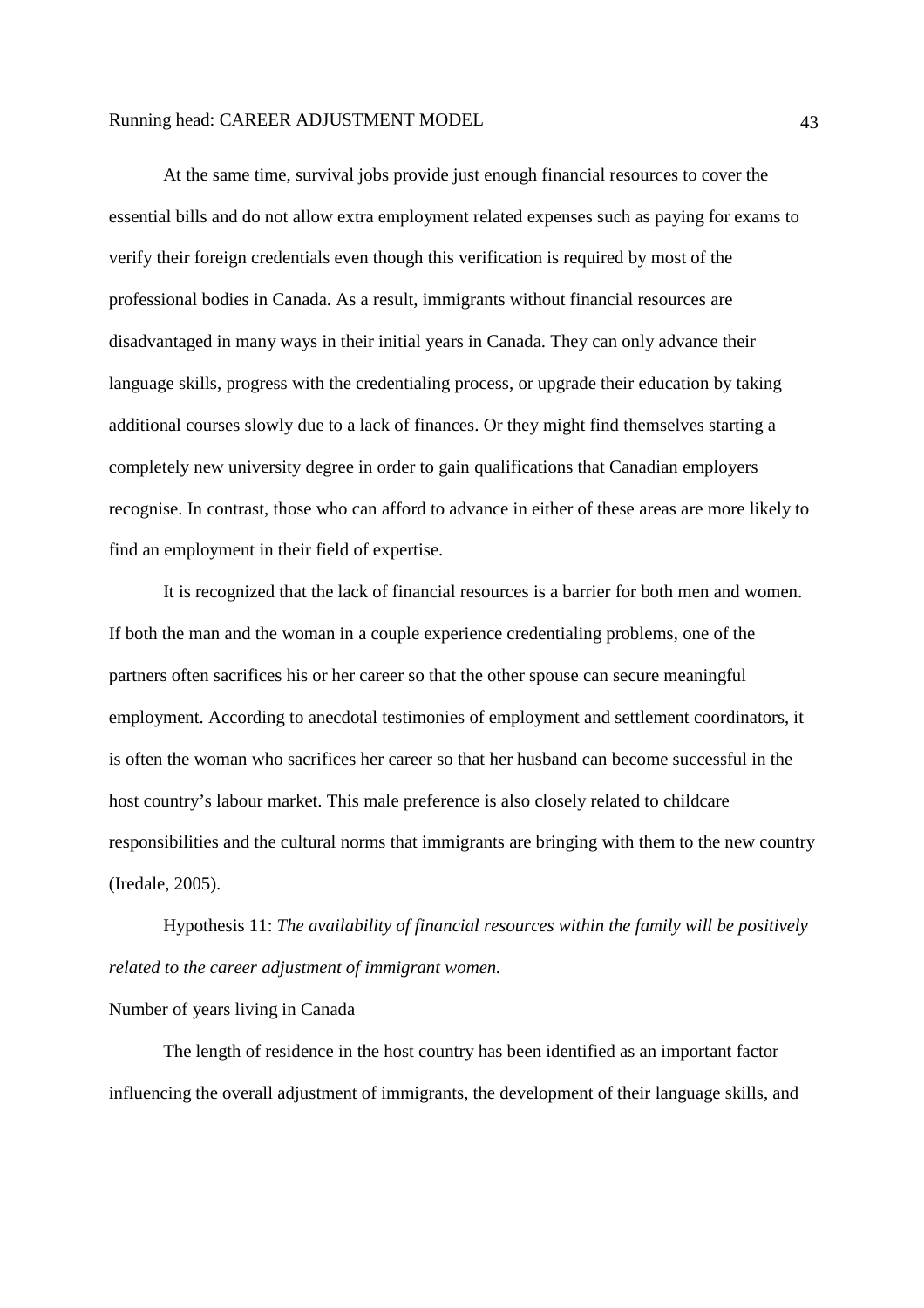their culture-specific knowledge and skills. Length of stay in the host country is also believed to have a significant impact on career adjustment (Black et al., 1991; Foroutan, 2008; Rasouli et al., 2008; Ward & Kennedy, 1992, 1993). This assumption is not surprising given how all these areas of skills are closely related. Already the previous chapter indicated that both language skills and culture specific skills contribute to success in the labour market. The longer an immigrant lives in the host country, the more he/she has opportunities to learn about the Canadian job market and to master skills related to searching for a job and presenting oneself in a job interview and in relevant documents such as resumes.

 Hypothesis 12: *The number of years lived in Canada will be positively related to the career adjustment of immigrant women in Canada.*

#### Age

 Some studies showed that age is negatively related to successful acculturation and career adjustment (Hanassab, 1991; Lee & Westwood). Although the causes of this trend are not well known, researchers speculate that younger individuals adjust easier in comparison to their older counterparts due to easier acquisition of the host language. However, structural barriers such as age-related discrimination could also play a role (Rasouli et al., 2008). Studies (e.g., Lee & Westwood, 1996; Rasouli et al., 2008) found that individuals who arrive in the new country at older age find the process of cultural adjustment more difficult than younger immigrants. Both language skills and cultural adjustment are closely related to career adjustment and arriving in older age will therefore likely have a negative impact on career adjustment. Further, the analysis of Census data showed that immigrants arriving as adults experience much lower returns to their human capital than do native born Canadians. In contrast, immigrant youth (under 20 years of age at arrival to Canada), and young immigrant women especially, experienced an increase in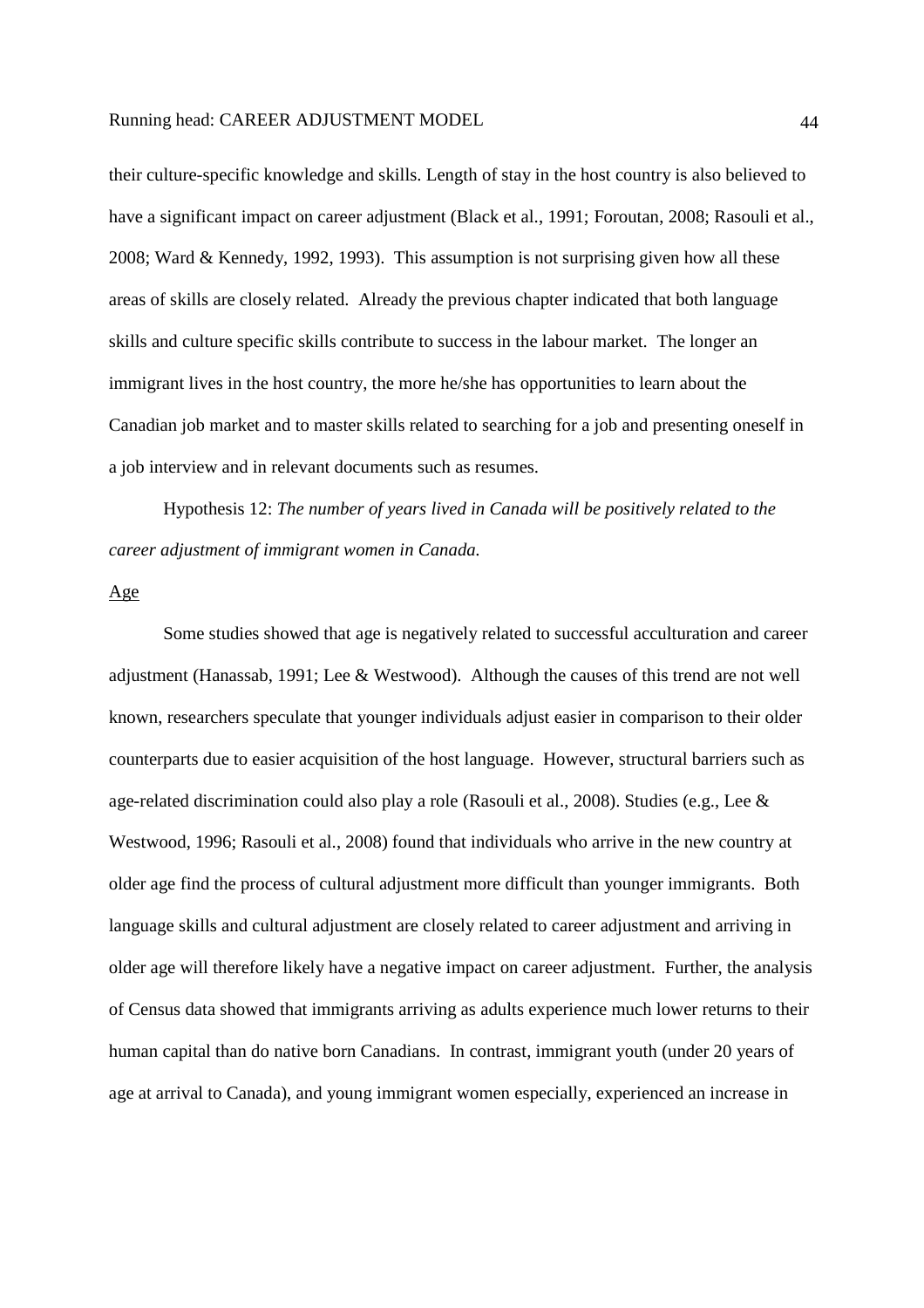earnings relative to their educational attainments (Ferrer & Ridell, 2008). As hypothesis 11 predicts, higher earnings also lead to higher career adjustment.

Hypothesis 13: *The older individuals are at the time of migration, the lower their level of career adjustment.* 

### **Social Factors**

#### Social support networks

 Family is frequently the main source of social support for people regardless of their immigration status in a given country. For immigrants, and especially those who arrive from more collectivist cultures with strongly developed familial structures, family is often the most important source of social support. In their country of origin, this kind of support is used to facilitate their work adjustment by providing help with child care and also emotional and material support where needed. After relocation, however, these familial structures are frequently disrupted as it is often only the immediate family that migrate. Both research (e.g. Iredale, 2005), anecdotal evidence, and the author's experience show that immigrants are coming from countries where women are traditionally considered the main caregivers and household keepers with little or no participation by the husband. In fact, studies (Black & Gregersen, 1991; Timmerman, Emanuels-Zuurveen, & Emmelkamp, 2000) found that marital support is frequently one of the most important sources of social support. For example, in interviews conducted by Rasouli et al. (2008), all immigrant women agreed that support from their families and partners was what helped them the most in facing labour market barriers in Canada.

 Other support can also be beneficial for the adjustment of immigrants, especially for immigrant women who face a lack of familial or spousal support in the new country. In the settlement stage, immigrants tend to rely on their social, frequently co-ethnic, networks that help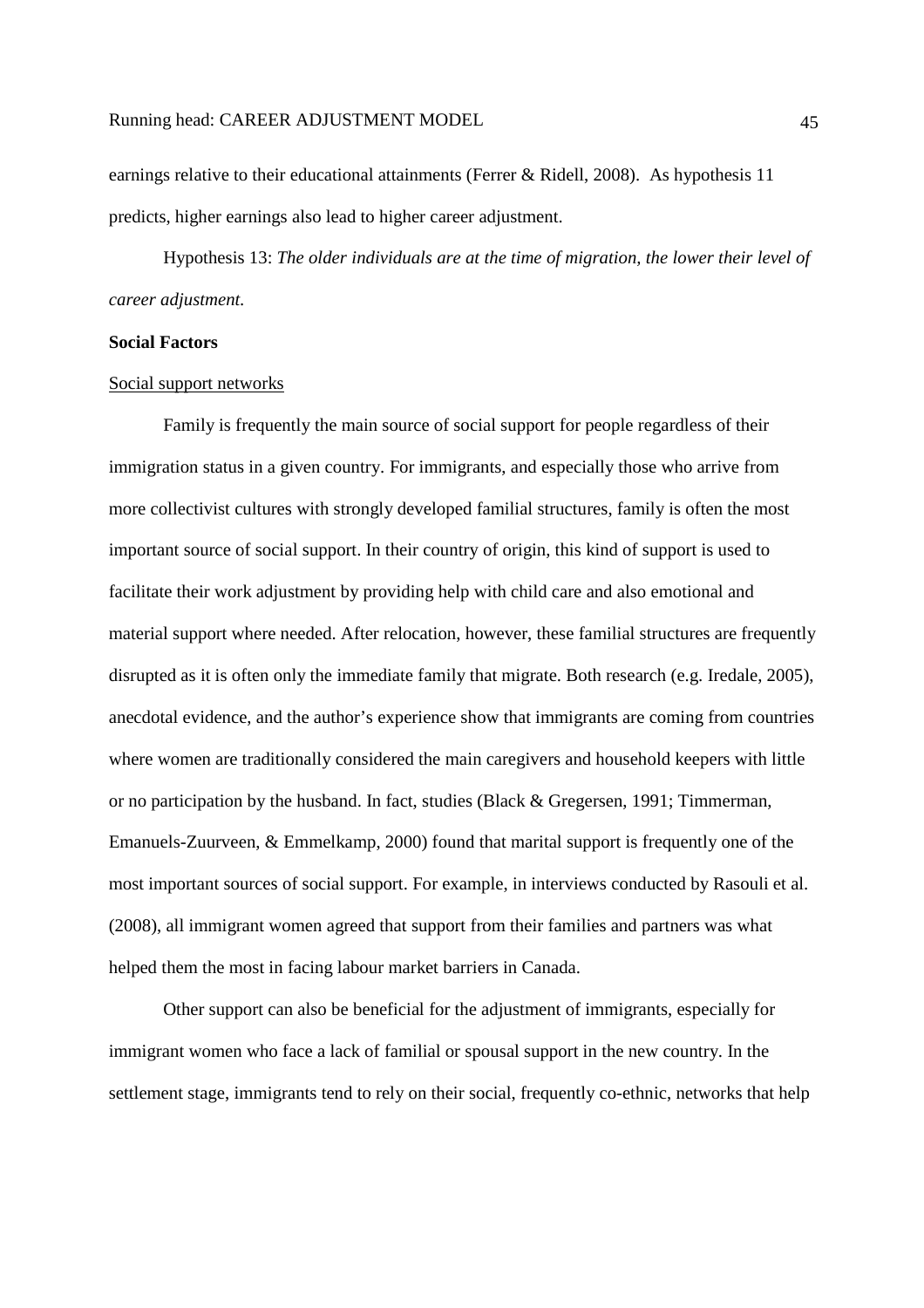them to find a place to live, register children to schools, and provide advice and information necessary for basic orientation in the new society. The evidence implies that support from family and social networks together contributes positively to career adjustment of immigrant women (Rasouli et al., 2008). It also appears that both quality and quantity of social support are important factors in career adjustment.

 Hypothesis 14: *The strength of immigrant women's social support networks will be positively related to their career adjustment.* 

# **Methods**

# **Participants**

Almost 150 immigrant women responded to the career adjustment survey, however, only 101 provided sufficient data to be included in the statistical analyses. Even though the survey was distributed all over Canada, it is likely that a greater proportion of the respondents are residents of Saskatchewan as most of the recruitment was focused on this province for convenience reasons. Participants in this study were between 19 and 59 years old, mean 37.7 years, mode 32 years, and their countries of origin covered almost all geographical regions in the world. Thirty-eight and half percent of them were originally from South-East Asia, especially Pakistan (n=12, 11.1%), India (n=6, 5.5%), China (n=6, 5.5%), and the Philippines (n=5, 4.6%). The second biggest group (29.2%) consisted of women of European origin, predominantly from Ukraine (n=5, 4.6%) and the Czech Republic/Czechoslovakia (n=5, 4.6%). Almost ten percent (9.4%) of the respondents represented the region of Middle East and North Africa, 12.5% were from Central or Latin America, and the remaining 10.4% came from various countries in Africa.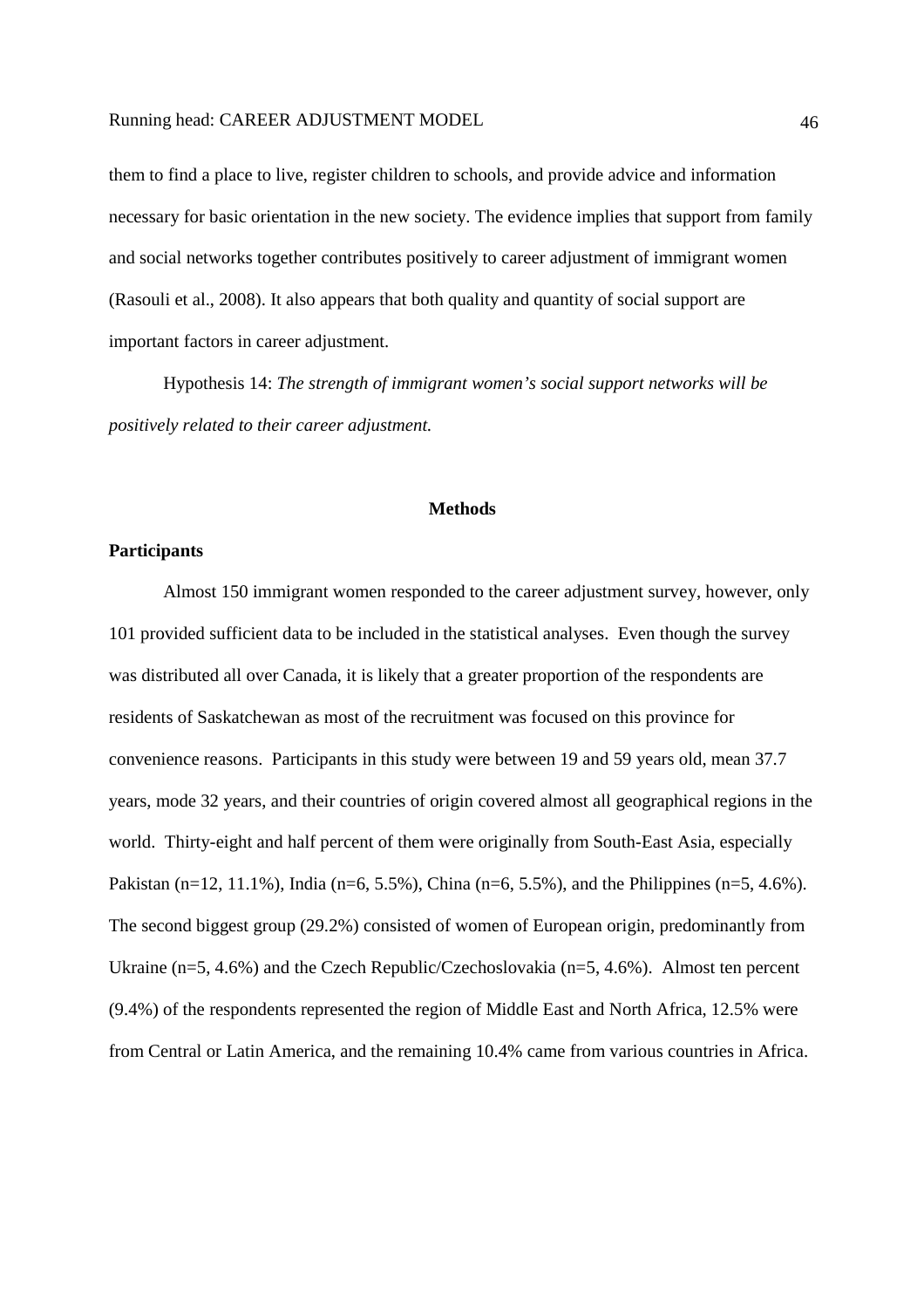On average, these women had lived in Canada for 7 years and 3 months (range from 1 month to 35 years; mode 1 year). More than thirty percent (30.7%) immigrated to Canada as independent economic class immigrants, followed by 24.8% of family class immigrants. A significant portion of them came on temporary permits (visitor 12.9%, worker 10.9%, and student 7.9%) and 5.9% were admitted as refugees. Eight (8.2%) women had obtained a PhD degree before they moved to Canada. A much larger number of respondents had either a Master's degree or a Bachelor's degree from their country of origin ( $n = 28, 28.6\%$  and  $n = 27$ , 27.6% respectively), while 24.5% had some kind of post-secondary or technical training. Ten (10.2%) women were able to complete high school prior to moving to Canada and 3 (3.1%) left their country before finishing secondary education. After moving to Canada, these women were most likely to take some post-secondary training (n=21, 19.3%), or other courses (n=21, 19.3%). For further details on the respondents' Canadian education and other demographics, consult Table 4.

| <b>Variable</b>                                 | <b>Value</b>                                                             |
|-------------------------------------------------|--------------------------------------------------------------------------|
| Age                                             | $19 - 59$ years old                                                      |
|                                                 | Mean 37.7 years, mode 32 years                                           |
| <b>Region of Origin</b>                         | South-East Asia $(38.5\%)$ , Europe $(29.2\%)$ , Central & Latin         |
|                                                 | America (12.5%), Middle East & North Africa (9.4%), Africa               |
|                                                 | $(10.4\%)$                                                               |
| <b>Length of Stay in Canada</b>                 | 1 month to 35 years                                                      |
|                                                 | Mean 7 years $& 3$ months, mode 1 year                                   |
| <b>Immigration Status at the Entry</b>          | Economic $(30.7\%)$ , Family $(24.8\%)$ , Temporary $(31.7\%)$ , Refugee |
|                                                 | $(5.9\%)$                                                                |
| <b>Highest Achieved Education in Country of</b> | Elementary school (3.1%)                                                 |
| Origin                                          | High school $(10.2\%)$                                                   |
|                                                 | Post-secondary/technical training (22.5%)                                |
|                                                 | Bachelor's degree (27.6%)                                                |
|                                                 | Master's degree (28.6%)                                                  |
|                                                 | PhD degree $(8.2\%)$                                                     |
| <b>Highest Achieved Education in Canada</b>     | High school $(6.2\%)$                                                    |
|                                                 | Post-secondary/technical training (32.3%)                                |
|                                                 | Bachelor's degree (10.8%)                                                |
|                                                 | Master's degree (15.4%)                                                  |
|                                                 | PhD degree $(3.1\%)$                                                     |
|                                                 | Other courses (32.3%)                                                    |

# **Table 4 Demographic Information**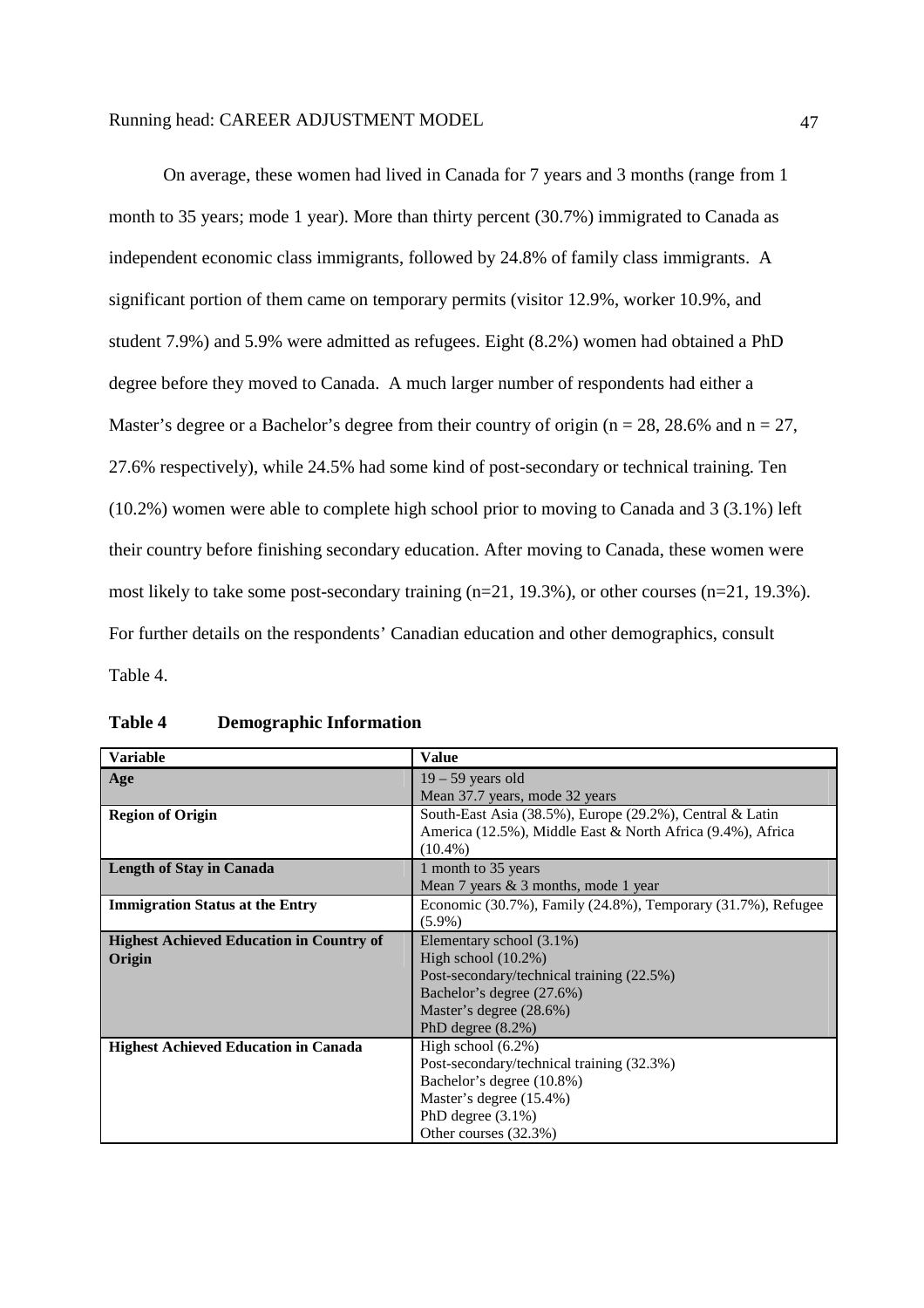| <b>Years of Profession in Country of Origin</b> | None to 40 years                                              |  |  |  |  |
|-------------------------------------------------|---------------------------------------------------------------|--|--|--|--|
|                                                 | Mean 6 years $& 9$ months, mode 0                             |  |  |  |  |
| <b>Years of Profession in Canada</b>            | None to 30 years                                              |  |  |  |  |
|                                                 | Mean 4 years & 3 months, mode 0                               |  |  |  |  |
| <b>Annual Personal Income</b>                   | None to more than \$100,000                                   |  |  |  |  |
|                                                 | Mean & mode \$20,000 to \$29,000                              |  |  |  |  |
| <b>Annual Family Income</b>                     | None to more than \$100,000                                   |  |  |  |  |
|                                                 | Mean \$50,000 to \$59,000, mode more than \$100,000           |  |  |  |  |
| <b>Number of Children</b>                       | $(0.40.2\%)$ ; 1(17.5%); 2(29.9%); 3(7.2%); 4 and more (5.2%) |  |  |  |  |
| <b>Currently Employed</b>                       | Yes (n=80, 73.4%); No (n=21, 19.3%)                           |  |  |  |  |
| <b>Relevance of Job to Original Career</b>      | Not at all related (18.4%)                                    |  |  |  |  |
|                                                 | Somewhat related (19.3%)                                      |  |  |  |  |
|                                                 | Moderately related (30.5%)                                    |  |  |  |  |
|                                                 | Very related (19.6%)                                          |  |  |  |  |

Despite significant efforts to approach as many immigrant women as possible from diverse cultural and professional backgrounds, it is clear that some biases were introduced into the sample. The two most important are the location of respondents and their highest achieved education. It is likely that the majority of respondents were residents of Saskatchewan as all the paper and pencil copies of the questionnaire were collected in the province. As well, my personal network consists predominantly of settlement and employment workers and immigrants residing in the Saskatoon area and it is likely then that many of the online respondents were recruited through this network.

While the profile of immigrant women in the introduction of the thesis stated that 32% of them had a university degree, in this sample, almost 65% of respondents had a university degree and another 22.5% had some other form of post-secondary training. Clearly then, this study oversampled immigrant women with a post-secondary education which may also mean a bias toward women who have a greater interest in their career. As such, the results of this study should be used with caution as they cannot be generalized to the population of immigrant women in Canada. Instead, they are more likely to reflect the reality of highly educated immigrant women living in the Canadian prairies.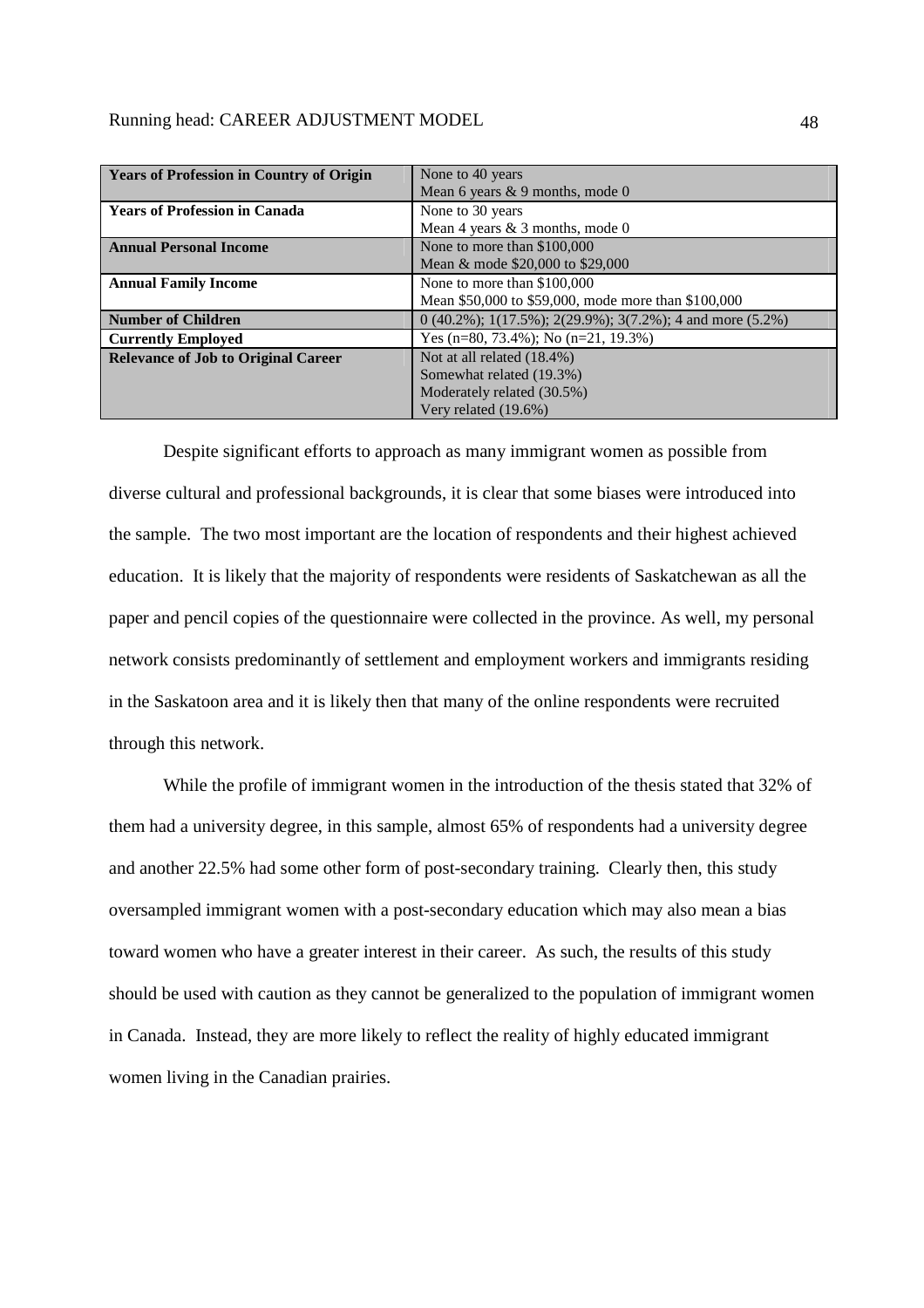# **Procedure**

<u>.</u>

The study was conducted both as an on-line and a pen and paper questionnaire study. The on-line format was chosen for several reasons. First, despite the contradictory findings on response rate from previous research using web-based surveys (e.g., Cole, 2005; Couper, 2000; Nadin, 2008), the Internet provides an opportunity to reach a large and diverse population and, therefore, the chance to obtain a larger sample size. Second, since the Internet is currently wide spread and the majority of the Canadian population has access to the network, it is assumed that participants will find it more convenient to complete the survey electronically. Third, it seems likely that women who want to pursue their career will be regular users of the Internet as many job postings and career related information can be found on-line. Lastly, women who are engaged in pursuing their career are likely to be busy and so there was a desire to provide them with the opportunity to fill out the survey in the comfort of their home at a time that is convenient for them.

Nevertheless, despite the large prevalence of Internet usage in the Canadian population, there are still people who do not have a regular access to Information and Communication Technologies (ICT). In the case of some immigrant women, usage of ICT can be further complicated by a low exposure to ICT in their country of origin and therefore a lack of relevant computer skills. For that reason, a pen and paper version of the questionnaire was also used. Posters and flyers introducing the study were distributed to all immigrant-serving organizations in Saskatoon area, as well as all cultural groups which had an e-mail address listed in the directory of cultural and ethnic groups of Saskatoon. Several were left also in major immigrantserving organizations in Toronto<sup>4</sup>. Equally, the study was advertised via the Community e-mail

<sup>&</sup>lt;sup>4</sup> I attended a conference in Toronto during the data collection period and visited several immigrant-serving organizations based in the Toronto-area. The printed posters were not distributed in any other major Canadian city.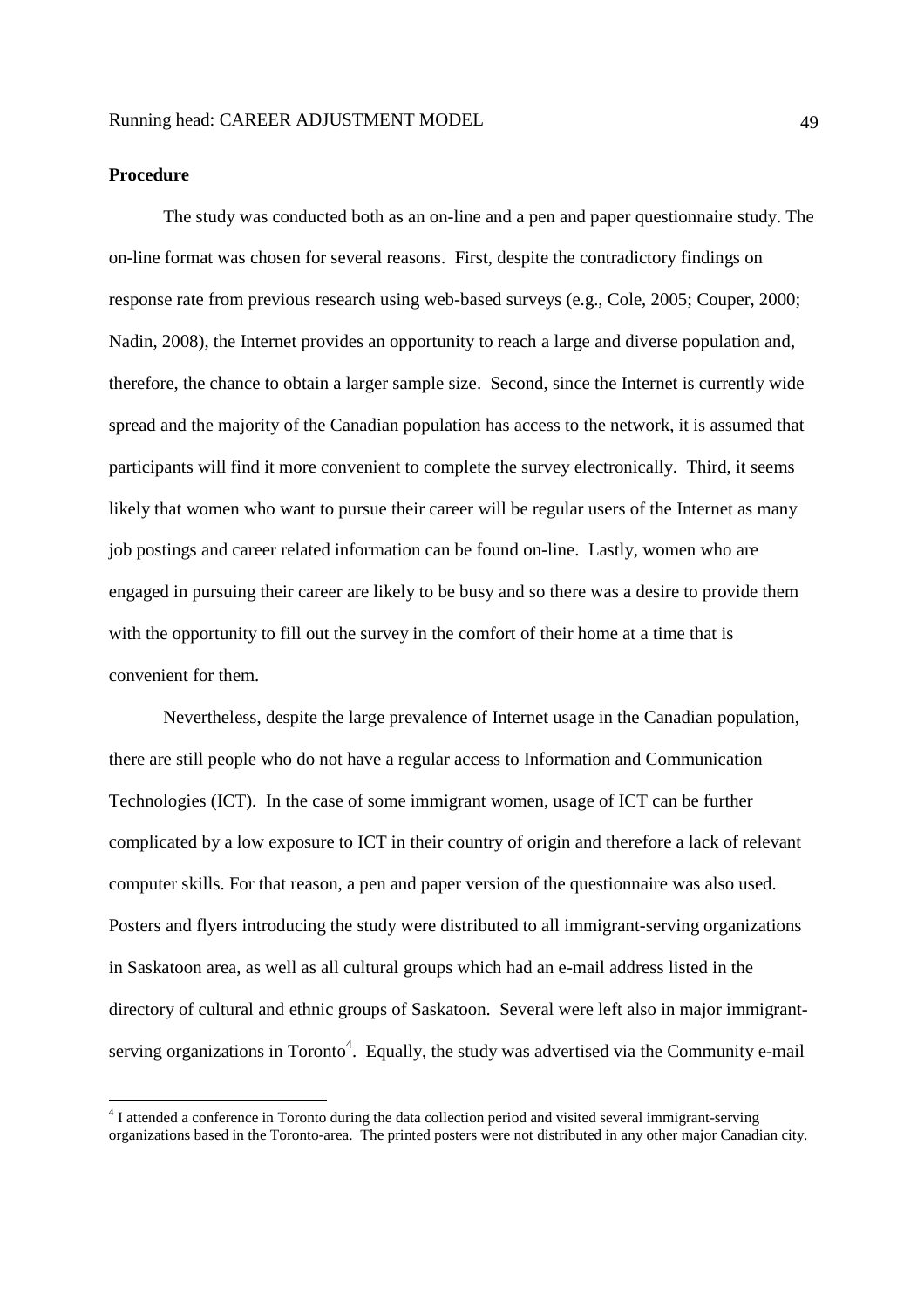list of the City of Saskatoon, as well as in the Calendar of events of the City. Further, a list of community services for newcomers provided by the Citizenship and Immigration Canada (2011b) was consulted for immigrant-serving organizations in other provinces. All of those that had an e-mail contact listed were contacted and asked for assistance with the survey distribution. In addition, all foreign embassies and consulates that had their e-mail address listed in the directory provided by Foreign Affairs and International Trade Canada (2011) were contacted and asked to circulate the information about the study among their workers and the potentially broader community of co-nationals in Canada. Further, several other organizations in Saskatchewan and Manitoba were contacted via telephone and subsequently sent an e-mail with the online survey link and a poster. In addition, my extensive personal network<sup>5</sup> was used to recruit additional respondents, as well as visits to all Language Instructions for Newcomers classes (LINC) of level 3 and higher, and English for Post-Secondary Success classes in the Saskatoon area.

In addition, other questionnaire work with immigrants in Saskatoon has indicated that a successful recruitment strategy involves distributing questionnaires at cultural events and gatherings (Grant, 2007; Grant & Nadin, 2007). Consequently then, the study was advertised at several Latino parties and multicultural events. Eventually, I also recruited a couple of voluntary research assistants who collected additional data from respondents residing in Saskatoon. Overall, more than 300 hard copies of the questionnaire were distributed in the community. The number of organizations contacted via e-mail exceeded 200.

-

<sup>&</sup>lt;sup>5</sup> I volunteered and worked in several immigrant-serving organizations in Saskatoon and I also developed my network through active participation in cultural events in the Saskatoon area. Tens of people were contacted through this network and asked to circulate information about the study and/or participate in case they were eligible potential respondents.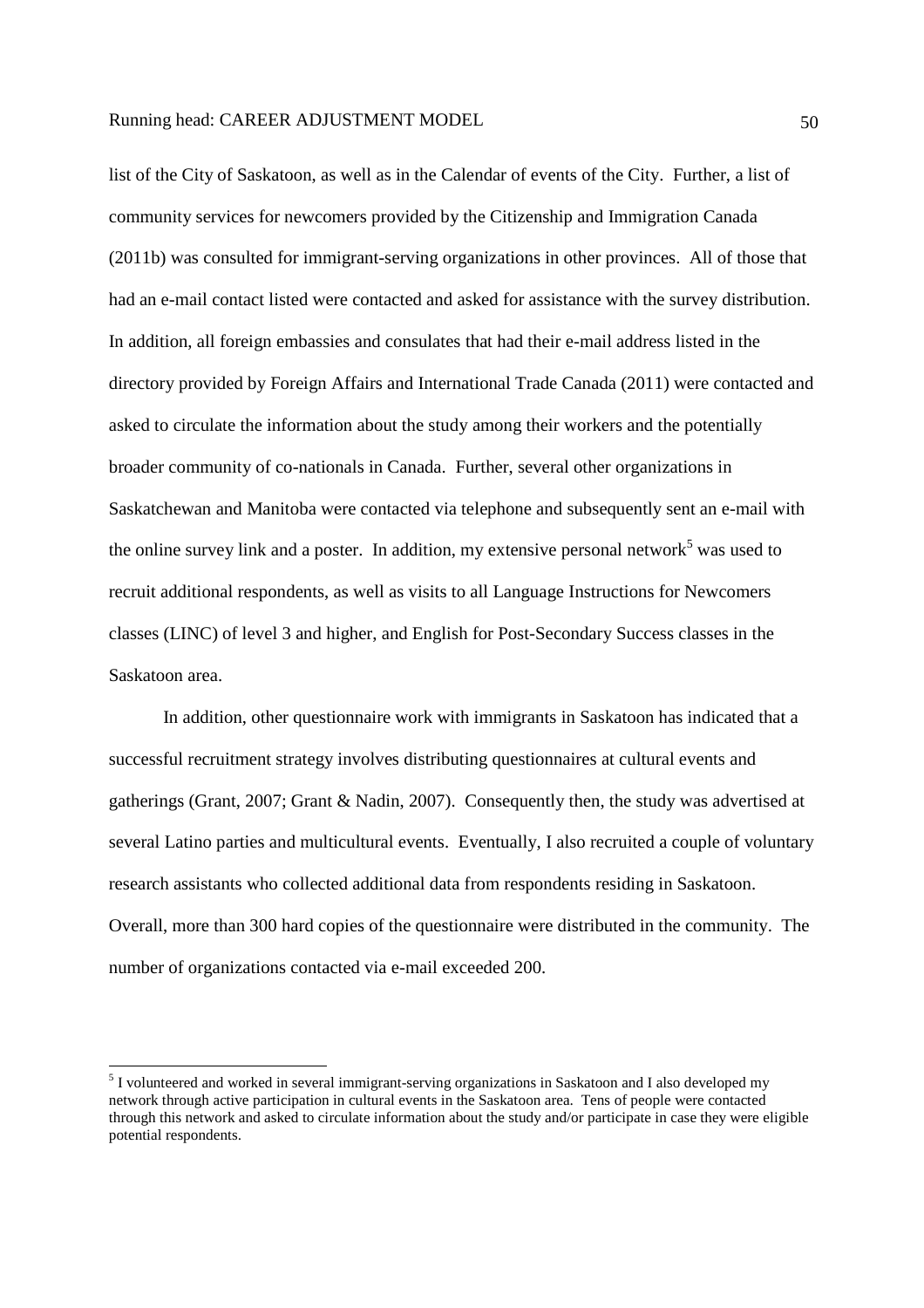The combination of an electronic version and a paper version of the questionnaire strived to maximize the coverage of the studied population. In the end, 63 women filled out the online survey and 38 handed in a pencil and paper copy. The response rate, however, was generally very low. The feedback on the questionnaire indicated that the length of the questionnaire was the major problem. Some key informants from major cultural groups also admitted that many women in their community did not have sufficient English language skills to complete the questionnaire.

For those who received the e-mail invitation to participate in the electronic version of the study, the procedure was as follows: When a participant or an immigrant-service provider opens the e-mail, she was introduced briefly to the topic of the research and to its purpose. The e-mail also provided a direct link to the first page of the questionnaire. Participants were told that the average time required for filling out the full questionnaire was approximately 30 minutes<sup>6</sup>, yet the time may be longer depending on language skills of the respondents. In fact, 30 minutes appeared to be a large underestimation of the time that immigrant women spent on filling out the questionnaire. Based on the feedback provided, the length was rather close to one hour or more. The first page of the online survey served as a consent form and the consent was identical to the consent form distributed with the hard copy questionnaires. By clicking on the button 'next', participants consented to the procedure and their participation.

Those who chose to filled out a 'hard copy' version received the questionnaire directly from the researcher who also was able to answer their questions (the exception was the few participants who were recruited by the research assistants). All participants decided to work on the questionnaire at home and return it to the researcher at a later time. E-mail addresses were

<u>.</u>

 $6$  This estimate was based on the estimate of the survey portal used (24 minutes) and experience with a previous study of a similar extent and content.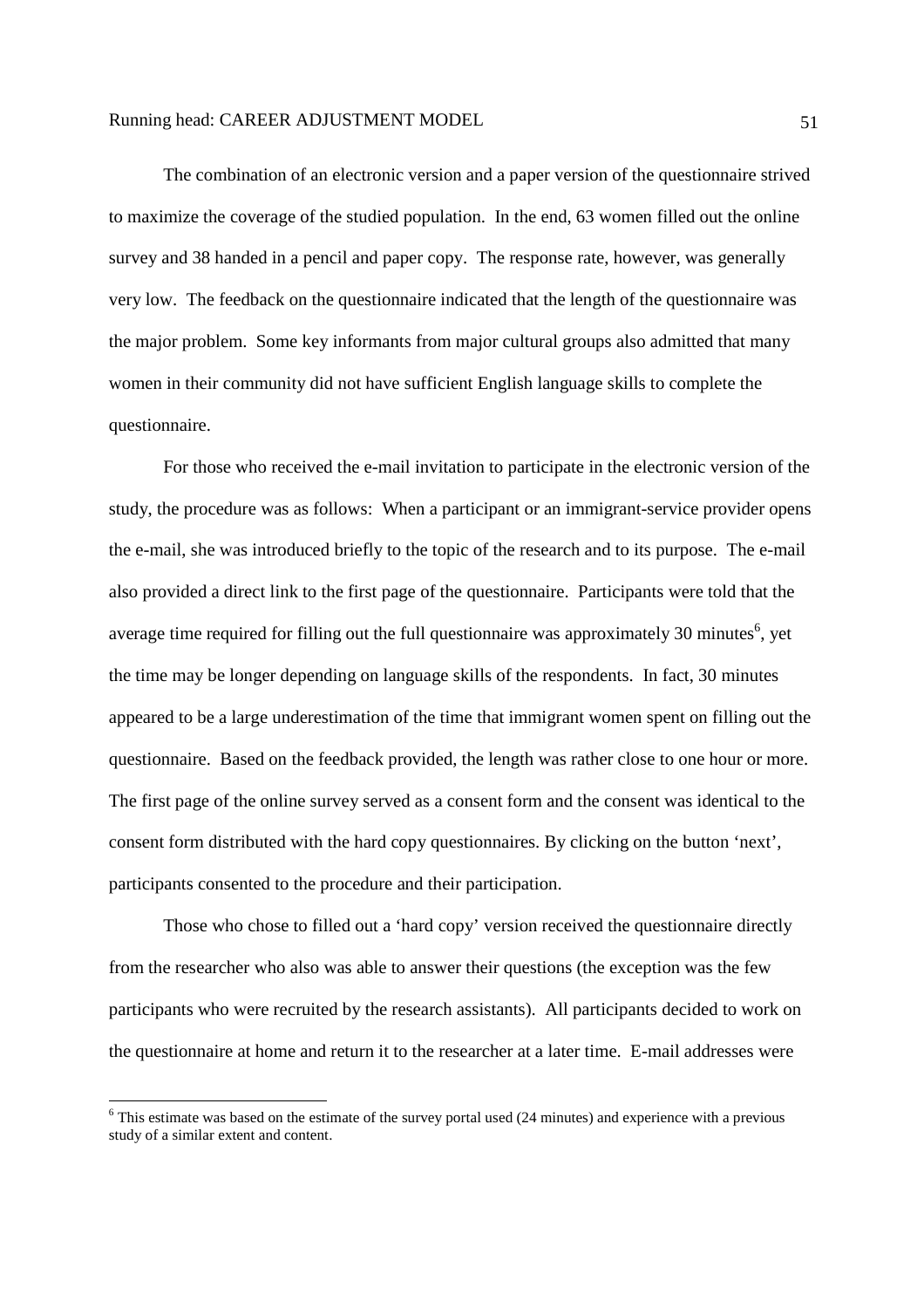collected for this purpose. The exceptions were students in the LINC classes who could bring the questionnaire to the LINC coordinator, and several potential participants who had scheduled a meeting with the researcher. All hard copies of the questionnaire included two copies of a consent form. A brief explanation of the consent form was provided to all participants with instruction to return one signed copy and keep the other one. All participants were encouraged to contact the researcher if they would like to see the results of the study.

### **Measures**

The self-administered questionnaire consists of a mixture of well established scales, new scales, and demographic questions intended to measure the dependent variable, career adjustment, and the independent variables described in the model of career adjustment (see Figure 2). See Table 5 for a summary of the variables used in the study. The measures are given in Measures.

The dependent variable, career adjustment, was measured in two ways: positively as job satisfaction and negatively as job-related stress. This approach was adopted from Leong (2001) who operationalized career adjustment in this way in his study of the role of acculturation in the career adjustment of Asian American professionals working for large organizations in various industries such as high-tech engineering, household product producer, or computer information systems, in the United States.

*Job Satisfaction Inventory*. The Job Satisfaction Inventory (JSI) was developed by Brayfield and Rothe in 1951 and is currently one of the oldest and most used measures of global job satisfaction (Leong, 2001). The scale consists of 18 statements about job-related opinions and attitudes and uses a 5-point Likert scale  $(1 = \text{strongly agree}, 5 = \text{strongly disagree})$ . Half of the items are reverse-scored. The scale has shown good reliability (Cronbach's  $\alpha = .87$ ) and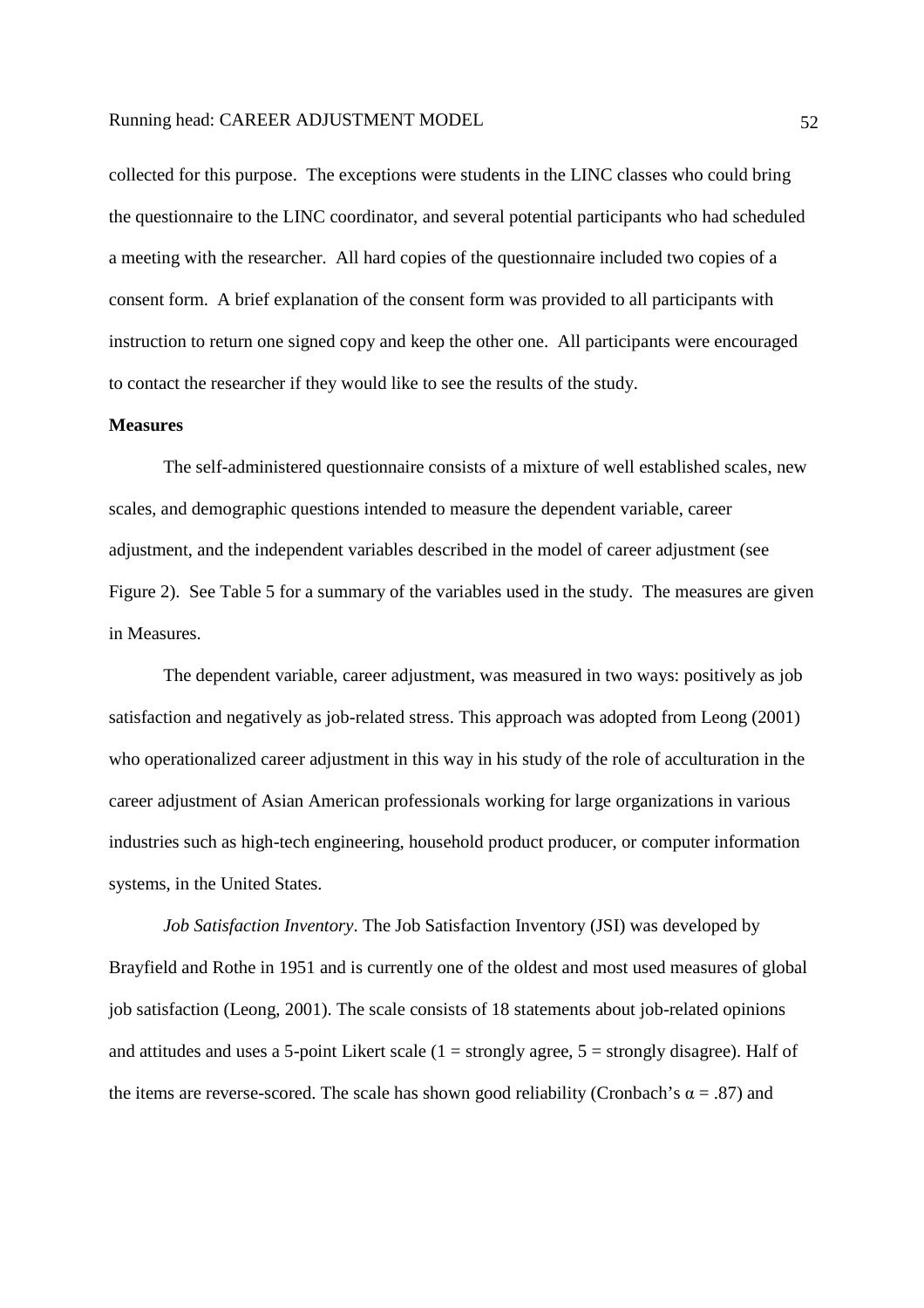repeatedly demonstrated its construct validity (Brayfield & Rothe, 1951; Fogarty, Machin, Albion, Sutherland, Lalor, & Revitt, 1999). It was found, for example, that JSI was significantly predicted by job stress and strains in the expected negative direction. Job satisfaction measured by JSI was also negatively associated with a measure of environmental factors showing that unpleasant work conditions had direct negative impact on job satisfaction (Fogarty et al., 1999).

| <b>Variable</b>                                      | <b>Measurement</b>                                                         | <b>Direction</b>                                                           |  |  |
|------------------------------------------------------|----------------------------------------------------------------------------|----------------------------------------------------------------------------|--|--|
| Dependent variable                                   |                                                                            |                                                                            |  |  |
| Career adjustment                                    | Job Satisfaction Inventory<br><b>Job Stress Survey</b>                     |                                                                            |  |  |
| <b>Independent variables - Psychological factors</b> |                                                                            |                                                                            |  |  |
| Motivation before immigration                        | Level of motivation, readiness<br>before immigration                       | $^{+}$                                                                     |  |  |
| Expectations before immigration                      | The extent to which expectations<br>before immigration were met            | $+$                                                                        |  |  |
| Career management self-efficacy                      | Career Management Self-Efficacy<br>Scale                                   | $^{+}$                                                                     |  |  |
| Language self-efficacy                               | Language Self-Efficacy Scale                                               | $+$                                                                        |  |  |
| Coping strategies                                    | Coping Inventory for Stressful<br><b>Situations</b>                        | Problem focused coping +<br>Emotion focused coping -<br>Avoidance coping - |  |  |
| Perceived cultural distance                          | <b>Cultural Distance Questionnaire</b>                                     |                                                                            |  |  |
| Perceived discrimination                             | The Discriminatory Barriers to<br><b>Integration Scale</b>                 |                                                                            |  |  |
| <b>Independent variables - Situational factors</b>   |                                                                            |                                                                            |  |  |
| Parenthood                                           | Number of children and their age                                           | Number of children –<br>Age of children $+$                                |  |  |
| Job experience                                       | Years of experience                                                        | $^{+}$                                                                     |  |  |
| Education                                            | Degrees, diplomas and certificates<br>from home country and from<br>Canada | From home country $+$<br>From Canada ++                                    |  |  |
| Length of stay in Canada                             | Years and months                                                           | $^{+}$                                                                     |  |  |
| Age at immigration                                   | Years                                                                      |                                                                            |  |  |
| <b>Financial resources</b>                           | Income in Canadian Dollars                                                 | $^{+}$                                                                     |  |  |
| <b>Independent variable - Social factors</b>         |                                                                            |                                                                            |  |  |
| Social support                                       | Social Support Inventory                                                   | $^{+}$                                                                     |  |  |

**Table 5 Measures and Predicted Directions of Variables used in Analysis**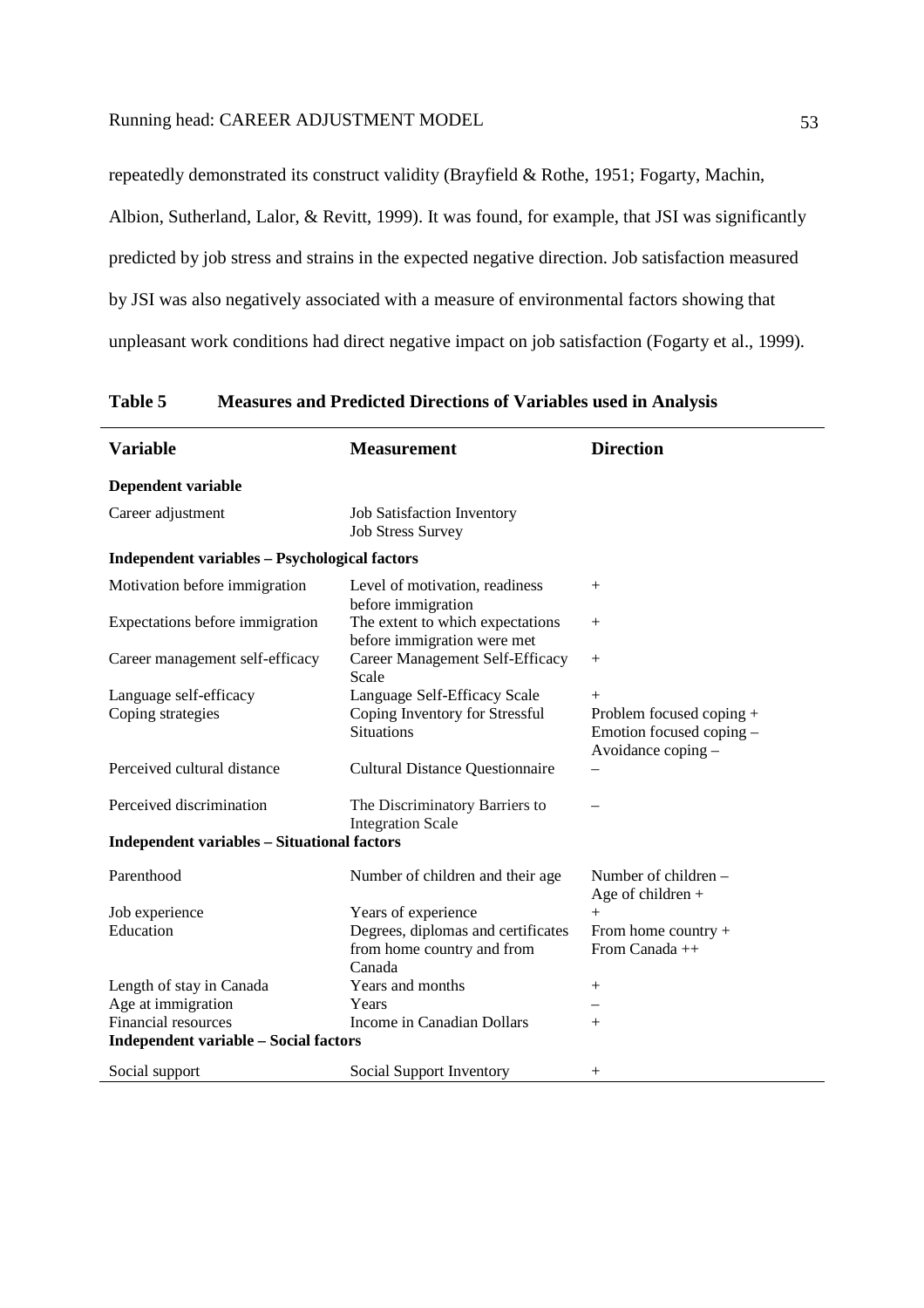*Job Stress Survey*. The Job Stress Survey (JSS; Vagg & Spielberger, 1998) is a measure of generic job-related stressors. Each of the 20 items describes one specific occupational stressor and respondents are asked to rate the stressor on a 9-point scale ( $1 =$  least stressful,  $9 =$  most stressful). The scale covers two factors that are labelled Job Pressure and Lack of Organizational Support and each of the factors is represented by 10 items. These two factors represent two positively correlated subscales ( $r = .42, -.44$ ; Vagg & Spielberger, 1999). The reliability of the scale was examined via factorial analysis that showed fairly high item loading on the respective factors (Vagg & Spielberger, 1998). In another study, the Cronbach's α ranged from .76 to .90 (Gellis, Kim, Hwang, 2004). Job Pressure and Lack of Organizational Support were found to be significant stressors for both men and women across a wide range of professions (e.g., managers, clerical staff, maintenance staff, military personnel, police officers, and teachers). Similar factors have also been reported for heterogeneous groups of workers in Austria, Germany, and Norway (Vaag & Spielberger, 1998). Further, the measure was able to detect significant differences in the organizational level of employees (managers were more stressed than clerks) and their gender (women were more stressed than men; Vagg & Spielberger, 2002), and between urban and rural case managers (Gellis, Kim, Hwang, 2004).

*Motivation and expectations before immigration*. A mixture of open-ended and closedended questions were employed to gain deeper insight into the respondents' motivation and expectations before immigration. The questions were inspired by Rasouli et al.'s (2008) work which examined the motivational factors and the expectations of immigrant women through indepth interviews and a discussion of the related literature. The design of the questions was guided by the Career Adjustment Model. Because they all are original items, they have only face validity. Using a 7-point response scale, two items about motivation for career and economic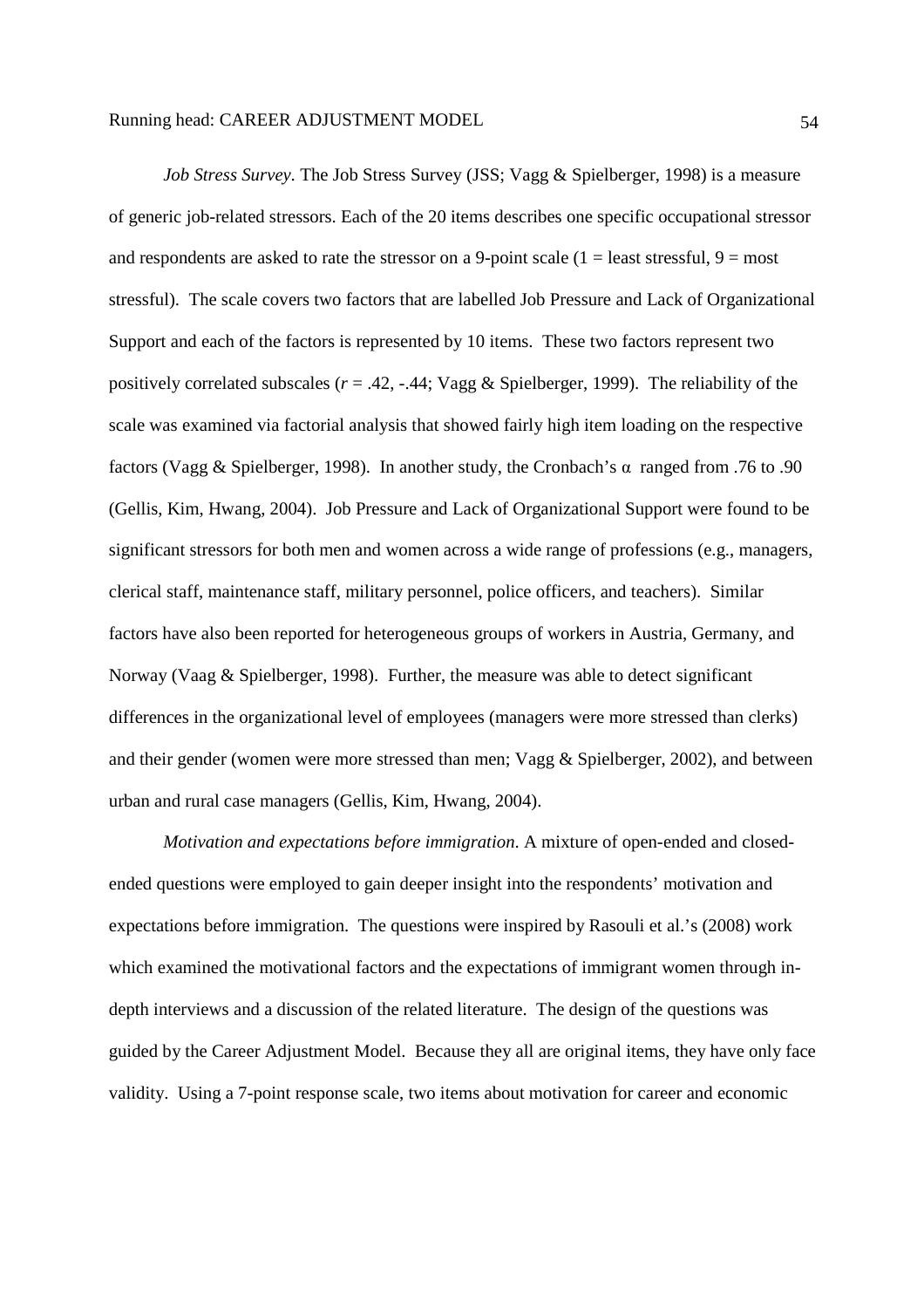advancement and two items on the extent to which expectations prior to immigration were met were used to calculate indices of motivation for career advancement and the extent to which expectations prior immigration were met. The mean values of these two pairs of items were used in the multiple regression analyses.

*Language Self-Efficacy Scale*. The Language self-efficacy scale was an adaptation of a scale measuring linguistic abilities of bilingual Canadians and immigrants to Canada (Bourhis, 2004, 2008). The scale asks participants to evaluate their ability to speak, listen, write and read in a given language. Bourhis has been using this scale with multiple languages, most recently with English and French. The Cronbach's alpha for the scale measuring English skills is .92 (Bourhis, 2008). In Bourhis and Dayan's (2004) study of acculturation orientations of Quebec residents, French linguistic ability measured by this scale was positively related to the extent to which respondents perceived their membership or civic nationhood in Quebec, i.e., the extent to which they felt they belonged to the province.

*Career Management Self-Efficacy Scale*. The Career Management Self-Efficacy Scale (CMSS) was developed by the author from two well established scales: the Occupational Self-Efficacy Scale (OSS; Schyns & von Collani, 2002) and the General Self-Efficacy Scale (GES; Jerusalem & Schwarzer,1979; Schwarzer, 1992). The OSS consists of 20 items derived from different assessments of general self-efficacy (Rigotti, Schyns, & Mohr, 2008) and was validated in relation to personality traits and organizational outcomes. Recently, a short, 8-item version was introduced and its testing showed equally good measurement characteristics. This short version was further tested by Rigotti et al. (2008) and their examination resulted in a 6-item version of the OSS with goodness-of-fit and comparative fit index greater than .90 in several European samples (see Rigotti et al., 2008 for the psychometric qualities of the latest version). In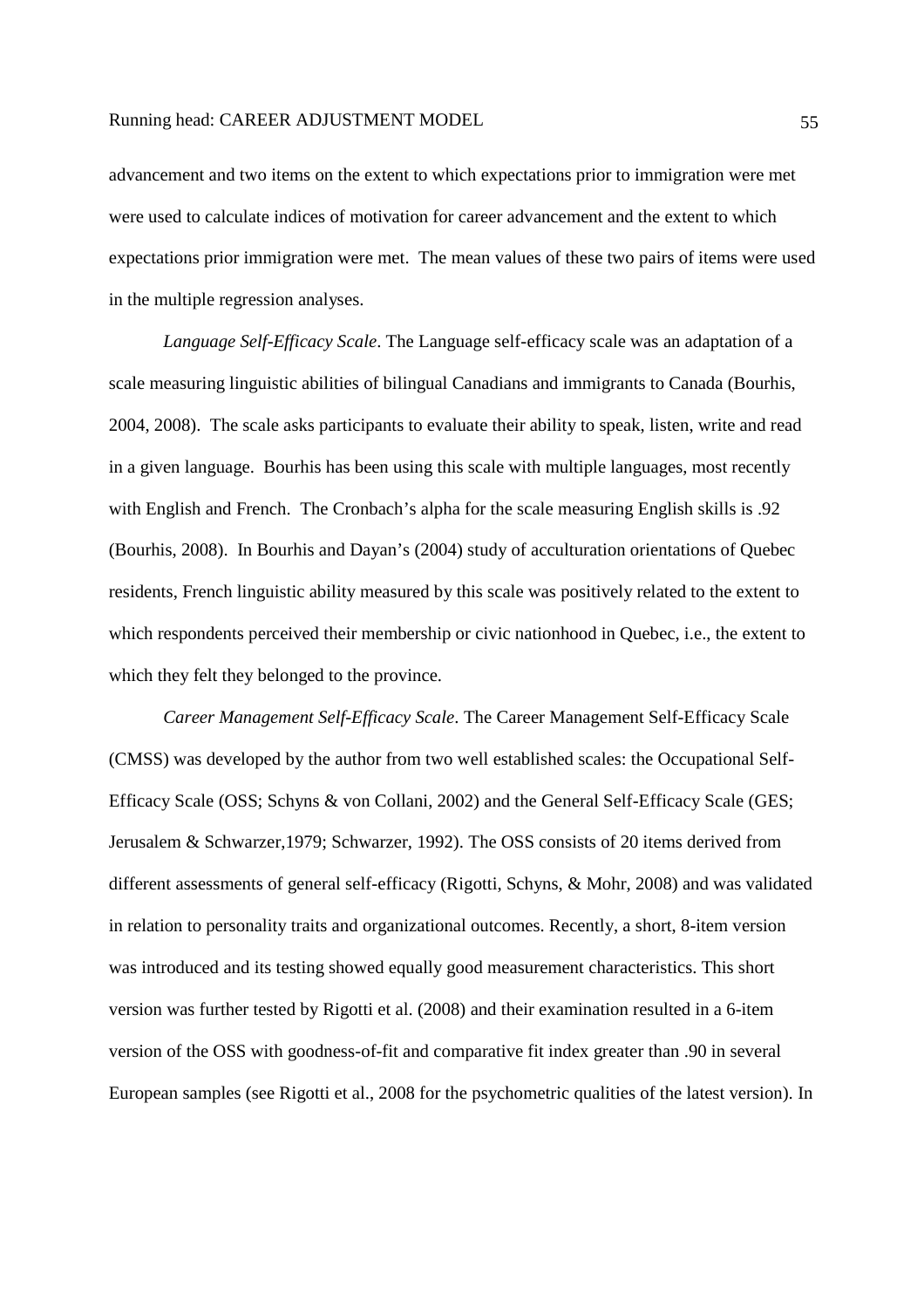support of its predictive validity, the 6-item version was positively correlated with job satisfaction (*r* ranging from .17 to .46), performance (*r* ranging from .32 to .58), commitment (*r*  ranging from .13 to .39), and job insecurity (*r* ranging from .09 to .27).

The GES (Jerusalem & Schwarzer, 1979; Schwarzer, 1992) was originally developed as a 20-item instrument that was later reduced to 10 items. Its reliability (Cronbach's alpha ranging from .75 to .91) and validity have been demonstrated in numerous studies (Scholz, Gutièrrez Doña, Sud, & Schwarzer, 2002) across large multinational samples (Wu, 2009). For example, in a large sample of German students, general self-efficacy was correlated (.49) with optimism and with perception of challenge in stressful situations (.45). In a sample of teachers, general selfefficacy was strongly correlated with proactive coping (.55), self-regulation (.58) and procrastination (-.56). Similar evidence for the scale's validity was found in a sample of teachers in Hong Kong (Scholz et al., 2002). Self-efficacy was also related to self-regulation and individualism (Wu, 2009).

The OSS was the closest, domain-specific self-efficacy scale to career adjustment selfefficacy and, therefore, all 6 items of the scale were used as foundation of the CMSS. The items were slightly reworded for the purposes of measuring career management self-efficacy in comparison to job self-efficacy. So, for example, instead of a statement *When I am confronted with a problem in my job, I can usually find several solutions*, participants were evaluating a statement *When I am confronted with a problem in my career, I can usually find several solutions.* Because of the adaptation of the items, a few more items from the GES scale were added to decrease the risk of the scale having low reliability. Two items that did not overlap with already existing items (*I am certain that I can accomplish my career goals* and *I am confident that I could deal efficiently with unexpected obstacles in my career*) were selected and reworded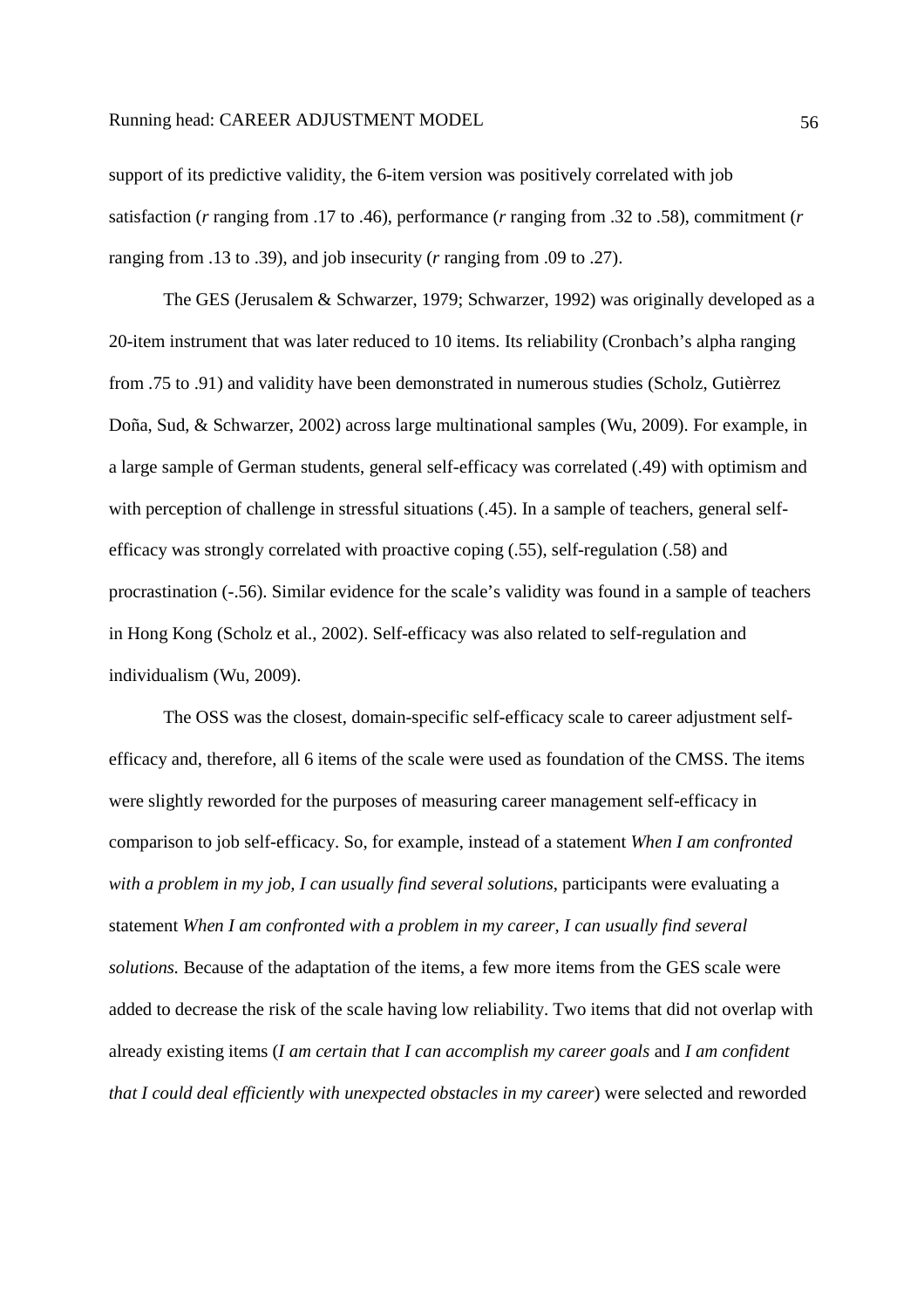so that they measure career management self-efficacy. Two other items were created based on the definition of career management self-efficacy provided by Rasouli et al. (2008). These items are: *I am confident about my abilities to perform specific tasks related to my chosen career* and *I am confident about my career goals.*

*Coping Inventory for Stressful Situations.* The Coping Inventory for Stressful Situations (CISS) was developed by Endler and Parker (1990) as a multidimensional assessment of coping mechanisms. The scale was further revised (Endler & Parker, 1994) into the final 48-item version of the CISS. The scale measures problem-focused coping ( $\alpha = .87-.92$ ), emotion-focused coping ( $\alpha = .82-.90$ ) and avoidance coping ( $\alpha = .69-.79$ ) which can be further divided into 8-item Distraction and 4-item Social diversion subscales. Frequency of usage of each coping strategy is rated on 5-point scale (1 = never,  $5 =$  very often). The measure was tested with various samples of college students, psychiatric patients, adolescents, and professionals and it repeatedly proved to have good psychometric qualities (Endler & Parker, 1990, 1994; Cosway, Endler, Sadler, & Deary, 2000). For example, the validity of CISS has been assessed by examining the relationship between personality traits and coping strategies. Cosway et al. (2000) found that problemoriented coping was negatively correlated with Neuroticism (-.23), whereas it was positively correlated with Extraversion (.24). Emotion-focused coping had a significant positive correlation with Neuroticism (.63) and Anxiety (.44). The avoidance coping was most notably correlated with Extraversion (.23).

The scale, however, is considered too long for some practical applications and some researchers have made an effort to develop a shorter version of the CISS. A successful attempt was carried out by Yakhnich (2008) who studied coping mechanisms among immigrants in Israel. She selected 20 items from the original scale according to their loadings on the respective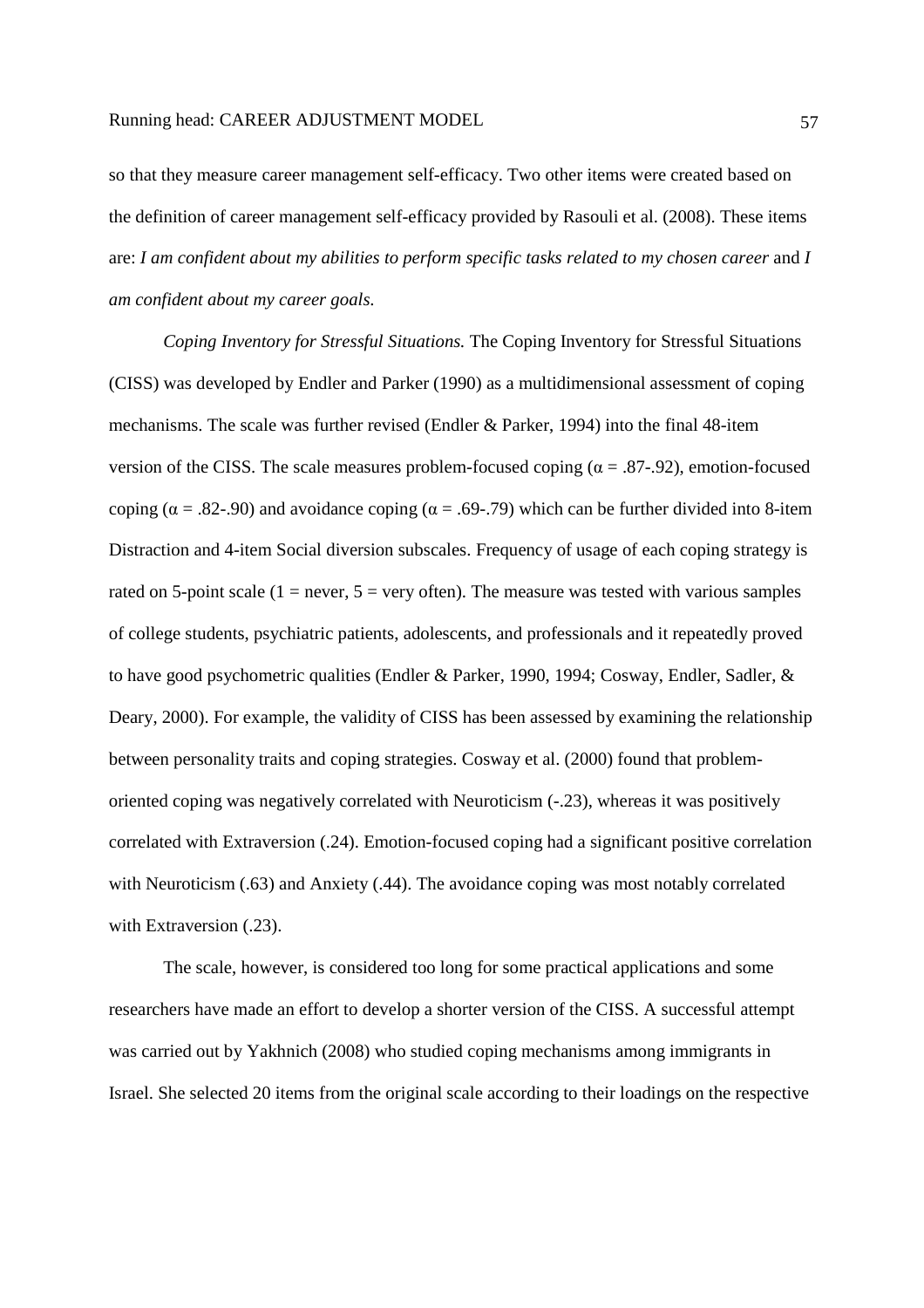coping dimensions; 6 items represented problem-focused coping, 6 items represented the emotion-focused coping, and 8 items represented avoidance coping. This short version of the CISS showed reasonable psychometric qualities for all three factors - problem-focused coping ( $\alpha$ ) =.83-.87), emotion-focused coping ( $\alpha$  =.82-.83) and avoidance ( $\alpha$  =.80-.81), and this version of the scale is the one that was used in this study because it was short and developed using a sample of immigrants.

*Cultural Distance Questionnaire*. Cultural Distance Questionnaire (CDQ; Babiker, Cox & Miller, 1980; Mumford & Babiker, 1997) was originally designed as a series of open-ended questions that measured respondents' perception of differences between the host culture and the culture of origin. The questionnaire has been revised by Mumford and Babiker (1997) and the revision resulted in 20-item questionnaire with a 3-item response scale. The response scale differs for each item, however, each has a general direction from complete similarity to complete dissimilarity. Questions are presented in pairs with each pair representing one of the ten tested domains. The items compare domains such as language, climate, clothes or education. The scale has repeatedly shown an outstanding reliability with Cronbach's  $\alpha = .92$  and item-total correlations ranging from 0.5 to 0.9, except for climate where the correlation was 0.43. Babiker et al. (1980) found that students from Europe, Australia and the United States scored as culturally close to the British (host nationals) at the lower end of the scale, while students from Africa and Asia occupied a more distant position further up the scale. Further, Mumford and Babiker (1997) found that young British volunteers who were on an assignment in non-Western countries had the highest scores on CDI. The scale was originally developed for comparing the culture of the United Kingdom as the host culture and was adjusted to the Canadian environment by replacing the item reference to the United Kingdom by reference to Canada.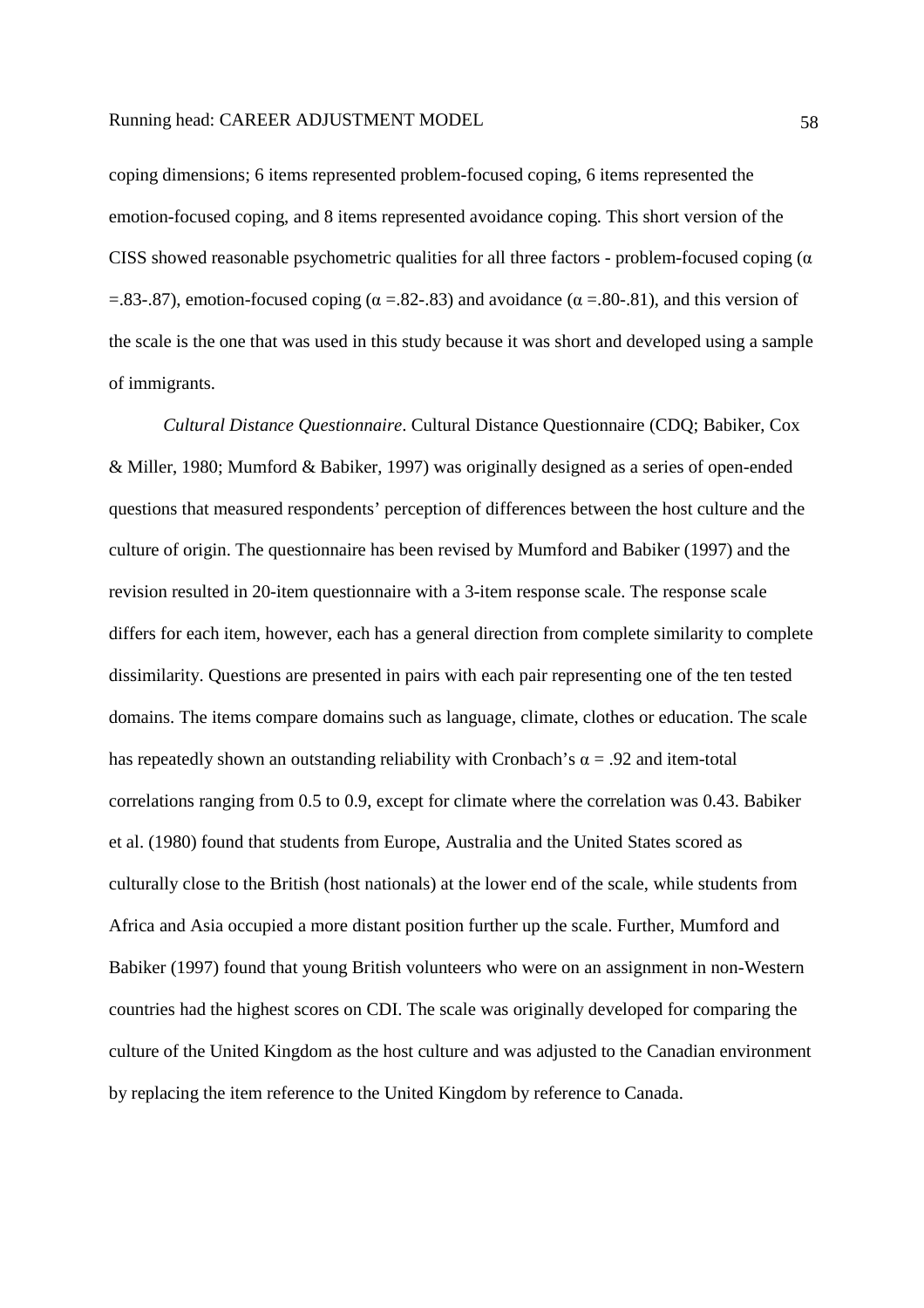*The Discriminatory Barriers to Integration Scale.* The Discriminatory Barriers to Integration Scale was developed by Grant (2007) and later revised by Grant & Nadin (2007) as a subjective measure of how much a person feels discriminated against. The scale consists of two correlated subscales: perceptions of discrimination against immigrants in the Canadian labour market (DAILM, a four-item subscale) and perceptions of discrimination against immigrants in general (DAIG, a six-item subscale). Both scales showed satisfactory psychometric qualities with Cronbach's α .75 and .84 for DAILM and DAIG respectively (Grant & Nadin, 2007). The validity of the DAILM was supported by the negative correlation (-.16) between perceived discrimination in the labour market and Canadian identity of immigrants and a positive correlation between the DAILM and DAIG (.42). Because this study focuses specifically on career adjustment and integration into the labour market, only the 4-item DAILM subscale was included. Although the subscale is short and has not been used extensively, the decision to use it as a sole measure of perceived discrimination was made due to its previous use with a multicultural sample of immigrants from the same region in Canada.

*Social Support Inventory*. The Social Support Inventory (SSI; Timmerman et al., 2000) is a measure of global social support that incorporates various components of social support. The scale consists of 20 items that measures four different components of social support – Informative support, Emotional support, Social companionship, and Instrumental support. Each subscale was found to have good internal consistency: Informative support ( $\alpha = .83-.86$ ), Emotional support ( $\alpha = 79-84$ ), Social companionship ( $\alpha = 77-81$ ), and Instrumental support ( $\alpha$ =.70-.75) (Timmerman et al., 2000). The original 5-point response scale (1-much too little support, 2-too little support, 3-enough support, 4-too much social support, and 5-much too much support) has been changed to a completely new 4-point scale. This was done because the original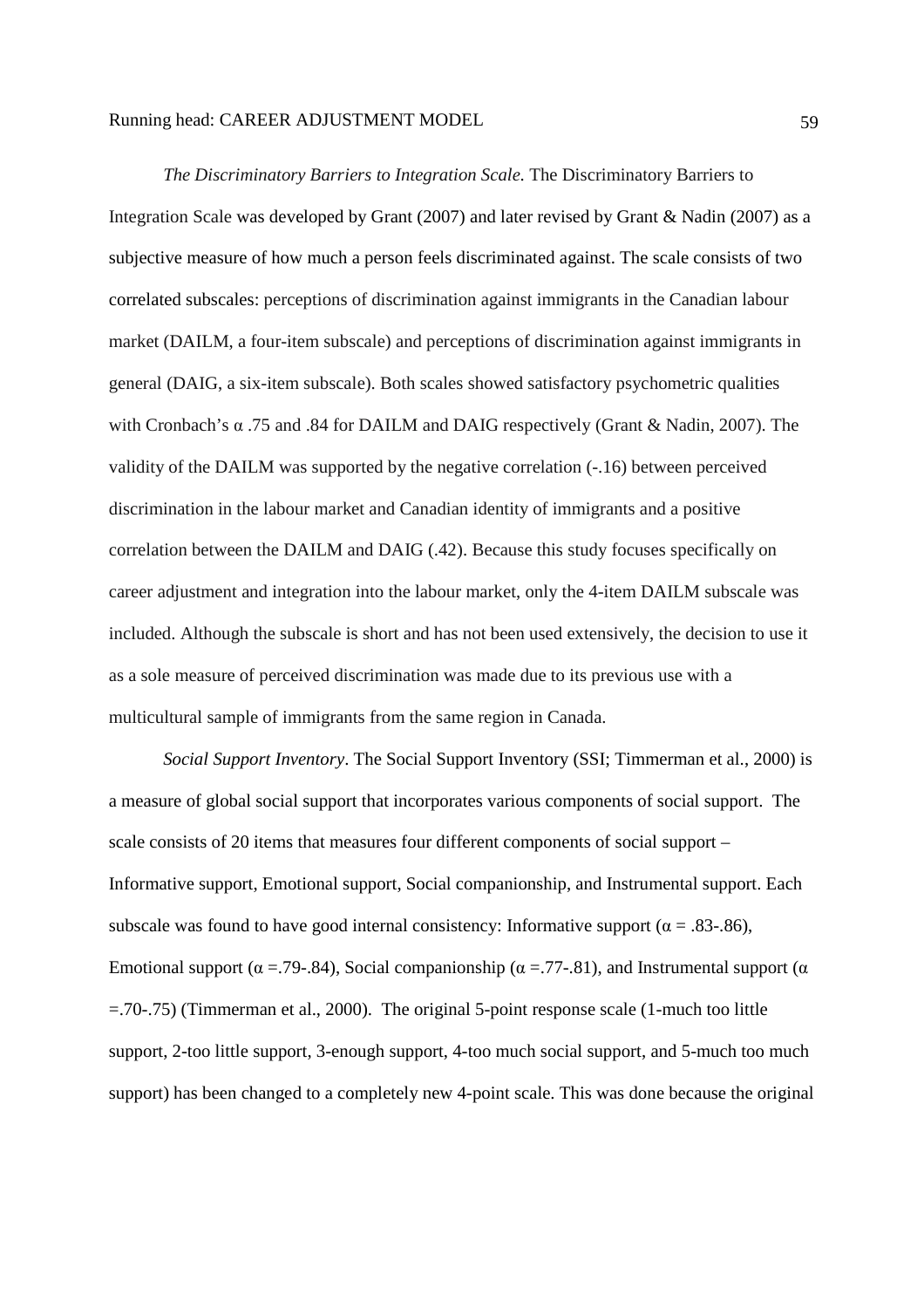wording of the anchors was too complicated for persons who speak English as a second language and also due to the obscurity of the scale. The new response anchors were as follows:  $1 - no$ support at all, 4 – a great deal of support, and they appeared to be more comprehensible than the original wording.<sup>7</sup>

*Demographics*. A mix of open-ended and closed-ended questions was created to measure all the situational factors described in the Career Adjustment Model (Figure 2; Rasouli et al., 2008). Respondents were asked to indicate their age, highest achieved education, their country of origin, number of children and their age, length of stay in Canada, their work experience both from their country of origin and from Canada, their subjective perception of transferability of their skills to Canada, and their current employment situation. A question about available financial resources was also included in this section.

### **Results**

**Reliability of the scales.** Prior to analyzing the data, all the measurement scales were checked for their reliability. The newly developed scale of Career Management Self-Efficacy (CMSE) was of special interest. Confirmatory factor analysis showed strong and significant inter-correlations among all ten items ranging from .394 to .730 (see Table B 1 in Appendix B). All ten items loaded highly on one factor with factor loadings ranging from .660 to .835 (see Table B 3 in Appendix B). The Cronbach's alpha for this scale was .93. In addition, correlations with the dependent and independent variables were checked to ensure that Career management self-efficacy was a distinct concept from career adjustment. CMSE correlated significantly with

-

<sup>&</sup>lt;sup>7</sup> As a speaker of English as a second language, I used my own comprehension as a "pre-test" of the language difficulty of the questionnaire. Reading the original version of the SSI, I did not understand the response scale anchors and was under impression that I would not be able to answer the SSI with the provided response scale. Hence, in consultation with my advisor, I made the decision to modify the response scale. It seemed to be easier to come up with anchors for a 4-point scale, rather than a 5-point scale. The Results section provides some evidence of reliability and validity of this modified scale, that was generally very good.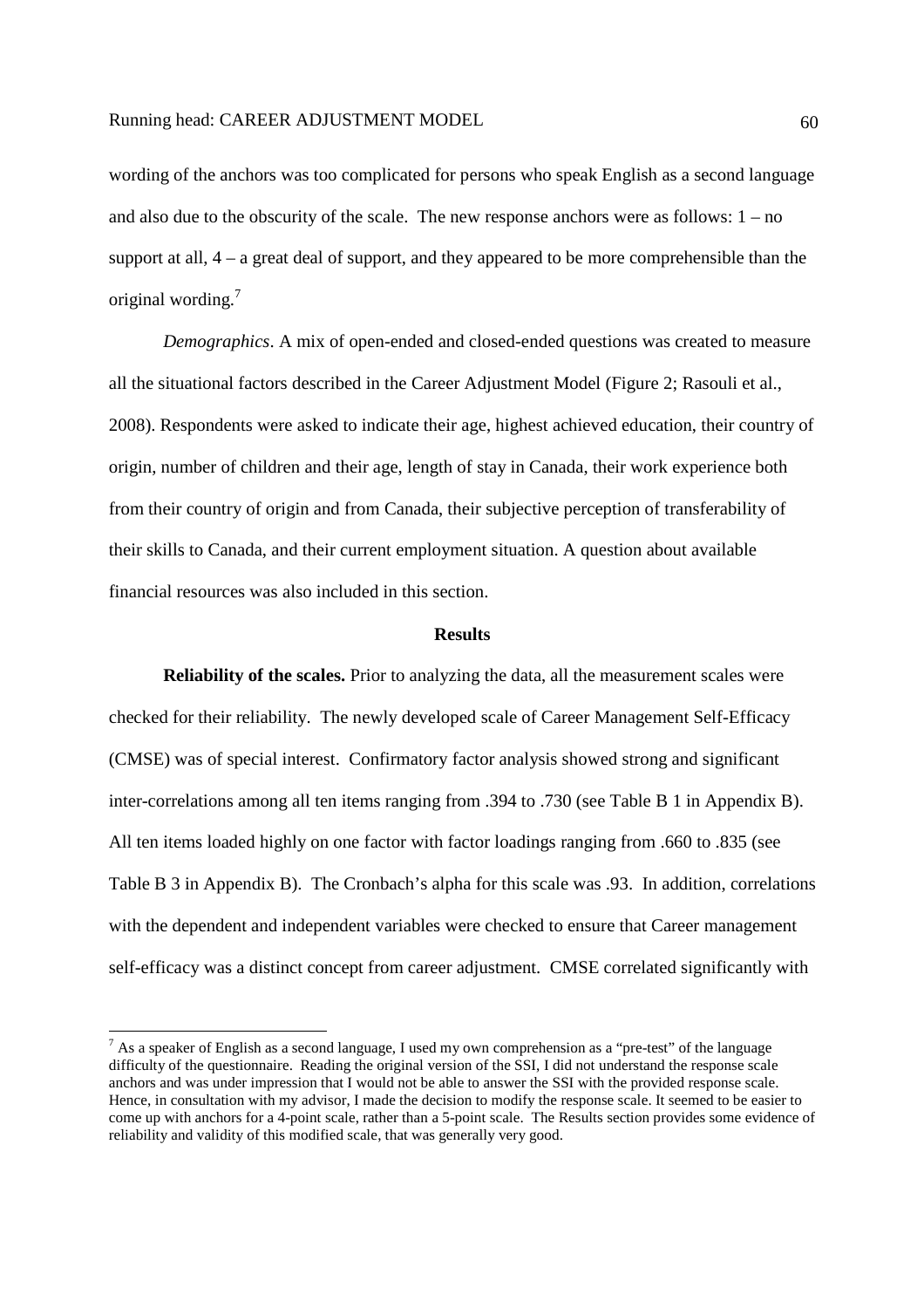both job satisfaction ( $r = .41$ ,  $p < .001$ ) and occupational stress ( $r = .17$ ,  $p < .10$ ); however, the correlations were moderate to small which clearly indicated that CMSE and career adjustment were not overlapping concepts. CMSE and career adjustment correlated with extent to which expectations prior immigration were met, problem-focused and emotion-focused coping, however, career adjustment (job satisfaction) also correlated with language self-efficacy and social support which were not correlated with CMSE. The only correlation in common between CMSE and occupational stress was the one with emotion-focused coping skills. In addition, CMSE did not correlate significantly with any situational variable while both occupational stress and job satisfaction were correlated with several of them. Clearly, then, the evidence suggests that CMSE and career adjustment are two distinct, yet related, concepts.

Another scale of particular interest was the Social Support Inventory because the response scale of the standardized scale was modified in this study. A factor analysis confirmed that all the items of the inventory were significantly inter-correlated (correlations ranging from .369 to .773) and loaded on only one factor (factor loadings ranged between .598 to .872; see Appendix B

Statistical Analysis). As such, the inventory was treated as a one-factor scale as opposed to the four distinct sub-scales as it was the case in the original study (Timmerman et al., 2001). As might be expected, the SSI correlated significantly positively with problem-focused coping (r  $= 20$ , p  $< .05$ ). Of interest is also a marginally significant correlation between social support and cultural distance  $(r = 18, p < .10)$  as culture is likely to influence social support networks, as well as the quality and other characteristics of social support. These correlations provide some support to the construct validity of the revised social support inventory.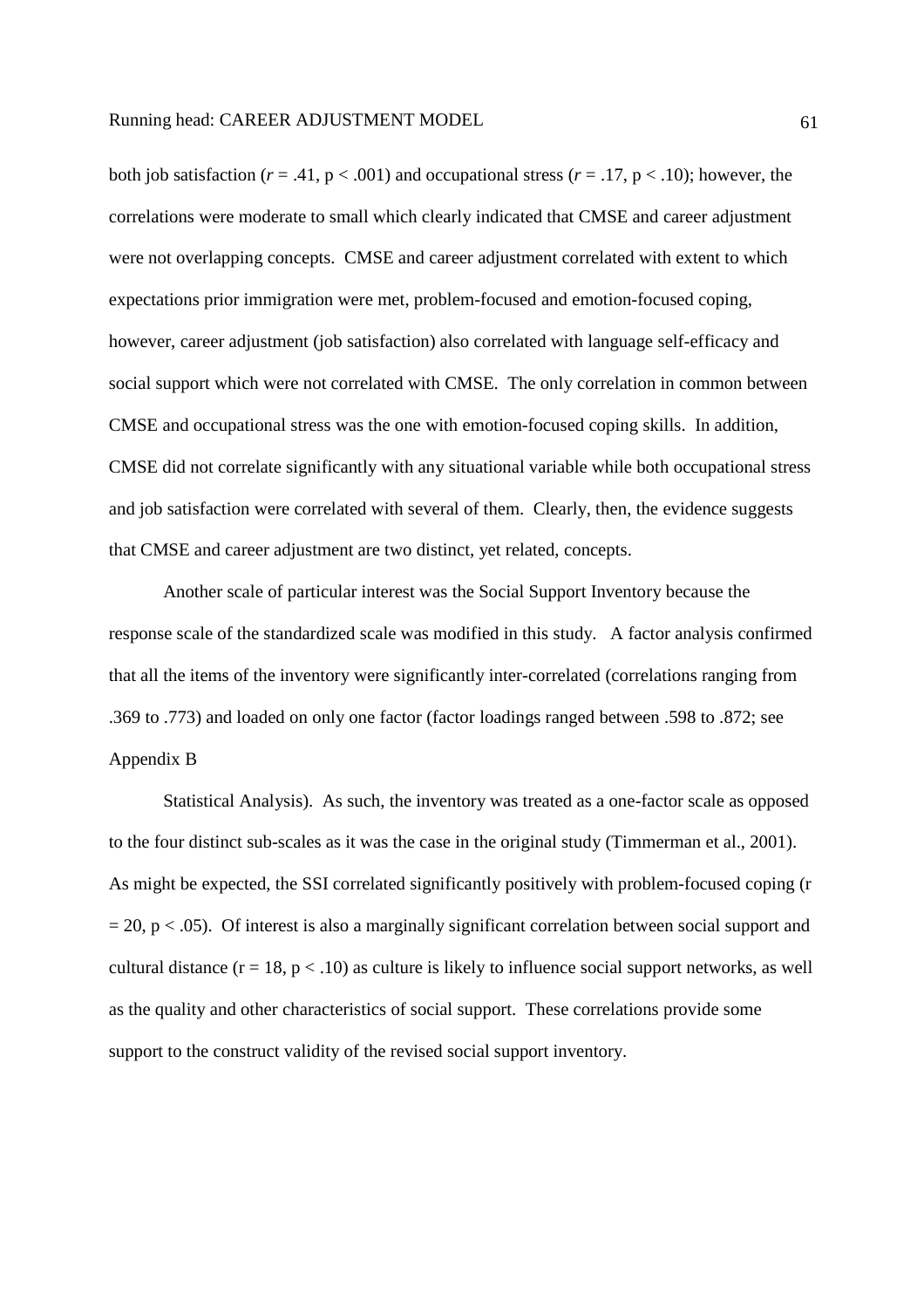| Motivation for economic advancement was calculated as an average score on two items:                         |
|--------------------------------------------------------------------------------------------------------------|
| How motivated were you to come to live to Canada for economic reasons? and How important                     |
| was economic advancement for your decision to immigrate?. The two items were significantly                   |
| positively correlated ( $r = .669$ , $p < .001$ ). The extent to which expectations prior to immigration     |
| were met was calculated as an average score of items To what extent were your expectations for               |
| your life in Canada met? and To what extent were your expectations for your career in Canada                 |
| <i>met</i> ?. These items also correlated positively with each other $(r = .554, p < .001)$ . All the        |
| established scales which were used in this study also demonstrated good psychometric qualities:              |
| Job satisfaction (Cronbach's $\alpha$ = .91), Occupational stress (Cronbach's $\alpha$ = .92), Problem-      |
| focused coping (Cronbach's $\alpha$ = .84), Emotion-focused coping (Cronbach's $\alpha$ = .71), Avoidance    |
| coping (Cronbach's $\alpha$ = .80), Perceived discrimination (Cronbach's $\alpha$ = .77), Social support     |
| (Cronbach's $\alpha$ = .97), and Language self-efficacy (Cronbach's $\alpha$ = .95). For further information |
| on the scales, see Table 6.                                                                                  |

| <b>Scale</b>                           | # of items     | Range   | <b>Mean</b> | S.D.   | N   | <b>Reliability</b> |
|----------------------------------------|----------------|---------|-------------|--------|-----|--------------------|
| <b>Job Satisfaction</b>                | 18             | $1-5$   | 3.657       | .635   | 101 | .91                |
| <b>Occupational Stress</b>             | 19             | $1-9$   | 4.254       | .1.526 | 96  | .92                |
| <b>Career Management Self-Efficacy</b> | 10             | $1 - 7$ | 5.1015      | 1.139  | 101 | .93                |
| <b>Expectations prior Immigration</b>  | 2              | $1 - 7$ | 4.438       | 1.400  | 96  | N/A                |
| <b>Economic Motivation</b>             | 2              | $1 - 7$ | 4.831       | 1.782  | 101 | N/A                |
| <b>Problem-Focused Coping</b>          | 6              | $1-5$   | 4.066       | .629   | 101 | .84                |
| <b>Emotion Focused-Coping</b>          | 6              | $1-5$   | 2.765       | .736   | 101 | .71                |
| <b>Avoidance Coping</b>                | 9              | $1-5$   | 2.758       | .738   | 101 | .80                |
| <b>Cultural Distance</b>               | 20             | $1 - 3$ | 1.784       | .403   | 101 | .90                |
| <b>Perceived Discrimination</b>        | 4              | $1-5$   | 4.167       | 7.116  | 99  | .77                |
| <b>Language Self-Efficacy</b>          | $\overline{4}$ | $1 - 7$ | 6.041       | 1.143  | 98  | .95                |
| <b>Social Support</b>                  | 20             | $1 - 4$ | 2.741       | .675   | 96  | .97                |

**Preliminary analyses.** Analysis of Variance (ANOVA) was used to examine whether

there were any significant differences between those respondents who answered the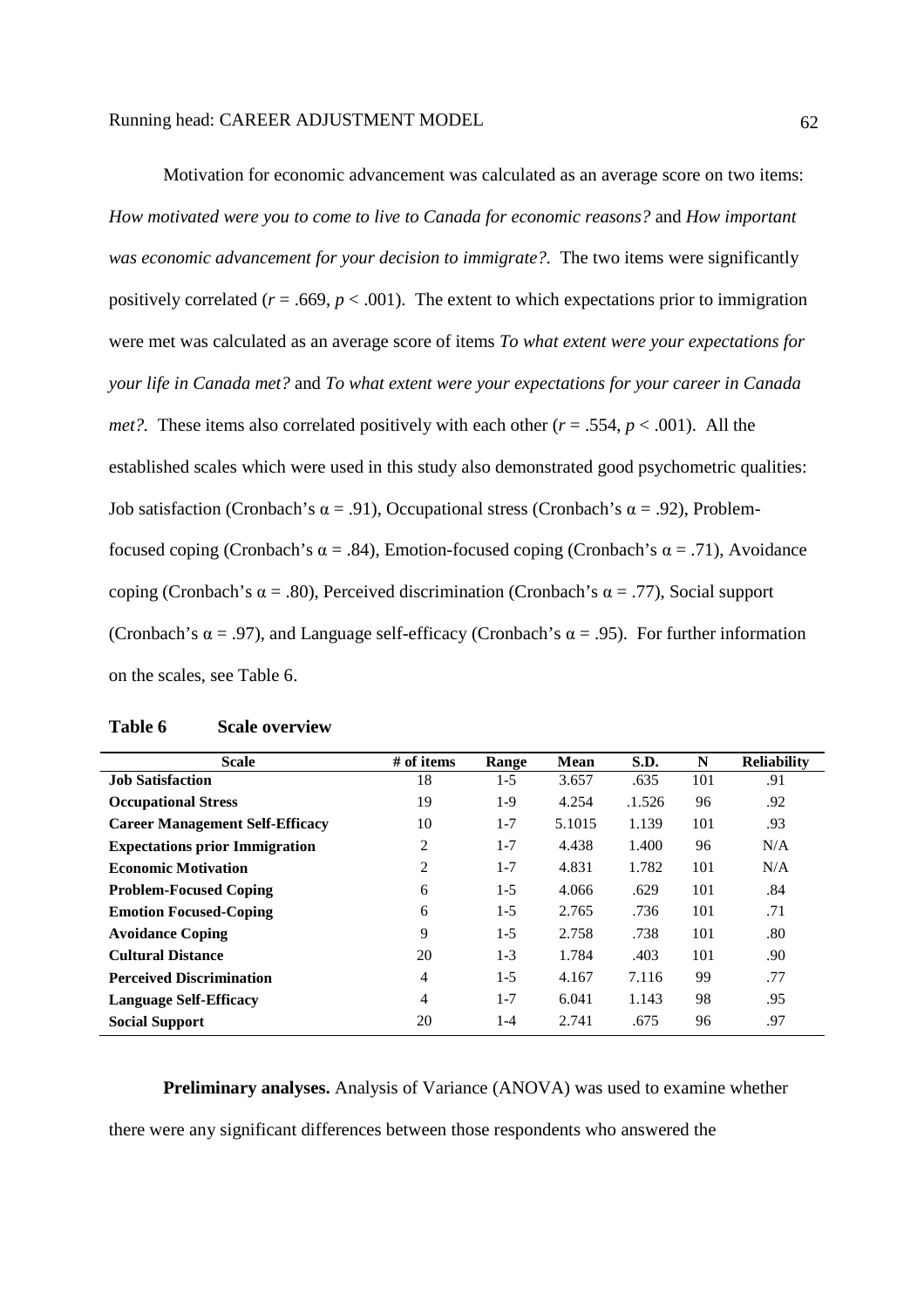questionnaire online and those who filled out a paper copy. Due to the large number of predictors, a significance level  $p < 0.01$  was used to decrease the chance of making a Type I error. These analyses showed that the groups differed in their language self-efficacy,  $F(1,97) = 15.713$ ,  $p < .001$ , perceived cultural difference,  $F(1,100) = 24.018$ ,  $p < .001$ , and perceived transferability of their skills,  $F(1,99) = 15.549$ ,  $p < .001$ . In particular, women who responded online had higher language self-efficacy, scored lower on the measure of perceived cultural distance and felt that their skills were more transferable to the Canadian labour market than those who responded the paper version of the questionnaire. For further details see Table 7. There was no significant difference between the groups in their scores on the dependent variables, job satisfaction and occupational stress.

A chi square test was performed on the variable, region of origin. The countries of origin were divided into 5 regions – Europe, Central and Latin America, Middle East & North Africa, Asia (excluding Middle East), Africa (excluding the North). The test was significant,  $\chi^2(4)$  = 23.202,  $p < .001$ , indicating that there were greater than random differences in the region distribution among those who responded online and those who filled out a paper copy. A closer examination of the data revealed that the major differences applied for women from Europe. Out of the twenty-eight respondents who were originally from a European country, 96.4% (27) responded online. In contrast, approximately half (48.5%) of the respondents from the other regions responded online. For further information see Table 8.

**Table 7 Analysis of Variance Results Comparing Online with Paper Questionnaires** 

| Variable                     | Online |     | Paper |     |        |       |      |
|------------------------------|--------|-----|-------|-----|--------|-------|------|
|                              | M      | SD  | M     | SD  |        | df    |      |
| Language self-efficacy       | 6.37   | .94 | 5.49  | .25 | 15.713 | 1,97  | .001 |
| <b>Cultural distance</b>     | 1.65   | .37 | 2.01  | .36 | 24.018 | 1.100 | .001 |
| <b>Skill transferability</b> | 4.33   | .50 | 3.91  | .54 | 15.549 | 1,99  | .001 |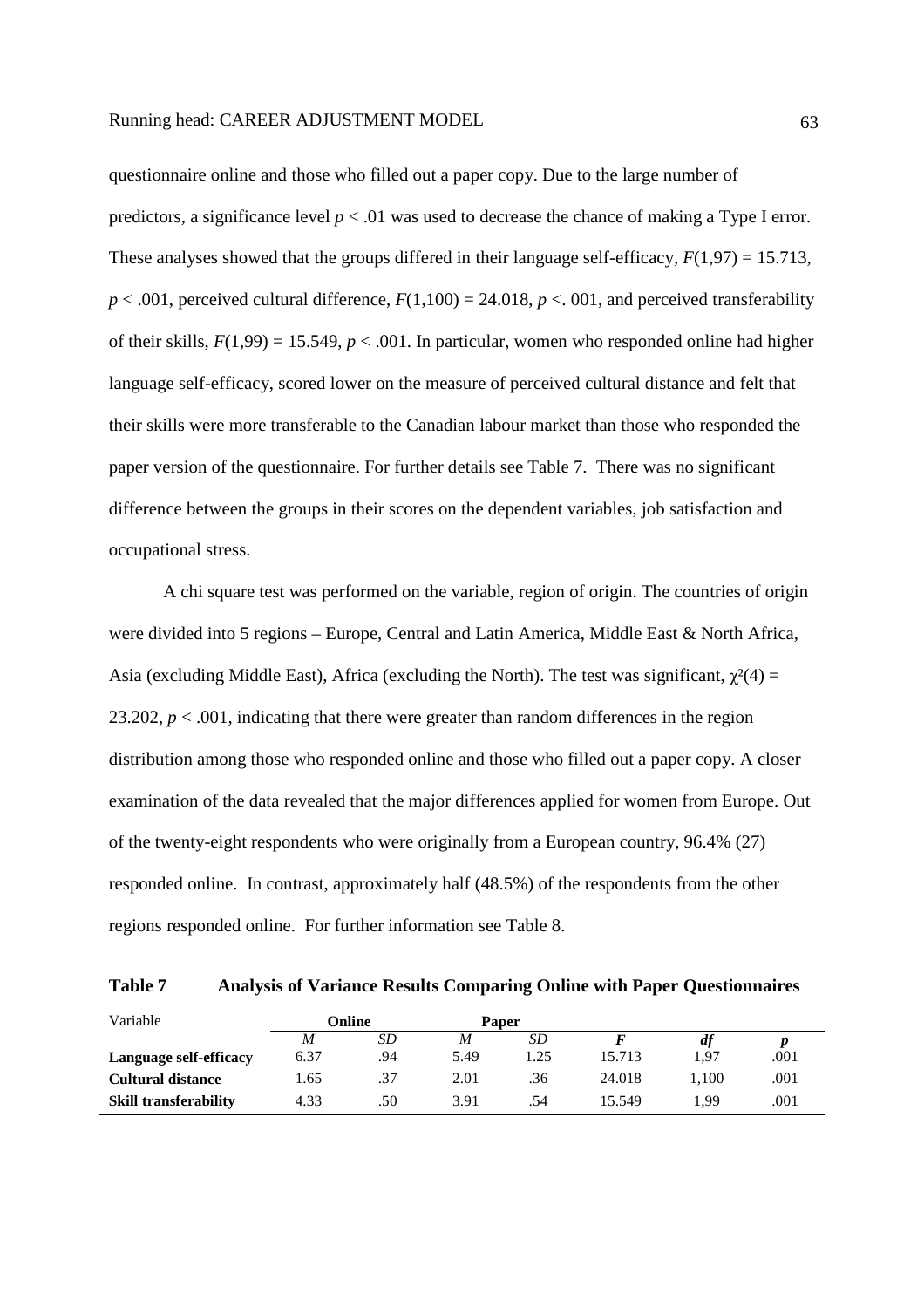| Ouestionnaire |      | <b>Europe</b> | Latin<br>America | <b>Middle East</b><br>& N. Africa | <b>South-East</b><br>Asia | <b>Africa</b> | $\gamma^2(4)$ |      |
|---------------|------|---------------|------------------|-----------------------------------|---------------------------|---------------|---------------|------|
| Paper         |      |               |                  |                                   | 21                        |               | 23.202        | .001 |
|               | $\%$ | 3.6           | 41.7             | 66.7                              | 56.8                      | 30            |               |      |
| Online        |      | דר            |                  |                                   |                           |               |               |      |
|               | $\%$ | 96.4          | 58.3             | 33.3                              | 43.2                      | 70            |               |      |

**Table 8 Distribution of Respondents' Regions of Origins** 

Multiple regression analyses were used to examine the relationships among career adjustment predictors and the dependent variables, job satisfaction and occupational stress. Because there were significant differences between the respondents who answered online and those who completed the paper version of the questionnaire, a dummy variable  $(0 =$  paper copy, 1 = online) was entered into the first step of these regression analyses in order to control for these differences. As well, the chi-squared analysis demonstrated that there was a significant difference in the region of origin and the mode of the questionnaire. In particular, there was a disproportionate number of women from Europe who responded to the online survey versus the hard copy one while the distributions of online and hard copy survey respondents were relatively equal for women from other regions. Therefore, another dummy variable (1=Europe, 0=other regions) was created and entered at step 1 with the questionnaire mode. The dependent variables, job satisfaction and occupational stress, were significantly negatively correlated ( $r = -0.34$ ,  $p <$ .001), however, the analyses discussed below showed that each of them were predicted by different variables. Therefore, the effect of the independent variables on each of the dependent variables is reported separately.

**Testing the hypotheses.<sup>8</sup>** At first, all 20 predictors from the career adjustment model were entered at once. Unfortunately, due to randomly missing data across most of the variables,

-

<sup>&</sup>lt;sup>8</sup> This study was exploratory in its nature and as such, some statistics that reached only a marginal level of significance,  $p < 0.10$ , are reported in the following text. These statistics should, however, be interpreted with a great caution as some of the "significant" results could be Type I errors. Due to the newness of the career adjustment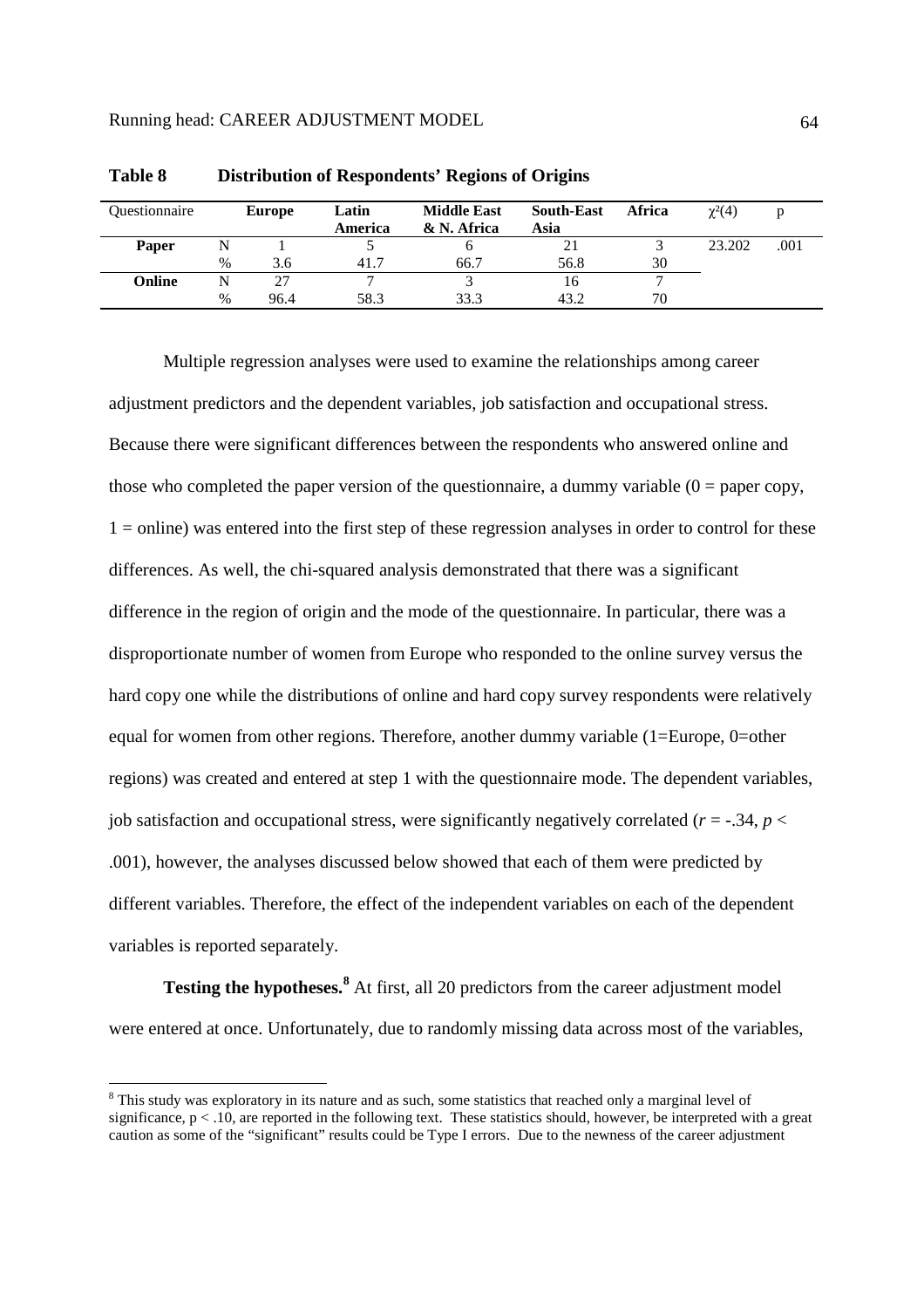the sample size was reduced to 72 and the model did not yield predictors which would account for a significant proportion of unique variance in the dependent variables (See Table B 7 and Table B 8 in Appendix B for details on this analysis). Consequently, those situational variables that correlated with the dependent variable were entered as a first block of independent variables into a hierarchical regression analysis. Then those psychological variables that correlated with the dependent variable were entered into the regression equation as a second block. Social support, as the only social predictor, was included with the psychological variables in this block. The rationale for this analysis strategy was that the social and psychological variables were likely to be more proximal predictors of job satisfaction and occupational stress than the mostly demographic, situational variables.

The dummy variable, region of origin, did not correlate significantly with either of the dependent variable and was dropped from further analyses. There was also no significant correlation between the dummy variable, questionnaire mode, and occupational stress, so I did not control for this variable in the subsequent regression analyses. This dummy variable did, however, correlate with job satisfaction and was controlled for in this regression analyses by entering it as an extra and first step.

*Job Satisfaction*. Regression of the situational factors on job satisfaction was examined first. Many situational factors did not correlate significantly with the dependent variable and were eliminated from further analyses. In the end, only questionnaire mode, age at arrival in Canada, personal income, years of professional experience from the country of origin, and years of professional experience from Canada correlated significantly with the dependent variable (N=86) and were kept in the regression equation at the second step. These variables, however,

-

model and because this is the first time it has been tested in a quantitative study, these statistics are reported for interest and to provide directions for further research. The results, therefore, need to be replicated and elaborated upon in future cross-cultural studies.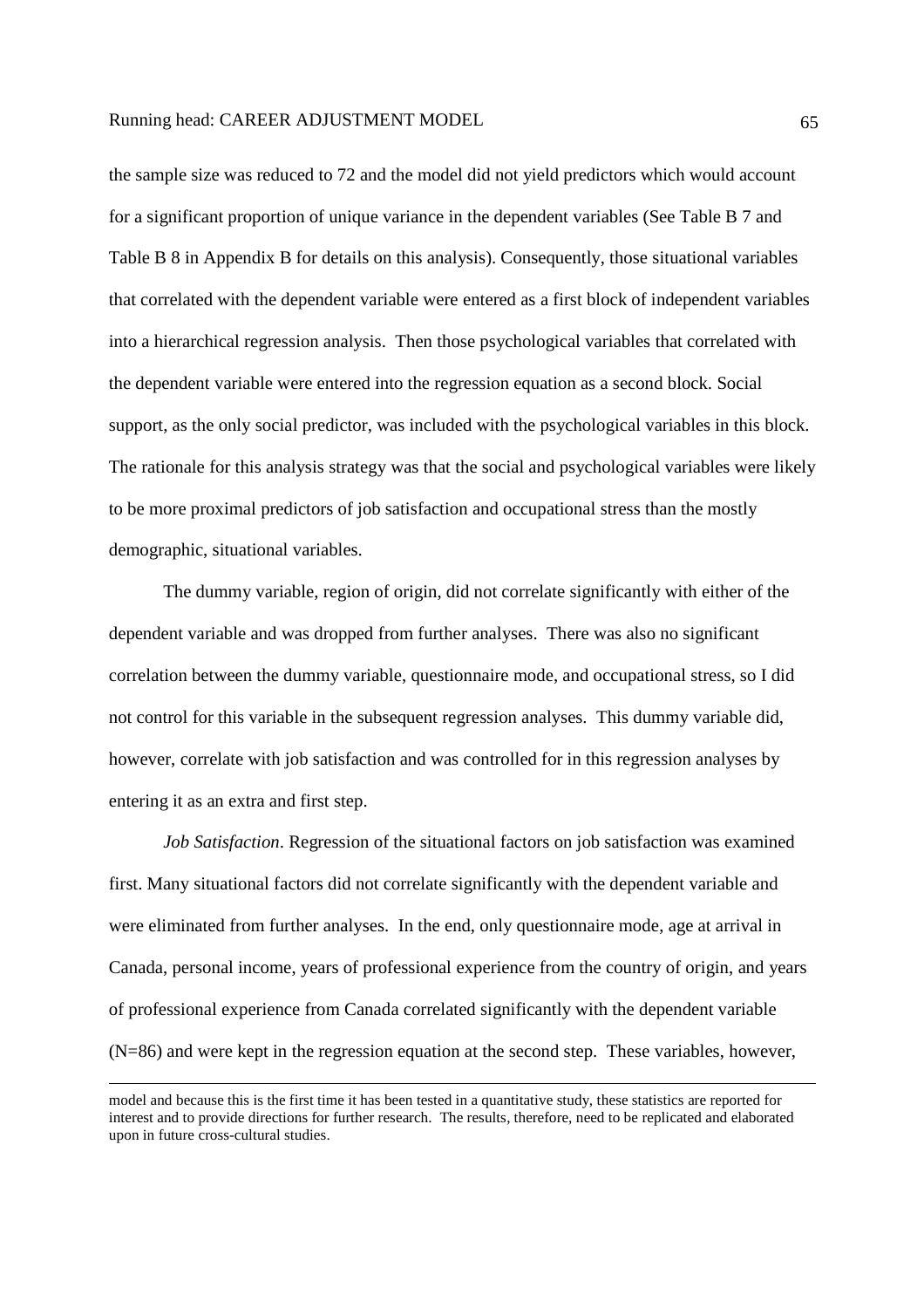did not account for significant portion of variance in the dependent variable. At the third step, psychological variables which significantly correlated with the job satisfaction were included in the regression analysis. This decreased the sample size  $(N=81)$ , yet the model was significant as the block of psychological variables accounted for additional significant portion of the variance in job satisfaction,  $\Delta R^2 = .207$ ,  $F(6,83) = 3.57$ ,  $p < .01$ . However, the age at arrival was significantly positively correlated with professional experience from the country of origin (*r* =  $.87, p < .001$ ) and it had a positive, though non-significant, beta weight (.146) and negative correlation coefficient (-.144), also non-significant. It was suspected, therefore, that this variable acted as a suppressor and it was deleted from the analysis. The resulting model showed the psychological variables still accounted for a significant increase in the variance on the third step,  $\Delta R^2$  = .296, *F*(10,83) = 3.069, *p* < .003. Career management self-efficacy was the only unique significant predictor of job satisfaction,  $\beta = .324$ ,  $p < .05$ . For further details see Table 9.<sup>9</sup>

*Occupational stress*. A similar procedure was repeated with occupational stress. Only the number of children, age of youngest child, and education obtained in Canada were significantly correlated with the dependent variable. These variables accounted for 11.9% of variance in occupational stress at the first step and the model was significant at  $p < .01$  level (See Table 10). None of the variables was a significant predictor except education achieved in Canada which was only marginally significant,  $\beta = .198$ ,  $p = .052$ . In the second step, the only two psychological variables which correlated significantly with occupational stress (career management selfefficacy and emotion-focused coping) were entered. The sample size remained the same  $(N=94)$ and the model was significant (See Table 11). The highest education achieved in Canada was

-

<sup>&</sup>lt;sup>9</sup> The dummy variable questionnaire was significantly correlated with job satisfaction and its beta weight was marginally significant at  $p < 0.10$ , therefore, interaction terms were examined on the fourth step of the regression. The analysis did not yield any significant interaction terms and it is thus not reported in this section. Further details on the analysis may be reviewed in Table B 9 in Appendix B.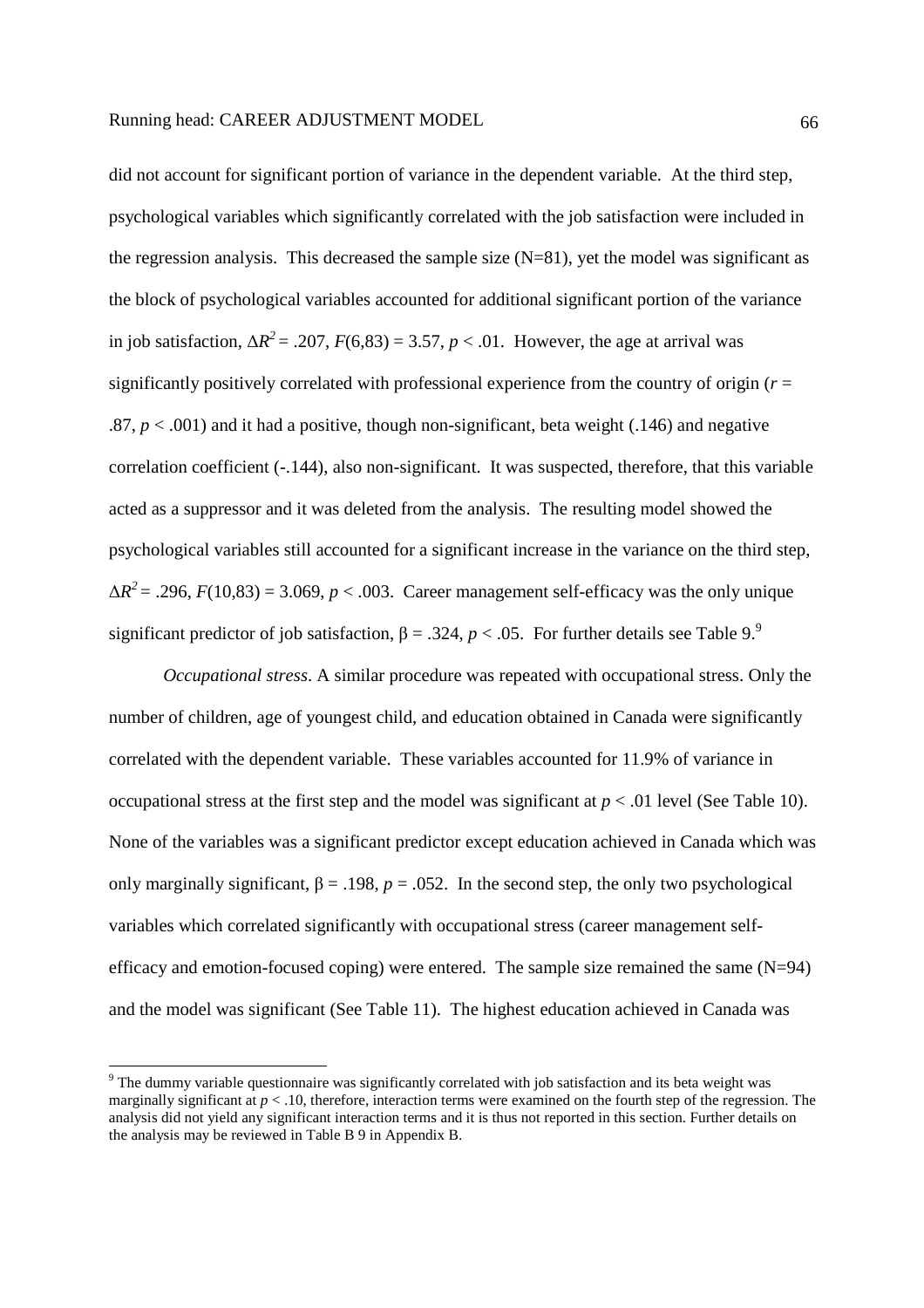the only significant predictor,  $β = .198$ ,  $p < .05$ , however, career management self-efficacy reached marginal significance at *p* < .01.

| Independent                          | <b>Correlation with</b> | <b>Regression</b>     | $R^2_{\text{change}}$          | $\mathbf{R}^2$               |
|--------------------------------------|-------------------------|-----------------------|--------------------------------|------------------------------|
| <b>Variables</b>                     | the DV                  | Coefficient $(\beta)$ | F                              | $\mathbf F$                  |
| Step 1                               |                         |                       |                                |                              |
| Questionnaire                        | $.19*$                  | .19                   | 3.7%<br>$F(1,3) = 3.13$        | 3.7%<br>$F(1,83) = 3.13$     |
| Step 2                               |                         |                       |                                |                              |
| Income                               | $.23*$                  | .14                   |                                |                              |
| Work experience<br>country of origin | $-.17+$                 | $-.14$                | 5.3%<br>$F(3,83) = 1.52$       | 8.9%<br>$F(4,83) = 1.94$     |
| Work experience<br>Canada            | $.19*$                  | .02                   |                                |                              |
| Step 3                               |                         |                       |                                |                              |
| Career management<br>self-efficacy   | $.41***$                | $.32*$                |                                |                              |
| Expectations prior<br>immigration    | $.32**$                 | .13                   | $20.7\%**$<br>$F(6,83) = 3.57$ | 29.6%**<br>$F(10,83) = 3.07$ |
| Problem-focused<br>coping            | $.24*$                  | $-.06$                |                                |                              |
| Emotion-focused<br>coping            | $-.25*$                 | $-.07$                |                                |                              |
| Language self-<br>efficacy           | $.24*$                  | .13                   |                                |                              |
| Social support                       | $.17^{+}$               | .15                   |                                |                              |

# **Table 9 Job Satisfaction Regressed on the Independent Variables (N=84)**

+ Years of professional experience from the country of origin and social support were only marginally significant, *p < .01*. Note: A higher number indicates higher income, more years of professional experience in the country of origin and in Canada, higher career management self-efficacy and extent to which expectations prior immigration were met, higher engagement in problem-focused and emotion-focused coping skills, higher language self-efficacy and levels of social support. Questionnaire is a dummy variable  $(1 = \text{online}, 0 = \text{paper copy})$ . Significance tests for the correlations and the standardized regression weights are 1-tailed.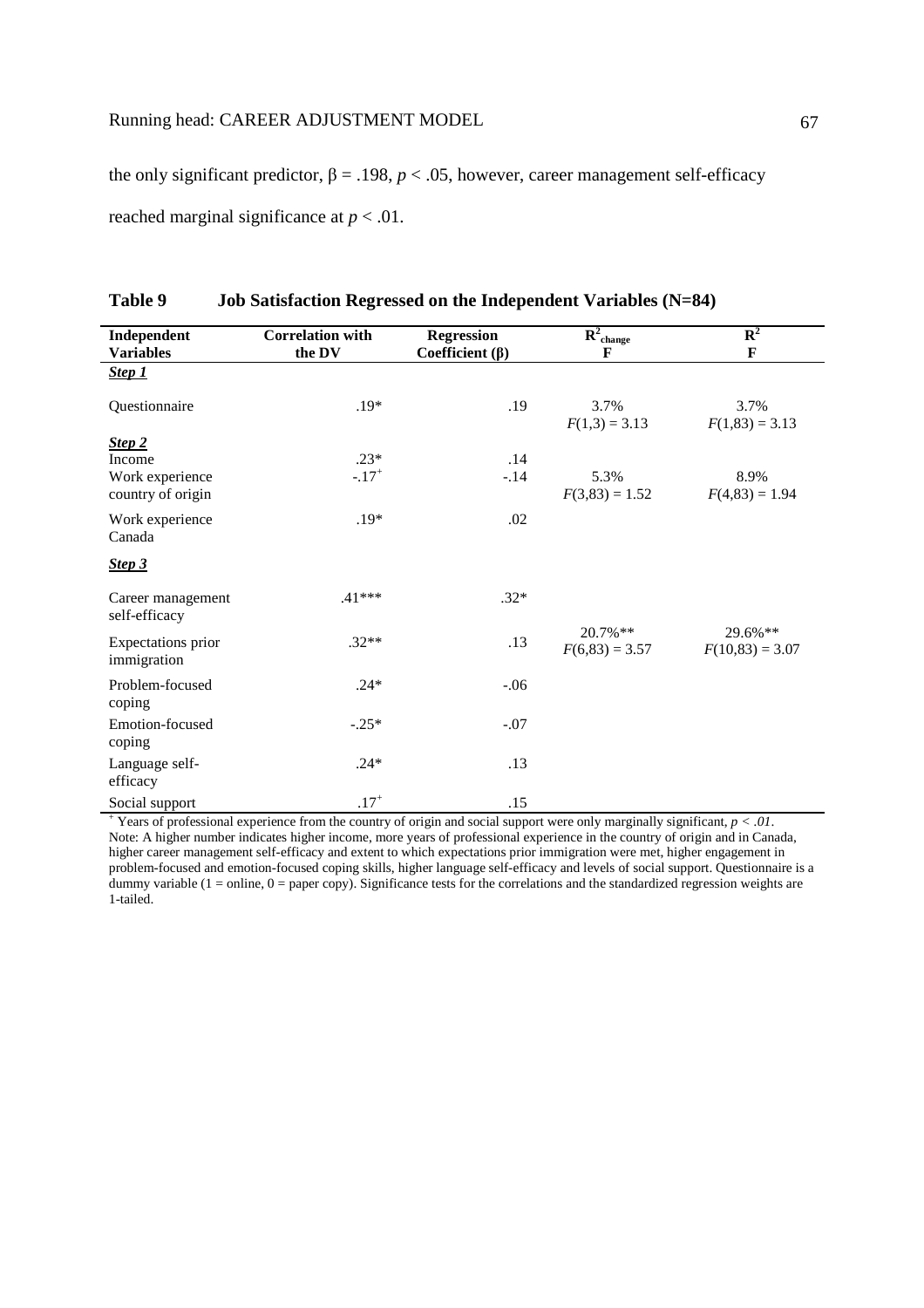| Independent<br><b>Variables</b> | <b>Correlation with</b><br>the DV | <b>Regression</b><br>Coefficient $(\beta)$ | $\mathbf{R}^2$<br>F             |
|---------------------------------|-----------------------------------|--------------------------------------------|---------------------------------|
| Number of children              | $-27**$                           | $-.16$                                     | $11.9\%$ **<br>$F(1,80) = 3.03$ |
| Age of youngest<br>child        | $25**$                            | .11                                        |                                 |
| Education from<br>Canada        | $25**$                            | $.20^{+}$                                  |                                 |

#### **Table 10 Occupational Stress Regressed on Situational Variables (N=94)**

<sup>+</sup> A marginally significant predictor,  $p = .052$ .

Note: A higher number indicates a higher number of children, younger age of children, and higher achieved education from Canada. Significance tests for the correlations and the standardized regression weights are 1-tailed.

#### **Table 11 Occupational Stress Regressed on the Independent Variables (N=94)**

| Independent<br><b>Variables</b>    | <b>Correlation with</b><br>the DV | <b>Regression</b><br>Coefficient $(\beta)$ | $R^2_{\text{change}}$<br>F   | ${\bf R}^2$<br>F               |
|------------------------------------|-----------------------------------|--------------------------------------------|------------------------------|--------------------------------|
| Step 1                             |                                   |                                            |                              |                                |
| Number of children                 | $-.27**$                          | $-.16$                                     |                              |                                |
| Age of youngest                    | $.25**$                           | .11                                        |                              |                                |
| child                              |                                   |                                            | $11.9\%**$                   | $11.9\%$ **                    |
| Education from                     | $.25**$                           | $.20*$                                     | $F(3,93) = 4.067$            | $F(3,93) = 4.067$              |
| Canada                             |                                   |                                            |                              |                                |
| Step 2                             |                                   |                                            |                              |                                |
| Career management<br>self-efficacy | $-.17$ <sup>+</sup>               | $-.17$ <sup>+</sup>                        |                              |                                |
| Emotion-focused<br>coping          | $.27**$                           | .13                                        | $6.3\%*$<br>$F(2,93) = 3.39$ | $18.2\%**$<br>$F(5,93) = 3.93$ |

 $+$  Career management self-efficacy correlation coefficient was marginally significant at  $p < .01$  and its beta weight was also marginally significant at *p* < .01.

Note: A higher number indicates higher number of children, younger age of children, higher achieved education from Canada, higher career management self-efficacy and greater engagement in emotion-focused coping strategies. Significance tests for the correlations and the standardized regression weights are 1-tailed.

The regression analyses just described only identified two significant predictors even

though a sizable proportion of the variance was accounted for in the dependent variables.

Specifically, career management self-efficacy was a significant predictor of job satisfaction and a

marginally significant predictor of occupational stress, and highest education achieved in Canada

was a significant predictor of occupational stress. This is not too surprising given the significant

inter-correlations among most of the independent variables (see Table 12 through Table 14).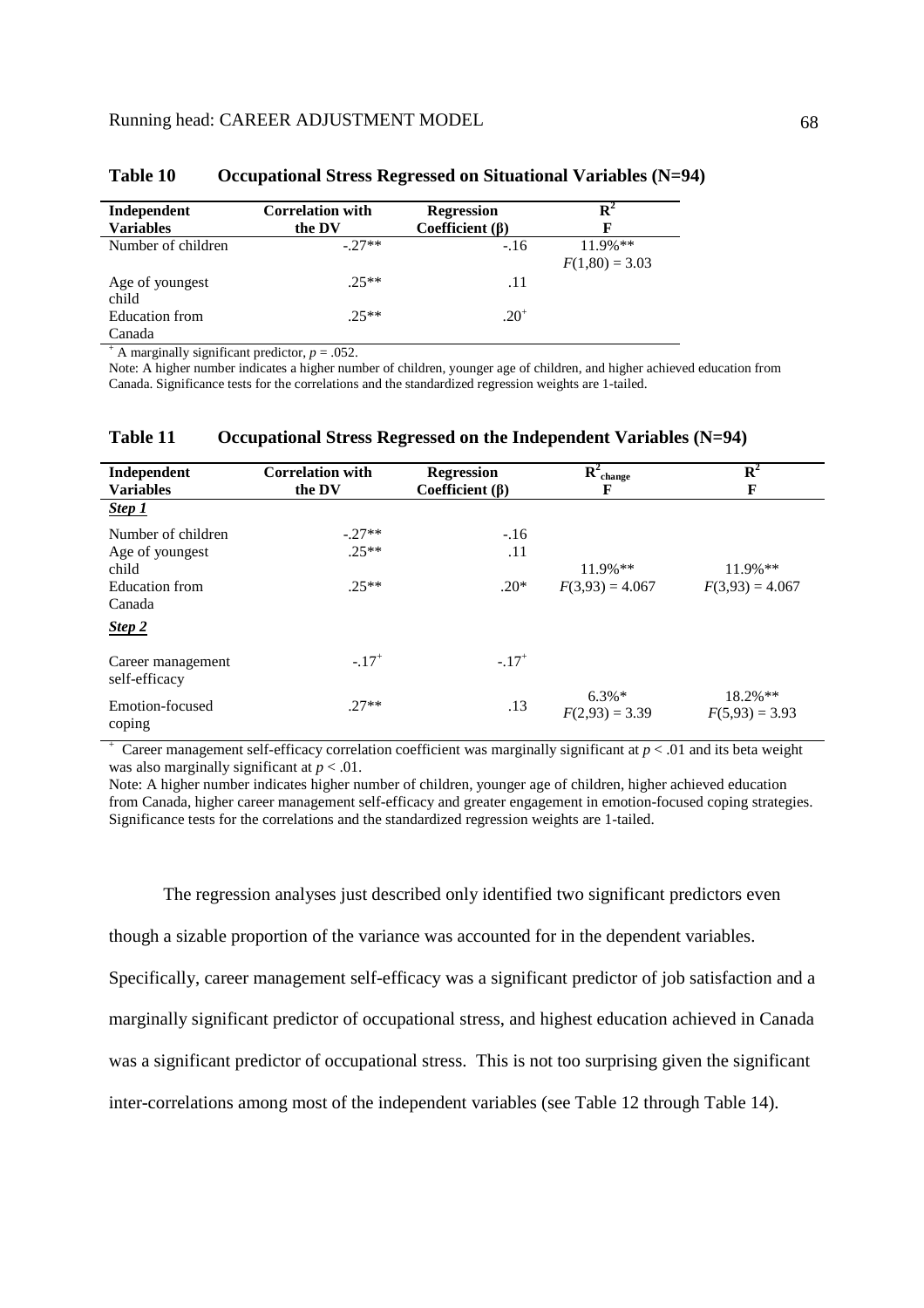*Tests of the Hypotheses.* Hypothesis 2 predicts that the extent to which expectations prior immigration were met will be positively related to career adjustment. This hypothesis was supported as the extent to which expectations prior immigration were met was correlated with job satisfaction ( $r = .32$ ,  $p < .01$ ). However, no significant relationship with occupational stress was found.

Hypothesis 3 states that higher language self-efficacy will be related to higher career adjustment. This hypothesis was supported by a positive correlation between job satisfaction and language self-efficacy ( $r = .24$ ,  $p < .01$ ), but there was no significant relationship between language self-efficacy and occupational stress.

Hypothesis 4 states that the career adjustment of immigrant women is positively related to career management self-efficacy. In support of this hypothesis, the results show that career management self-efficacy is significantly correlated with job satisfaction ( $r = .41$ ,  $p < .001$ ), and negatively, albeit marginally, with occupational stress  $(r = -17, p < 0.10)$ . That is, career management self efficacy is more strongly related to career adjustment as measured by job satisfaction than the lack of occupational stress.

According to the hypothesis 5, problem focused coping strategies will be more positively related to career adjustment than emotion focused or avoidance coping strategies. This hypothesis was strongly supported in the current study. Problem-focused coping was positively correlated  $(r = .24, p < .05)$  with job satisfaction, but not with occupational stress. Conversely, emotion-focused coping was negatively correlated ( $r = -0.25$ ,  $p < 0.05$ ) with job satisfaction and positively  $(r = .27, p < .01)$  with occupational stress. There was no significant relationship between the avoidance coping strategies and either of the dependent variables.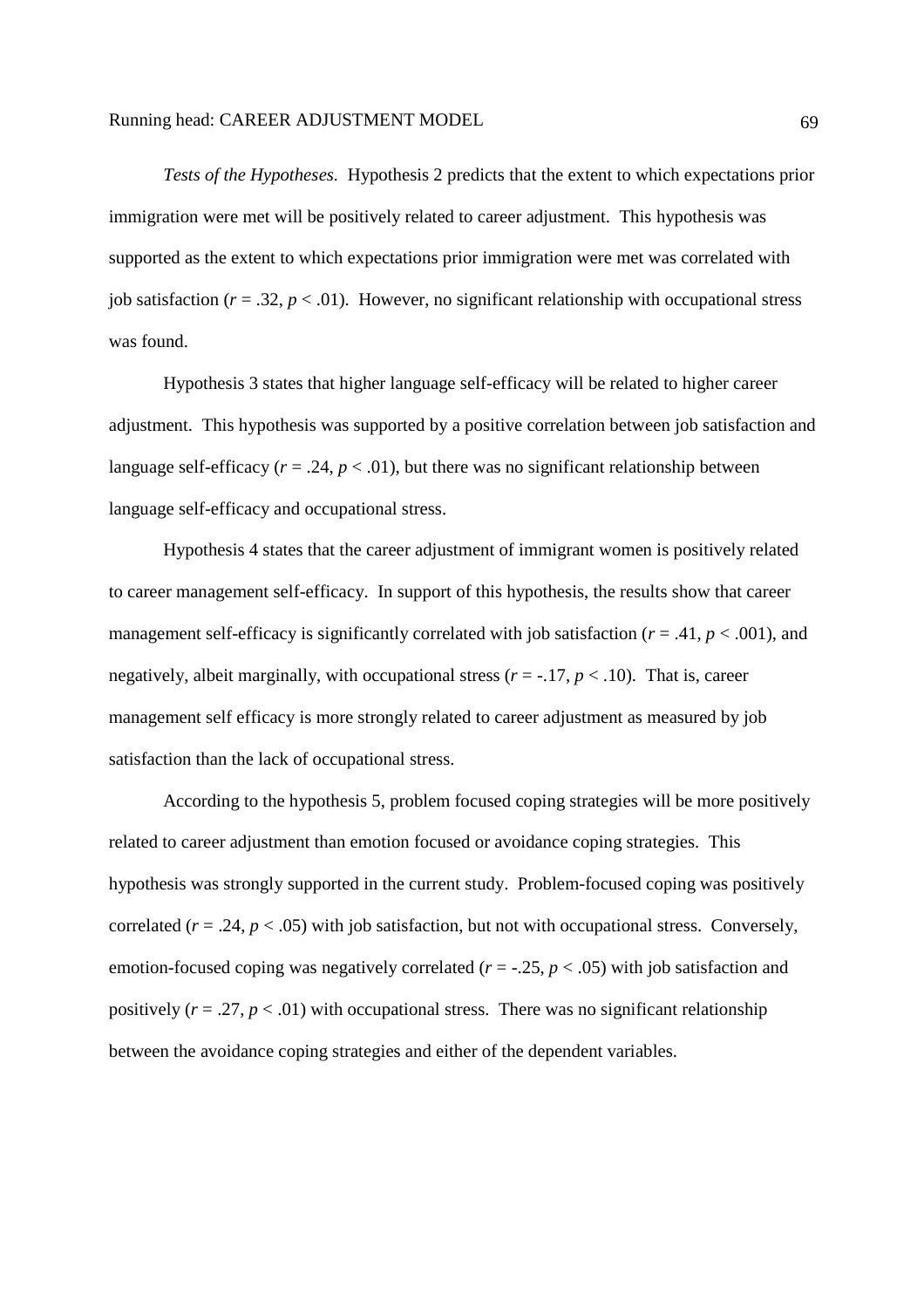Hypothesis 9 predicted that previous job experience will be positively related to career adjustment only if immigrant women can transfer the skills from these experiences to the Canadian labour market. This hypothesis was only partially supported. Work experience from Canada was positively correlated to job satisfaction ( $r = .19$ ,  $p < .05$ ) while professional experience from the country of origin was correlated negatively, albeit marginally with job satisfaction ( $r = -17$ ,  $p < 0.10$ ). Neither of the variables correlated significantly with occupational stress. $10$ 

Hypothesis 11 presumes that a greater availability of financial resources will be positively related to career adjustment. Due to the 'male preference' (Iredale, 2005; anecdotal stories of immigrant settlement workers), this study distinguished between personal and family income to assess whether financial resources within a family could also influence career adjustment of immigrant women. Only personal income correlated with job satisfaction  $(r = .23, )$ *p* < .05), there was no relationship between family income and either of the dependent variables or between personal income and occupational stress.

Lastly, hypothesis 14 states that the strength of immigrant women's social support network will be positively related to career adjustment. Indeed, social support was positively, albeit marginally, correlated with job satisfaction  $(r = .17, p < .10)$ . However, it was completely unrelated to occupational stress.

Several hypotheses were not supported by the results of this study. Hypotheses 1a and 1b states that the higher motivation for economic advancement through immigration will be

-

<sup>&</sup>lt;sup>10</sup> This study also measured subjective perception of one's skills transferability to the Canadian labour market. However, this variable did not correlated significantly with either of the dependent variables and so it was dropped from further analyses in favour of work experience from the country of origin and from Canada. In this way, the large number of variables in the regression model could be slightly reduced.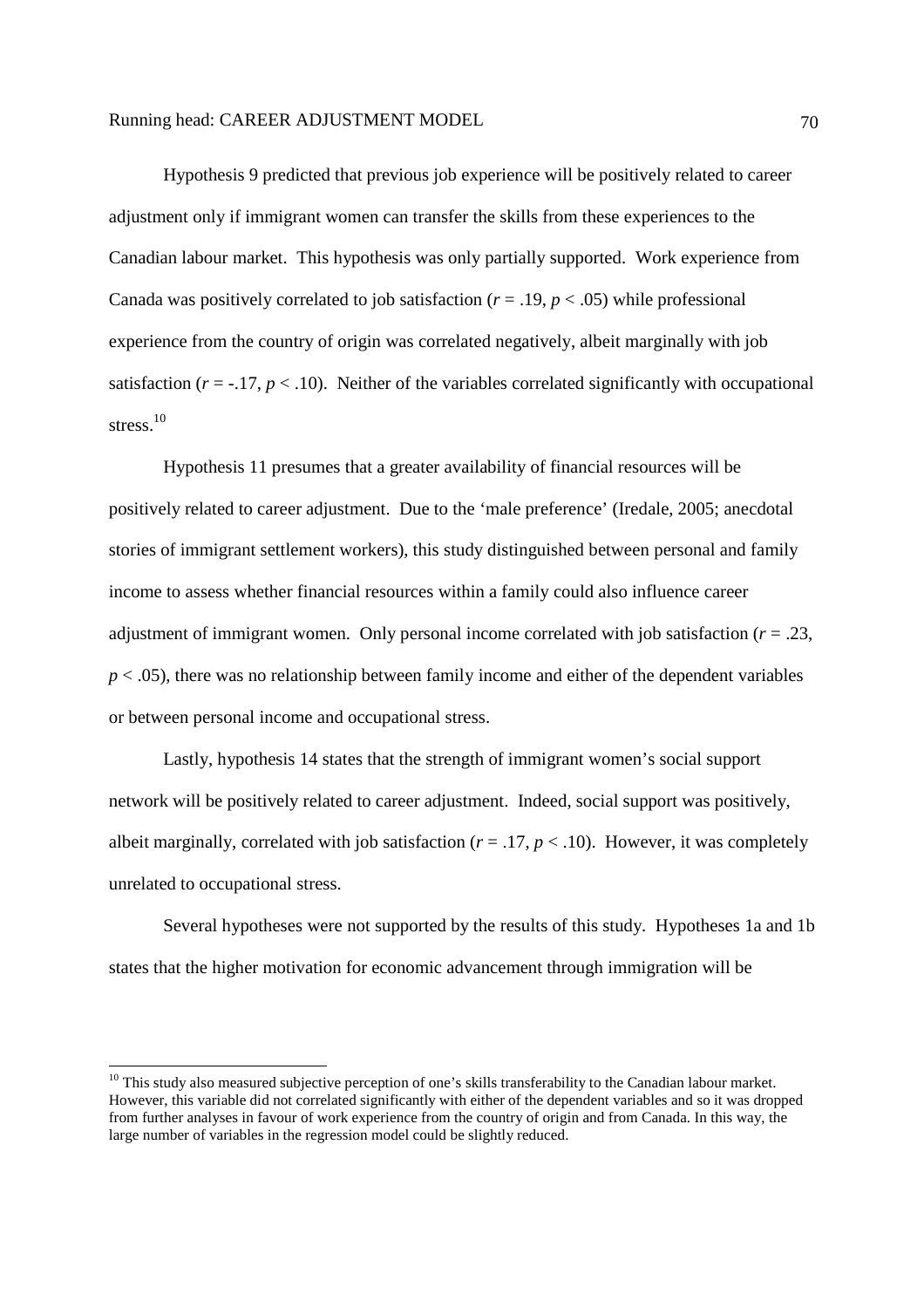positively related to career advancement, but motivation for economic advancement did not correlate significantly with either of the dependent variables.

Based on extensive research done on cultural distance and cross-cultural adjustment (e.g., Mumford & Babiker, 1997; Searle & Ward, 1990; Ward & Kennedy, 1992), hypothesis 6 stated that higher perceived cultural distance will be negatively related to career adjustment. However, this independent variable was not significantly correlated with either job satisfaction of occupational stress. Similarly, hypothesis 7 presumed that subjectively perceived discrimination will be negatively related to career adjustment. Nevertheless, this study did not find support for this hypothesis as perceived discrimination did not correlate with either of the dependent variables.

Hypothesis 8a predicted that parenthood will be negatively correlated to career adjustment and hypothesis 8b specified that immigrant women with children of 3 years of age or younger will experience the lowest level of career adjustment. Surprisingly though, the number of children correlated negatively with occupational stress  $(r = -0.28, p < 0.01)$ , and the age of the youngest child was related positively to occupational stress ( $r = .26$ ,  $p < .01$ ). That is, the more children an immigrant woman has the less occupational stress she experiences and the older her children are the more occupational stress she reports. Clearly, these findings are in the opposite direction than predicted and are rather surprising.

Hypotheses 10a to 10c state that education from the country of origin and Canada will be positively related to career adjustment but that the education from Canada will be more positively related to career adjustment than the education from the country of origin. However, unexpectedly, education from Canada was positively correlated with occupational stress  $(r = .25, )$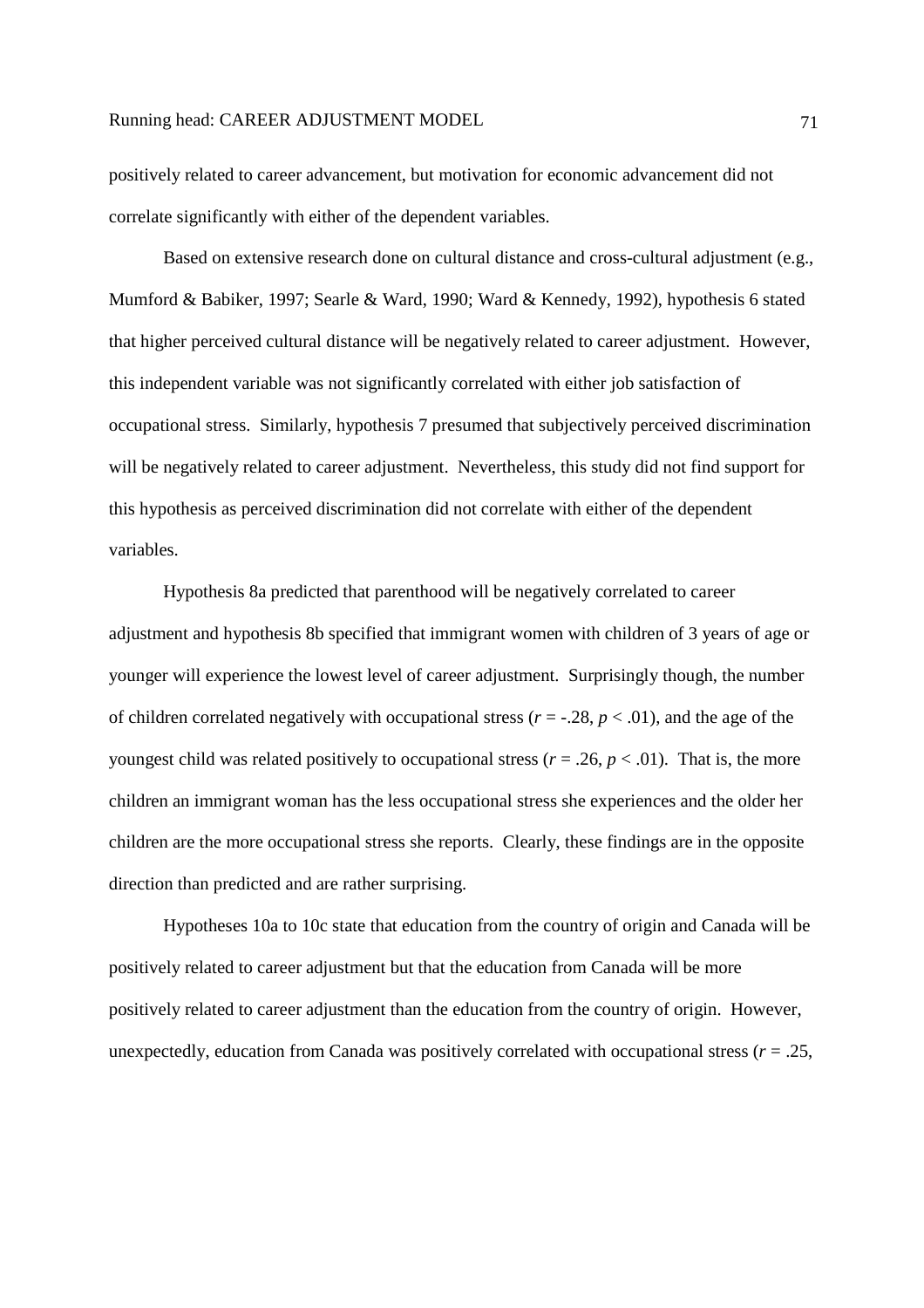$p < .01$ ) and was not correlated positively with job satisfaction. There was no significant relationship between education from the country of origin and either of the dependent variables.

Hypothesis 12 states that length of stay in Canada will be positively related to Career adjustment. This study, however, did not find support for this hypothesis as the length of stay in Canada was not significantly correlated with either of the dependent variables.

Lastly, hypothesis 13 predicted that the age of an immigrant woman at the time of her arrival to Canada will be negatively related to career adjustment, but this hypothesis was not supported in this study as the age at arrival to Canada did not correlate significantly with either of the dependent variables.

In sum, these results show some support for many of the hypotheses. The correlates of job satisfaction and occupational stress are quite different, however (see Table 12 through Table 14). The only common correlates are the emotion-focused coping (negatively correlated with job satisfaction, positively correlated with occupational stress) and career management self-efficacy (positively correlated with job satisfaction and negatively, albeit marginally, correlated with occupational stress). Job satisfaction is uniquely related to income and work experience both from Canada and from the country of origin, as well as to the extent to which expectations prior immigration were met, problem-focused coping, language self-efficacy, and social support; whereas occupational stress is uniquely related to parenthood and education attained in Canada. Although this is correlational data, this pattern of results suggests that these two measures capture quite different aspects of career adjustment.<sup>11</sup>

-

 $11$  Given that only two of the independent variables were significant unique predictors of the dependent variables, presumably because there are so many independent variables specified by the model and because their variances overlap considerably, a stepwise regression was run to identify the best predictors on statistical grounds. However, these analyses rather confirmed the previous findings and nothing new was gained out of them. See Appendix B for details on the stepwise regressions.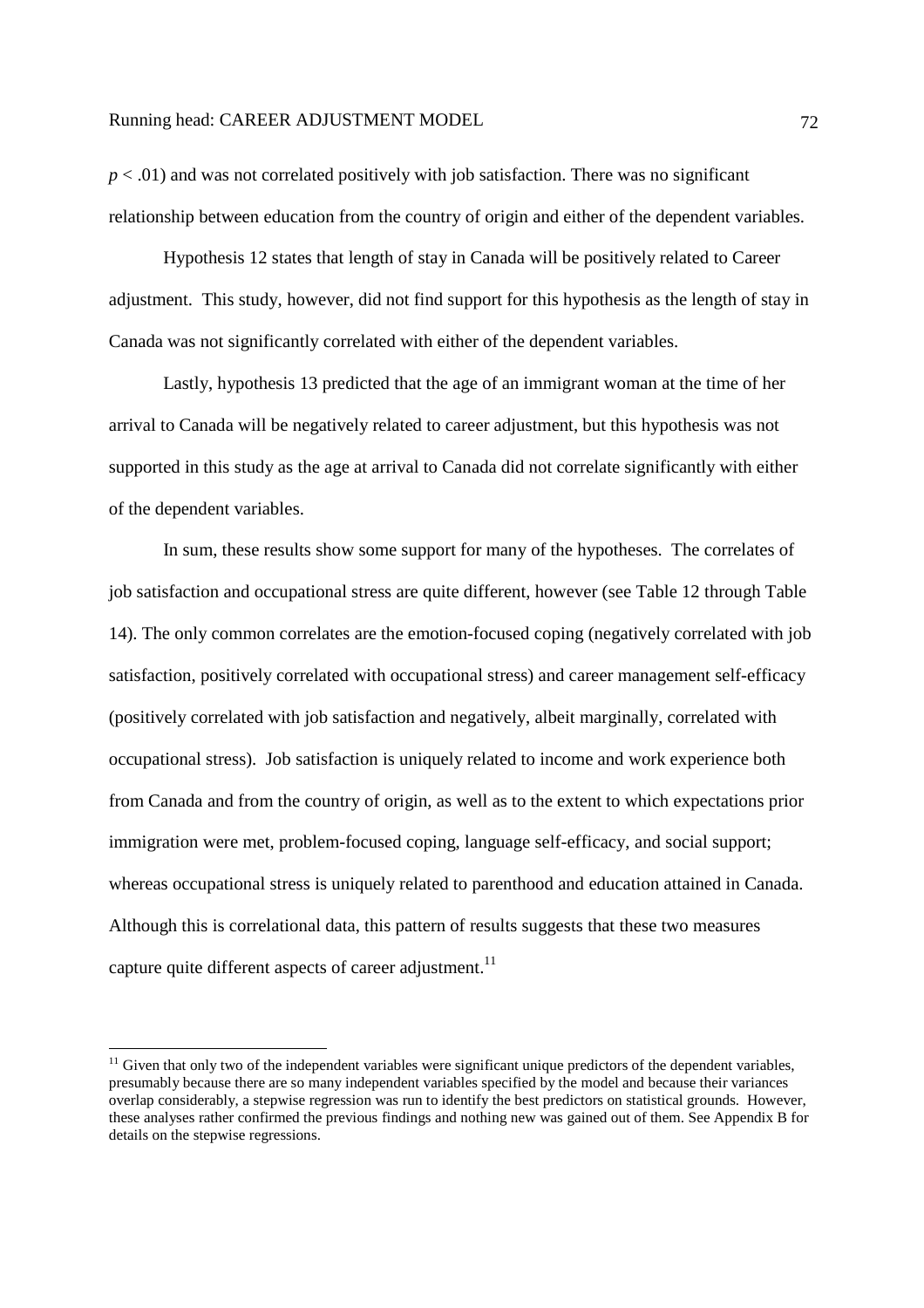*Relationships among independent variables*. Despite avoiding severe multicollinearity in the data set (Tolerance values ranging from .154 to .789, VIF values ranging from 1.268 to 6.481), there were significant inter-correlations among the independent variables which complicated the analysis and the search for significant predictors of each of the dependent variables. Not surprisingly, career management self-efficacy was significantly positively correlated with the extent to which expectations prior immigration were met ( $r = .615$ ,  $p < .001$ ), problem-focused coping skills (*r* = .588, *p* < .001), and highest education achieved in Canada (*r*   $= .237, p < .05$ ). In contrast, this variable was negatively correlated with emotion-focused coping  $(r = -.458, p < .001)$ . As a result, respondents who scored high on problem-focused coping, low on emotion-focused coping, had their expectations prior immigration met, and completed education in Canada scored higher on the career management self-efficacy scale. Further, the extent to which one's expectations prior to immigration were met was significantly related to problem-focused coping ( $r = .269$ ,  $p < .05$ ), perceived discrimination ( $r = -.262$ ,  $p < .05$ ), age at arrival to Canada ( $r = -0.215$ ,  $p < 0.05$ ), the number of children (parenthood;  $r = -0.327$ ,  $p < 0.01$ ), the age of the youngest child ( $r = .238$ ,  $p < .05$ ), personal annual income ( $r = .314$ ,  $p < .01$ ), and length of professional work in country of origin ( $r = -199$ ,  $p < .05$ ). Consequently, the expectations of immigrant women are more likely to be met if they arrive to Canada at younger age, have fewer and older children, high personal income, minimal professional work experiences from their country of origin, feel less discriminated, and engage predominantly in problem-focused coping strategies.

 Also, problem-focused coping strategies seem to be an important factor relevant to many other predictors used in this study. For example, as well as career management self-efficacy and the extent to which expectations were met, problem-focused coping was also significantly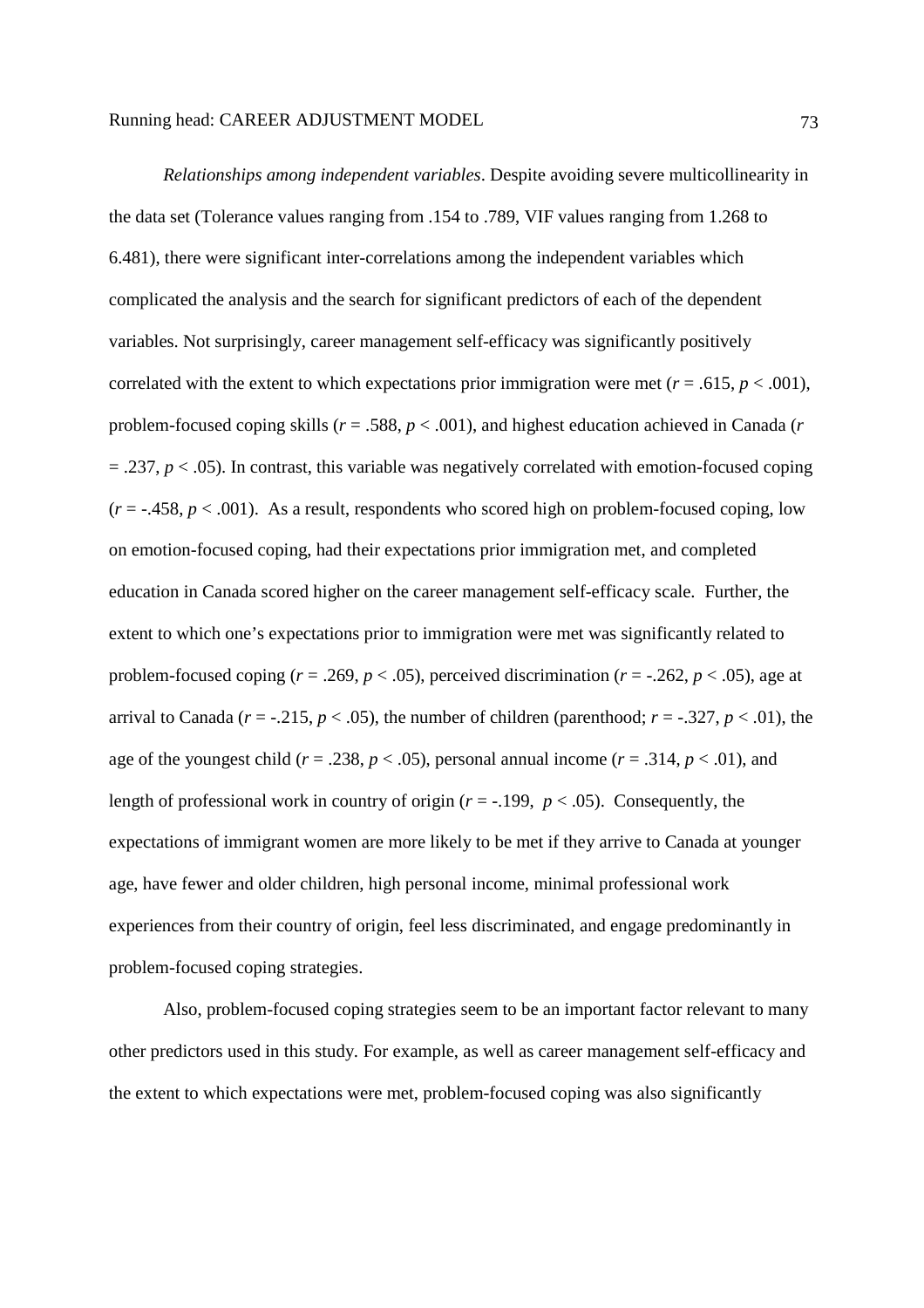correlated with emotion-focused coping  $(r = -.453, p < .001)$ , language self-efficacy  $(r = .217, p$  $(6.05)$ , length of stay in Canada ( $r = .254$ ,  $p < .05$ ), the highest education achieved in Canada (*r*  $= .212, p < .05$ ), and length of professional work in Canada ( $r = .318, p < .01$ ). Interestingly, problem-focused coping was correlated with the questionnaire mode ( $r = .308$ ,  $p < .01$ ), indicating that women who responded online also tended to use more problem-focused strategies to cope with difficulties.

In fact, women who responded to the online survey had also greater language selfefficacy and perceived smaller cultural distance between their culture of origin and Canada, Further relationships among the variables can be reviewed in Table 12 through Table 14.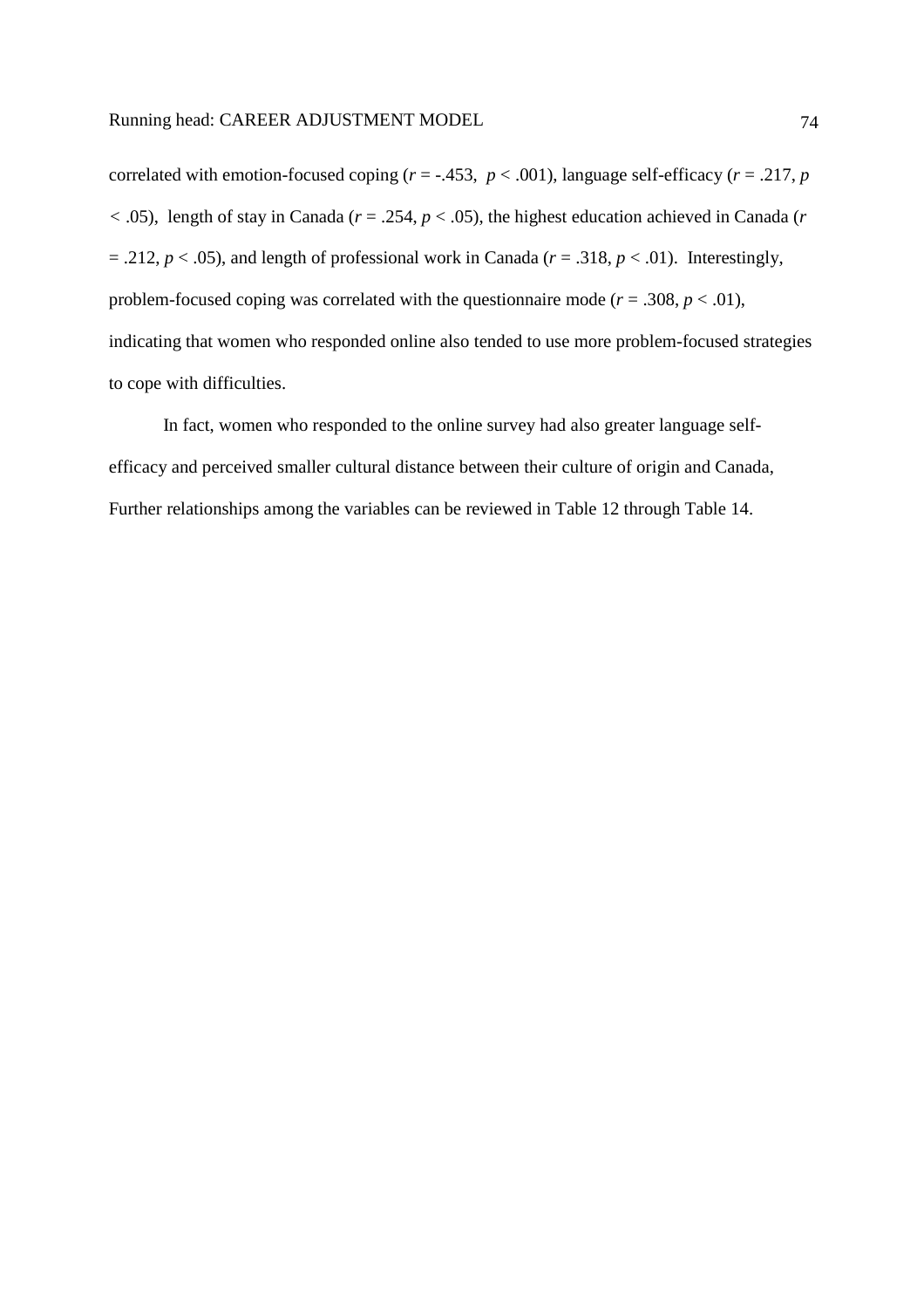|                                                                        | $\mathbf{1}$ | $\overline{2}$ | 3          | $\overline{4}$ | 5       | 6                     | $\overline{7}$ | 8                    | 9        | 10       | 11       | 12   | 13 |
|------------------------------------------------------------------------|--------------|----------------|------------|----------------|---------|-----------------------|----------------|----------------------|----------|----------|----------|------|----|
| 1 Job Satisfaction                                                     |              |                |            |                |         |                       |                |                      |          |          |          |      |    |
| 2 Occupational Stress                                                  | $-.339**$    |                |            |                |         |                       |                |                      |          |          |          |      |    |
| 3 Questionnaire Mode                                                   | $.197*$      | $-.140$        |            |                |         |                       |                |                      |          |          |          |      |    |
| 4 Career Management<br>Self-Efficacy                                   | .383***      | $-132$         | .095       |                |         |                       |                |                      |          |          |          |      |    |
| 5 Extent to Which<br><b>Expectations Prior</b><br>Immigration Were Met | $.427***$    | $-.071$        | $-.032$    | $.615***$      |         |                       |                |                      |          |          |          |      |    |
| 6 Motivation for<br>Economic<br>Advancement                            | $-.082$      | .059           | $-142$     | .150           | .031    |                       |                |                      |          |          |          |      |    |
| 7 Problem-Focused<br>Coping                                            | $.297**$     | $-0.037$       | $.308**$   | .588***        | .269*   | $-0.054$              |                |                      |          |          |          |      |    |
| 8 Emotion-Focused<br>Coping                                            | $-.215*$     | $.315**$       | $-.207*$   | .458***        | .071    | .063                  | $-453***$      |                      |          |          |          |      |    |
| 9 Avoidance Coping                                                     | $-.143$      | .137           | .014       | .050           | .068    | .135                  | .004           | $-.002$              |          |          |          |      |    |
| 10 Cultural Distance                                                   | .065         | $-061$         | $-.394***$ | .106           | .023    | $.199*$               | $-0.066$       | $-.072$              | .090     |          |          |      |    |
| 11 Perceived<br>Discrimination                                         | $-.206*$     | $.156+$        | $-0.095$   | $-.097$        | $.262*$ | .051                  | $-0.045$       | .125                 | .034     | $-.046$  |          |      |    |
| 12 Social Support                                                      | .149         | $-0.042$       | $.170^{+}$ | $-0.053$       | .049    | $-.158+$              | $.195*$        | .030                 | .051     | $-.180+$ | $-060$   |      |    |
| 13 Language Self-<br>Efficacy                                          | $.186+$      | .047           | $.347***$  | .127           | .011    | $-0.189$ <sup>+</sup> | $.217*$        | $-.175$ <sup>+</sup> | $-0.011$ | $-.112$  | $-0.029$ | .090 |    |
| * $p \le 0.05$ ; ** $p \le 0.01$ ; *** $p \le 0.001$                   |              |                |            |                |         |                       |                |                      |          |          |          |      |    |
| <sup>+</sup> Marginally significant at $p \leq .10$                    |              |                |            |                |         |                       |                |                      |          |          |          |      |    |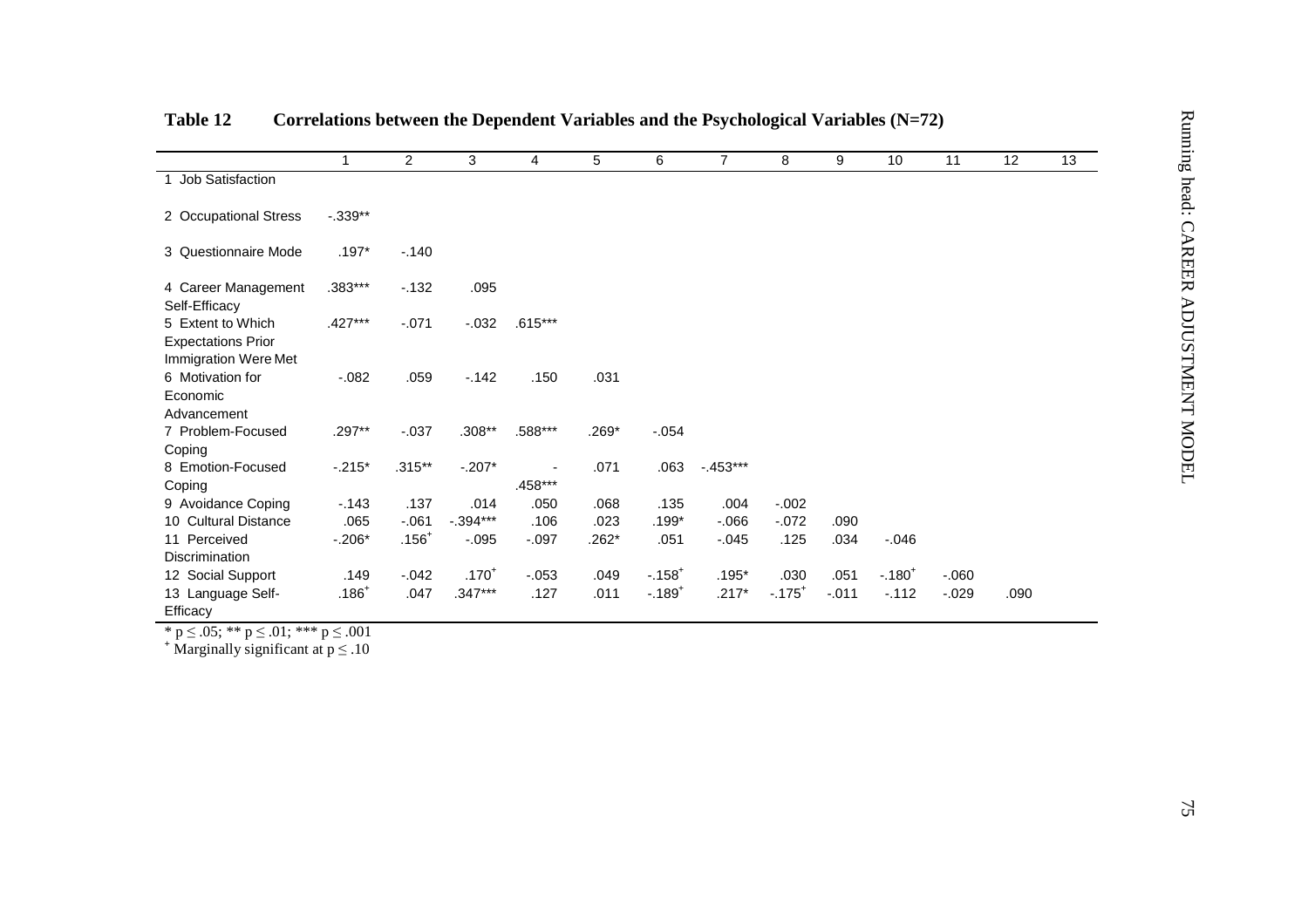|                                |              |                |          |             |            |          | Correlations between the Dependent Variable sand the Situational Variables $(N=72)$ |            |          |           |          |          |    |
|--------------------------------|--------------|----------------|----------|-------------|------------|----------|-------------------------------------------------------------------------------------|------------|----------|-----------|----------|----------|----|
|                                | $\mathbf{1}$ | $\overline{2}$ | 3        | 4           | 5          | 6        | $\overline{7}$                                                                      | 8          | 9        | 10        | 11       | 12       | 13 |
| 1 Job                          |              |                |          |             |            |          |                                                                                     |            |          |           |          |          |    |
| Satisfaction<br>$\overline{2}$ | $-0.339**$   |                |          |             |            |          |                                                                                     |            |          |           |          |          |    |
| Occupational                   |              |                |          |             |            |          |                                                                                     |            |          |           |          |          |    |
| <b>Stress</b>                  |              |                |          |             |            |          |                                                                                     |            |          |           |          |          |    |
| 3                              | $.197*$      | $-.140$        |          |             |            |          |                                                                                     |            |          |           |          |          |    |
| Questionnaire                  |              |                |          |             |            |          |                                                                                     |            |          |           |          |          |    |
| Mode                           |              |                |          |             |            |          |                                                                                     |            |          |           |          |          |    |
| 4 Age at                       | $-.111$      | .013           | $-0.35$  |             |            |          |                                                                                     |            |          |           |          |          |    |
| arrival                        |              |                |          |             |            |          |                                                                                     |            |          |           |          |          |    |
| 5 Number of                    | $-0.046$     | $-.279**$      | .015     | .285**      |            |          |                                                                                     |            |          |           |          |          |    |
| Children                       | .011         | .255**         |          | $-080$      |            |          |                                                                                     |            |          |           |          |          |    |
| 6 Age of<br>Youngest Child     |              |                | $-.028$  |             | $.684***$  |          |                                                                                     |            |          |           |          |          |    |
| 7 Length of                    | .074         | $-.088$        | $.306**$ | $-0.435***$ | .107       | .036     |                                                                                     |            |          |           |          |          |    |
| Stay in Canada                 |              |                |          |             |            |          |                                                                                     |            |          |           |          |          |    |
| 8 Education                    | .086         | $-0.086$       | $.188 +$ | .284**      | .096       | $-.202*$ |                                                                                     |            |          |           |          |          |    |
| from Country                   |              |                |          |             |            |          | $.441***$                                                                           |            |          |           |          |          |    |
| of Origin                      |              |                |          |             |            |          |                                                                                     |            |          |           |          |          |    |
| 9 Education                    | $.222*$      | $.200+$        | .078     | $-.218*$    | $-.227*$   | $.223*$  | $-0.168$ <sup>+</sup>                                                               | .098       |          |           |          |          |    |
| from Canada                    |              |                |          |             |            |          |                                                                                     |            |          |           |          |          |    |
| 10 Personal                    | $.265*$      | $-.150$        | $.194+$  | $-.390***$  | $-.247*$   | .131     | .432***                                                                             | $-.094$    | $.267*$  |           |          |          |    |
| Income<br>11 Family            | .091         | $-.063$        | .145     | $-0.285**$  | $-0.056$   | $-.050$  | .295**                                                                              | .055       | $-.034$  | $.636***$ |          |          |    |
| Income                         |              |                |          |             |            |          |                                                                                     |            |          |           |          |          |    |
| 12 Experience                  | $-.095$      | $-.059$        | .041     | .854***     | $.192^{+}$ | $-.038$  |                                                                                     | $-.254*$   | $-.256*$ | $-.338**$ | $-.128$  |          |    |
| from Country                   |              |                |          |             |            |          | $.363***$                                                                           |            |          |           |          |          |    |
| of Origin                      |              |                |          |             |            |          |                                                                                     |            |          |           |          |          |    |
| 13 Experience                  | $.192^{+}$   | $-.119$        | $.330**$ | $-.355***$  | $-.024$    | .135     | .858***                                                                             | $-.346***$ | $.182+$  | .532***   | $.312**$ | $-.273+$ |    |
| from Canada                    |              |                |          |             |            |          |                                                                                     |            |          |           |          |          |    |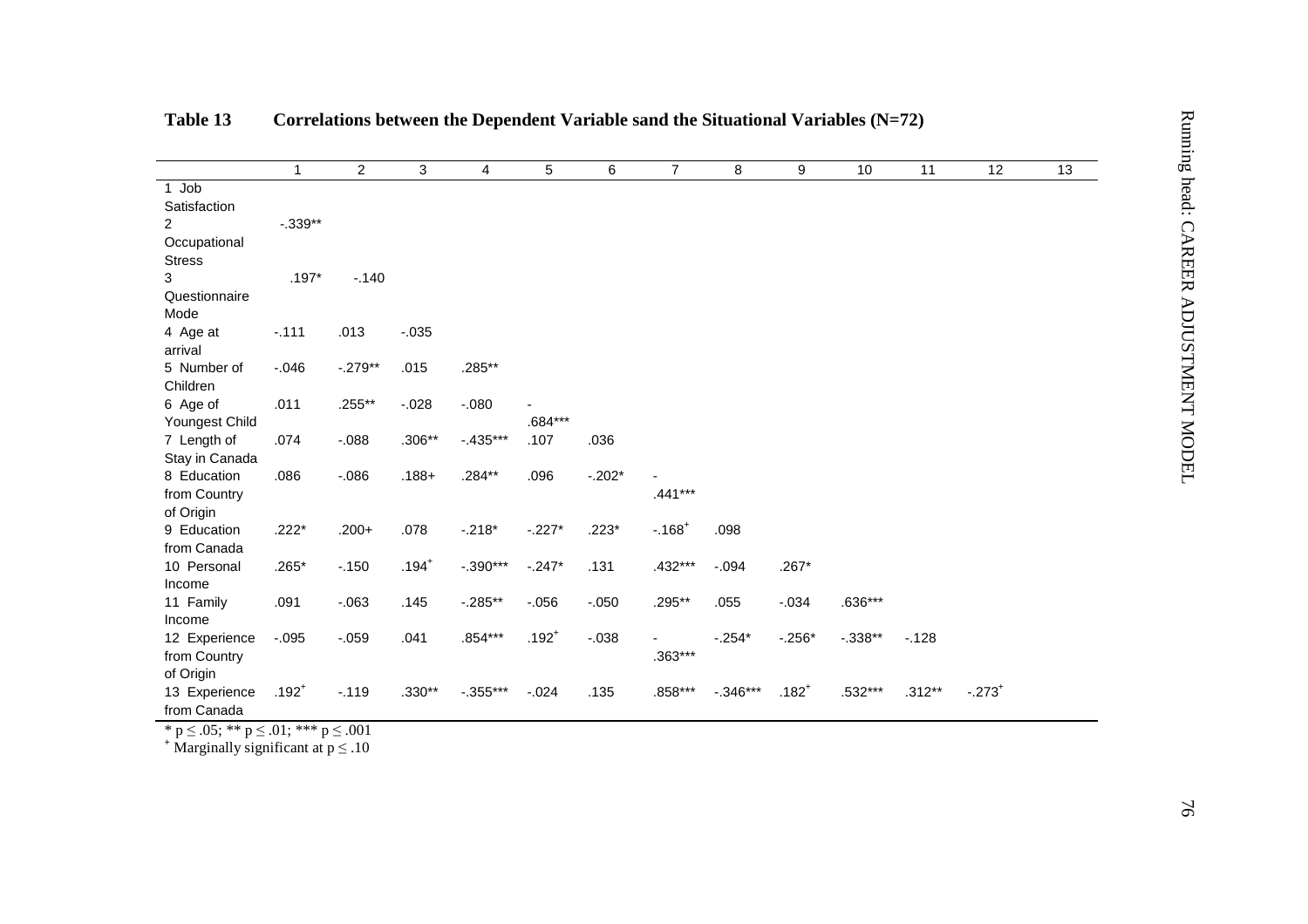|                         |                  | Career<br>Management | Expectations <sup>a</sup> | Motivation for<br>Economic | Problem-<br>Focused | Emotion-<br>Focused | Avoidance<br>Coping | Cultural<br>Distance | Perceived<br>Discrimination | Social<br>Support | Language<br>Self- |
|-------------------------|------------------|----------------------|---------------------------|----------------------------|---------------------|---------------------|---------------------|----------------------|-----------------------------|-------------------|-------------------|
|                         |                  | Self-Efficacy        |                           | Advancement                | Coping              | Coping              |                     |                      |                             |                   | Efficacy          |
| Age at arrival          | Correlation      | .050                 | $-0.265*$                 | .144                       | .100                | .067                | $-060$              | $-0.012$             | $.330***$                   | $-0.089$          | $-167$            |
|                         | N                | 94                   | 89                        | 94                         | 94                  | 94                  | 94                  | 94                   | 94                          | 92                | 94                |
| Number of               | Correlation      | $-0.059$             | $-274**$                  | .107                       | .091                | $-0.206*$           | $-227*$             | $.219*$              | .002                        | $-0.082$          | $-0.005$          |
| children                | N                | 98                   | 93                        | 98                         | 98                  | 98                  | 98                  | 98                   | 98                          | 96                | 97                |
| Age of                  | Correlation      | .099                 | .184                      | $-0.047$                   | .018                | .142                | $.221*$             | $-.090$              | .051                        | .065              | .001              |
| youngest<br>children    | N                | 98                   | 93                        | 98                         | 98                  | 98                  | 98                  | 98                   | 98                          | 96                | 97                |
| Length of               | Correlation      | .045                 | .047                      | $-.257**$                  | $.195^{+}$          | $-167$              | $-064$              | $-.093$              | $-132$                      | .050              | $.373***$         |
| stay in                 | N                | 101                  | 96                        | 101                        | 101                 | 101                 | 101                 | 101                  | 99                          | 96                | 98                |
| Canada                  |                  |                      |                           |                            |                     |                     |                     |                      |                             |                   |                   |
| Education<br>country of | Correlation<br>N | $-0.075$<br>98       | $-0.229*$<br>93           | .051<br>98                 | $-0.022$<br>98      | $-0.012$<br>98      | $-127$<br>98        | $-120$<br>98         | .087<br>98                  | $-120$<br>95      | .096<br>97        |
| origin                  |                  |                      |                           |                            |                     |                     |                     |                      |                             |                   |                   |
| Education in            | Correlation      | .121                 | .082                      | $-115$                     | $.199*$             | .060                | .032                | $-0.017$             | $-0.055$                    | .001              | .157              |
| Canada                  | N                | 99                   | 94                        | 99                         | 99                  | 99                  | 99                  | 99                   | 99                          | 96                | 98                |
| Personal                | Correlation      | .070                 | $.299**$                  | $-.282**$                  | .145                | $-.088$             | $-0.075$            | $-241*$              | $-.210*$                    | $-089$            | .165              |
| income                  | N                | 95                   | 91                        | 95                         | 95                  | 95                  | 95                  | 95                   | 95                          | 92                | 94                |
| Family                  | Correlation      | $-0.052$             | .108                      | $-.309**$                  | .020                | .051                | $-.170$             | $-.339***$           | .071                        | $-065$            | $.202+$           |
| income<br>Prof. work    | N<br>Correlation | 90<br>.125           | 86<br>$-0.282**$          | 90<br>.143                 | 90<br>$.203*$       | 90<br>.103          | 90<br>.042          | 90<br>$-0.017$       | 90<br>$.204*$               | 87<br>$-0.088$    | 90<br>$-162$      |
| country of              | N                | 97                   | 92                        | 97                         | 97                  | 97                  | 97                  | 97                   | 95                          | 93                | 94                |
| origin                  |                  |                      |                           |                            |                     |                     |                     |                      |                             |                   |                   |
| Prof. work in           | Correlation      | .124                 | .160                      | $-0.255*$                  | $.239*$             | $-140$              | $-140$              | $-.148$              | $-.176$ <sup>+</sup>        | .054              | $.356***$         |
| Canada                  | N                | 97                   | 92                        | 97                         | 97                  | 97                  | 97                  | 97                   | 95                          | 92                | 94                |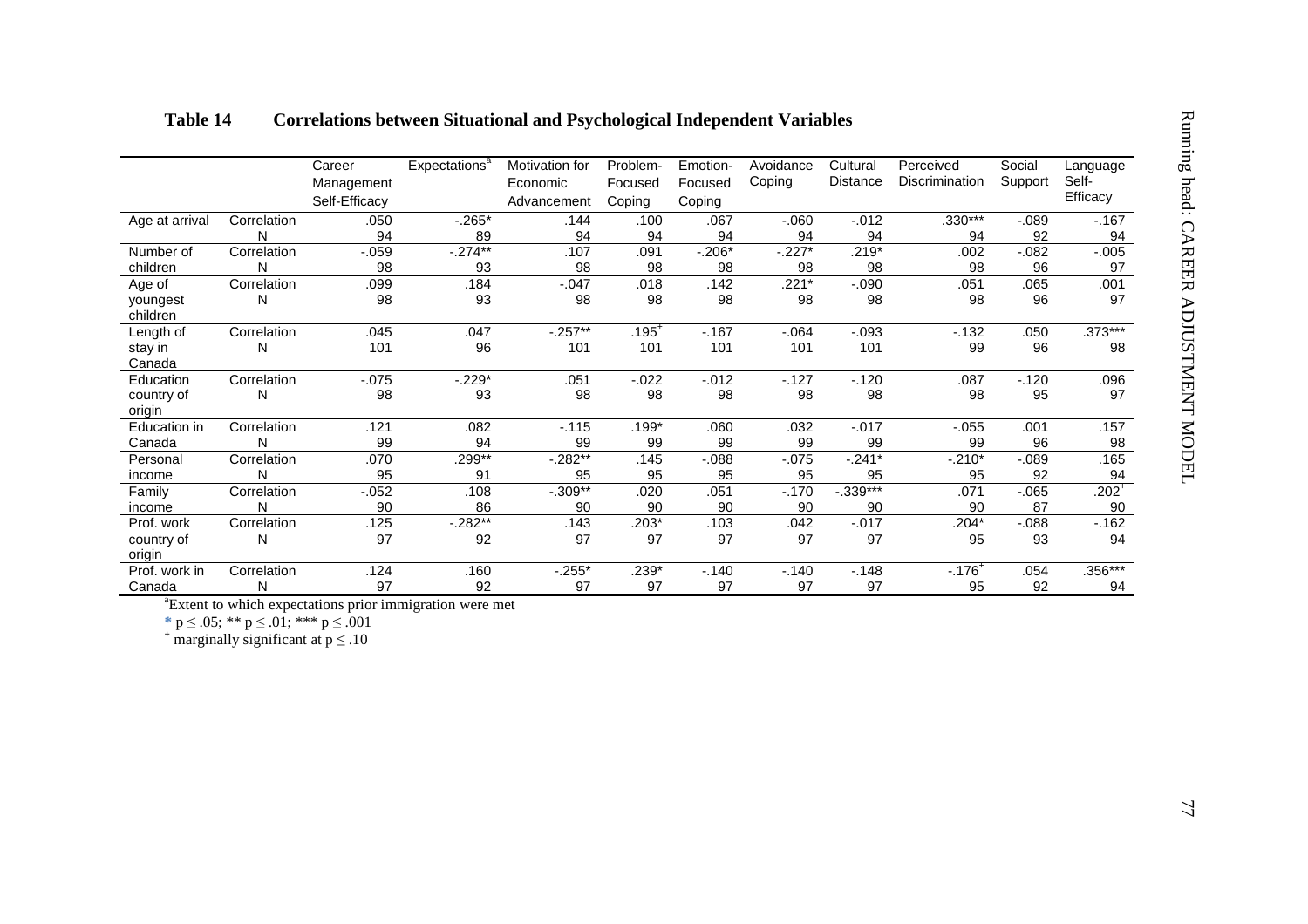#### **Discussion**

This thesis tested the revised model of career adjustment for immigrant women to Canada developed by Rasouli and her colleagues (2008). To my knowledge, this thesis was the first quantitative study of this model and, as such, it was designed to examine a broad range of situational and psychological factors and determine which of them significantly predicted the successful career adjustment of immigrant women. Career adjustment was conceptualized as a form of economic and, more broadly, sociocultural adjustment, two commonly noted components of cross-cultural adjustment (e.g., Aycan & Berry, 1996; Berry, 1997; Ward & Kennedy, 1994, Ward & Rana-Deuba, 1999).

Rasouli et al. defined career adjustment based on Black's (1988, as cited in Rasouli et al., 2008, p. 49) description as "one's psychological satisfaction and comfort toward different aspects of her or his career" while career was thought of as "a sequence of paid employment positions occupied by a person over a life-time". Leong (2001) studied career adjustment of Asian Americans as measured by job satisfaction and occupational stress. This conceptualization of career adjustment was built on Berry's (1980, as cited in Leong, 2001) acculturation theory and assumed that better accultured Asian Americans would experience higher job satisfaction and lower occupational stress than less accultured individuals pursuing separationist acculturation strategy.<sup>12</sup> Both authors assumed that higher acculturation leads to a higher career adjustment and that a career that is compatible with the previous qualifications and work experience of immigrants in their country of origin contributes to their psychological adjustment and well-being (Aycan & Berry, 1996; Rasouli et al., 2008).

-

 $12$  Individuals pursuing a separationist acculturation strategy remain strongly identified with the values of their original cultures and despite frequent contact with the host culture, they choose not to accept these values, practices and behaviours.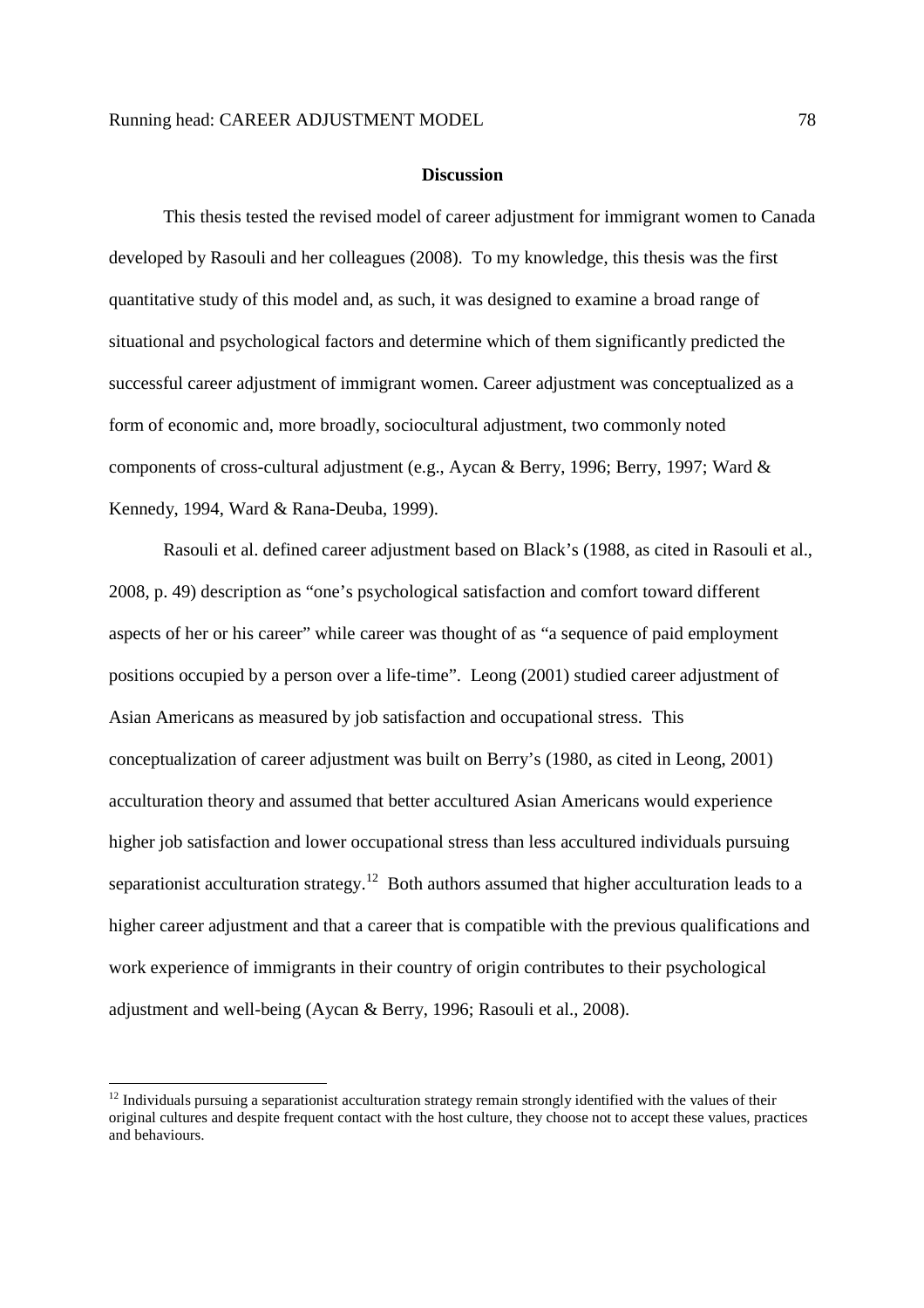This study adopted the same approach to career adjustment, conceptualizing it as a level of job satisfaction and occupational stress in the respondents' current or most recent employment. In contrast to both Rasouli et al. and Leong who defined acculturation in terms of Berry's 4-category typology (Berry, 1997), however, this study adopted the less categorical approach of Ward and her colleagues (Ward & Kennedy, 1992, 1993a, 1994) who distinguish between psychological and social components of cross-cultural adjustment and who have examined a broad range of predictors such as cultural distance, length of stay in the host country, or education obtained in the host country. In the model of sociocultural adaptation, these variables predict the acquisition of desired, culture-specific behaviours and knowledge. Further, many of these variables are used in Rasouli's model as predictors of career adjustment (Rasouli et al., 2008). Indeed, the overlapping predictors in these two models demonstrate how career adjustment can be an important component of cross-cultural adjustment.

The model of career adjustment was largely supported by this study as the regression analyses identified a number of correlates which accounted for a significant portion of variance in both job satisfaction and occupational stress. In particular, job satisfaction was correlated with career management self-efficacy, problem-focused and emotion-focused coping skills, extent to which expectations prior immigration were met, language self-efficacy, social support, personal income, work experience from Canada, and work experience from the country of origin. When used as predictors, these variables explain 29.6 % of variance in job satisfaction which is a relatively large proportion for a social psychological study. In contrast, occupational stress was correlated with emotion-focused coping, career management self-efficacy, parenthood (number of children and their age), and education attained in Canada, and together these variables predicted 18.2 % of variance in occupational stress. Interestingly, this means that job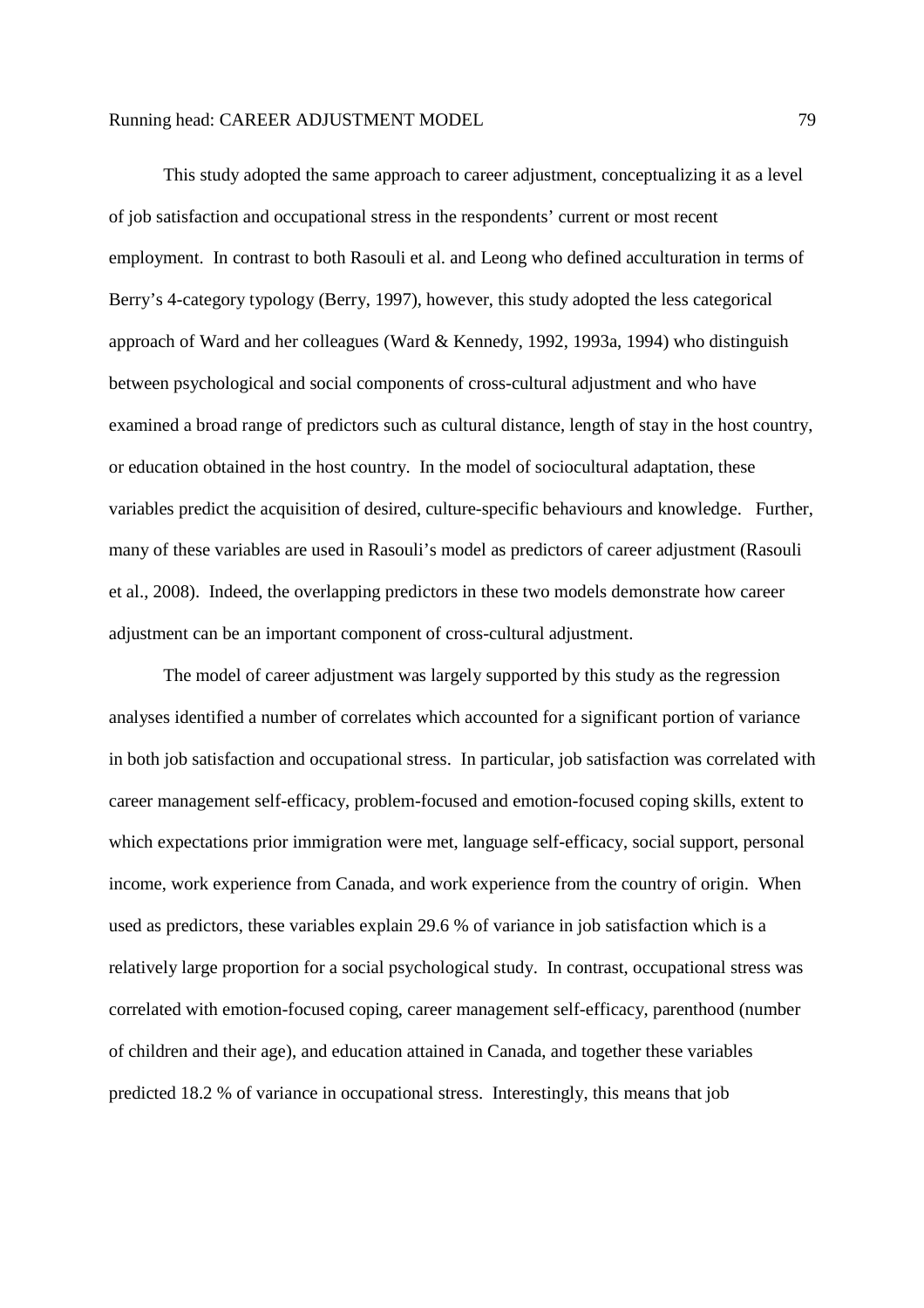satisfaction and occupational stress were related to a different set of variables except for career management self-efficacy and emotion-focused coping. In the following section, therefore, I discuss the results for each separately.

# **Predictors of Career Adjustment**

Career management self-efficacy was the only significant predictor of job satisfaction as well as being a marginally significant negative predictor of occupational stress. This finding was in support of hypothesis 4 and it implies that when immigrant women feel a sense of efficacy over their career decisions, they are more able to make a successful career adjustment in response to the different labour market conditions in their adopted country. To my knowledge this relationship has never been demonstrated before. In fact, career management self-efficacy has never been measured before as it is a construct recently created by Rasouli et al. (2008) in her model of career adjustment. The construct refers to the degree to which individuals are confident that they can gather information about their interests and skills, identify career goals, and engage in career strategies that increase the probability of achieving those career goals. Theoretically, career management self-efficacy is a specific component of general self-efficacy (Bandura, 1986) and the items for the CMSE scale were adapted from a measure of occupational self-efficacy (Rigotti et al, 2008). Thus, when examining the role of CMSE as a predictor of career adjustment, it is important to argue that the CMSE scale is not just another measure of career adjustment. Fortunately, the evidence from this thesis shows that the CMSE measure has construct validity. Specifically, it suggests that this measure has good discriminant validity because it did not correlated strongly with the two indices of career adjustment (See Table 12). Further this measure correlates with different variables than either of the dependent variables measuring career adjustment and, as expected, is related to problem-solving coping – a coping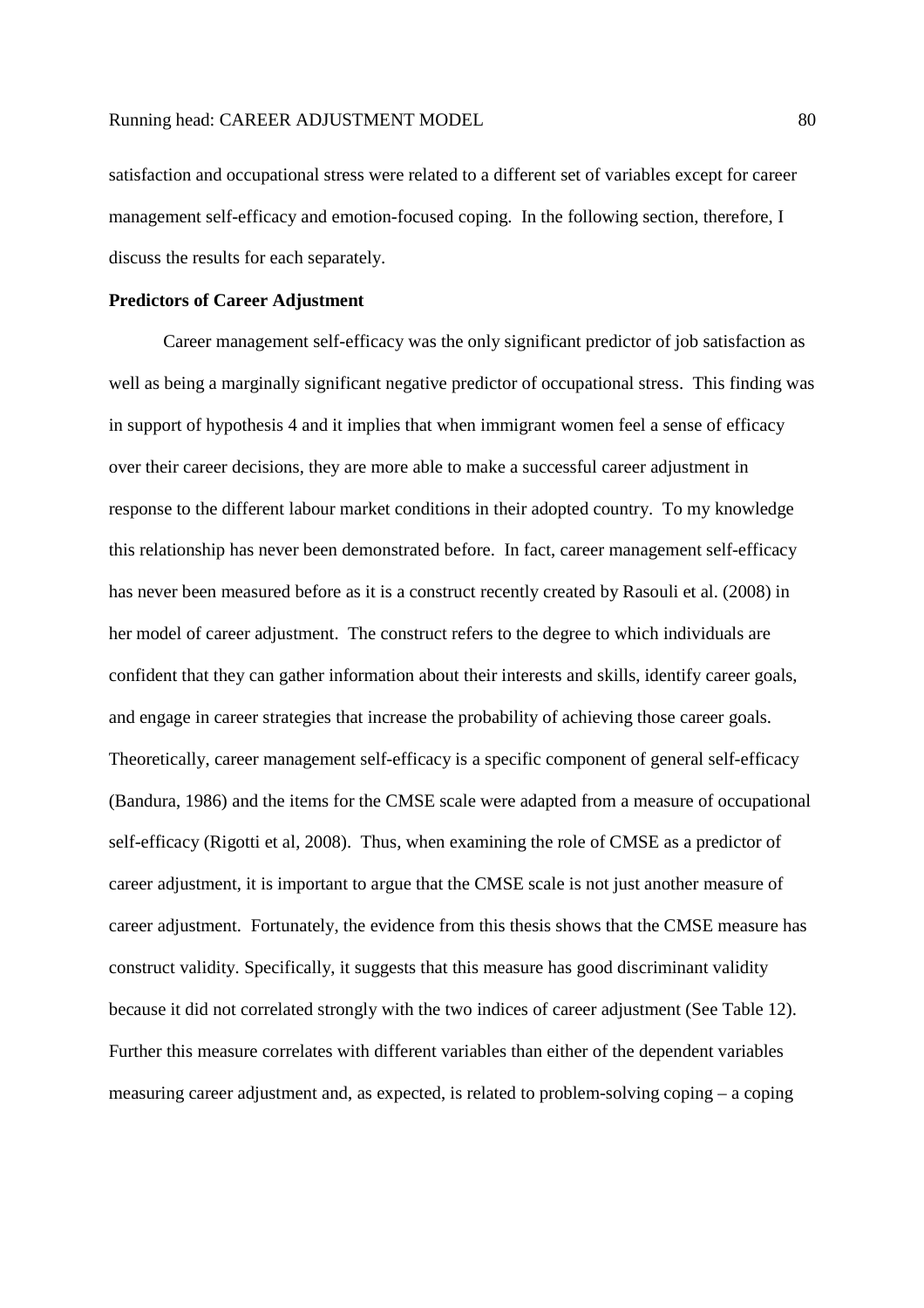style that is used when a person feel that their actions can make a real difference in the face of a stressful event. Thus the results from this study point both to the usefulness of this construct as a predictor and to the validity of the CMSE scale when considering the career adjustment of immigrant women.

According to previous research (Lee & Westwood, 1996; Mak, 1991; Rasouli et al., 2008), immigrants may not know culturally appropriate employment seeking skills such as resume writing and interviewing. They also lack knowledge about how to effectively search for jobs, explore career options and opportunities, or access and use career information. Acquiring this knowledge is, however, essential for their successful career adjustment. Career adjustment management self-efficacy, however, conceptualizes these findings in psychological terms by stating that immigrants need to have the subjective perception that they have acquired all the knowledge and skills necessary for successful job search and labour market integration; and it is this feeling of self-efficacy that the results suggest is the best predictor of career adjustment.

Perhaps, a high level of career-management self-efficacy motivates immigrant women to "target higher", i.e., to apply for more ambitious jobs requiring higher qualification. They may also be more resourceful generally which should lead to even greater feelings of self-efficacy in terms of managing their careers. As well, it is likely that immigrant women are more confident about their ability to achieve their desired goals when they have a high level of career management self efficacy, and this confidence may consequently lead them to become more successfully integrated into the labour market. Finally, a high level of career management selfefficacy may serve as a 'buffer' against occupational stress. It is important that future research explores these implications and, more generally, the role of career management self-efficacy in the career adjustment of immigrant women. Potentially, this knowledge could prove useful to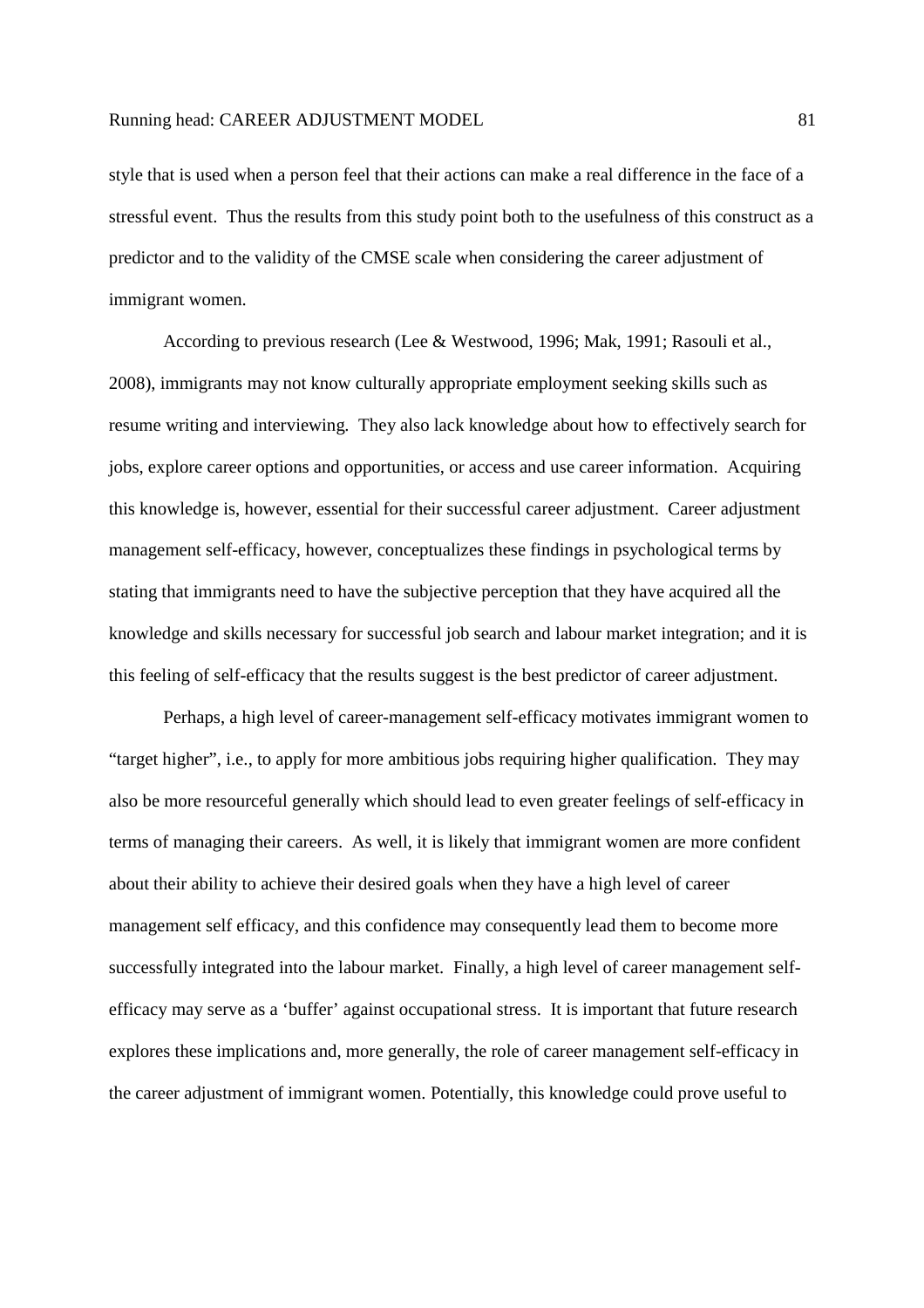immigrant-serving agencies. For example, employment counselling for immigrant women could focus on increasing the career management self-efficacy of immigrant women in addition to teaching them culturally specific job skills.

Social support in this study predicted (albeit marginally) job satisfaction of immigrant women, in support of hypothesis 14. This finding was not surprising given the previous research. Indeed, social support is a well researched phenomenon in immigrant adjustment studies. Social support has been found to be an important predictor of both sociocultural and psychological adjustment in Ward et al.'s cross-cultural research (e.g., Searle & Ward, 1990; Ward & Kennedy, 1992, 1993a) and a factor influencing the rate of adaptation and assimilation into the host society (Grieco, 1998). From a health and social work perspective, social support is seen as a factor influencing physical health and psychological well-being of immigrants both directly and indirectly (Aroian, 1992; Simich et al., 2005). Social networks are also recognized as a source of information about employment opportunities (Hagan, 1998).

Some researchers distinguish among different components of social support (e.g., instrumental vs. emotional; Aroian, 1992) or sources of support (Aroian, 1992; Black & Gregersen, 1991; Timmerman et al., 2000). Both the source of support and the components of social support most needed tend to change over time (Hagan, 1998). Some studies (e.g., Black & Gregersen, 1991; Timmerman et al., 2000) found that support from a spouse was the most important social support, while others (e.g., Arioan, 1992; Jasinskaja-Lahti et al., 2006; Ward & Kennedy, 1992, 1993a, 1993b) reported co-nationals as the most important source of social support. The circumstances and characteristics of migration influence the strength and density of one's social networks (Arioan, 1992; Grieco 1998). Hagan (1998) also suggests that social support assume different forms and functions for men and women; in particular, that immigrant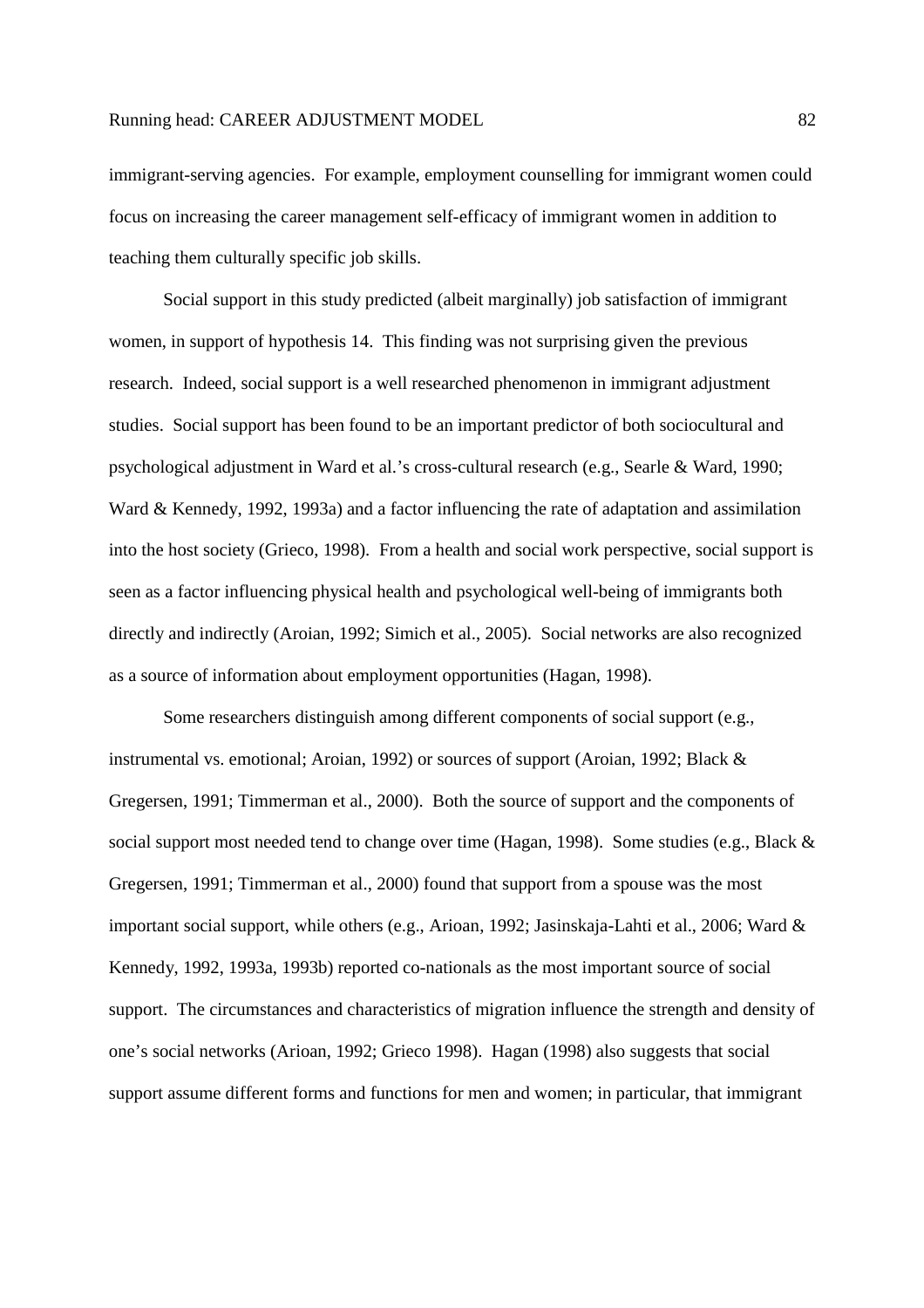women tend to have less mature and resourceful networks and, therefore, tend to have less opportunities to benefit from their respective ethnic networks.

Due to the complexity of the phenomenon, this study focused only on the strength of social support networks of immigrant women measured by the frequency and availability of social support in diverse concrete situations. The study indicated that immigrant women tend to experience higher satisfaction with their current employment if they have stronger social support networks. These women could either belong to larger cultural and ethnic groups that provide social support to their members, or they could have secured employment that provides them with additional support from their coworkers. In addition, a stable, secure employment situation may assist these women to bring family members to Canada which can further extend and strengthen their social networks. There is clearly a great variety in the form and characteristics of social support and their effects on successful adjustment. Social support, especially its qualitative nature, may also be highly variable based on culture. To address this complex issue was, however, beyond the scope of this thesis. Future research should thus direct its focus on both qualitative and quantitative social support and its cultural context, as well as the sources and components of social support in different phases of cross-cultural adjustment and if (and how) these differ for immigrant men and women.

The highest achieved education from Canada was the only unique significant predictor of occupational stress. These results were surprising, however, because, counter to Hypothesis 10b, they suggest that immigrant women educated in Canada experience more occupational stress in their jobs. Hypothesis 10b assumes that higher achieved education in Canada would lead to securing a better job which would decrease rather than increase occupational stress. However, if an immigrant woman is not successful in obtaining a job commensurate with her training and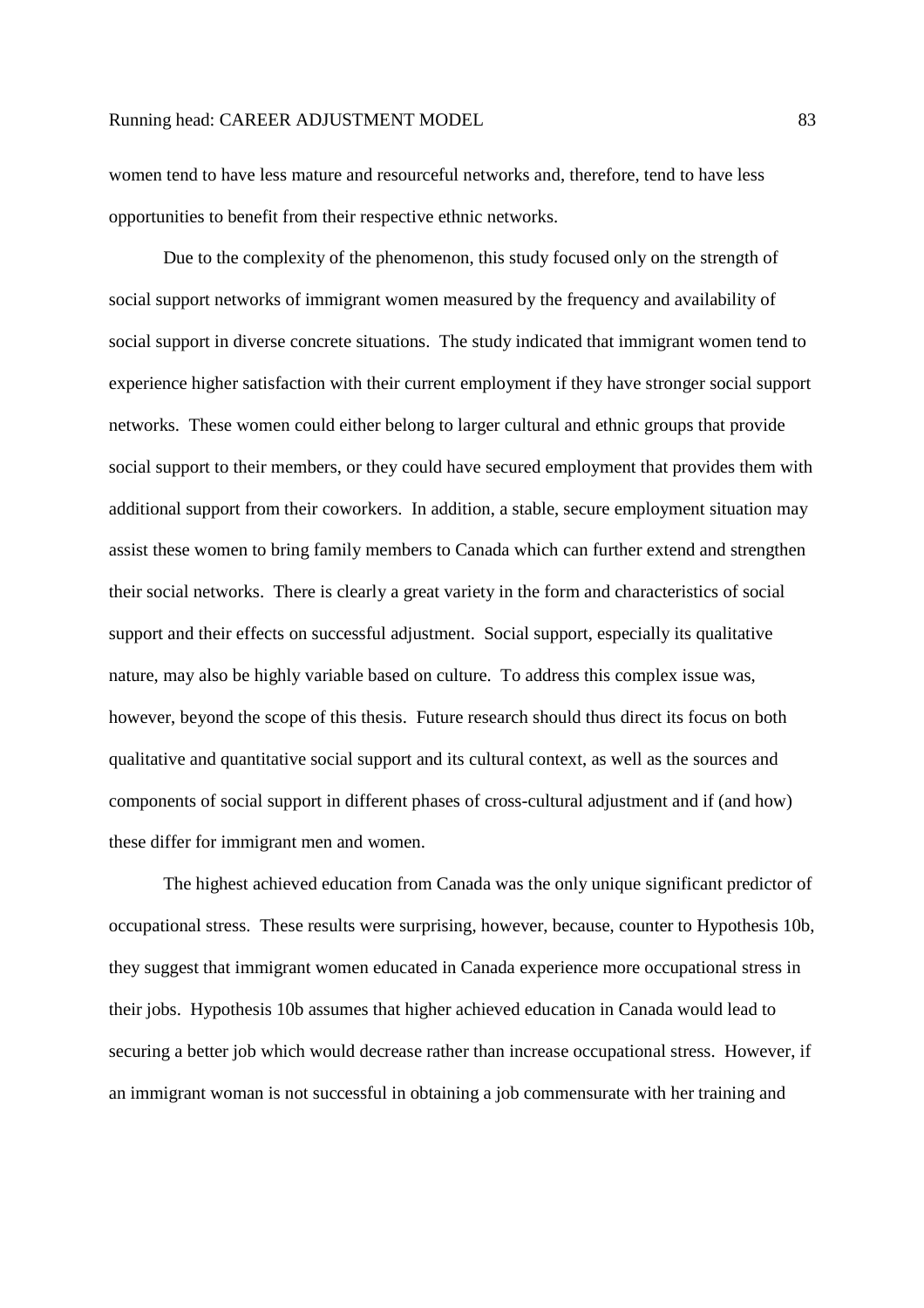education, especially when a part of her education comes from a Canadian institution, that situation likely leads to a greater frustration (see Grant, 2008) for further information on the frustration of immigrants with credentialing problems). And if she is forced to accept or stay in a low skill job which is completely unrelated to her upgraded education from Canada, occupational stress may increase as a result of these factors.

Another explanation could be that women who were able to obtain a Canadian education were also able to secure a job with greater responsibility that puts greater pressure on them which results in a higher occupational stress. About two thirds of the women provided a brief description of their current jobs, however, the study did not ask for a description of jobs they held in their country of origin. It thus was not possible to compare whether their career position improved, remain the same, or worsen. Nevertheless, research on labour market integration of immigrants show that immigrants hold less responsible and lower level jobs than they used to hold in their countries of origin (e.g., Essess, 2006; Li, 2003). Future research should explore in greater detail the relationship between education, employment achievements, job satisfaction, and occupational stress as the path between education and career adjustment is likely moderated by other factors.

# **Correlates of Job Satisfaction**

Turning to the correlates of job satisfaction first, the results support hypothesis 2 and show that the extent to which expectations prior to immigration were met related job satisfaction. That is the more the expectations were met, the more immigrant women felt satisfied with their current or most recent employment. This finding supports results from extensive research on the relationship between immigrants' expatriate and repatriate expectations and adjustment (e.g., Black & Gregersen, 1990; Martin et al., 1995; Segal and Maydas; 2005; Simish, Beiser, Stewart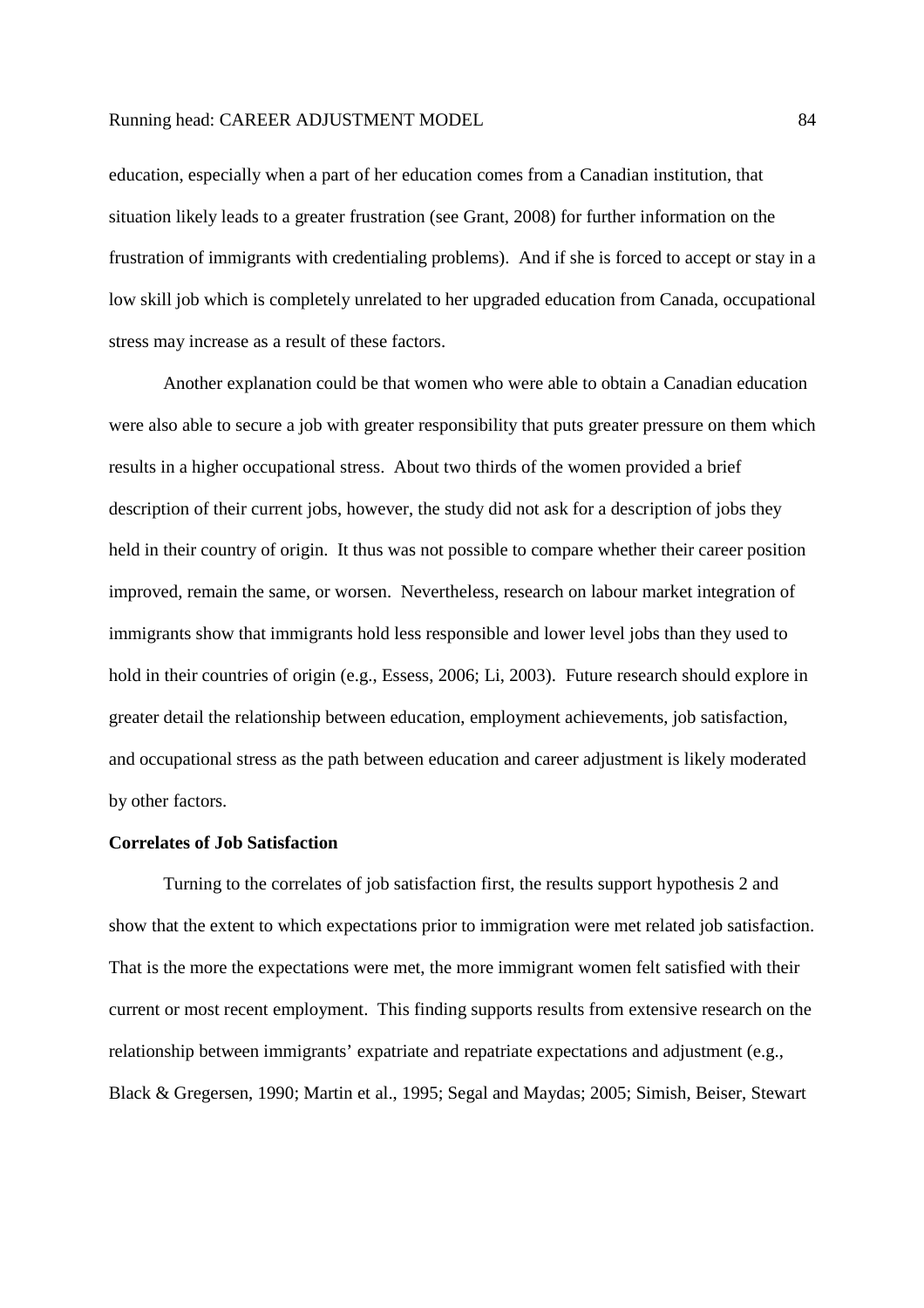and Mwakarimba; 2005; Stroh, Gregersen, & Black, 1998). For example, Segal and Maydas (2005) and Simish et al. (2005) assert that immigrants' expectations are frequently significantly different from reality and that this dissonance results in disappointment and frustration which further hinders successful acculturation. Rasouli et al. (2008), on the other hand, suggested that immigrants who hold realistic expectations prepare themselves for a certain level of difficulty in their new country which further contributes to their successful adjustment. Consequently, immigrants with too low expectations should be equally satisfied with their post-immigration situation as those who had realistic expectations because both groups were prepared to face difficulties. Martin et al. (1995) found in their research of American students sojourning in different countries that expectations could be violated negatively or positively (i.e. undermet or overmet) and that expectations that were violated positively (the reality was better than expected) led to a positive evaluation of the sojourn. This finding was, however, contradicted by Zlobina et al. (2006) who insisted, based on the results of their study of multiple immigrant groups in Spain, that expectations prior to immigration needed to be at an optimal level, i.e. not too optimistic and not too pessimistic.

In a classical publication on cross-cultural adjustment, Furnham and Bochner (1986) stated that migrants have a set of expectations related to different aspects of their life in their new country. The important question then is which expectations about what aspects of life in the host culture are more important for adjustment. In this study of career adjustment, I was interested in this question, but was only able to measure the expectations of immigrant women about their career after immigration. Therefore, future research should examine this question more thoroughly. As well, it needs to be acknowledged that the expectations that I measured were retrospective and may have not been recalled and rated accurately by the immigrant women. In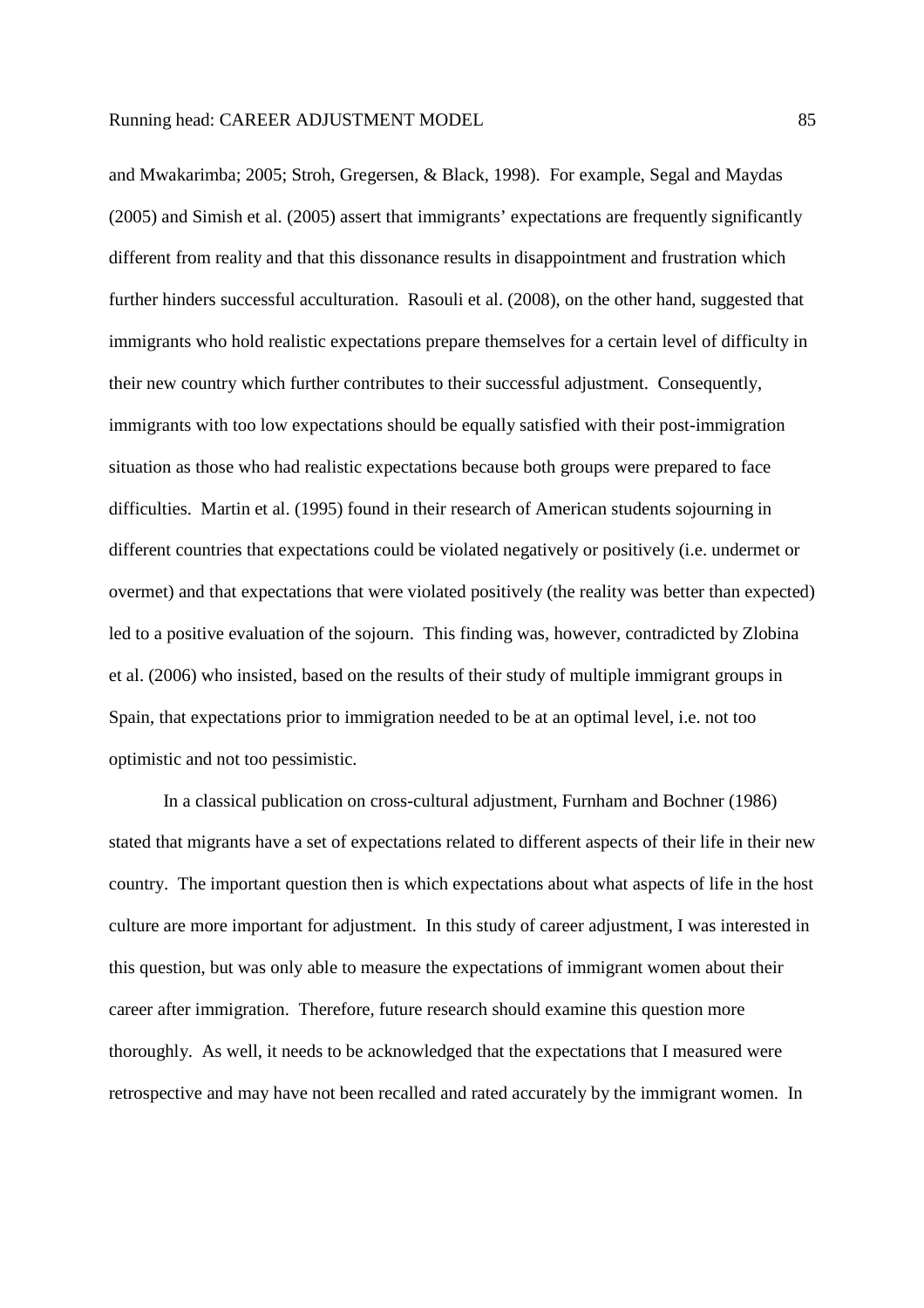other words, the reported expectations may have been contaminated by their current career situation and life circumstances.

In support of hypothesis 3, language self-efficacy was positively related to job satisfaction; i.e., the more immigrant women felt confident in their English skills the more satisfied they were with their jobs. Language ability repeatedly comes out as one of the most important predictors of cross-cultural adjustment (e.g., Kang 2006; Masgoret, 2006) and some research demonstrated that it has a crucial impact also on economic adaptation (e.g., Foroutan, 2008; Potocky-Tripodi, 2003). This finding is not surprising as it is difficult to imagine someone who cannot communicate with the members of the host society integrating into that society. The question then is how much are the different areas of immigrants' lives affected by their language knowledge, and what particular language skills are most needed. For example, in a test of a model of the economic adaptation of refugees, each unit increase in English speaking ability approximately doubled the odds of employment in a sample of Hmong, Russian and Somali refugees in Minnesota, United States (Potocky-Tripodi, 2003). Interestingly, in the same study, English speaking ability was a stronger predictor of employment status than English reading ability.

In this thesis, language self-efficacy was treated as a scale and the regression analyses were run with an average score across the four language domains. That was because of the way the language scale is normally used (Bourhis, 2004, 2008) and also because of the already high number of predictors specidied by the theoretical model. However, an additional analysis was run to see if there was support for Potocky-Tripodi's (2003) finding. When broken down into language domains, English comprehension, English reading skills, and English writing skills were all significantly correlated with job satisfaction ( $r = .20$ ,  $p < .05$ ,  $r = .26$ ,  $p < .01$ ,  $r = .24$ ,  $p$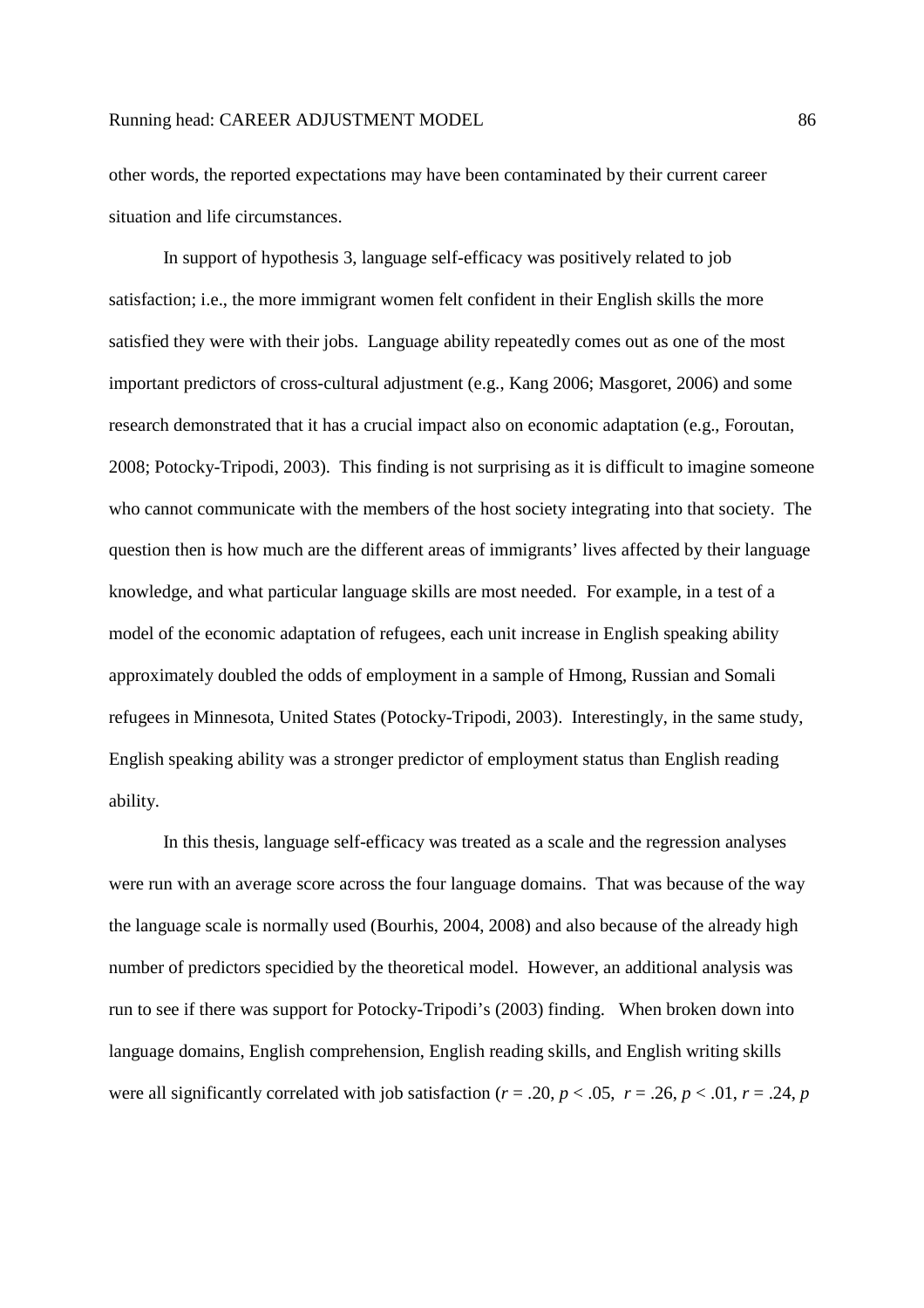$<$  0.05 respectively) and English speaking ability was correlated marginally ( $r = .18$ ,  $p = .056$ ). None of the beta weights was significant though. This study does not seem to find any of the domains more important than the others and, therefore, I suggest that language programs for immigrants continue to focus on all four domains unless future findings strongly support the findings from Potocky-Tripodi's research.

Hypothesis 5 was largely supported as emotion-focused coping was, together with career adjustment self-efficacy, the only factor that correlated with both components of career adjustment. As expected, it was negatively related to job satisfaction and positively related to occupational stress. Clearly then, emotion-focused coping strategies are not adaptive in the context of foreign labour market integration as immigrant women who use them tend to experience less job satisfaction and higher levels of occupational stress. This finding is supported by an extensive body of previous research (e.g., Blalock & Joiner, 2000; Bryant & Harvey, 1995; Chataway & Berry, 1989; Herman & Tetrick, 2009; Ward & Kennedy 2001), which, however, does not provide a clear explanation as to why emotion-focused coping is not an adaptive strategy. A study of coping strategies in a workplace conducted on nurses suggests that the choice of certain coping skills over others stems from individual differences in occupational attributional style, defined as "ways in which positive and negative events at work are interpreted and explained" (Welbourne, Eggerth, Hartlet, Andrew, & Sanchez, 2007, p. 313). In particular, a positive occupational attributional style was associated with greater use of problem solving/cognitive restructuring coping skills and less use of avoidance coping skills to deal with workplace stress.

In the context of career adjustment, it may be that immigrant women with predominantly emotion-focused coping skills tend to attribute initial lack of success in a job search, or not being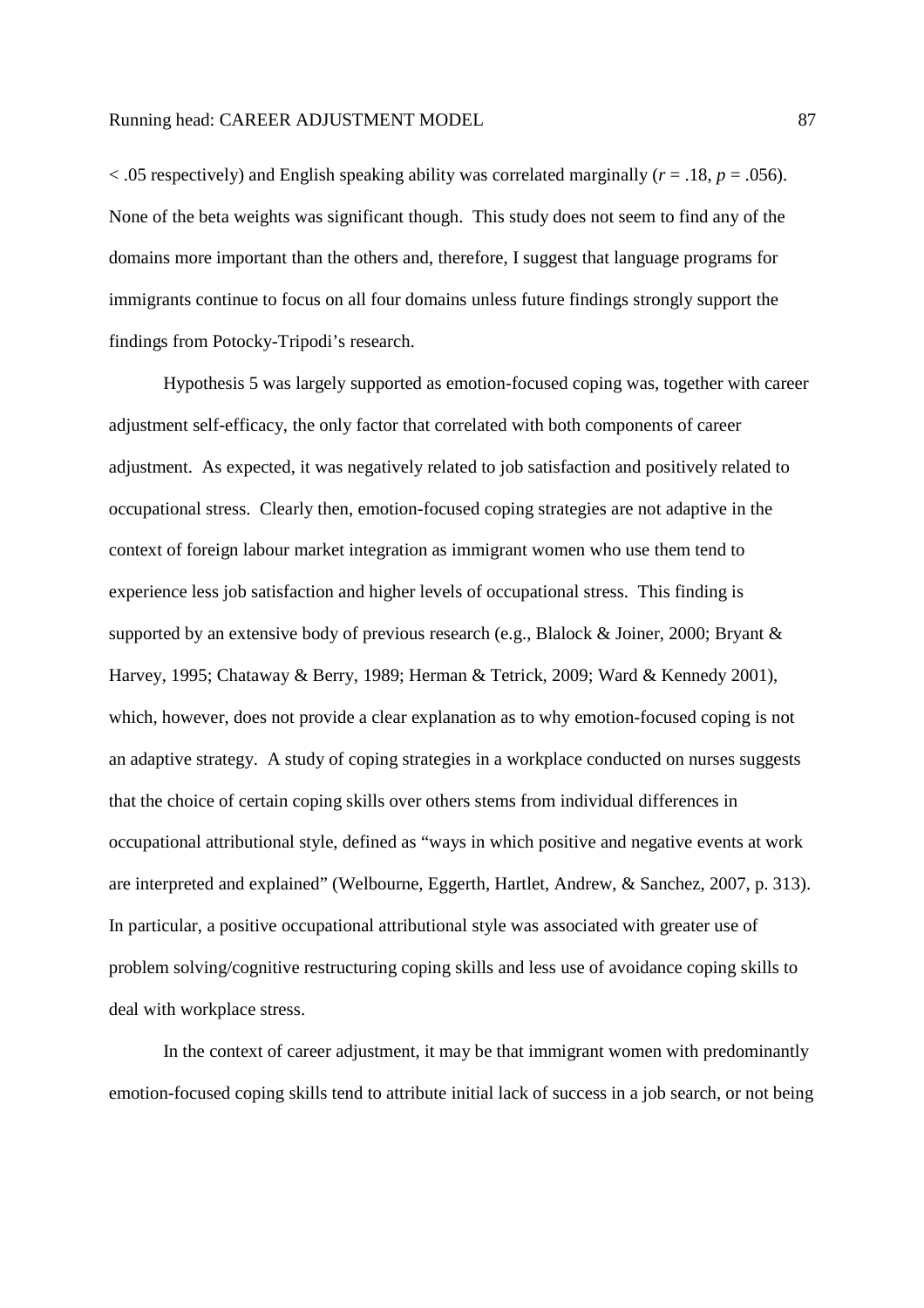able to obtain a desired position or promotion to different factors than women who predominantly engage in problem-focused coping. Their emotional reactions may be more intensive and, if this reaction is self-directed, could lead to the development of adverse health symptoms such as depression or insomnia (e.g., Morin, Rodrigue, Ivers, 2003; Seiffge-Krenke & Klessinger, 2000). These attributions may also have unfavourable effects on their career management self-efficacy as these two variables were strongly negatively inter-correlated.

As expected, problem-focused coping was positively related to job satisfaction and this finding only confirms the extensive literature on coping strategies and cross-cultural adjustment (e.g., Chataway & Berry, 1989; Herman & Tetrick, 2009; Selman, 1999, 2001; Ward & Kennedy 2001). In these studies, problems-focused coping skills were judged to be the most adaptive in cross-cultural adjustment. Indeed, the more immigrant women in this study engaged in problemfocused coping strategies and the less they used emotion-focused coping strategies the more satisfaction they reported with their current or most recent employment. However, it could also be that women who are more satisfied with their jobs tend to have more resources to solve problems and thus score higher on the problem-focused coping scale.

As discussed above, emotion-focused coping appears to be maladaptive and may be related to personal attributional styles (Welbourne et al., 2007). Consequently, it may be that problem-focused coping elicits attributions that strengthen one's self-confidence and career management self-efficacy. Problem-focused coping implies a more rational approach that immigrant women may use to justify potential success and failure in the host labour market. For example, one of the items on the problem-focused coping scale is *Work to understand the situation* (as opposed to *Blame myself for having got into this situation* as an example of an emotion-focused item). These justifications will likely be somewhat more precise than those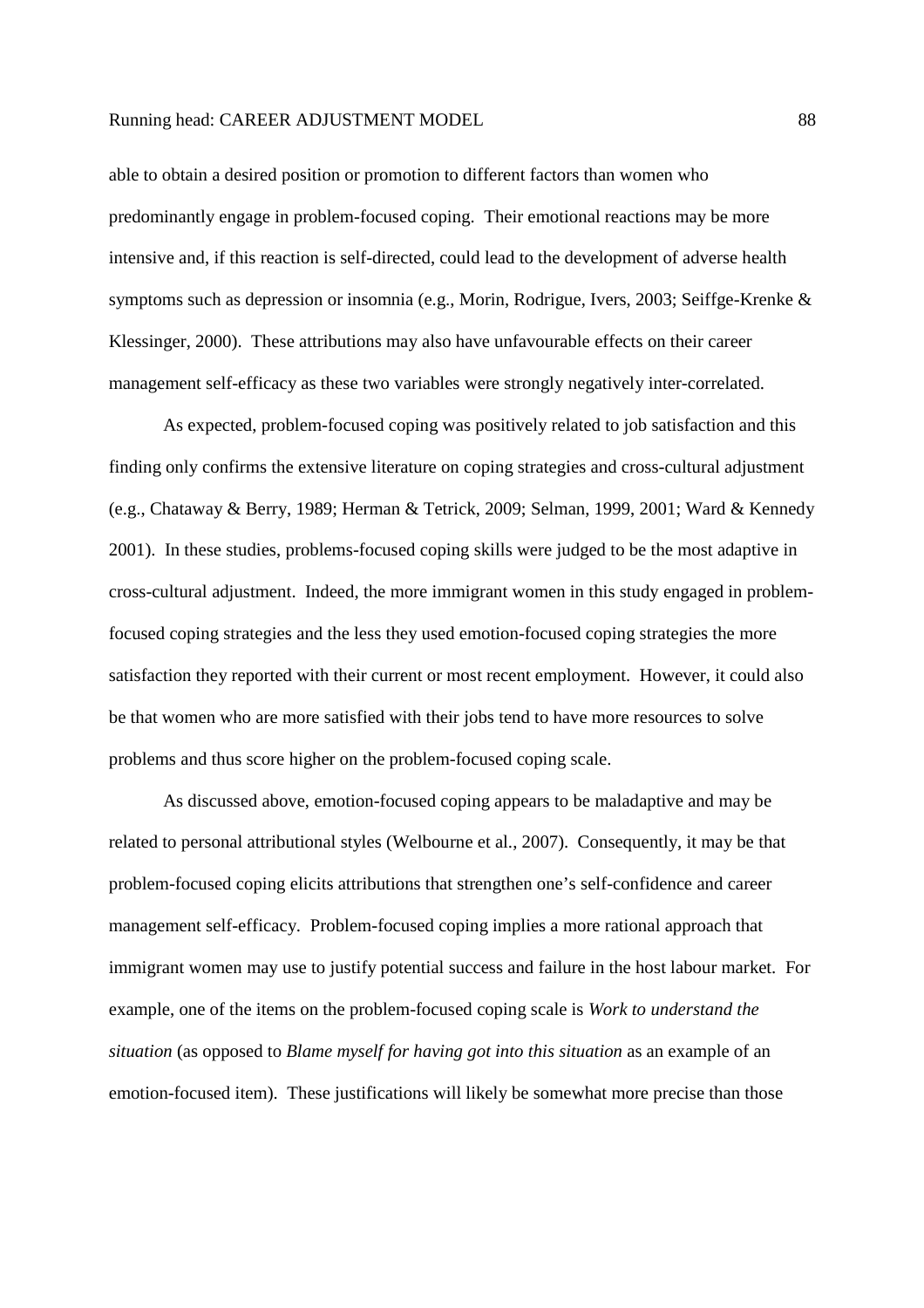coloured by an emotion-focused coping style. The positive attributional style used in the situation may then contribute to building further self-confidence and resilience toward initial jobrelated failures. In sum, if a woman pursues positive attributional style, she tends to view causes of positive events as internal, stable, and global (as opposed to situation-specific), and causes of negative events as external, temporary, and situation-specific (Welbourne et al., 2007). In contrast, a woman whose primary attributional style is negative will view positive events as being caused by external, unstable, and situation-specific factors and negative events as stemming from internal, stable, and global factors. So while an immigrant woman with positive attributional style who cannot secure an employment after her arrival may attribute this initial lack of success to current economic situation or the season of the year, her counterpart with negative attributional style may think that it is because her qualification is not sufficient to meet the standards of the Canadian labour market.

Avoidance coping did not correlate with either of the dependent variables and so I suggest focusing future research of immigrant women's career adjustment on the two broadlyresearched coping strategies – problem-focused and emotion-focused.

Previous work experience was related to job satisfaction and this finding supported hypothesis 9. However, the length of professional experience from Canada appears to be somewhat more important than the length of professional experience from the country of origin as the former correlated significantly positively with job satisfaction while the latter reached only a marginal level of significance. Immigrant employment counsellors<sup>13</sup> testify that a great emphasis in current employment programs for immigrants is put on teaching them to do things in a Canadian way. Employers' preference for workers who will fit well into the organization in terms of their personality is well known among immigrant-serving counsellors and was

-

<sup>&</sup>lt;sup>13</sup> Personal conversations.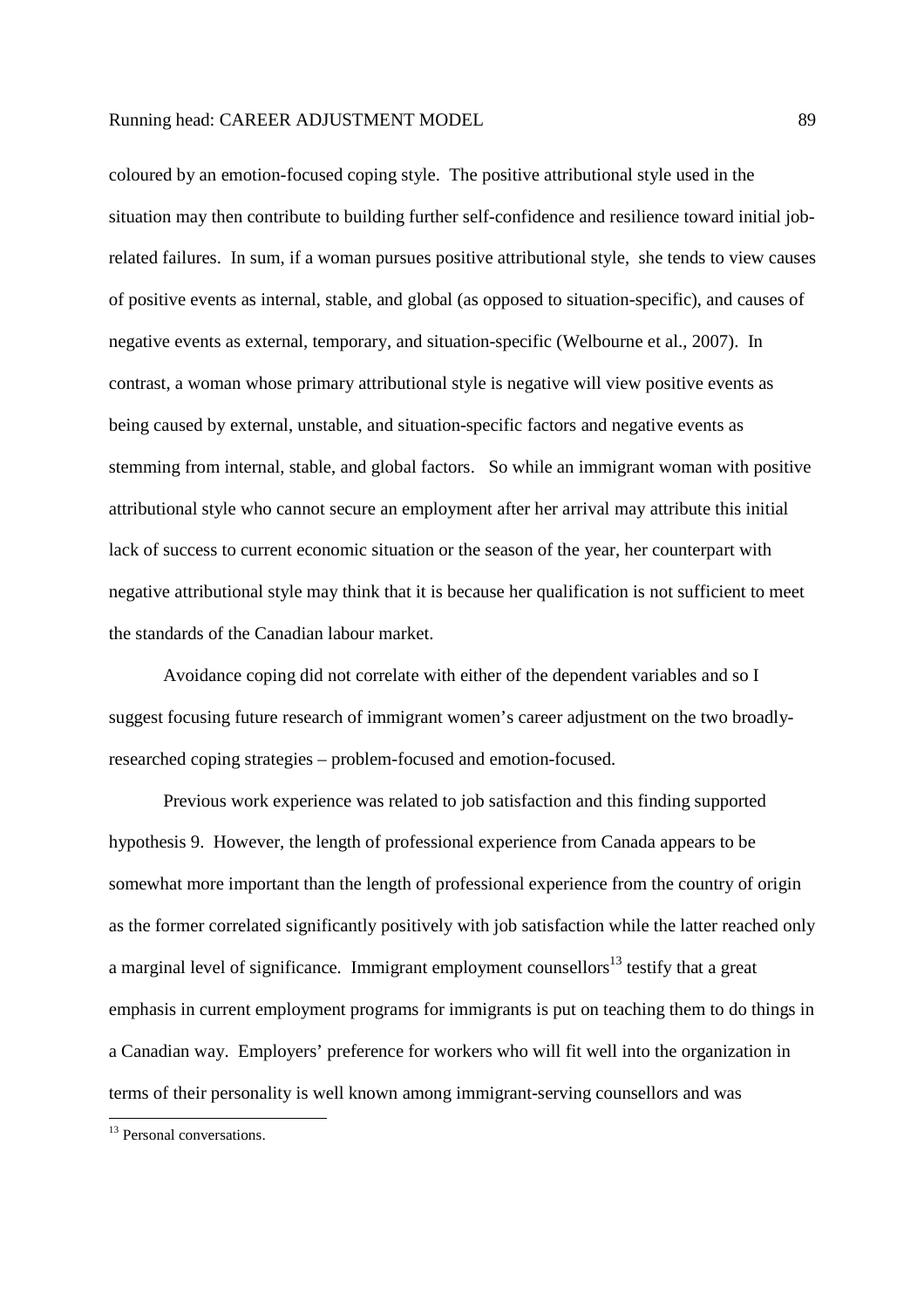supported also in a study of Asian American and Hispanic American workers conducted by Leong (2001). Leong found that those ethnic Americans who were acculturated (pursued integration or assimilation strategy in Berry's typology), were also ranked higher in performance rating by their direct supervisors. Given that performance data are used for pay raises and promotion (Leong, 2001), high level of accultured (host-society appropriate) behaviour may be a significant factor in the career adjustment of immigrant workers. Consequently, it is not surprising that Canadian work experience, which allows immigrants to learn more about the Canadian work environment, would be more valued and would predict career adjustment more than work experience attained in the country of origin.

In this study the subjective perception of one's skill transferability was measured as hypothesis 9 assumed that work experience from the country of origin would contribute to a successful career adjustment only if skills acquired through these experiences were transferable to the Canadian labour market. However, skill transferability was not significantly correlated with either of the dependent variables and was dropped from the analyses in favour of the length of work experience which does correlate with the dependent variable. The analysis of several Census years data suggests that the transferability of skills is rather low for immigrants coming from countries with lower GDP (Ferrer & Ridell, 2008). Indeed, in terms of income, it has been shown that highly skilled immigrants from those regions are compensated at a level comparable to lower-skilled native-born Canadians. This study found some support for this finding as online respondents, with a sizeable proportion of women from Europe, perceived their skills to be more transferable in comparison to women who answered the paper and pencil survey and who were predominantly from South-East Asia. This is rather a speculative finding, however, as the finding reached statistical significance, yet the actual difference between the two means was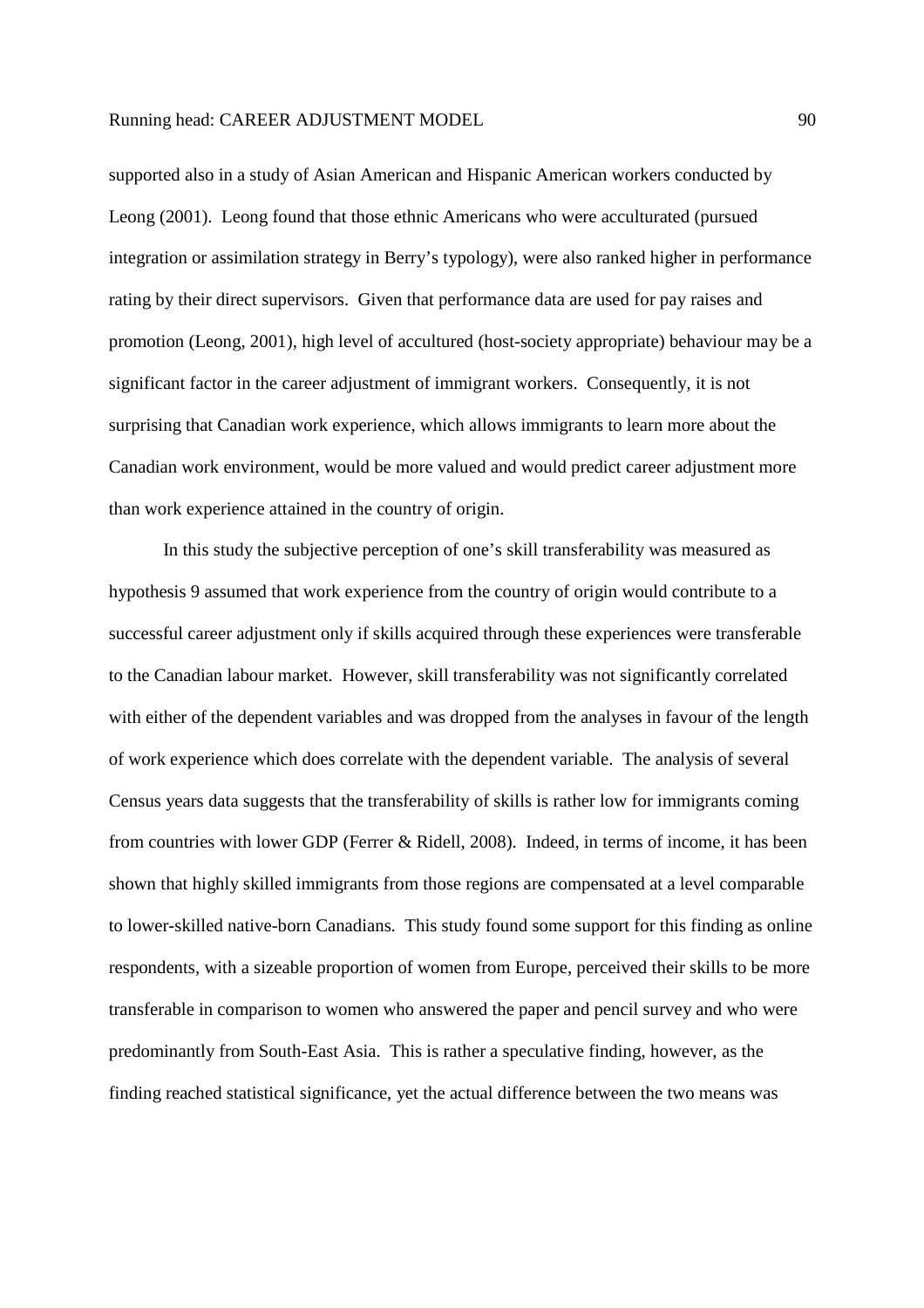rather minor (4.3 vs. 3.9) and may not be of practical significance. Consequently, more research is required before any conclusions can be drawn on this matter. Nonetheless, if this finding is confirmed, it would have clear implications for employment counselling practice as programs for immigrants from countries with a lower GDP would likely need a different focus than programs for immigrants from countries with a higher GDP. Cautiousness is warranted here though as this phenomenon could be also caused by employers' perceptions about qualification of immigrants coming from countries with lower GDP.

Income is undoubtedly an important predictor of career adjustment; in this study, and in support of hypothesis 11, it was particularly relevant to reported job satisfaction. However, in contradiction to the hypothesis, it is not the financial resources available within a family (family income) but personal income which is associated with immigrant women feeling more satisfied with their jobs and careers. Perhaps, it may be the case that higher personal income is viewed as indicating a greater personal independence. This study, however, did not control for family status; the number of women who were single and whose personal and family income was thus the same is not known. However, I tried to derive this information indirectly. Sixty-eight (71.6%) of women who reported their personal income also reported family income greater than the personal income. Nine women (8.3%) had children older than 19 years of age who could potentially contribute to the family budget. In the remaining cases  $(N=59)$  though, it is likely that the family income comprised the personal income and spousal income. The modal personal income was 20,000 to 29,000 while the modal family income was 100,000 and more. It is likely that the immigrant women in this sample earn significantly less than their husbands; yet having their own income makes them feel satisfied with their jobs.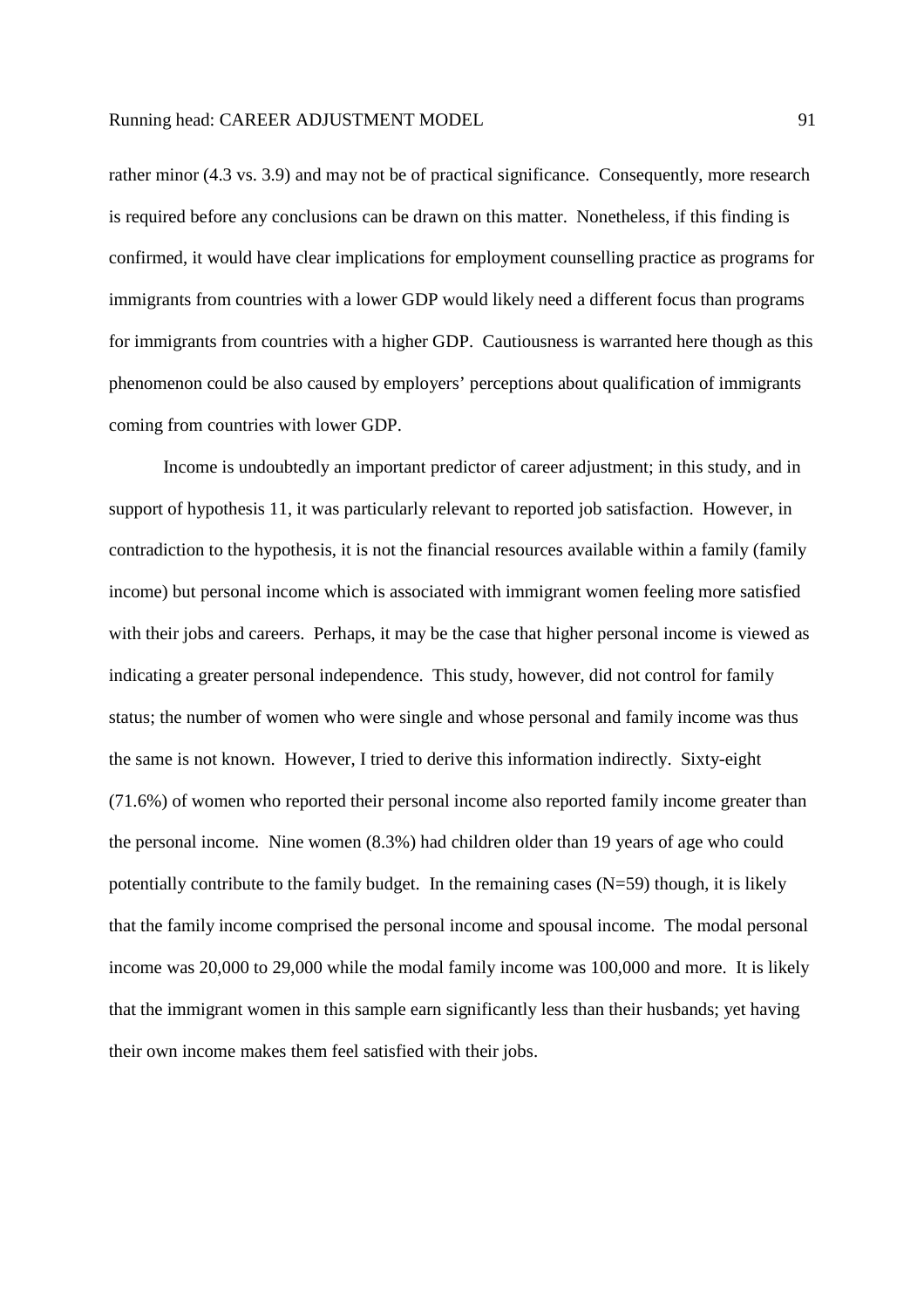Berry (1997) stated in a summary of his extensive cross-cultural research that income was one of the important correlates of cross-cultural adaptation. It may be that immigrants with higher income may not only have a higher living standard but can afford to upgrade their qualifications in the case of low recognition of their previous credentials. Further, immigrant women with lower levels of education and fewer labour market skills were found to be particularly vulnerable to negative psychological outcomes such as depression (Dion & Dion, 2001). However, in studies of Korean immigrant couples (Lim, 1997; Noh, Wu, Speechley, & Kaspar, 1992, as cited in Dion & Dion, 2001), immigrant women in more favourable economic conditions (higher education, higher income) also reported significantly higher levels of depression than their husbands.

Qualitative in-depth interviews revealed that immigrant women in professional wage jobs were endorsing the ideal of a "superwoman"; they imposed high standards on themselves both in terms of high level of work performance and equally high expectations for performance in the role of parent and homemaker. In this thesis though, higher income was related to higher satisfaction. It is possible that a higher personal income allows the women to seek substitutes for their role of a homemaker (e.g., hiring a cleaning help or purchasing home appliances which facilitate their household work), which consequently allows them to focus more on their career. Nevertheless, further research is required to clarify the role of personal income on the career adjustment of married immigrant women. Future research should also look at cultural differences in spousal roles expectations as while the Korean women in Dion and Dion's (2001) had high expectations from themselves as wives and mothers as well as professionals, the expectations may not be the same for women from other cultural backgrounds.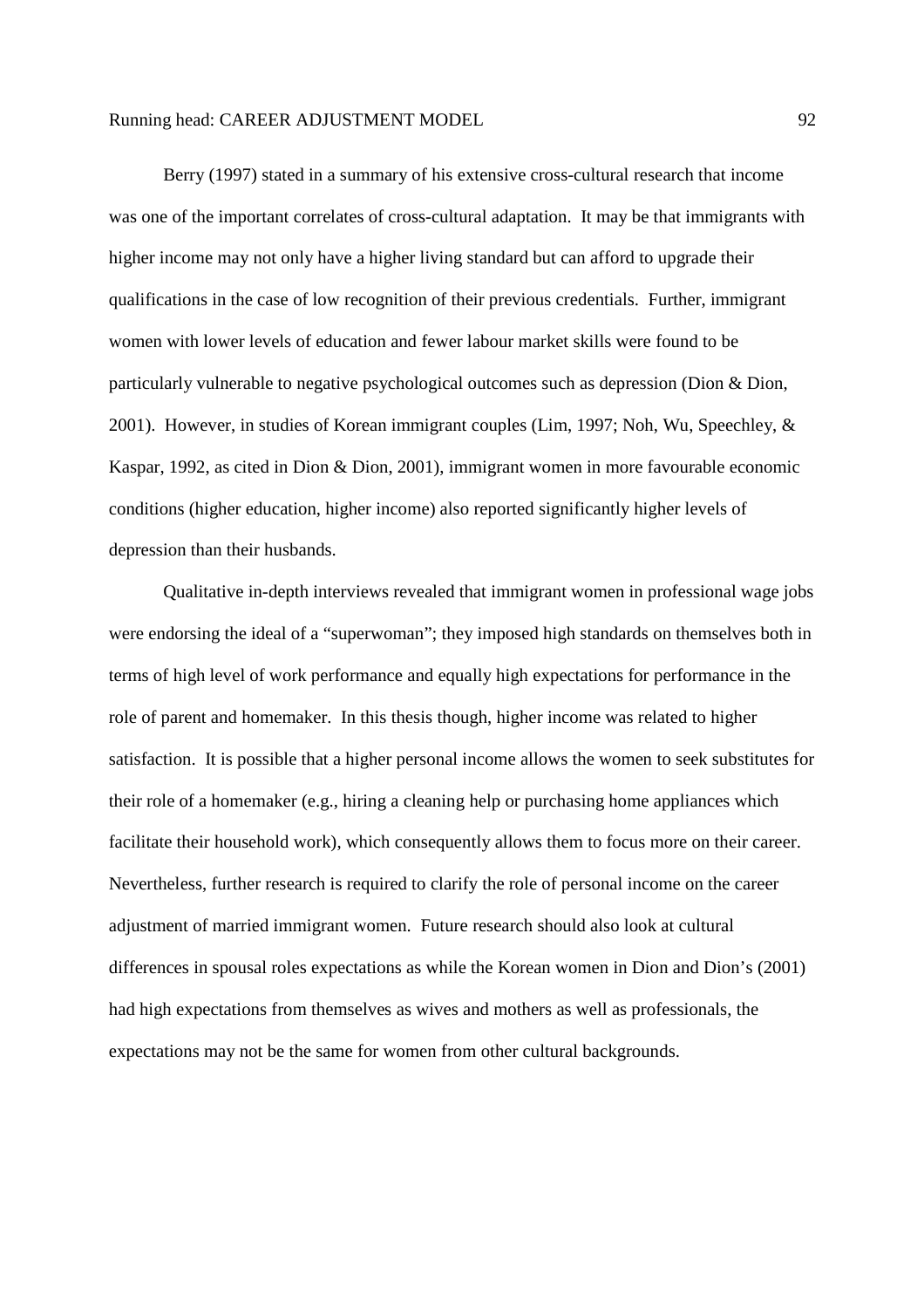#### **Correlates of Occupational Stress**

Parenthood is one of the frequently cited factors influencing career adjustment of all women, not only immigrants. In addition, some research (e.g., Foroutan, 2008; Iredale, 2005, Potocky-Tripodi, 2003; Preston & Man, 1999) suggests that immigrant women who are mothers of very young children tend to experience more difficulties in entering the labour market because they are often unable to afford expensive daycare facilities, do not have social networks including extended family members who could substitute for these facilities, and frequently come from cultures where women are the exclusive care givers for their children. Indeed, personal income and the number of children were negatively correlated in this study. However, contrary to the expectations and hypotheses 8a and 8b, the number of children correlated negatively with occupational stress and the age of the youngest child correlated positively with occupational stress. That is, the more children the immigrant women had, the less occupational stress they experienced, and the older their children were, the more occupational stress they reported. This is surprising and it is difficult to think of a convincing explanation for these relationships.

The questionnaire instructed the immigrant women to refer to their current or most recent job when responding to the job satisfaction and occupational stress scales. It is possible, therefore, that there may be some confounds as in some cases the most recent job could have been prior to having the youngest child. Also, some recent immigrants could have referred to the last employment they held in their country of origin prior to immigrating. The majority of immigrant women that come to Canada are in their child-bearing years and the likelihood that their parenthood situation will change after immigration is relatively high. In fact, the 20% of women who were not employed at the time of the study could have been on maternity leave and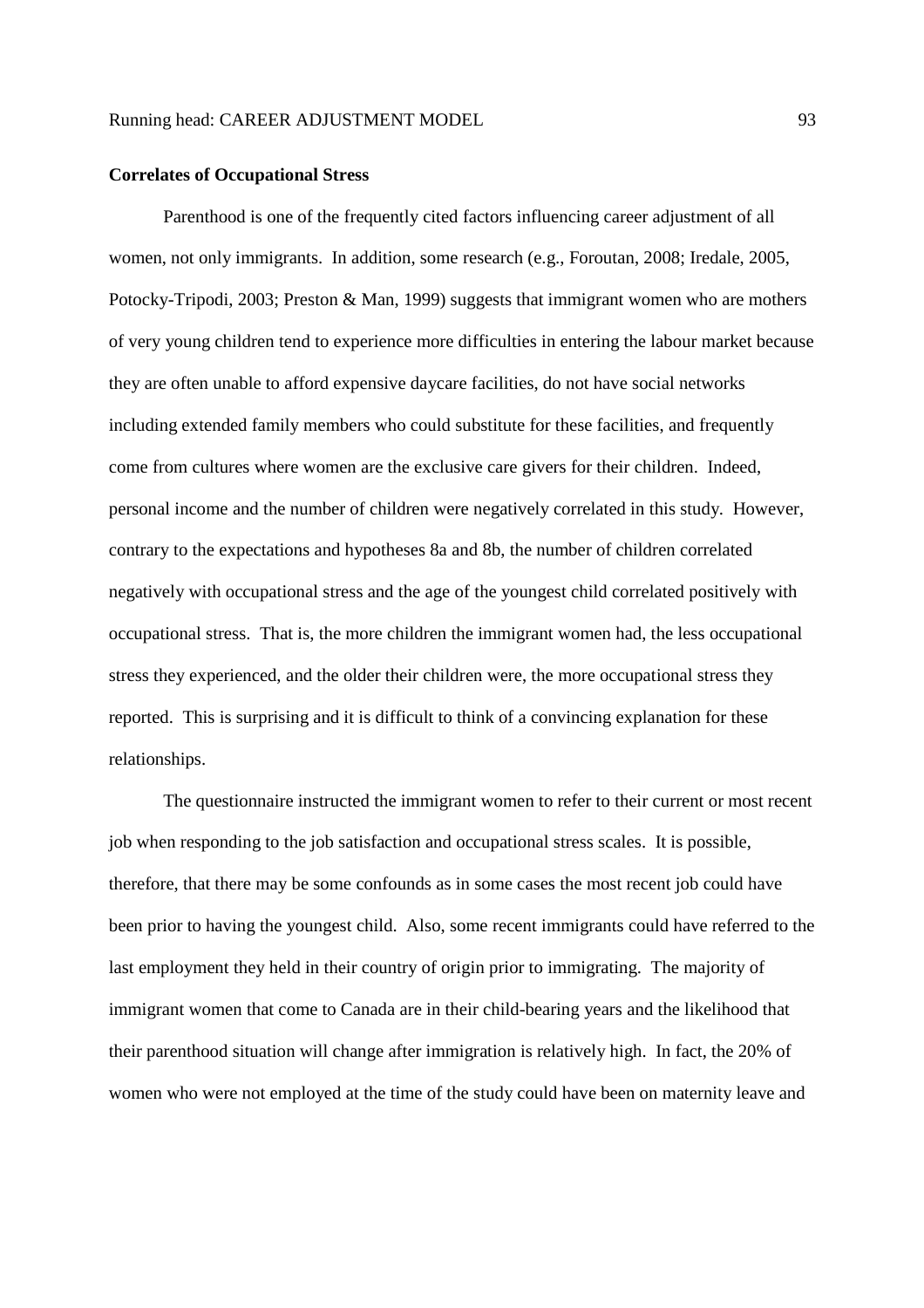evaluated their most recent employment as little stressful. The chi-square analysis, however, did not show any differences between the employed and unemployed women and the number of children they had and their children's age.

There may be more factors contributing to this unexpected finding, however, there is currently no literature which would help explain it. Future research should include more questions about parenthood into a study of the labour market integration of immigrant women and should then compare cultural gender role expectations, marital status, income, and other potentially relevant variables to explore the role of parenthood on immigrant women's employment situation.

## **Differences between Job Satisfaction and Occupational Stress**

Except for career management self-efficacy and emotion-focused coping, job satisfaction and occupational stress were correlated with and predicted by different variables. The results from this study thus suggest that job satisfaction and occupational stress represent two unique aspects of career adjustment. In the previous research, these two variables were studied as separate, yet related factors. For example, Rothmann (2008) asserts that occupational stress and job satisfaction, together with burnout and work engagement, are important components of affective work-related well-being. In his study of police workers in South Africa, job satisfaction was measured on a pleasure-displeasure dimension while occupational stress was captured through an anxiety-comfort dimension. Rothmann found that both occupational stress and job satisfaction were related to exhaustion and cynicism and that together with the other two factors measured in this study (burnout and work engagement), they were all separate but related factors of occupational well-being. As well, Rothmann concludes that occupational well-being entails more than job satisfaction and thus it is likely that there may be another dimension of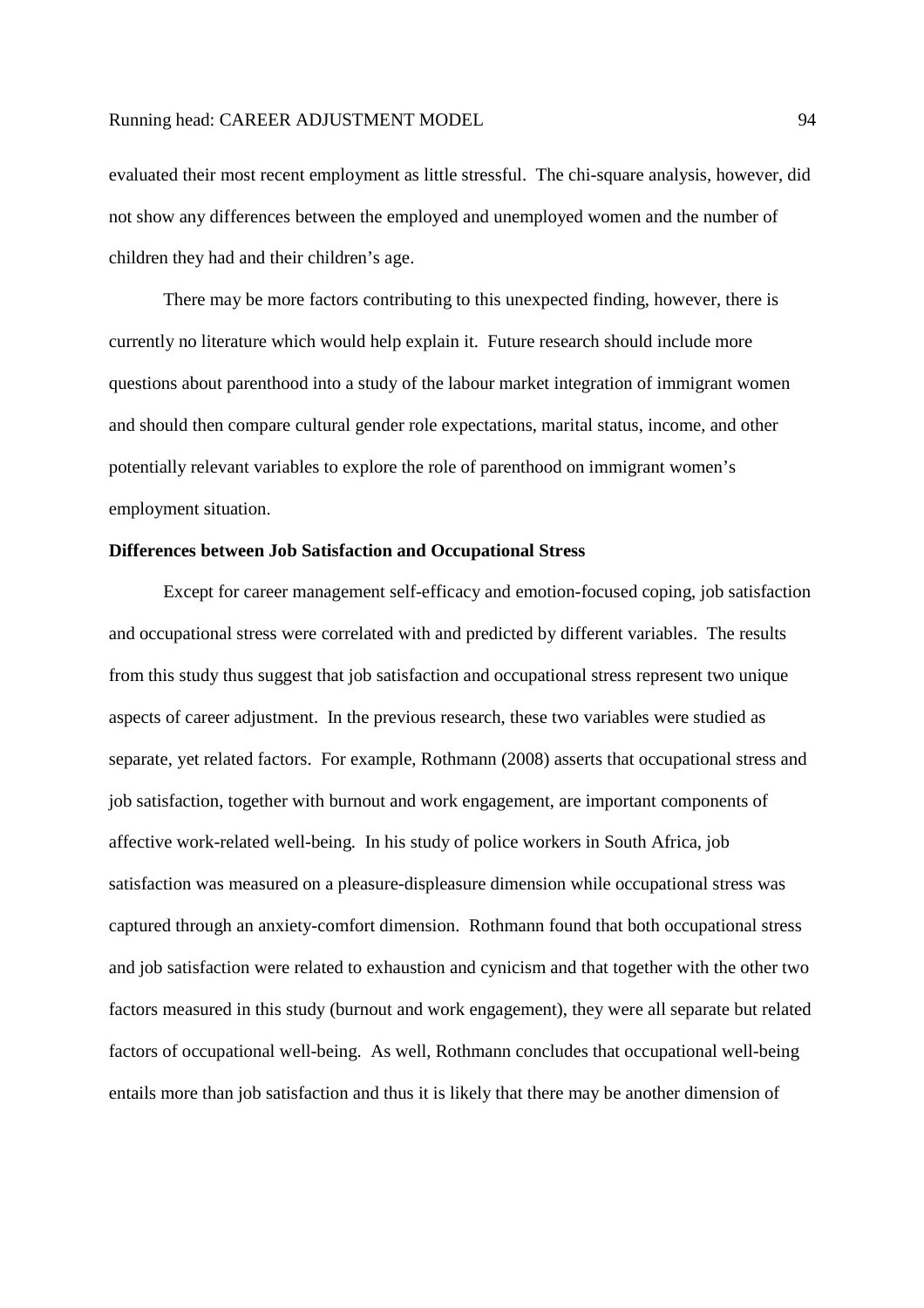career adjustment that would, together with job satisfaction and occupational stress, capture the concept more fully and distinguish it from other related concepts such as occupational well-being used by Rothmann. Generally, however, the reviewed studies that included these two concepts had a very limited discussion of the relationship between them. The relationship between job satisfaction and occupational stress would thus warrant further examination and investigation.

Job satisfaction was correlated with a significantly larger number of variables than occupational stress and, when entered into a regression equation, these variables accounted for almost 12 % more of the variance in job satisfaction than was explained by a separate set of variables predicting occupational stress. It may be that occupational stress is present in high skilled jobs that put greater demand on immigrant women, but that this stress may not necessarily mean a low level of career adjustment. On the contrary, low skilled jobs with low intellectual demand may not represent a challenge and, even though they may cause very little occupational stress, they may potentially result in boredom and a low level of career adjustment. Interestingly, job satisfaction was predicted by a larger number of psychological factors including social support. The only two psychological factors that correlated with occupational stress were also significant correlates of job satisfaction. In addition, all three of the situational factors which predicted occupational stress, did so in an unexpected direction. That is, the results mostly contradicted findings of previous research. Even though it is likely that different people react differently to various stressors, the conditions under which immigrant women experience occupational stress will require further investigation given the results from this study. Indeed, job satisfaction may represent a somewhat better way to conceptualize career adjustment than occupational stress, although clearly this must be investigated further.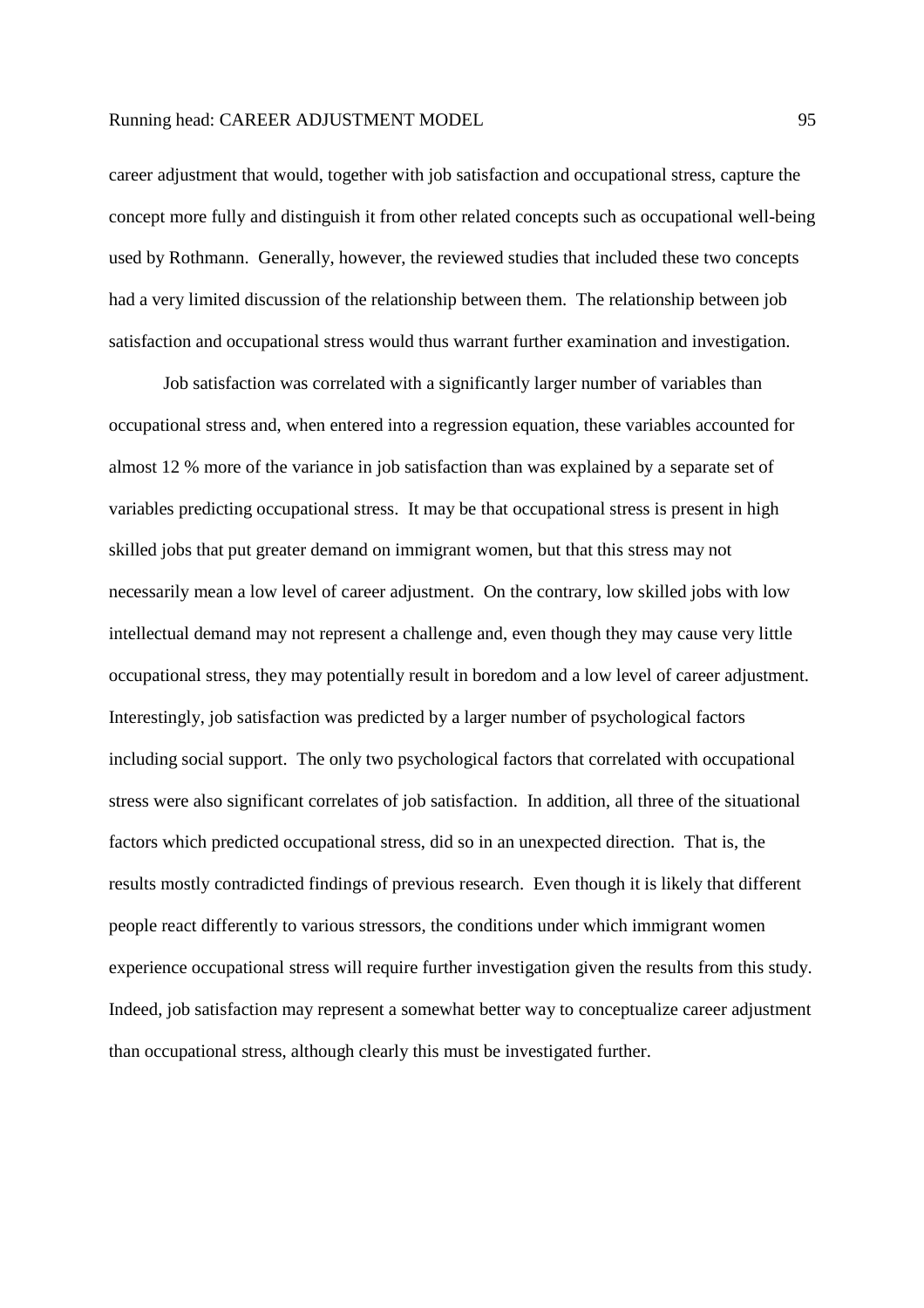Surprisingly, language self-efficacy had no relationship with occupational stress. This is in spite of the fact that language is considered critical for immigrants' adjustment and it seems plausible to assume that a lower level of language comprehension or the ability to express oneself precisely could increase the stress that one experiences in a workplace. The women in this sample, however, evaluated their language competence relatively high (5.8 to 6.2 out of 7 on all four domains) and it is likely then that language was not a stressor for them.

In contrast, career management self-efficacy was the bridging factor that predicted both components of career adjustment. The importance of career management self-efficacy was already discussed above and much of the explanation that applied to job satisfaction likely applies also to occupational stress. The rationale is further supported by the close negative relationship of career management self-efficacy and emotion-focused coping. Immigrant women with high career management self-efficacy and low emotion-focused coping are perhaps more likely to adopt a more rational approach to their careers including potentially different attributions they make about events that happen to them in relation to their careers. Despite not qualifying as a significant predictor, emotion-focused coping correlated significantly with both dependent variables; it is likely that emotion-focused coping is another important variable that needs to be considered when studying career adjustment of immigrant women or when designing employment counselling services for this group.

## **Other Factors from the Model of Career Adjustment**

Contrary to the model's prediction (hypothesis 10a), education obtained from the country of origin was not a significant predictor of career adjustment. As a significant amount of literature on labour market integration of immigrants (e.g., Ferrer & Ridell, 2008; Grant & Nadin, 2007; McCoy & Masuch, 2007; Reitz, 2001; Wanner, 2001) reported a lack of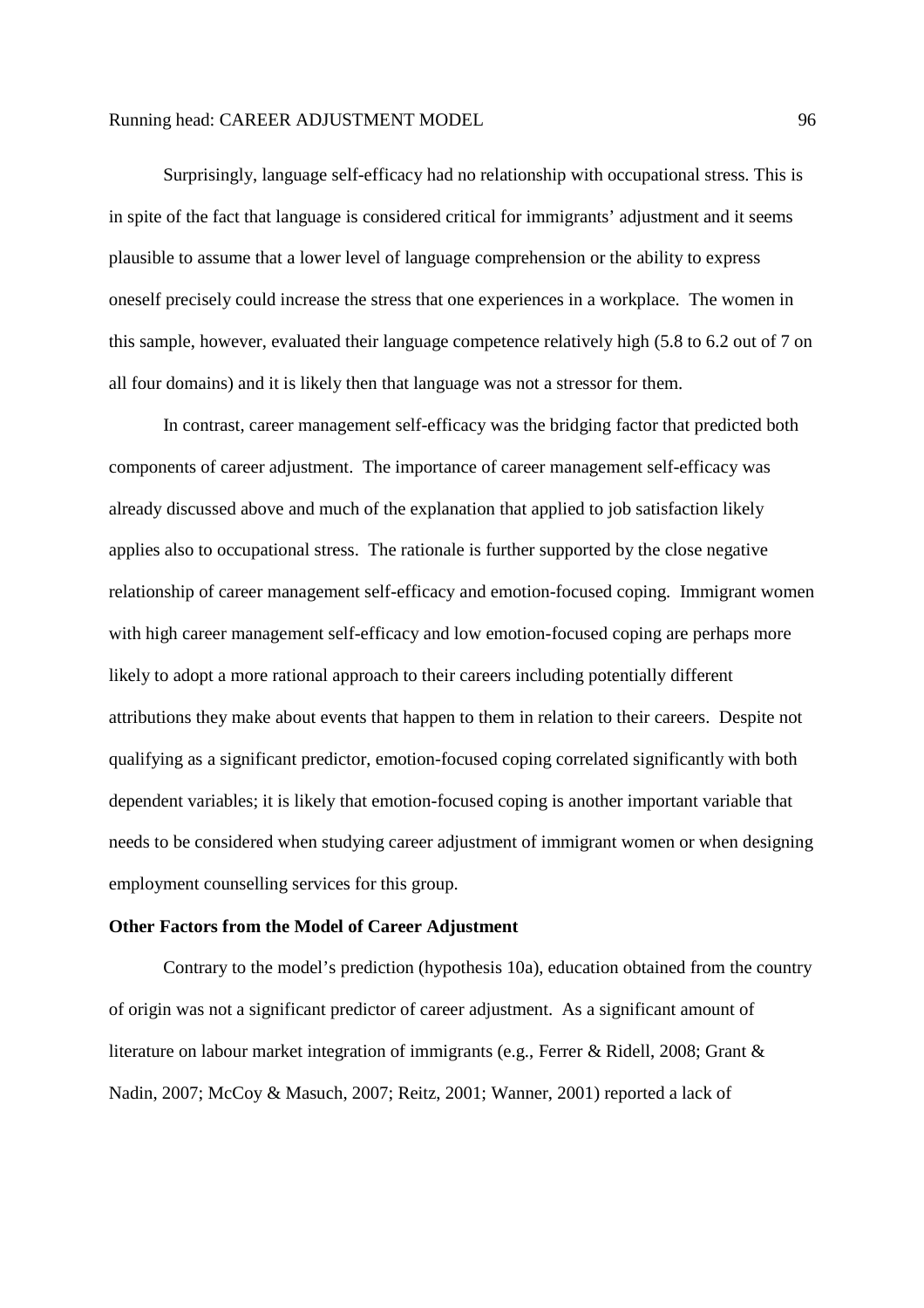recognition of immigrants' education and work experiences, it may be that immigrant women in this sample also faced problems with recognition of their foreign credentials. Perhaps, the education they obtained from their country of origin is largely unrecognized by the Canadian system and they needed to start building their careers again.

Contrary to hypotheses 1, 6, 7, 12, and 13, motivation for economic advancement, perceived cultural distance, perceived discrimination, length of residency in Canada, and age at arrival to Canada were not significantly correlated with career adjustment. Age at arrival may be in a more complex relationship with some of the other variables tested in the model such as language competence, income, or work experience. Inevitably, age at arrival was significantly inter-correlated also with length of residence in Canada and extremely positively inter-correlated with work experience from the country of origin ( $r = .87$ ,  $p < .001$ ). It also correlated positively with education from the country of origin and negatively with personal and family income. The latter seems to support the findings of Ferrer and Ridell (2008) who showed that women who immigrate at a younger age tend to see an increase in their earnings. Interestingly, age at arrival was also positively related to perceived discrimination, indicating that the older the women were at the time of immigration the more they felt discriminated against. It may be that the women were exposed to general stereotypes toward older workers (e.g., Chiu, Chan, Snape, & Redman, 2001) but due to their immigrant origin attributed these negative stereotypes to discrimination against immigrants. No matter what the explanation is, it is an interesting finding which should be further explored in research on immigrant women's labour market integration.

Cultural distance was related to motivation for economic advancement, personal and family income, and the number of children. However, it did not seem to fit into the model too well as it did not correlate with the dependent variables and there were a fewer and less strong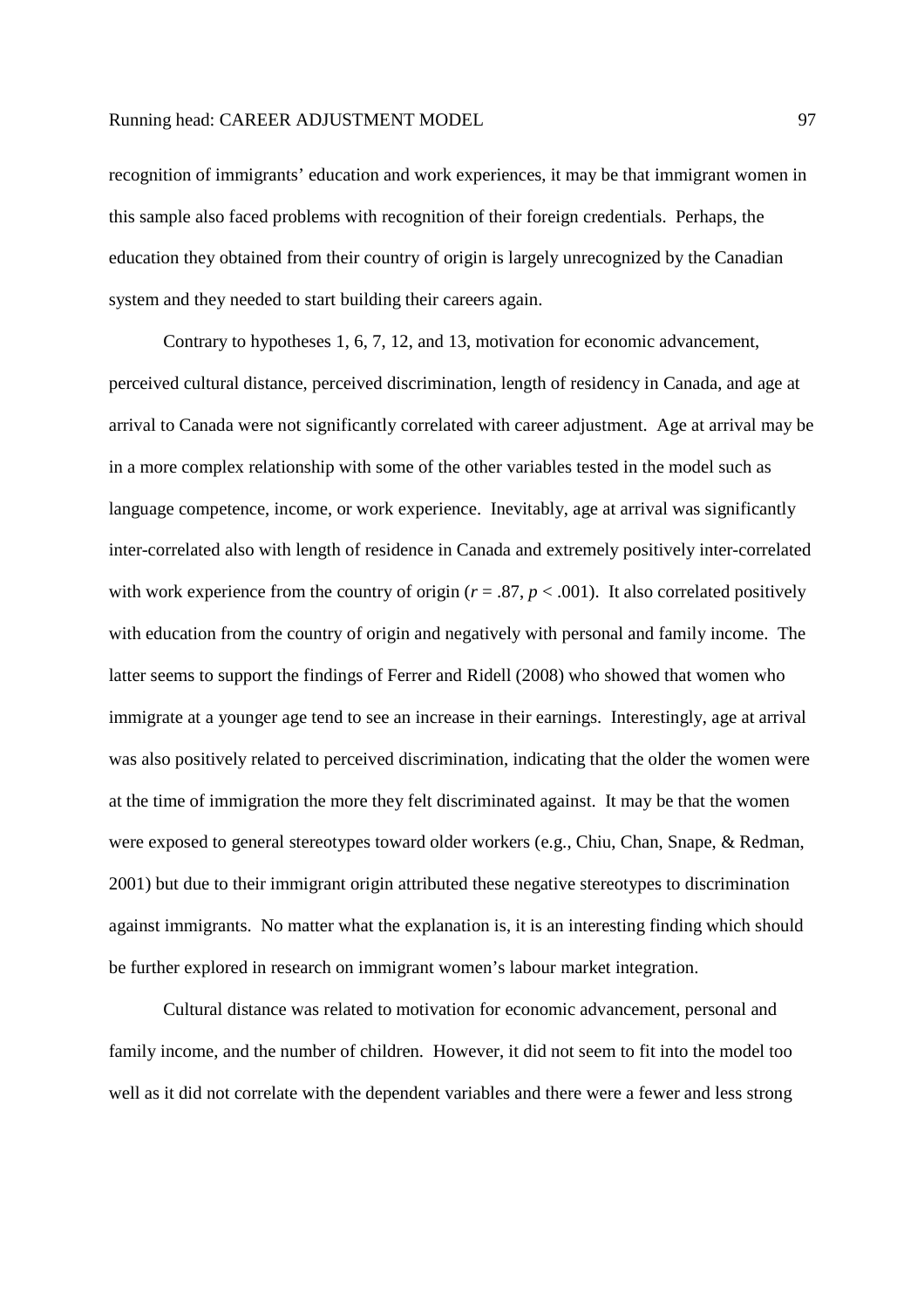correlations between cultural distance and other career adjustment predictors in comparison to other variables. Some recent research on immigrants' economic integration stated that immigrant's economic outcomes are worsening as a result of the source country shift between the 1970s/1980s and 1990s/early 2000s (Bloom, Grenier & Gunderson, 1995; Ferrer & Ridell, 2008; Green & Worswick, 2009). However, it may be that, cultural distance, even in traditional very distant countries, may be decreasing with progressing globalization. It is likely that immigrants from any part of the world have had some exposure to the western culture through media prior to immigrating. Consequently, they may be better prepared for living in a western culture compared to immigrants several decades ago. Whether or not cultural distance or the country of origin matter to immigrants' career adjustment should be further explored in future studies.

Lastly, motivation for economic advancement after immigration did not seem to be any more important than other measured motivations. My own experience with working in the immigrant community suggests that a large number of immigrants are equally or even more strongly motivated to immigrate in order to provide a better future of their children as they are for their own economic advancement. Indeed, the motivation to immigrate to better the future of their children was the strongest motivation among respondents to this study (mean score 5.8, SD  $= 2.4$ ), followed by family reasons (mean score 5.3, SD = 2.1). Economic advancement was only the third most important with a mean score  $4.6$  (SD = 2.0). It seems like, despite experiencing stress and frustration from not being able to utilize their previous qualifications and secure an employment commensurate to their skills and experiences (Grant, 2008), immigrants are less focused on their own careers than they are on the future of their children.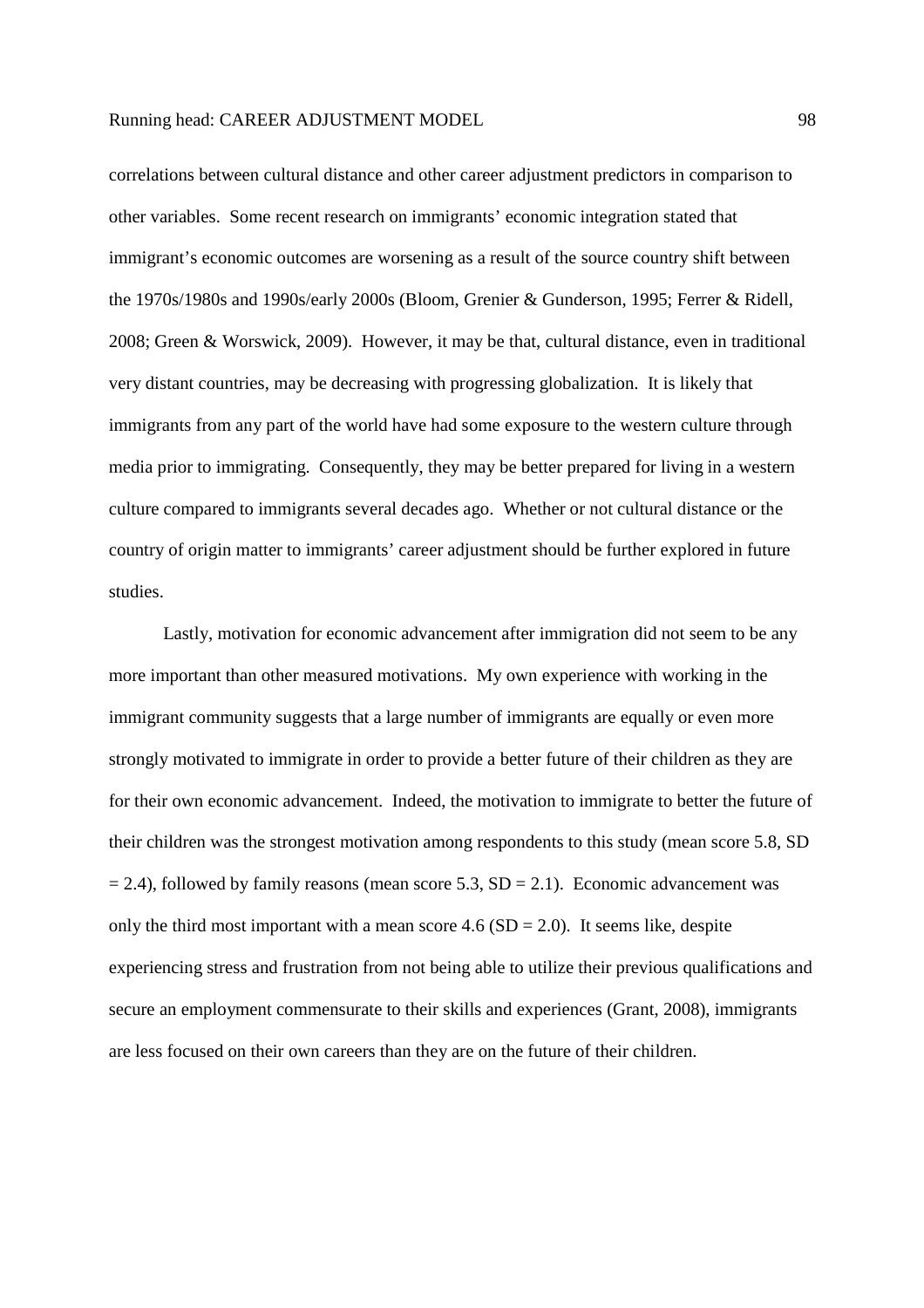This study provides evidence that career management self-efficacy, emotion-focused coping, extent to which expectations formed prior to immigration were met in Canada, problemfocused coping, language self-efficacy, strength of one's social support networks, personal income and professional experience from Canada and the country of origin are correlates of successful career adjustment of immigrant women to Canada. The results further revealed that career adjustment is influenced by the highest attained education in Canada as well as parenthood. Those two predictors were, however, correlated in unexpected directions and will need to be subject to more thorough examinations in future research. In the light of the whole model of career adjustment, the above listed factors appear to have a greater importance than cultural distance, perceived discrimination, length of residency in Canada or age at arrival to Canada. Previous research (e.g., Mumford, 2000; Searle & Ward, 1990; Ward & Kenendy 1992a, 2001) has promoted some of them (notably length of residence and cultural distance) as important predictors of cross-cultural adjustment and labour market integration. It may be that these variables have an influence on other, important factors such as work experience, education, age, social support, or language fluency rather than directly on career adjustment per se. For example, the longer a person lives in another country, the more likely they are to speak its language, develop stronger social networks, and be older.

## **Limitations**

 Initially, a minimum of 120 immigrant women were supposed to be recruited for this study so as to have enough power to detect a relationship with medium effect size. Unfortunately, despite extensive recruitment techniques and an extended period of time devoted to distributing the questionnaire, the final sample size was only 101 respondents. This sample size was sufficient to run the regression analyses, however, it undoubtedly resulted in lower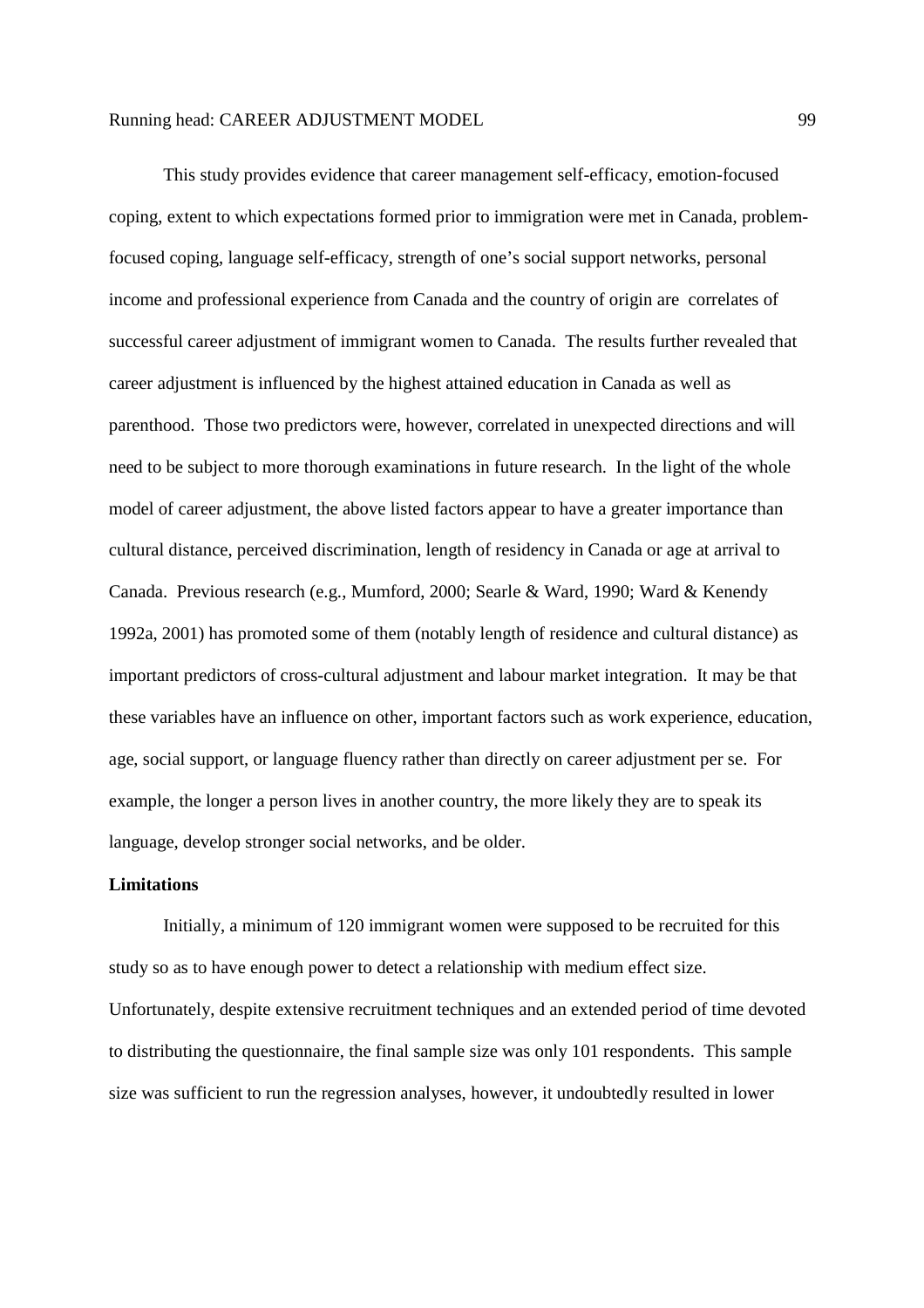power of the significance tests. Indeed, some of the factors were only marginally significant and it may be that they would have reached the level of conventional statistical significance if the sample size was bigger. As well, this thesis was an exploratory study and, therefore, some marginally significant results were reported, both correlations and regression beta weights. This limitation needs to be acknowledged when interpreting the data. In fact, all interpretations should be made with great caution as, given the number of statistical analyses performed, it may be that some of the significant results are a Type I error. Clearly then, replicating and extending on these promising preliminary results in future research projects is necessary.

In addition, there were missing data randomly distributed across the sample which resulted in decreasing the sample size to as low as 84 in some of the analyses. There were also substantial inter-correlations among the independent variables and a greater sample size could have shown more clearly the relationships between the dependent and independent variables. For example, some variables correlated significantly with the dependent variables at a certain sample size but with a change of the set of variables that resulted in a sample size change, the same variables were no longer significant. The sample size also influenced the analysis strategy as it appeared to be better to divide the predictors into blocks according to the model of career adjustment rather than analyze them all at once as it was originally planned. Despite these limitations, however, the regression analyses still showed that the variables that correlated significantly with either job satisfaction or occupational stress explained a relatively large portion of the variance.

 As is common for applied social psychology studies, the sample for this study was not selected randomly and thus was not a representative sample of immigrant women. The women for this study were recruited based on methods of convenience such as using my personal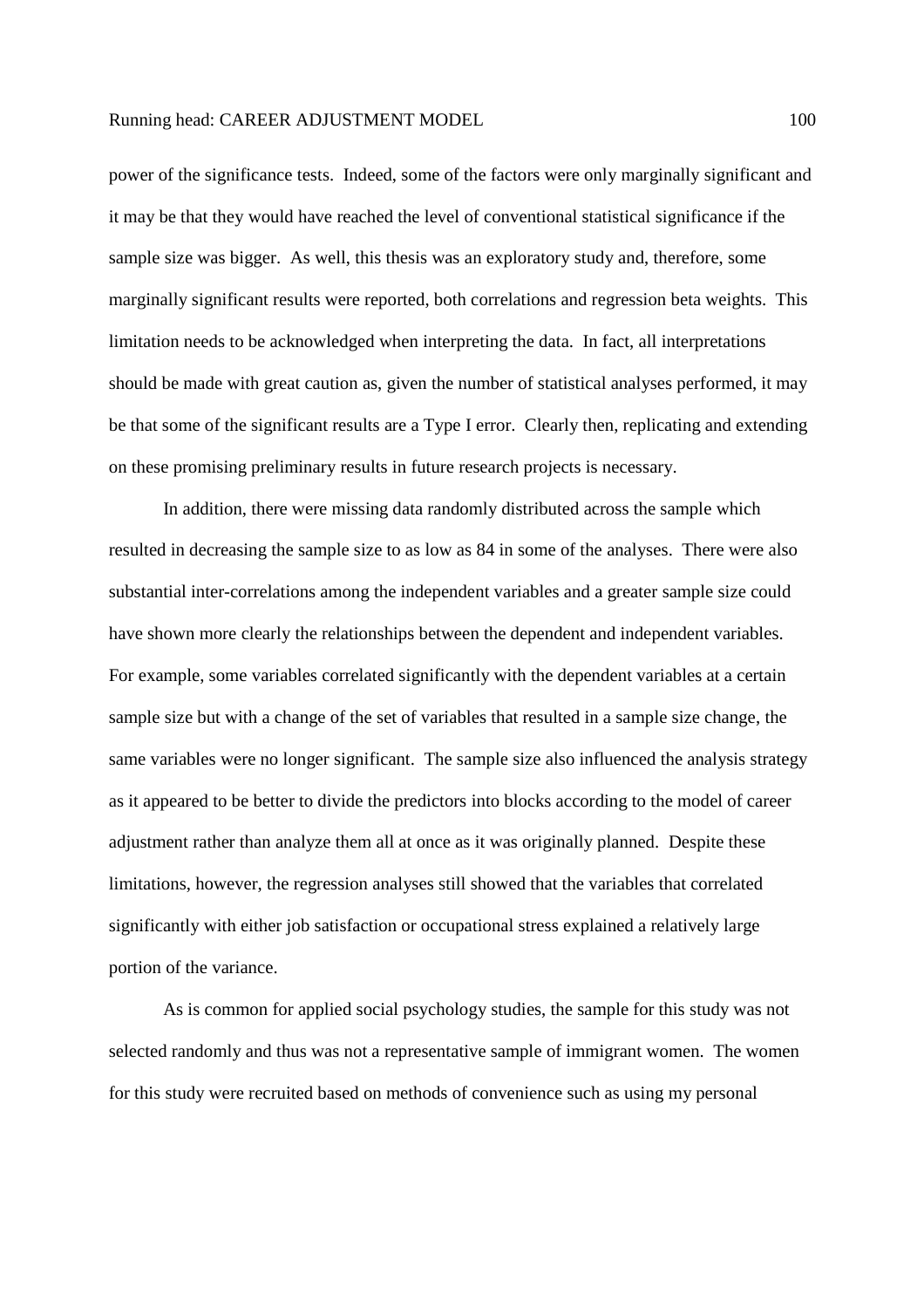network and contacts in the immigrant-serving community. Equally, the research assistants used their personal contacts which may have oversampled specific ethnic groups. In particular, one was from Pakistan and collected 13 hard copies of the questionnaire, the other one was from China and recruited 4 participants who filled out the hard copy. The resulting sample, however, was still very diverse in terms of country of origin, age, work experience, length of stay in Canada and other important variables. Nevertheless, caution should be exercised when generalizing these findings to immigrant women across Canada; despite the recruitment efforts targeting immigrant women in all Canadian provinces except for Quebec, there is a significant likelihood that most of the women were residents of Saskatchewan at the time of the study. As was discussed in the introduction to this thesis, Saskatchewan has some unique immigration patterns in comparison to traditionally popular destinations for immigrants such as Ontario or British Columbia. The career adjustment of immigrant women could be potentially influenced by some characteristics of the host society and local employers whose attitudes toward immigrants may be different from those in provinces which have traditionally been more popular as a destination for immigrants.

 In addition, there was a considerably higher proportion of immigrant women with postsecondary education in this sample. It may be argued that these women are more interested or motivated to pursue their careers. As such, this thesis results should be interpreted with regard to this sampling bias, i.e., besides the geographical limitation, the results of this thesis represent mostly highly educated immigrant women with a great interest in their career.

 Further, the differences between refugee women and other immigrant women need to be acknowledged, despite the common data analysis. Refugee women represented only a small proportion of the study sample and the results thus have a limited generalizability to this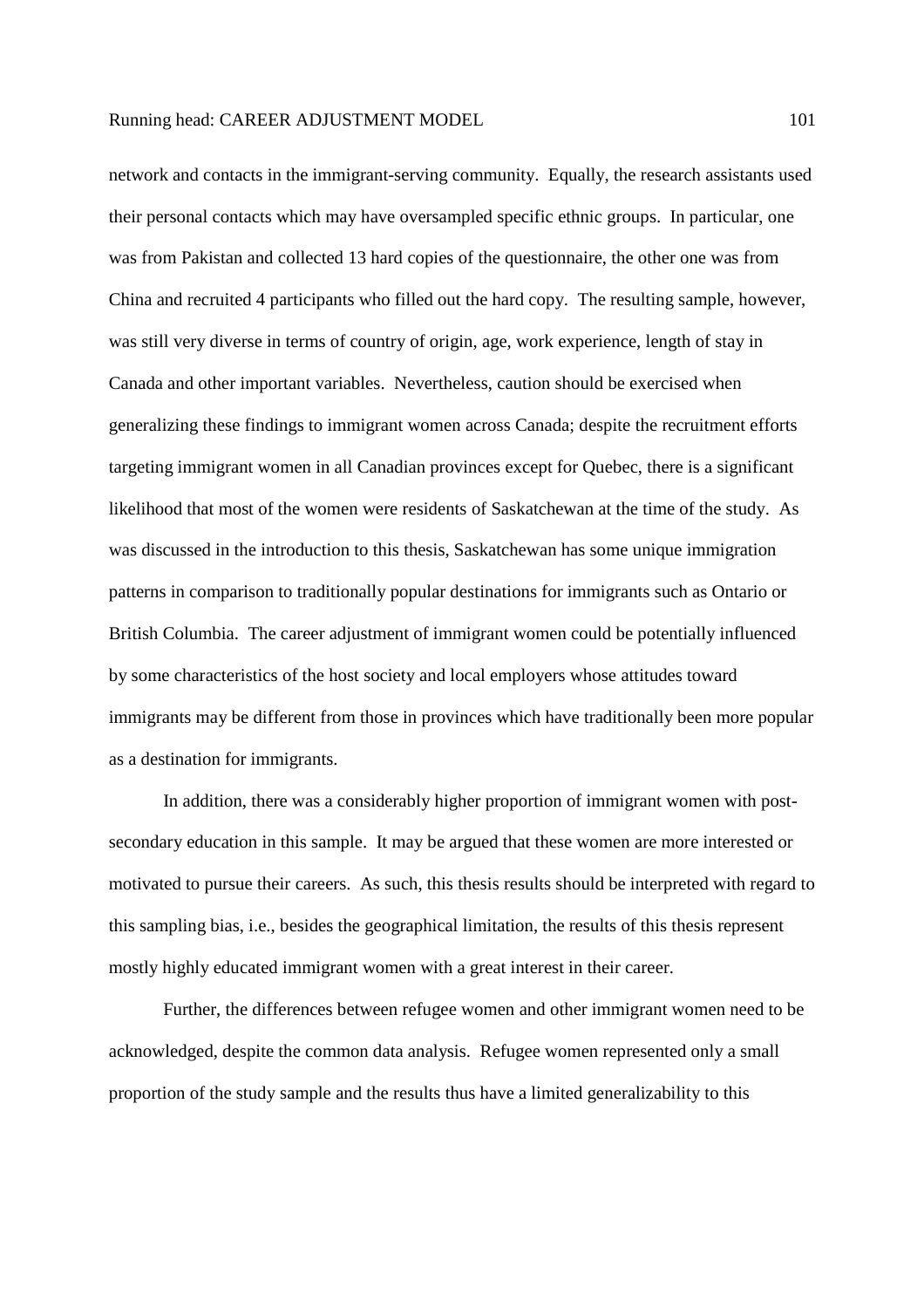population. Even though there likely are some commonalities between immigrants and refugees when assessing career adjustment, there are unique adjustment aspects that need to be considered with regard to the refugee population, such as coping with a trauma and having potentially less coping resources.

 Career adjustment was operationalized as a job satisfaction and occupational stress based on a study of career adjustment of Asian Americans in the United States (Leong, 2001). There have not been many studies of immigrants' career adjustment and none that have focused specifically on immigrant women. The literature review on the career adjustment of immigrants, particularly immigrant women, was thus limited. The conceptualization of career adjustment was compatible with the career adjustment definition used by Rasouli and her colleagues (2008). This study, however, suggests that job satisfaction and occupational stress might be two very separate aspects of career adjustment as except for two variables, their correlates were different. The question then is whether one of them could be a better index of career adjustment than the other, or whether the construct of career adjustment should be investigated more fully and revised.

 This thesis used one completely new scale measuring career management self-efficacy and one modified scale measuring social support. Both scales proved to be highly reliable and both also demonstrated some construct validity. Future psychometric work with these scales, however, may be warranted to validate these scales on other samples of immigrant and nonimmigrants populations. For this thesis, however, the psychometric qualities of these scales were adequate and the data collected through these measures resulted in identifying both as promising possible predictors of career adjustment that should be considered by researchers interested in exploring this important, but neglected topic more fully.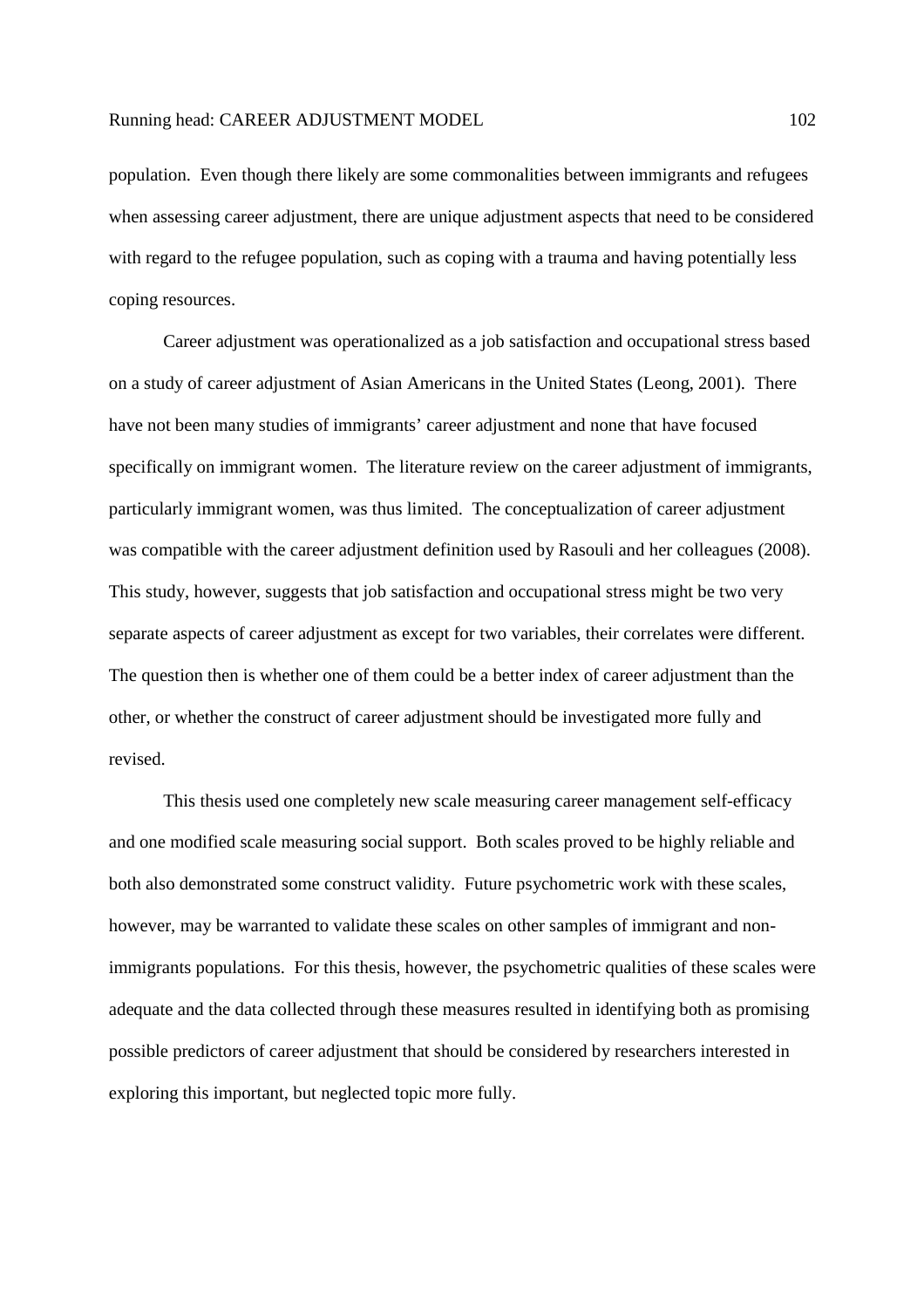Another technical limitation of this study was the length of the questionnaire which resulted in 152 questions on 15 pages. Not surprisingly, the feedback from the immigrant women frequently included a complaint or criticism of the questionnaire length and the demand on their time. The innovative aspect of this study was to capture career adjustment as a complex phenomenon rather than focusing on certain parts of it. However, the length of the questionnaire could have resulted in the missing data found randomly across the respondents in the sample. Consequently, I recommend that researchers should try to 1) design and validate shorter scales for each of the predictors of career adjustment, or 2) test only certain predictors from the model of career adjustment rather than the model as a whole. Another solution may be to secure sufficient resources which would allow the researchers to compensate immigrant women for their time spent on the questionnaire, and to hire research assistants with extensive networks in immigrant communities. These efforts would likely result in a greater sample size and, therefore, more certainty regarding the predictors of the indices of career adjustment.

 The questionnaire was also designed for immigrant women with a relatively high command of the English language. The level of language skills required to comprehend and answer the questionnaire was at least intermediate (CLB 4) and the lower the language level, the longer the time an immigrant woman spent on filling out the questionnaire. The survey was a measure of language ability in its own right, therefore, and created a sampling bias as women with lower level of English were either not recruited, or decided not to participate stating that their English was not good enough. It is likely though that women with a low command of the English language would experience much lower career adjustment as it is difficult to imagine someone in a professional occupation who does not have a good command of the language. On the other hand, language competence has been researched extensively in cross-cultural research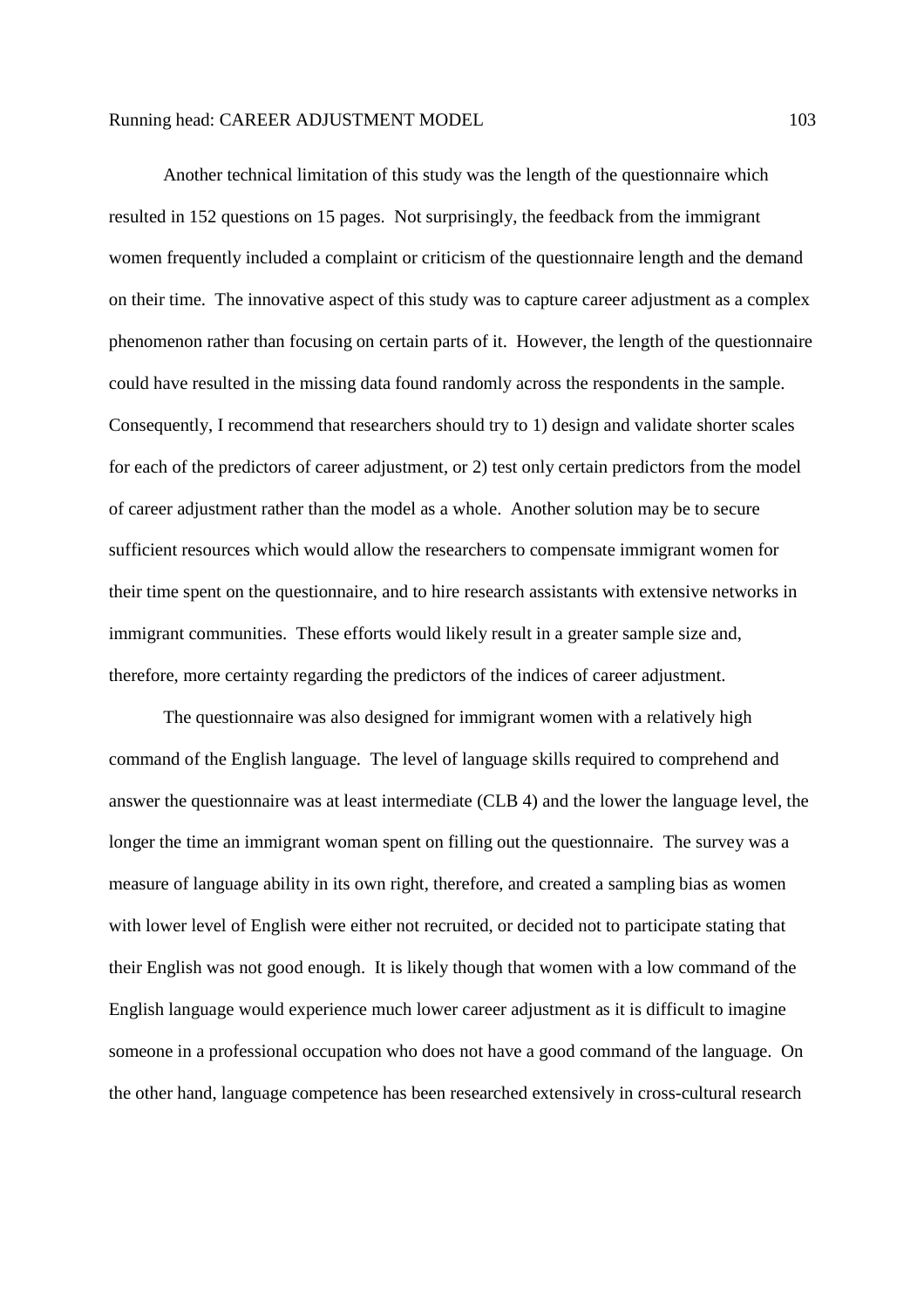and the value of the approach taken in this thesis was to examine whether language self-efficacy, rather than actual language skills would predict career adjustment.

Lastly, the scope and characteristics of social support measured in this study were rather limited. Social support is a complex phenomenon that depends on a number of factors, with one of the major modifiers being culture. This study measured only the quantity of available social support while it may that the quality of social support is more important for immigrant women to achieve successful career adjustment. Additionally, the characteristics of social support are likely to change based on cultural context or the cultural group to which the immigrant women belong. The fact that this thesis did not control for these various aspects of social support should thus be considered a limitation worth attention in future social psychological studies.

Despite its limitations the thesis was able to focus on a broader range of predictors than is common in traditional cross-cultural studies. Therefore, some psychological and situational factors were identified which may be more important for the career adjustment of immigrant women than other, traditionally studied and recognized predictors. Future research is necessary to confirm, clarify and further elaborate on the findings of this thesis, yet there are some practical implications that may be drawn at this point.

## **Applied Implications of this Research**

This research was triggered by the finding that immigrant women in Canada constantly achieve a lower level of economic integration in comparison to immigrant men and to Canadianborn women. This study did not intend to confirm or refute this finding as it did not compare men and women; instead, it was meant to gain a deeper knowledge of the factors which may contribute to these adverse career outcomes for immigrant women. The majority of women in this study, however, expressed the opinion that their situation is no different from the situation of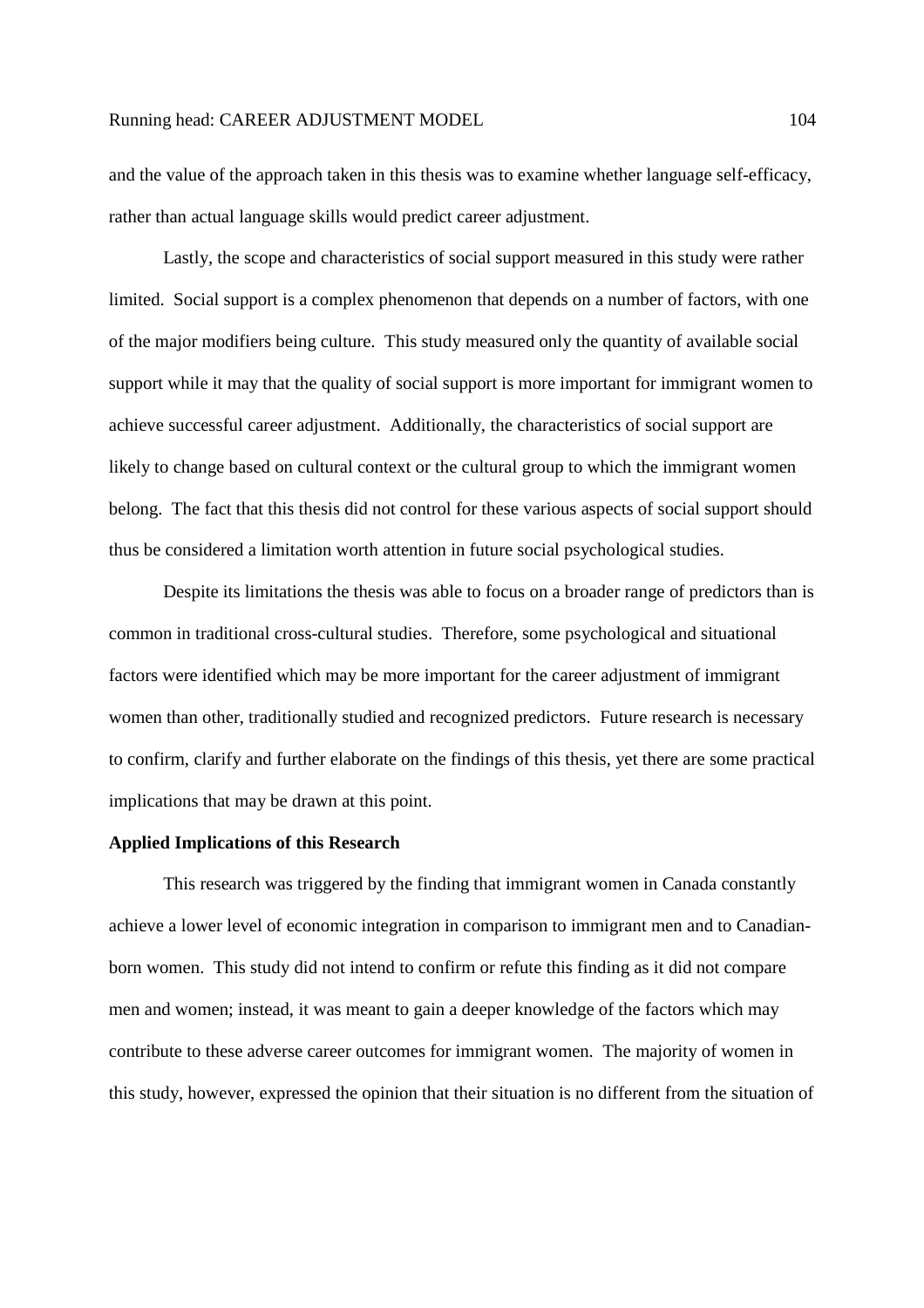immigrant men. Indeed, except for the statistical data showing that immigrant women are less adjusted than their male counterparts, there is no solid evidence on the differences between immigrant men and women in their career adjustment as cross-cultural studies do not frequently focus on gender and even less on a comparison between them. The following discussion will therefore refer mostly to immigrants in general.

Even though career management self-efficacy was introduced as a new concept in this study (based on Rasouli et al.'s definition), it was demonstrated that it is by far the most important predictor of career adjustment as it predicted both of the career adjustment components. To my knowledge, current employment programs for immigrants largely focus on teaching immigrants culture-specific knowledge and skills that may be applied in the labour market but do not focus on building self-efficacy. Consequently, a reality check may be missing as immigrants learn piecemeal knowledge and some domain-specific skills in an isolated environment of a class but are not able to verify whether they are able to use the knowledge and skills and do so in culturally appropriate manner. If they lack practice and feedback on their career-related knowledge and skills, it may be difficult to develop the belief that their knowledge and skills are effective and lead to enhanced self-efficacy. Given that problem-focused coping strategies significantly and positively influenced the career adjustment outcomes, it may be that more individual work with immigrants participating in these programs is required in order to help them identify these strategies and encourage the use of problem-focused coping skills. Perhaps more complex training centers for immigrants need to be established in order to provide them with comprehensive settlement and employment orientation services.

Statistical data continue to demonstrate that the economic situation of immigrants have been worsening in the last two to three decades. If the most plausible explanation is the shift in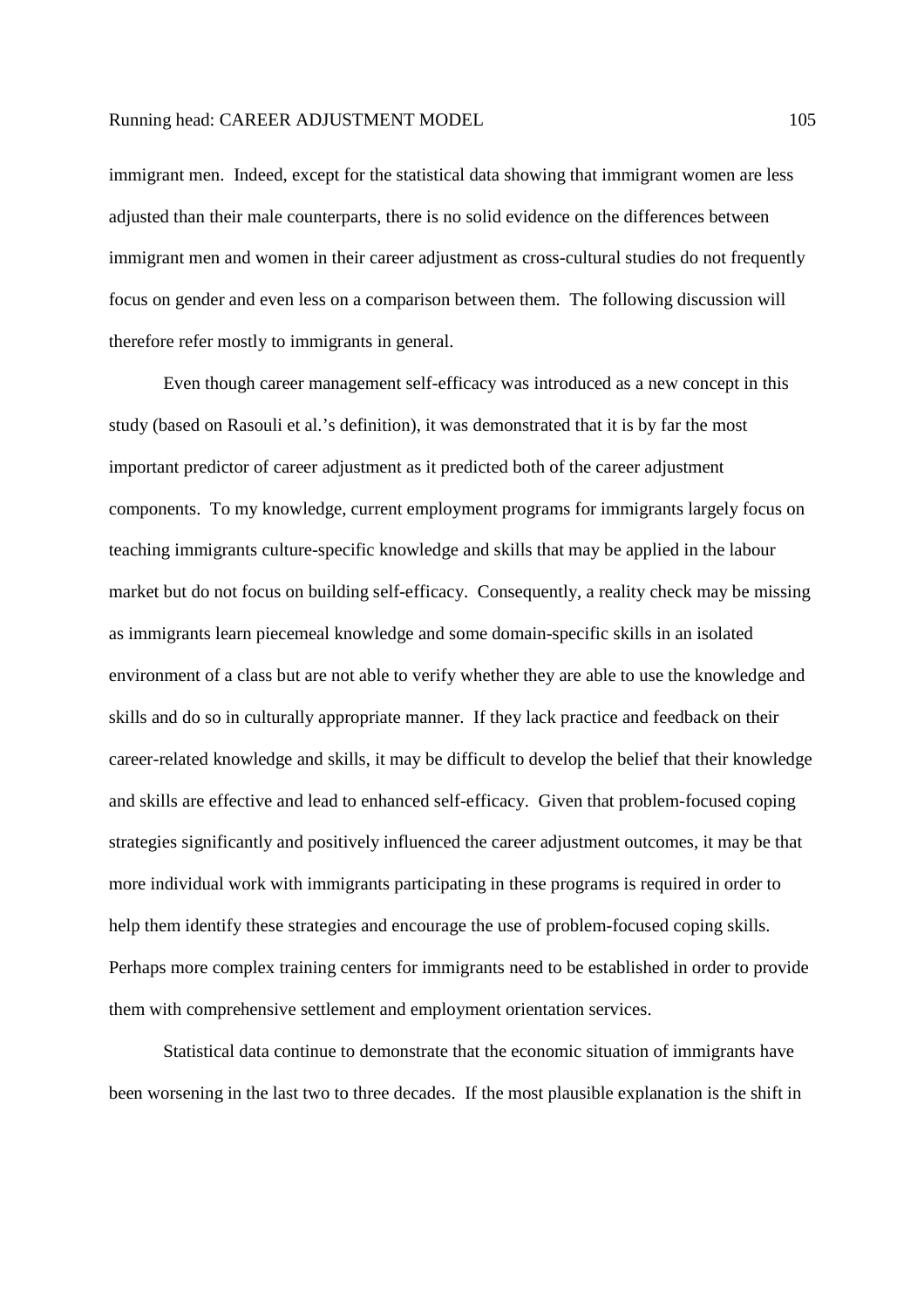the country source, then it is likely that immigrants need more specifically tailored employment services than native-born Canadians. Nevertheless, recent policy changes announced cuts to specialized employment counselling for immigrants in Saskatchewan; immigrants are now being referred to career and employment services for the general public (Saskatoon Open Door Society, 2011).

Immigration is an important current issue in Canada due to its strategic importance for economic and population growth in the next decades. Nevertheless, it is difficult for immigrants to contribute to the economy if their human capital is not recognized by Canadian employers. Equally, it is inefficient and ineffective to provide services for immigrants that do not fully address the adjustment issues that immigrants face. Despite its limitations, this study, which expands on previous knowledge about immigrants' cross-cultural adjustment, clearly provides several policy and program implications relating to employment services for immigrants.

#### **Conclusion**

This thesis was designed to study the complex nature of career adjustment of immigrant women to Canada. Reviewed statistical data indicated that immigrant women experienced lower levels of labour market integration and faced worse economic outcomes than immigrant men and Canadian-born women. The thesis attempted to explore factors that could potentially contribute to these unfavourable outcomes from a social psychological perspective. Indeed, the thesis presents the first quantitative and comprehensive investigation of the career adjustment of immigrant women to Canada. Using the theoretical framework of sociocultural adjustment, career adjustment was conceptualized as a sub-category of sociocultural adjustment. It was argued that, because a large number of immigrant women come to Canada under the skilled worker program, it will be important for them to achieve a high level of career adjustment which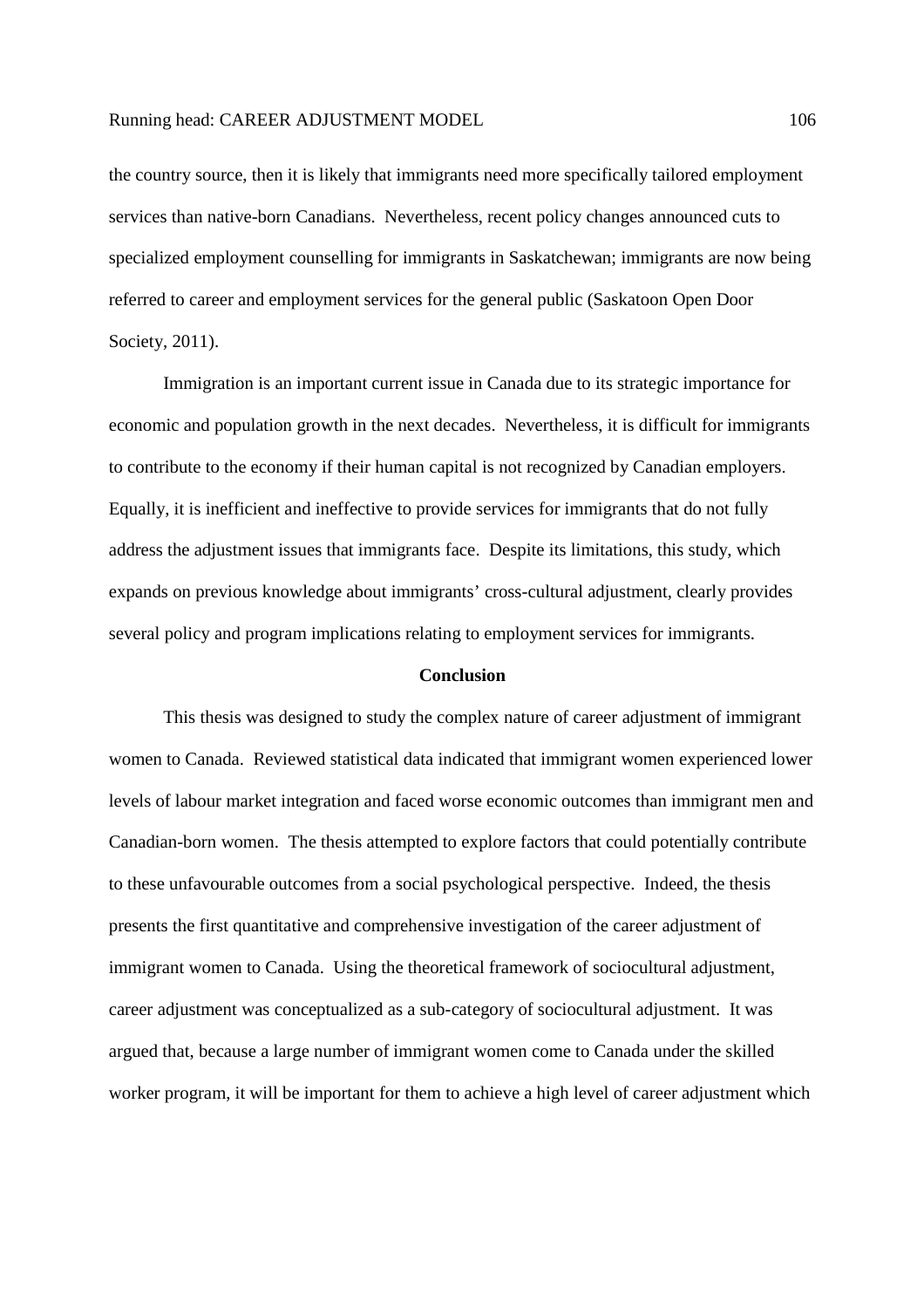will further enhance their overall adjustment to Canada as their new country. At the same time, however, acculturation and acquisition of host-country specific skills and knowledge was hypothesized to lead to an increased career adjustment and labour market integration.

Career adjustment was conceptualized as job satisfaction and occupational stress. The hypotheses expected all fourteen variables to correlate with both job satisfaction and occupational stress, yet differing in the direction of the correlation. Instead, however, this study demonstrated, that each of these constructs are correlated with quite different sets of variables. In addition, this study raised the question of whether job satisfaction and occupational stress are the only and best predictors of career adjustment, or whether future studies should try to reconceptualize career adjustment. As other industrial psychology literature indicates (e.g., Rothmann, 2008), job satisfaction and occupational stress are two distinct, yet related factors. However, their use in a measurement of other concepts such as occupational well-being may mean that other dimensions of career adjustment need to be identified to distinguish fully this variable from other similar concepts.

Based on the career adjustment model developed by Rasouli et al. (2008) and a literature review of sociocultural perspective on adjustment, fourteen psychological, situational and social predictors were included in this study. While most of them were not new concepts in the immigration adjustment literature (in fact, most of them were very well researched), the fact that they were studied all together is what makes this study unique. An exception is the variable career management self-efficacy, which was a completely new construct that has not received researchers' attention so far. Interestingly, this variable turned out to be the most important predictor of career adjustment. Despite the failure to identify more than two significant predictors of career adjustment, the study shed a light on many correlational relationships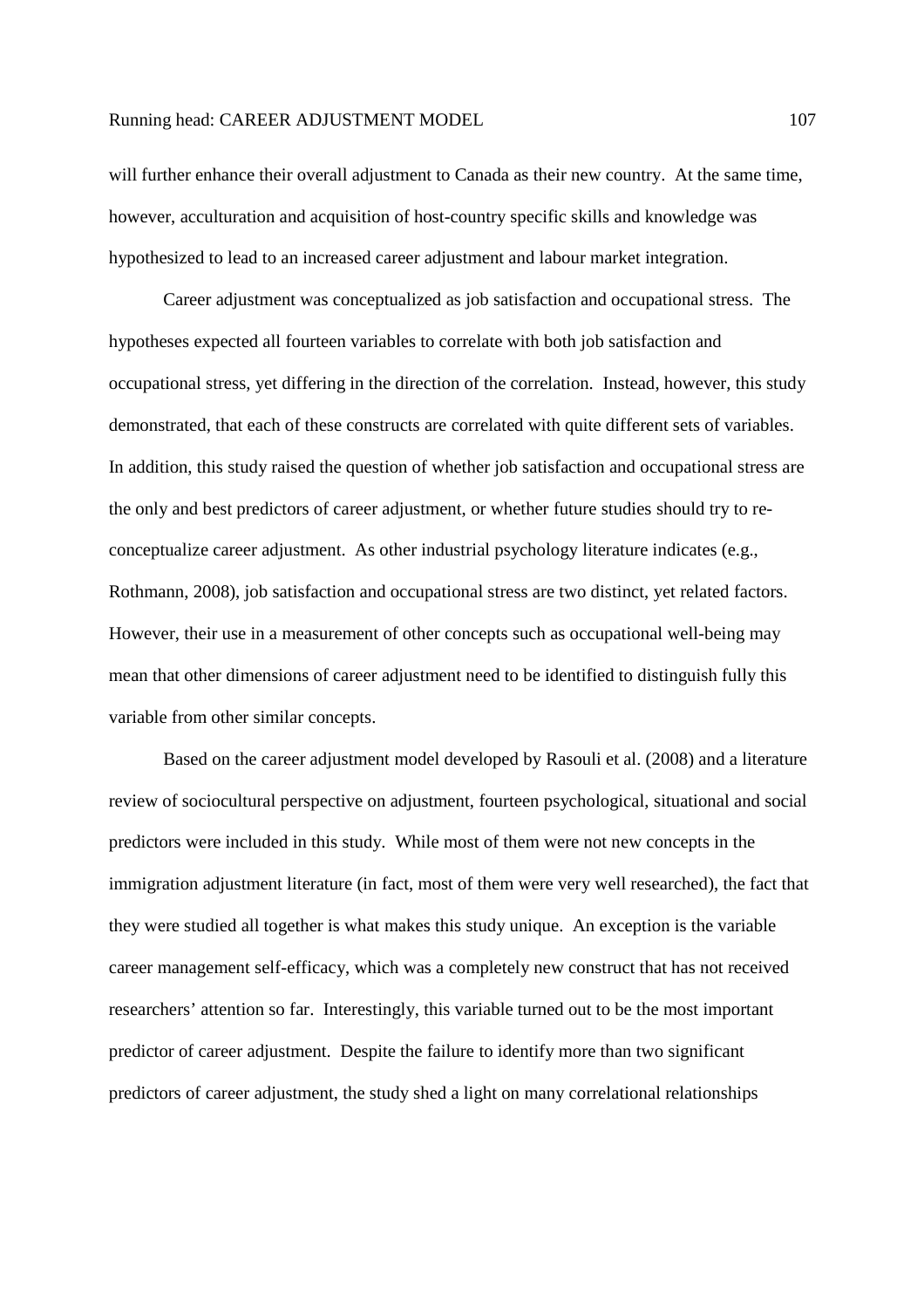between both the dependent and independent variables and among the independent variables. Consequently, this study is a contribution to immigrant career adjustment/labour market integration literature. Further, the importance of career adjustment self-efficacy to immigrant women's career adjustment was clearly demonstrated in this study and it is recommended that researchers continue to focus on this variable when studying immigrants' labour market integration from a social psychological perspective.

The results of this study contradicted some findings from previous research by failing to demonstrate some well-established relationships between variables and by demonstrating some other relationships in unexpected directions. It is assumed that some of the traditional predictors of immigrants' adjustment may be actually moderators of some other variables that proved to be important correlates of career adjustment in this study. These relationships certainly warrant further investigation. Consequently, the contribution of this thesis is also in laying down numerous directions for future research on immigrants' career adjustment.

Lastly, the results of this thesis can be used in the field of practice, namely in immigrant employment counselling. This study focused on factors that may help or hinder immigrant women's career adjustment. Therefore, it provides important information to immigrant-serving organizations for the design of their programs and services for immigrant women.

In summary, this thesis presents an examination of the career adjustment model and its hypotheses. Despite the failure to find support for all fourteen hypotheses and their subhypotheses, the model of career adjustment was largely supported. More research with diverse populations and larger samples is important to extend these findings and provide solid grounds for services and programming for immigrant women who wish to succeed in the Canadian labour market.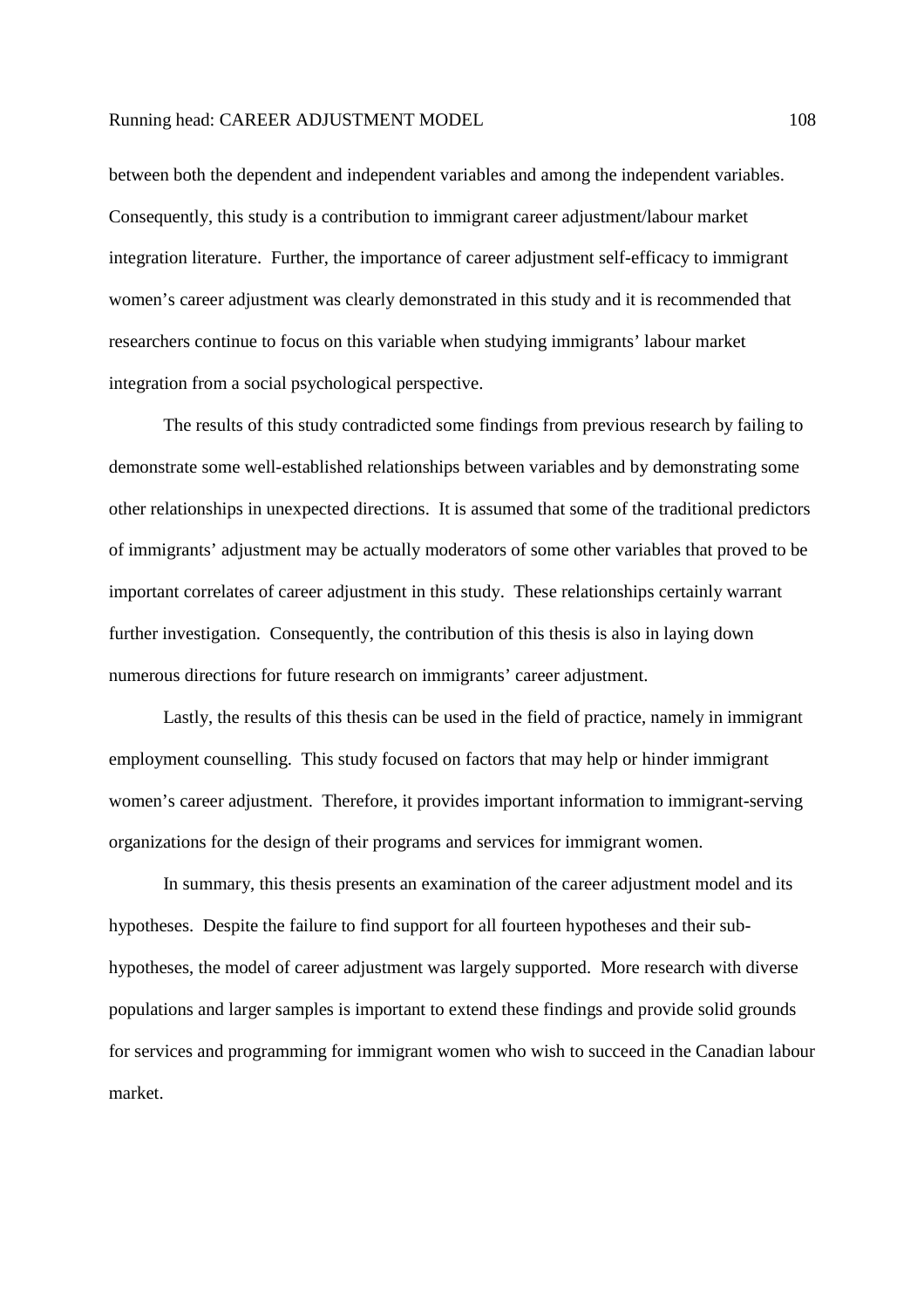#### **References**

- Ali, A., Van der Zee, K., & Sanders, G. (2003). Determinants of Intercultural Adjustment Among Expatriate Spouses. *International Journal of Intercultural Relations, 27*, 563- 580.
- Aroian, K.J. (1992). Sources of Social Support and Conflict for Polish Immigrants. *Qualitative Health Research, 2*(2), 178-207doi: 10.1177/104973239200200205.
- Aycan, Z., & Berry, J.W. (1996). Impact of employment-related experiences on immigrants' psychological well-being and adaptation to Canada. *Canadian Journal of Behavioural Science, Vol 28*(3), 240-251. doi: 10.1037/0008-400X.28.3.240
- Aydemir, A. & Skuterud, M. (2005). Explaining the deteriorating entry earnings of Canada's immigrant cohorts, 1966 – 2000. *Canadian Journal of Economics, 38*(2), 641-672.
- Babiker, I.E., Cox, J.L., & Miller, P. (1980). The Measurement of Cultural Distance and Its Relationship to Medical Consultations, Syptomatology and Examination Performance of Overseas Students at Edinburgh University. *Social Psychiatry, 15*, 109-116.
- Bandura, A. (1986). *Social Foundations of Thought and Action: A Social Cognitive Theory*. Englewood Cliffs, NJ: Prentice Hall.
- Bauder, H. (2003). "Brain Abuse", or the Devaluation of the Immigrant Labour in Canada. *Antipode, 35*(4),699-717. doi: 10.1046/j.1467-8330.2003.00346.x
- Bennett, R. (2002). Employers' Demands for Personal Transferable Skills in Graduates: a content analysis of 1000 job advertisements and an associated empirical study. *Journal of Vocational Education & Training, 54*(4), 457-476.
- Berry, J. W. (1997). Immigration, acculturation, adaptation. *Applied Psychology: An International Review, 46*(1), 5-34.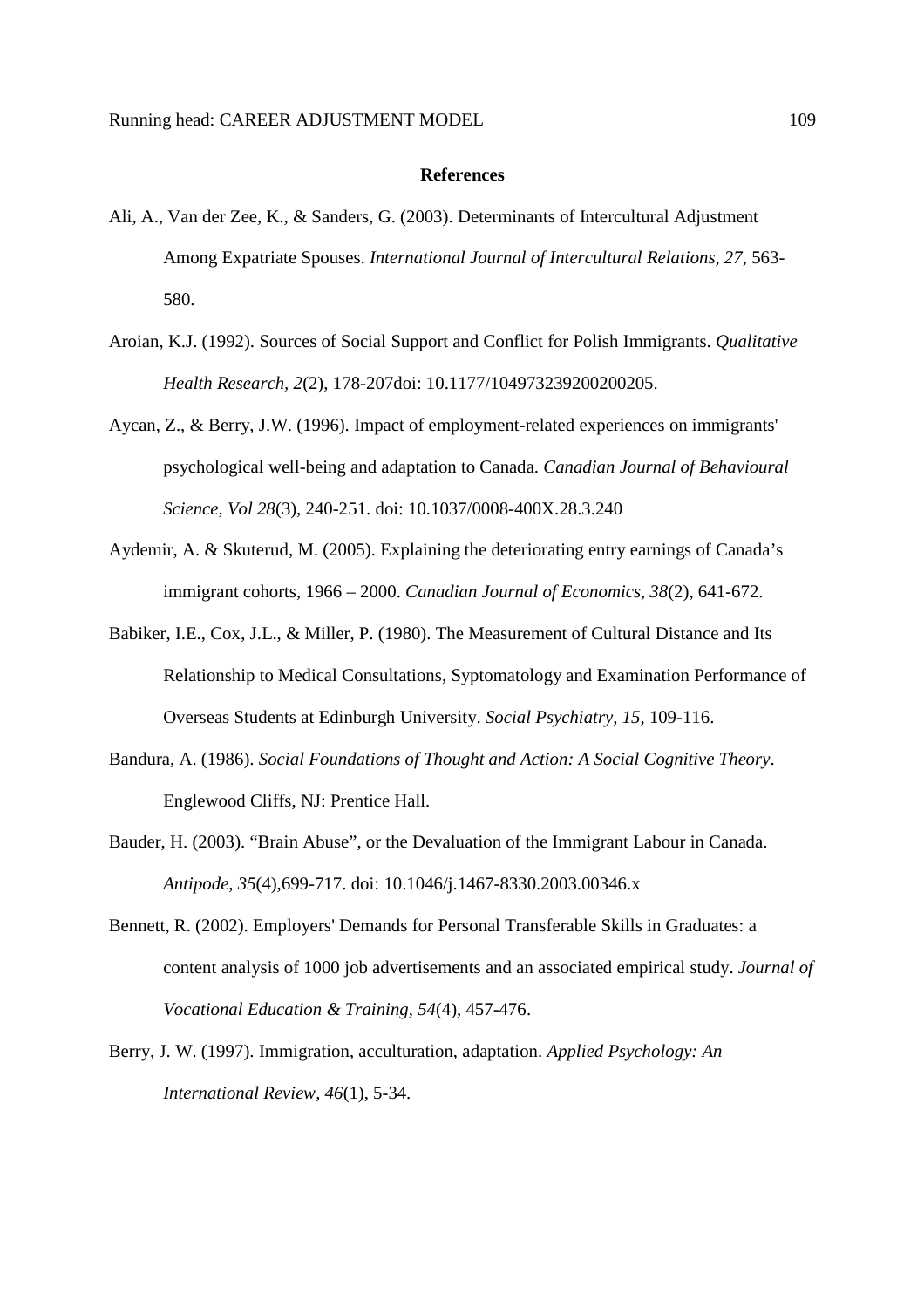- Berry, J.W. (2005). Acculturation: Living Successfully in Two Cultures. *International Journal of Intercultural Relations*, 29, 697-712.
- Berry, J. W., & Sam, D. L. (1997). Acculturation and adaptation. In J. Berry W., M. H. Segall & C. Kagitcibasi (Eds.), *Handbook of Cross-cultural Psychology (Second edition)* (pp. 291- 326). Boston: Allyn & Bacon.
- Black, J.S., & Gregersen, H.B. (1990). Expectations, Satisfaction, and Intention to Leave of American Expatriate Managers in Japan. *International Journal of Intercultural Relations, 14*, 485-506.
- Black, J.S., & Gregersen, H.B. (1991). The Other Half of the Picture: Antecedents of Spouse Cross-Cultural Adjustment. *Journal of International Business Studies, 22*(3), 461-477.
- Black, J. S., Mendenhall, M., & Oddou, G. (1991). Toward a comprehensive model of international adjustment: An integration of multiple theoretical perspectives. *Academy of Management Review, 16*, 291-317.
- Blalock, J.A., & Joiner Jr., T.E. (2000) Interaction of Cognitive Avoidance Coping and Stress in Predicting Depression/Anxiety. *Cognitive Therapy and Research, 24*(1), 47-65.
- Bloom, D.E., Grenier, G. & Gunderson, M. (1995). The Changing Labour Market Position of Canadian Immigrants. *The Canadian Journal of Economics, 28*(4), 987-1005.
- Bourhis, R.Y., & Dayan, J. (2004). Acculturation orientations towards Israeli Arabs and Jewish immigrants in Israel. *International Journal of Psychology, 39*(2), 118-131.
- Bourhis, R.Y., Barrette, G. & Moriconi, P.A. (2008). Appartenances nationales et orientations d'acculturation au Quebec. *Canadian Journal of Behavioural Science, 40*(2), 90-103.
- Brayfield, A.H., & Rothe, H.F. (1951). An Index of Job Satisfaction. *Journal of Applied Psychology, 35*(5), 307-311.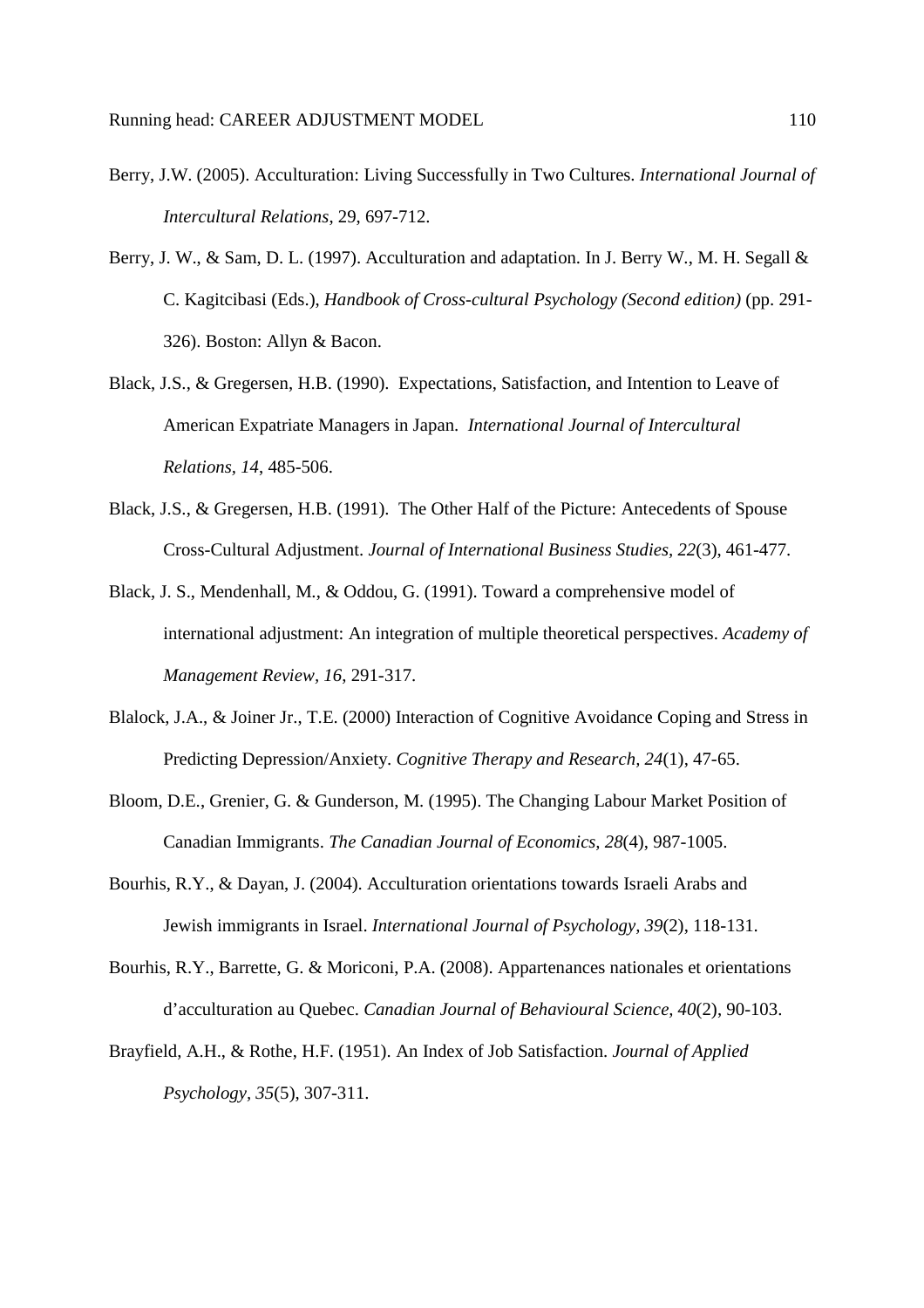- Bryant, R.A., Harvey, A.G. (1995). Avoidant coping style and post-traumatic stress following motor vehicle accidents. *Behaviour Research and Therapy*, *33*(6), 631-635.
- Brown, L. (2009). An ethnographic study of the friendship patterns of international students in England: An attempt to recreate home through conational interaction. *International Journal of Educational Research, 47*, 184-193.
- Chataway, C.J. & Berry, J.W. (1989). Acculturation experiences, appraisal, coping and adaptation: A comparison of Hong Kong Chinese, French, and English students in Canada. *Canadian Journal of Behavioural Science, 21*, 295-309.
- Chiu, W.C.K., Chan, A.W., Snape, E., & Redman, T. (2001). Age Stereotypes and Discriminatory Attitudes towards Older Workers: An East-West Comparison. *Human Relations, 54*(5), *629-661.* doi: 10.1177/0018726701545004
- Citizenship & Immigration Canada (2010). *Backgrounder. Managing the Federal Skilled Worker Program: Balancing supply and demand*. Retrieved on-line, from http://www.cic.gc.ca/english/department/media/backgrounders/2010/2010-06-26.asp.
- Citizenship & Immigration Canada (2010b). *Skilled Workers & Professionals*. Retrieved on-line, from http://www.cic.gc.ca/english/immigrate/skilled/index.asp.
- Citizenship & Immigration Canada (2011). *Skilled workers and professionals: Self-assessment test.* Retrieved on-line from

http://www.cic.gc.ca/english/immigrate/skilled/assess/index.asp.

Citizenship and Immigration Canada (2011 b). *List of All Community Services for Newcomers*. Retrieved on-line from http://servicesfornewcomers.cic.gc.ca/browse.php.

Cosway, R., Endler, N.S., Sadler, A.J., & Deary, I.J. (2000). The Coping Inventory for Stressful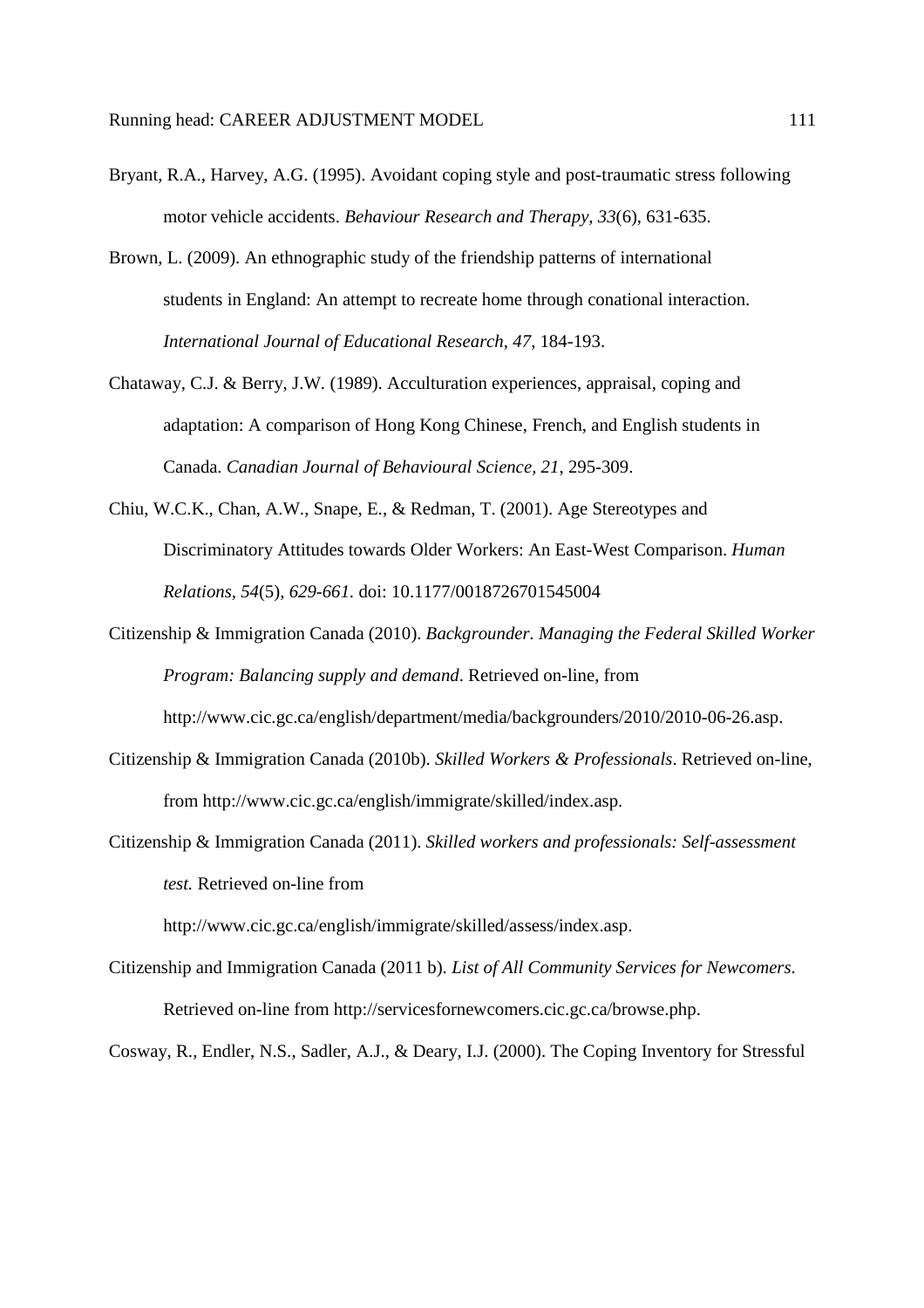Situations: Factorial Structure and Associations with Personality Traits and Psychological Health. *Journal of Applied Biobehavioural Research*, 5(2), 121-143.

- Donkor, M. (2004). Looking back and Looking in: Rethinking Adaptation Strategies of Ghanian Immigrant Women in Canada. *Journal of International Migration and Integration, 5*(1), 33-51.
- Endler, N.S., & Parker, J.D.A. (1990). Multidimensional Assessment of Coping: A Critical Evaluation. *Journal of Personality and Social Psychology, 58*(5), 844-854.
- Endler, N.S., & Parker, J.D.A. (1994). Assessment of Multidimensional Coping: Task, Emotion, and Avoidance Strategies. *Psychological Assessment, 6*(1), 50-60.
- Esses, V. M et al (2006). The role of prejudice in the discounting of immigrant skills. In R. Mahalingam (Ed.), *Cultural psychology of immigrants* (pp. 113-130). Mahwah, NJ: Lawrence Erlbaum.
- Ferrer, A., & Ridell, W.C. (2008). Education, Credentials, and Immigrant Earnings. *Canadian Journal of Economics, 41*(1), 186-216. doi: 10.1111/j.1365-2966.2008.00460.x
- Fogarty, G.J., Machin, M.A., Albion, M.J., Sutherland, L.F., Lalor, G.I., & Revitt, S. (1999). Predicting Occupational Strain and Satisfaction: The role of stress, coping, personality, and affective variables. *Journal of Vocational Behavior, 54*, 429-452.
- Folkman, S., & Moskowitz, J.T. (2000). Positive affect and the other side of coping. *American Psychologist, 55*(6), 647-654.

Foreign Affairs and International Trade Canada (2011). *Diplomatic Missions' Addresses*. Retrieved from http://w01.international.gc.ca/Protocol-Protocole/Missions.aspx?lang=eng#.

Foroutan, Y. (2008). Migration Differentials in Women's Market Employment: An Empirical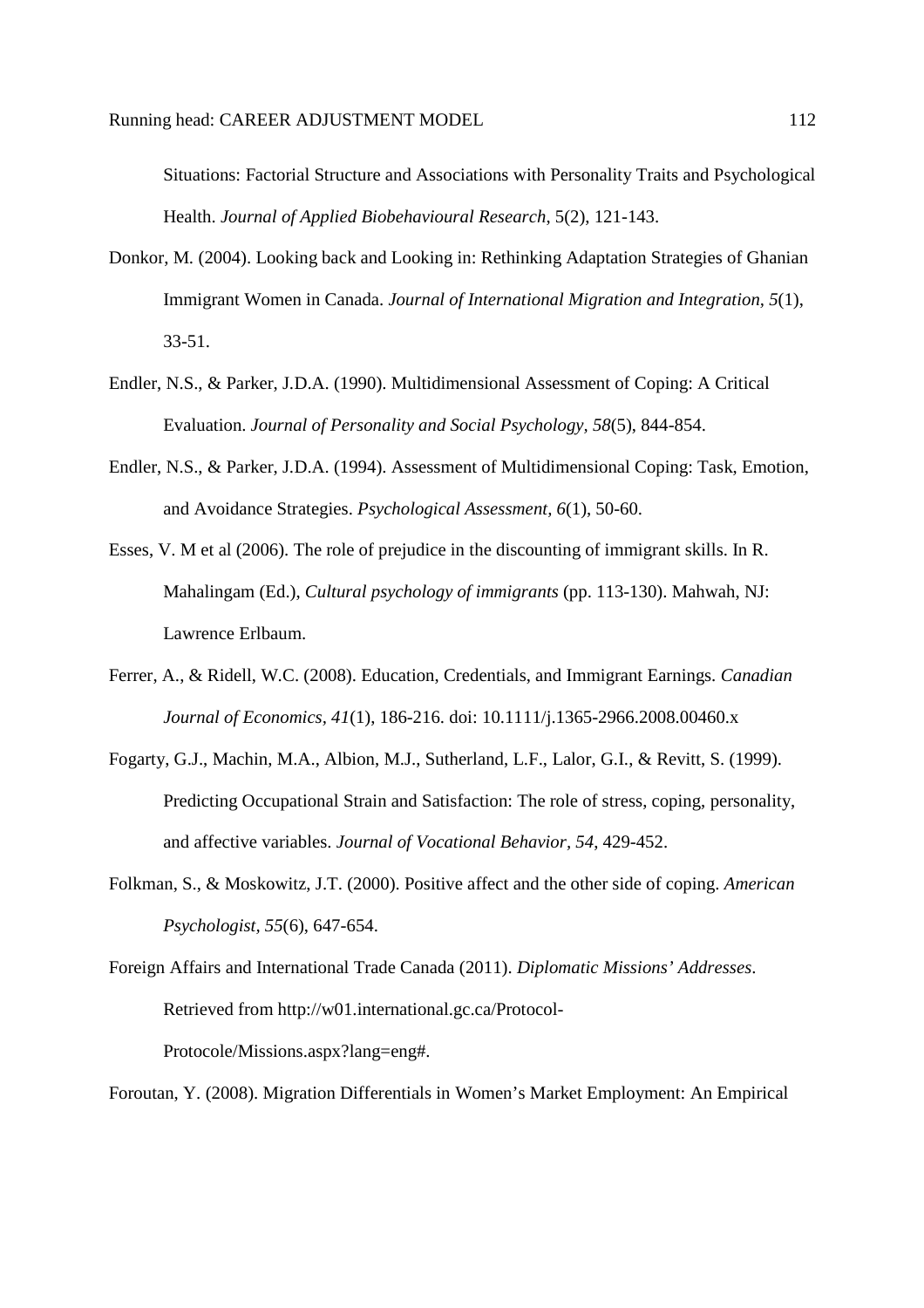and Multicultural Analysis. *International Migration Review*, *42*(3), 675-703.

- Gellis, Z.D., Kim, J., & Hwang, S. C. (2004).New York State Case Manager Survey: Urban and Rural Differences in Job Activities, Job Stress, and Job Satisfaction. *Journal of Behavioral Health Services and Research, 31*(4), 430-440.
- Grant, P. R. (2007). Sustaining a Strong Cultural and National Identity: The Acculturation of Immigrants and Second-generation Canadians of Asian and African Descent. *Journal of International Migration and Integration, 8, 89-116.*
- Grant, P. R. (2008). The protest intentions of skilled immigrants with credentialing problems: A test of a model integrating relative deprivation theory with social identity theory. British *Journal of Social Psychology, 47,* 687-705.
- Grant, P. R. & Nadin, S. (2007).The Credentialing Problems of Foreign Trained Personnel from Asia and Africa Intending to Make their Home in Canada: A Social Psychological Perspective. *Journal of International Migration and Integration, 8,* 141-162*.*
- Green, D.A., & Worswick, C. (2009). *Entry Earnings of Immigrant Men in Canada: The Roles of Labour Market Entry Effects and Returns to Foreign Experience*. Retrieved from http://faculty.arts.ubc.ca/dgreen/documents/entry09.pdf
- Grieco, E.M. (1998). The Effects of Migration on the Establishment of Networks: Caste Disintegration and Reformation among the Indians of Fiji. *International Migration Review, 32*(3), 704-736.
- Hagan, J.M. (1998). Social Networks, Gender, and Immigrant Incorporation: Resources and Constraints. *American Sociological Review, 63*(1), 55-67.

Hanassab, S. (1991). Acculturation and Young Iranian Women: Attitudes toward Sex Roles and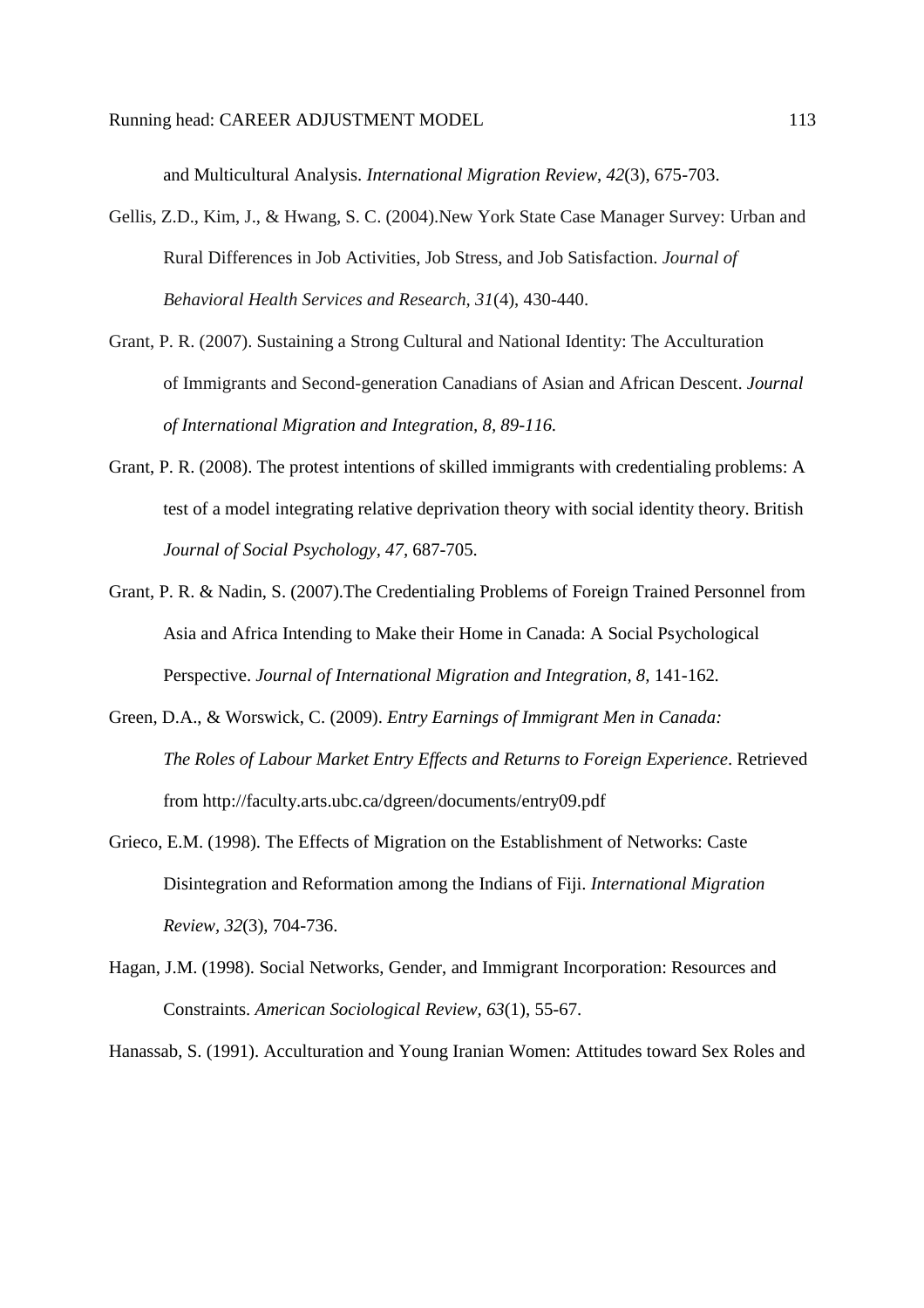Intimate Relationships. *Journal of Multicultural Counselling and Development, 19*(1), 11-21.

- Herman, J.L., & Tetrick, L.E. (2009). Problem-focused versus emotion-focused coping strategies and repatriation adjustment. *Human Resource Management*, 48(1), 69-88.
- Hernandez, M.Y. (2009). Psychological Theories of Immigration. *Journal of Human Behavior in the Social Environment*, 19(6), 713-729.

Howell, D.C. (2010). *Statistical Methods for Psychology* (7<sup>th</sup> Ed.) Belmont, CA: Wadsworth

- Iredale, R. (2005). Gender, Immigration Policies and Accreditation: Valuing the Skills of Professional Women Migrants. *Geoforum, 36*, 155-166.
- James, C., Plaza, D., & Jansen, C. (1999). Issues of Race in Employment. Experiences of Caribbean Women in Toronto. *Canadian Women Studies*, *19*(3).
- Jasinskaja-Lahti, I., Liebkind, K., Jaakkola, M., & Reuter A. (2006). Perceived Discrimination, Social Support Networks, and Psychological Well-being Among Three Immigrant Groups. *Journal of Cross-Cultural Psychology, 37*, 293-311.
- Kang, S.-M. (2006). Measurement of Acculturation, Scale Formats, and Language Competence: Their Implications for Adjustment. *Journal of Cross-Cultural Psychology, 37*, 669-693.

Lazarus, R.S., & Folkman, S. (1996). *Stress, Appraisal and Coping*. New York: Springer

- Lee, G., & Westwood, M.J. (1996). Cross-Cultural Adjustment Issues Faced by Immigrant Professionals. *Journal of Employment Counseling, 33*, 29-42.
- Leong, F.T. (2001). The Role of Acculturation in the Career Adjustment of Asian American Workers: A Test of Leong and Chou's (1994) Formulations. *Cultural Diversity and Ethnic Minority Psychology, 7*(3), 262-273.

Li, P. (2003). *Destination Canada: Immigration debates and issues.* Oxford, UK: Oxford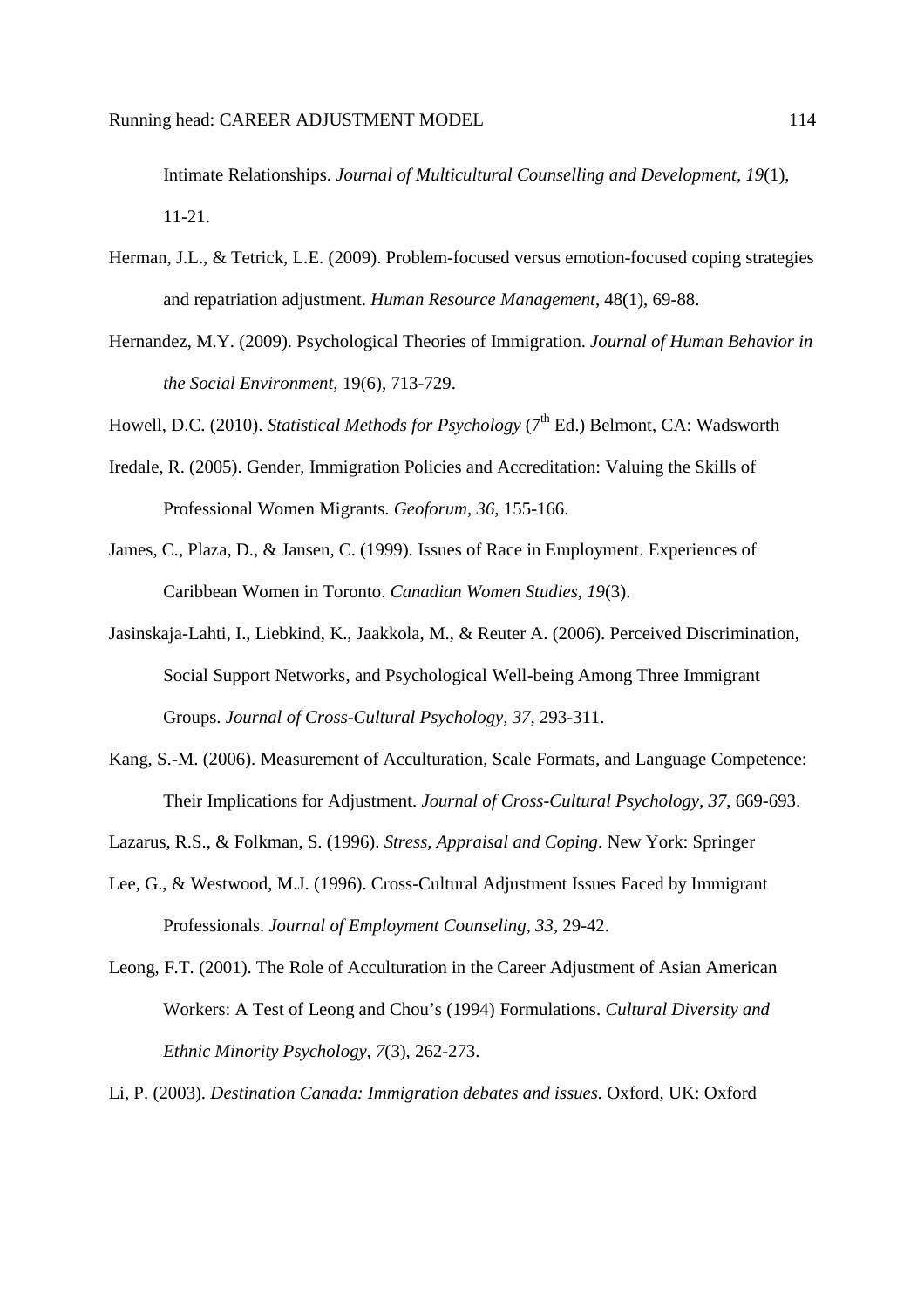University Press.

- Lopes, T.P. (2006). Career Development of Foreign-Born Workers: Where is the Career Motivation Research?. *Human Resource Development Review, 5,* 478-494.
- Mak, A. (1991). From elites to strangers: Employment coping styles of new Hong Kong immigrants. *Journal of Employment Counselling,* 28(4), 144-156.
- Man, G. (2004). Gender, Work and Immigration: Deskilling Chinese Immigrant Women in Canada. *Women's Studies International Forum*, 27, 135-148.
- Martin, J.L., Bredford, L., & Rohrlich, B. (1995). Comparing Predeparture Expectations and Post-Sojourn Reports: A Longitudinal Study of U.S. Students Abroad. *International Journal of Intercultural Relations, 19*(1), 87-110.
- Masgoret, A.-M. (2006). Examining the role of language attitudes and motivation on the sociocultural adjustment and the job performance of sojourners in Spain. *International Journal of Intercultural Relations*, 30, 341-331.
- Matthews, K.C. (2006). Perceiving discrimination: Psychological and Sociopolitical Barriers. *Journal of International Migration and Integration, 7*(3), 376-387.
- McCoy, L. & Masuch, C. (2007). Beyond "entry-level" jobs: Immigrant women and nonregulated professional occupations. *Journal of International Migration and Integration, 8,* 185-206*.*
- Menjívar, C. & Salcido, O. (2002). Immigrant Women and Domestic Violence: Common Experience in Different Countries. *Gender & Society, 16*(6), 898-920.
- Ministry of Advanced Education, Employment and Labour. Immigration Services Division. (2008). *Saskatchewan Statistical Immigration Report 2008.* Retrieved on-line, from http://www.aeei.gov.sk.ca/sk-immigration-statistical-report-2008.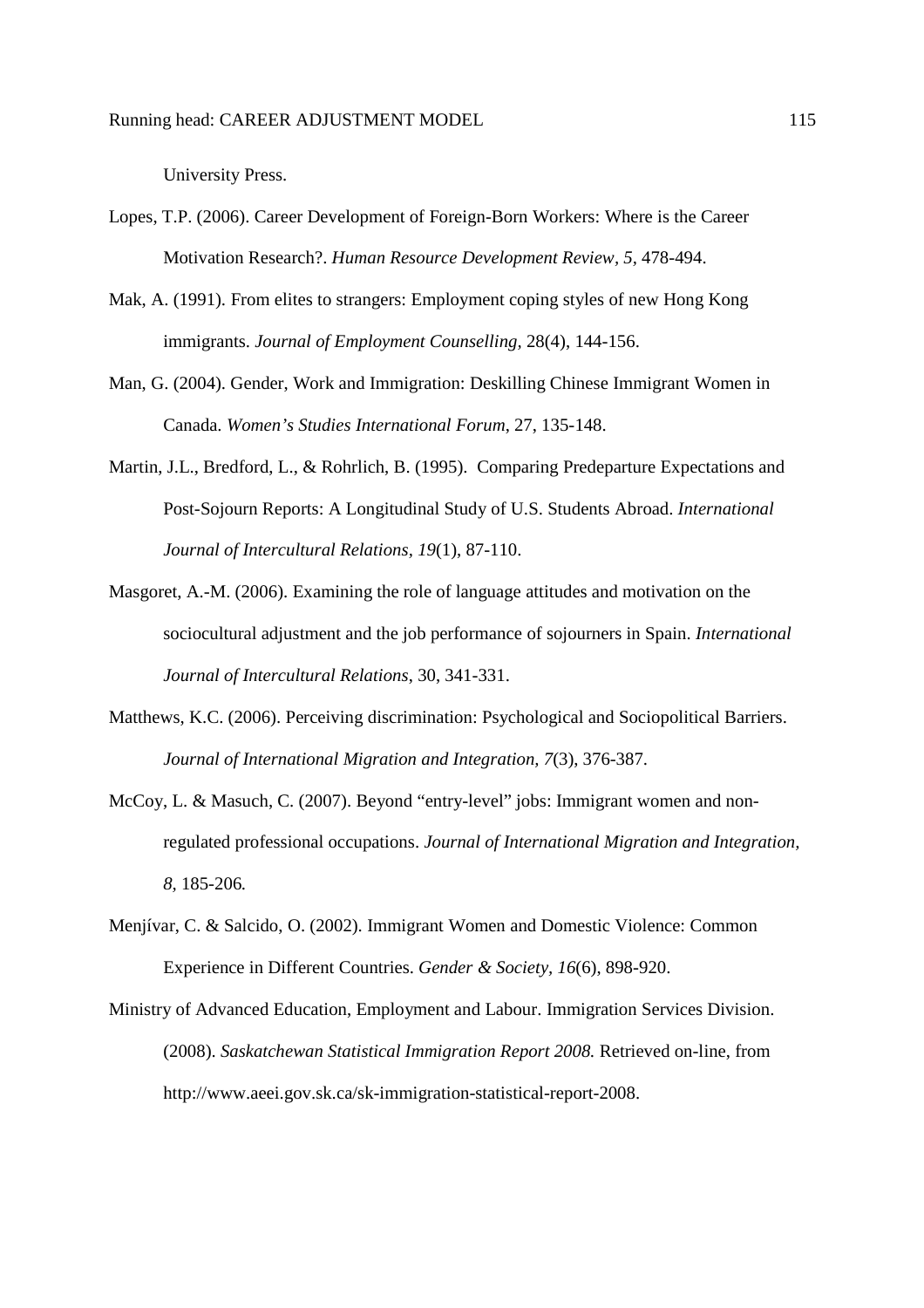- Morin, C.M., Rodrigue, C., & Ivers, H. (2003). Role of Stress, Arousal, and Coping Skills in Primary Insomnia. *Psychosomatic Medicine, 65*, 259-267. doi: 10.1097/ 01.PSY.0000030391.09558.A3
- Mulder, M. & Korenic, B. (2005). *Portraits of Immigrants and Ethnic Minorities in Canada: Regional Comparisons.* Edmonton, AB, Canada: Prairie Centre of Excellence for Research on Immigration and Integration.
- Mumford, D.B. (2000). Culture shock among young British volunteers working abroad: Predictors, risk factors and outcome. *Transcultural psychiatry, 37*(1), 73-87.
- Mummford, D.B. & Babiker, I.E. (1997). *Validation of Self-Administered Version of the Cultural Distance Questionnaire among Young British Volunteer Working Overseas*. Paper submitted to The European Journal of Psychiatry.
- Nadin, S. (2008). *Strength of Canadian Identification and the Prediction of Asian Immigrants' Intentions to Become Canadian Citizens : A Social Psychological Analysis* (Unpublished Master's Thesis). University of Saskatchewan, Saskatoon, Saskatchewan. .
- Orcutt Duleep, H., & Regets, M.C. (1997). The Decline in Immigrant Entry Earnings: Less Transferrable Skills or Lower Ability? *The Quarterly Review of Economics and Finance, 37*(1), 189-208.
- Pandya, R. (2009, September 28). Saskatchewan's Immigration Strategy: Strengthening our Communities and Economy. *Prairie Metropolis Centre Saskatoon Research Symposium*.
- Pierce, B.N. (1994). *Language Learning, Social Identity, and Immigrant Women.* Paper presented at the Annual Meeting of the Teachers of English to Speakers of Other Languages (28th, Baltimore, MD, March 8-12, 1994). Retrieved from http://eric.ed.gov/PDFS/ED373582.pdf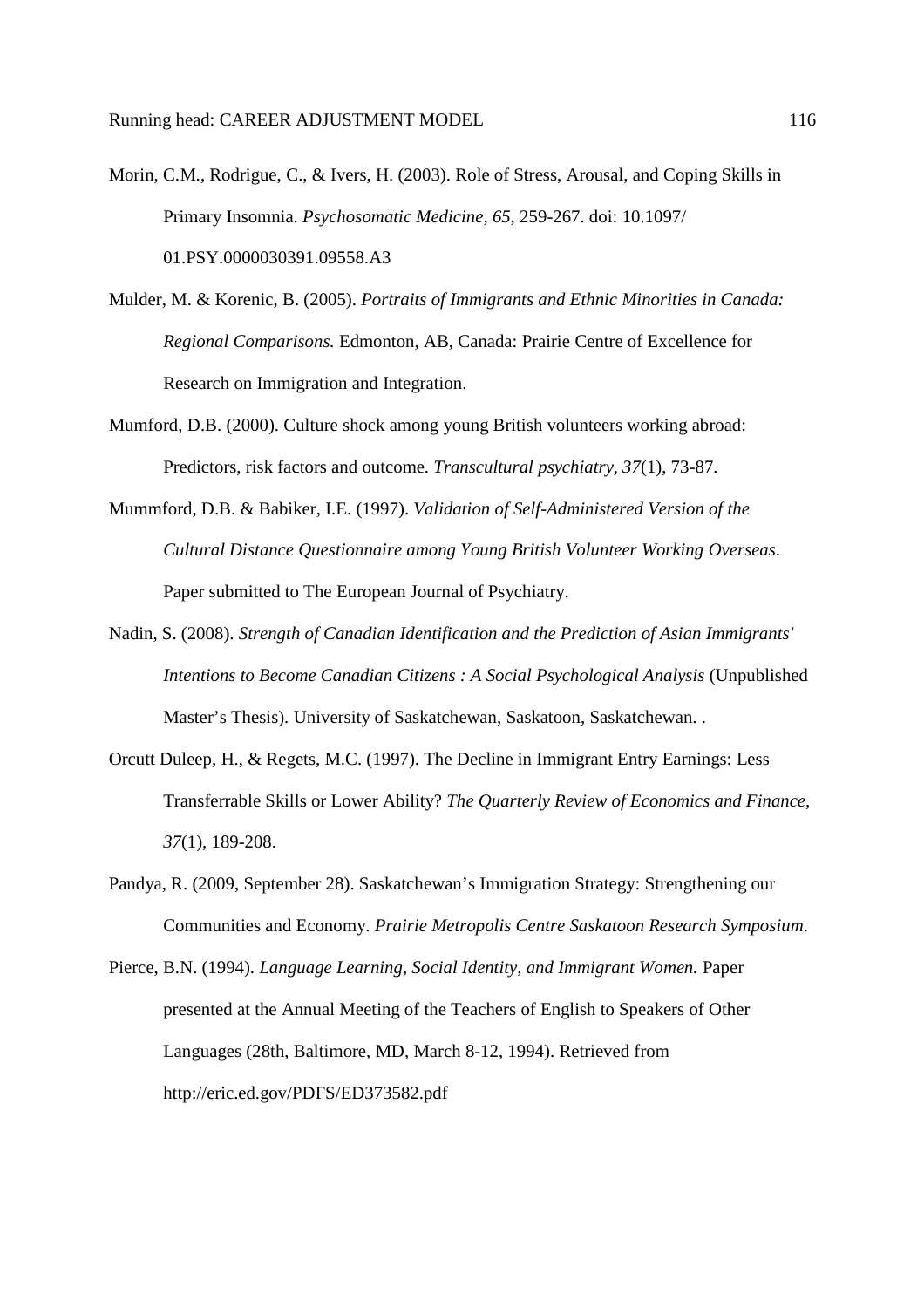- Potocky-Tripodi, M. (2003). Refugee Economic Adaptation. *Journal of Social Service Research, 30*(1), 63-91. doi: 10.1300/J079v30n01\_04
- Preston, V., & Man, G. (1999). Employment Experiences of Chinese Immigrant Women. *Canadian Women's Studies, 19*, 115-122.
- Rasouli, M., Dyke,L., & Mantler, J. (2008). *A Model of Career Adjustment for Immigrant Women in Canada*. ASAC 2008, Halifax. Retrieved on-line, from http://libra.acadiau.ca/library/ASAC/ASAC2008/11/11-4.pdf.
- Rigotti, T., Schyns, B., & Mohr, G. (2008). A Short Version of the Occupational Self-Efficacy Scale: Structural and construct Validity across Five Countries. *Journal of Career Assessment*, 16, 238-255.
- Reitz, J, T. (2001). Immigrant skill utilization in the Canadian labour market: Implications of human capital research. *Journal of International Migration and Integration, 2*, 347-378.
- Reitz, J.T. (2007). Immigrant Employment Success in Canada, Part II: Understanding the Decline. *Journal of international Migration and Integration, 8*, 37-62. doi: 10.1007/s12134-007-0002-3
- Rothmann, S. (2008). Job satisfaction, occupational stress, burnout and work engagement as components of work-related wellbeing. *South African Journal of Industrial Psychology, 34*(3), 11-16.
- Saskatchewan Archives Board. (2005). *Saskatchewan Settlement Experience*. Retrieved from http://sasksettlement.com/index.php
- Saskatoon Open Door Society. (2011). Changes *in Employment Counselling Services at Open Door*. Retrieved from http://www.sods.sk.ca/page.php?id=13

Schoeni , R.F. (1998). Labor Market Assimilation of Immigrant Women. *Industrial and Labor*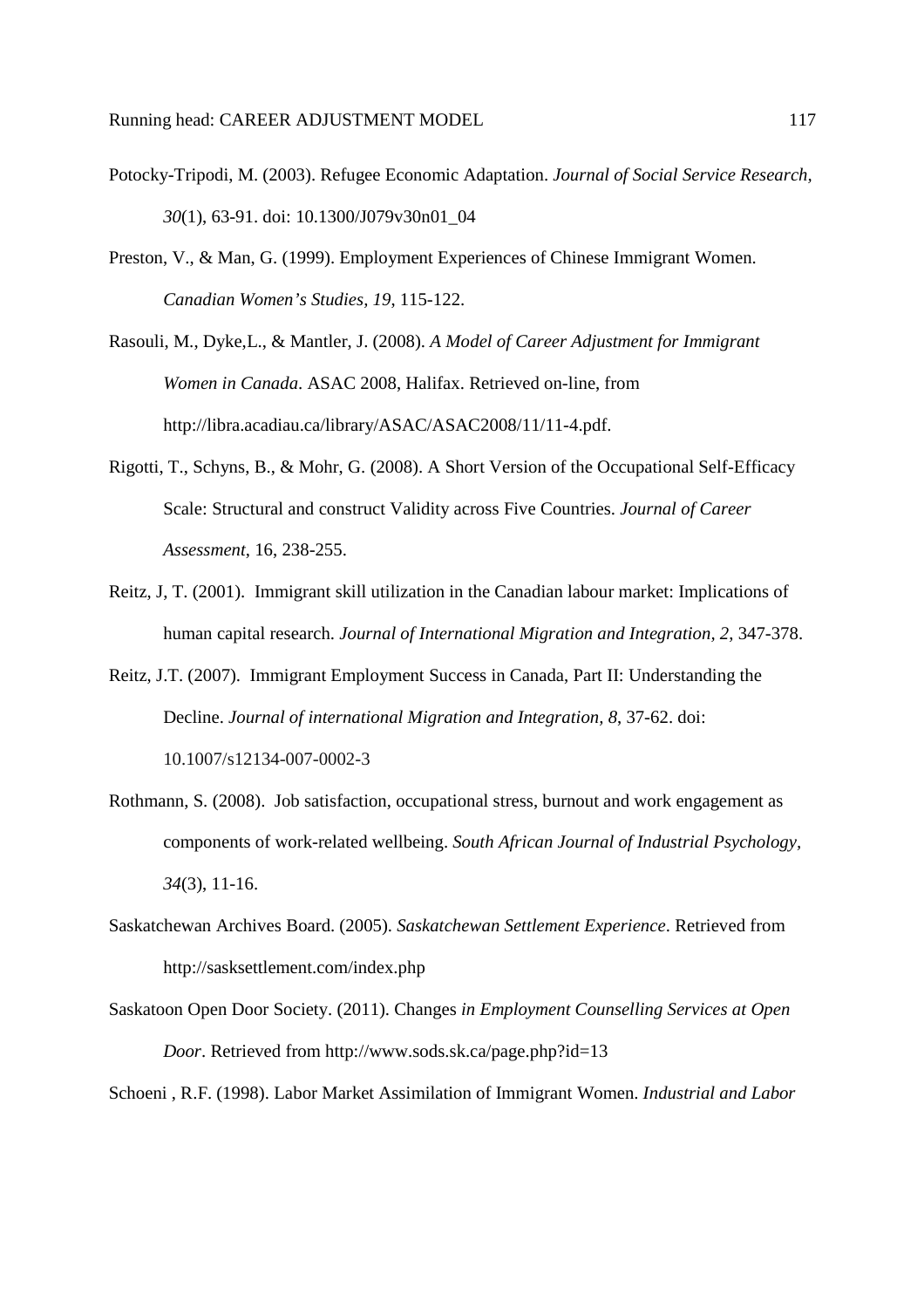*Relations Review, 51*(3), 483-504.

- Scholz, U., Gutièrrez Doña, B., Sud, S., & Schwarzer, R. (2002). Is General Self-Efficacy a Universal Construct? Psychometric Findings from 25 countries. European *Journal of psychological Assessment, 18*(3), 242-251.
- Searle, W., & Ward, C. (1990). The prediction of psychological and sociocultural adjustment during cross-cultural transitions. *International Journal of Intercultural Relations, 14, 449-464.*
- Segal, U.A., & Mayadas, N.S. (2005). Assessment of Issues Facing Immigrant and Refugee Families. *Child Welfare, 84*(5), 563-583. Retrieved from http://nclc203muir.pbworks.com/f/Assessment+of+Issues+Facing+Immigrant+and+Refu gee+Families.pdf.
- Seiffge-Krenke, I, & Klessinger, N. (2000). Long-Term Effects of Avoiding Coping on Adolescents' Depressive Symptoms. *Journal of Youth and Adolescence, 29*(6), 617-630.
- Selmer, J. (1999). Effects of Coping Strategies on Sociocultural and Psychological Adjustment of Western Expatriate Managers in the PRC. *Journal of World Business*, 34(1), 41-51.
- Selmer, J. (2001). Coping and adjustment of Western expatriate managers in Hong Kong. *Scandinavian Journal of Management*, 17, 167-185.
- Simich, L., Beiser, M., Stewart, M, & Mwakarimba, E. (2005). Providing Social Support for Immigrants and Refugees in Canada: Challenges and Directions. *Journal of Immigrant Health, 7*(4), 259-268. DOI: 10.1007/s10903-005-5123-1
- Statistics Canada (2006). *Citizenship (5), Place of Birth (35), Sex (3) and Immigrant Status and Period of Immigration (12) for the Population of Canada, Provinces, Territories, Census Metropolitan Areas and Census Agglomerations, 2006 Census - 20% Sample Data.*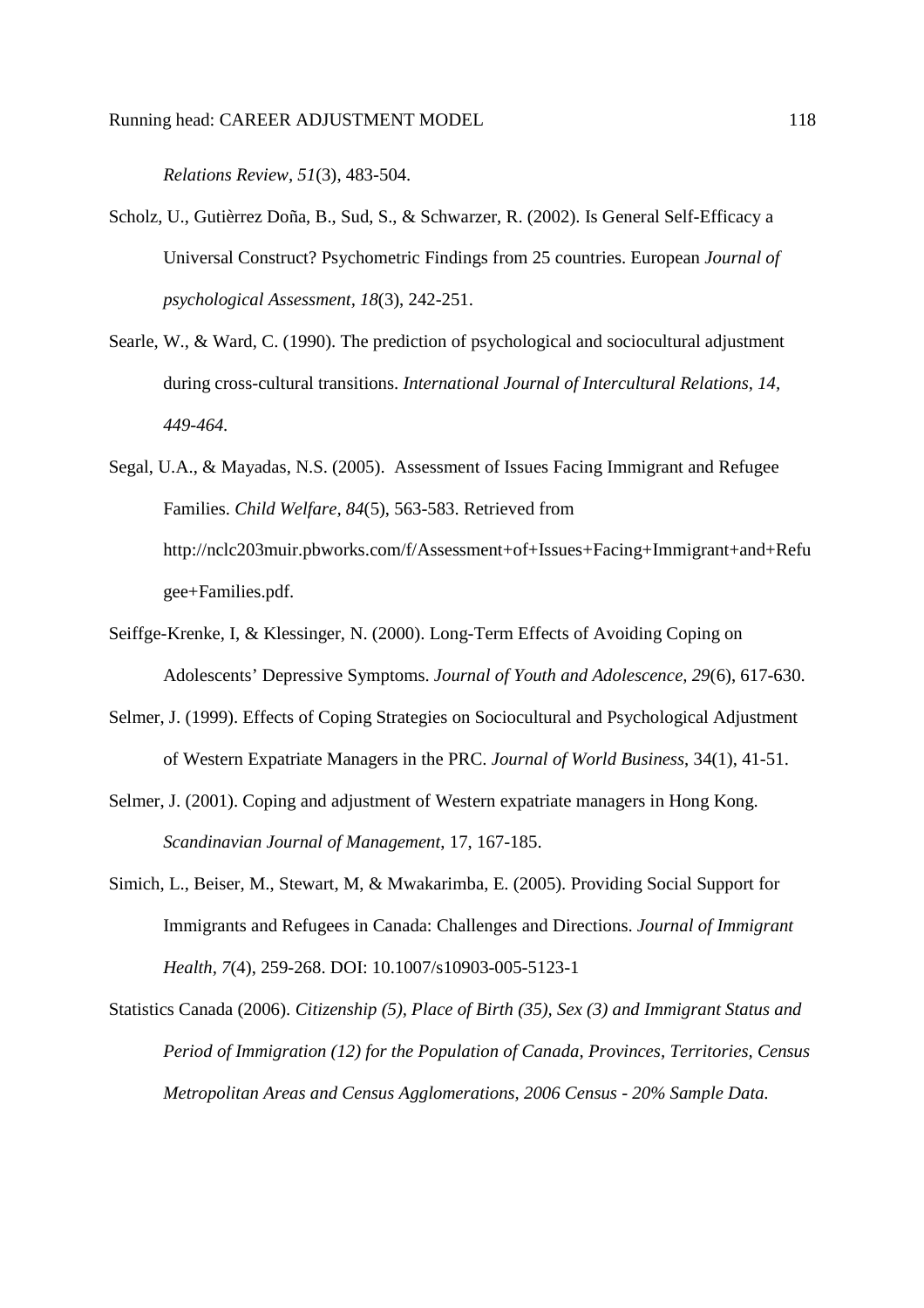Available on-line, from http://www12.statcan.gc.ca/census-recensement/2006/dppd/tbt/Rp-

eng.cfm?LANG=E&APATH=3&DETAIL=0&DIM=0&FL=A&FREE=0&GC=0&GID= 0&GK=0&GRP=1&PID=89425&PRID=0&PTYPE=88971,97154&S=0&SHOWALL=0 &SUB=0&Temporal=2006&THEME=72&VID=0&VNAMEE=&VNAMEF=

- Status of Women Office. (March 2009). *Socio-Demographic Profiles of Saskatchewan Women. Immigrant Women. Saskatchewan Ministry of Advanced Education, Employment and Labour.* Retrieved from http://www.aeel.gov.sk.ca/immigrant-women
- Stroh, L.K., Gregersen, H.B., & Black, J.S. (1998). Closing the Gap: Expectations versus Reality among Repatriates. *Journal of World Business, 33*(2), 111-124.
- Suanet, I., & van de Vijver, F.J.R. (2009). Perceived Cultural Distance and Acculturation among Exchange Students in Russia. *Journal of Community & Applied Social Psychology*, 19, 182-197.
- Tabachnick, B.G., & Fidell, L.S. (2007). *Using Multivariate Statistics* (5<sup>th</sup> Ed.). Pearson International Edition. Boston, MA: Allyn & Bacon.
- Timmerman, I.G.H., Emanuels-Zuurveen, E.S., & Emmelkamp, P.M.G. (2000). The Social Support Inventory (SSI): A Brief Scale to Assess Perceived Adequacy of Social Support. *Clinical Psychology and Psychotherapy, 7*, 401-410.
- Vagg, P.R. & Spielberger, C.D. (1998). Occupational Stress: Measuring Job Pressure and Organizational Support in the Workplace. *Journal of Occupational Health Psychology, 3*(4), 294-305.
- Vagg, P.R. & Spielberger, C.D. (1999). The Job Stress Survey: Assessing Perceived Severity and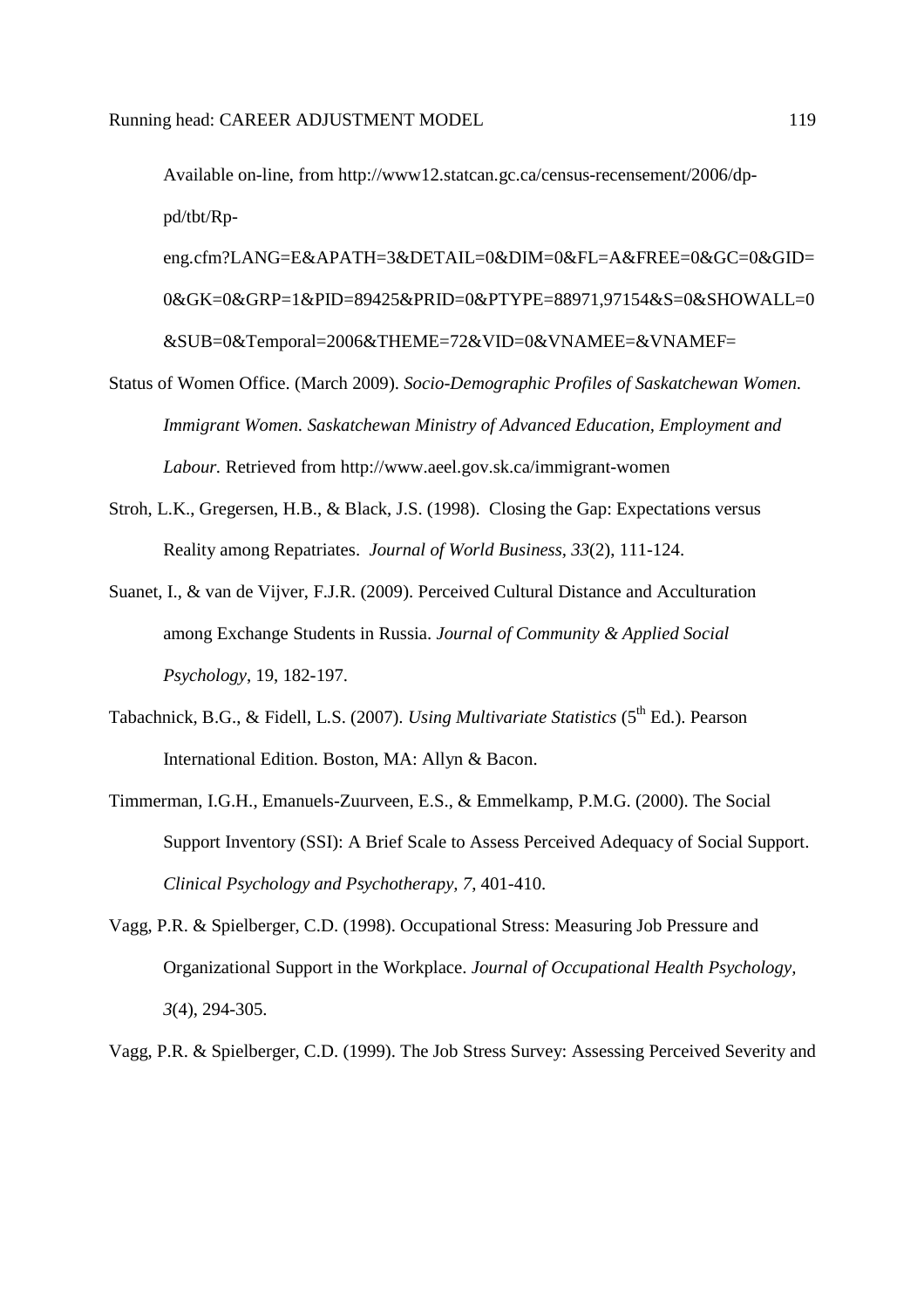Frequency of Occurrence of Generic Sources of Stress in the Workplace. *Journal of Occupational Health Psychology, 4*(3), 288-292.

- Vagg, P.R., Spielberger, C.D., & Wasala, C.F. (2002). Effects of Organizational Level and Gender on Stress in the Workplace. *International Journal of Stress Management, 9*(4), 243-261.
- Wanner, R.A. (2001). Diagnosing and preventing "brain waste" in Canada's immigrant population: A synthesis of comments on Reitz. *Journal of International Migration and Integration, 2*(3), 417-428.
- Ward, C. (2004). Psychological Theories of Culture Contact and Their Implications for Intercultural Training. In Landis, Bennett, & Bennet (Eds.), *Handbook of intercultural training* (185-216). Sage Publications: Thousand Oaks, CA.
- Ward, C., Bochner, S., & Furnham, A. (2001). *The Psychology of culture shock*. Routledge: Philadelphia, PA.
- Ward, C., & Kennedy, A. (1992). Locus of control, mood disturbance and social difficulty during cross-cultural transitions. *International Journal of Intercultural Relations,* 16, 175-194*.*
- Ward, C. & Kennedy, A. (1993a). Where's the "Culture" in Cross-Cultural Transition? Comparative Studies of Sojourner Adjustment. *Journal of Cross-Cultural Psychology, 24*(2), 221-249.
- Ward, C. & Kennedy, A. (1993b). 'Psychological and Socio-cultural Adjustment during Crosscultural Transitions: A Comparison of Secondary Students Overseas and at Home', *International Journal of Psychology,* 28(2), 129.
- Ward, C. & Kennedy, A. (1994). Acculturation strategies, psychological adjustment, and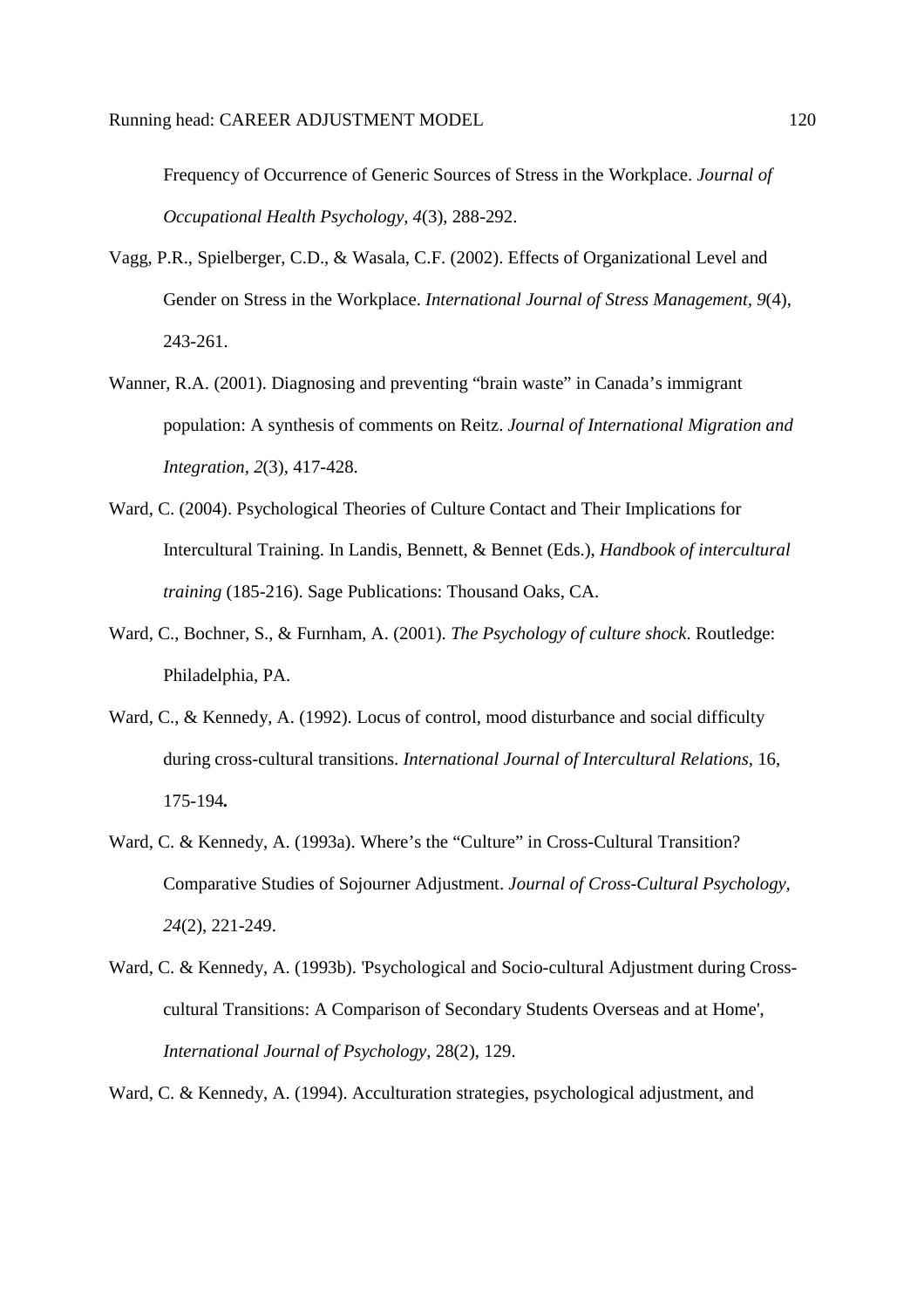sociocultural competence during cross-cultural transitions. *International Journal of Intercultural Relations, 15,* 209-225.

- Ward, C., & Kennedy, A. (1999). The Measurement of Sociocultural Adaptation. *International Journal of Intercultural Relations*, 23(4), 659-677.
- Ward, C. & Kennedy, A. (2001) 'Coping With Cross-Cultural Transition', *Journal of Cross-Cultural Psychology,* 32(5), 636-642.
- Ward, C., Leong, C.-H., & Low, M. (2004). Personality and Sojourner Adjustment: An Exploration on the Big Five and the Cultural Fit Proposition. *Journal of Cross-Cultural Psychology*, 35, 137-149.
- Ward, C., & Rana-Deuba, A. (1999). Acculturation and Adaptation Revisited. *Journal of Cross-Cultural Psychology*, 30, 422-442.
- Ward, C. & Searle, W. (1991) The impact of value discrepancies and cultural identity on psychological and sociocultural adjustment of sojourners, *International Journal of Intercultural Relations,* 15(2), 209-224.
- Ward, T. (2007, March 1). Problems of psychological and sociocultural adaptation among Russian-speaking immigrants in New Zealand. *Social Policy Journal of New Zealand*. Retrieved from http://www.thefreelibrary.com/\_print/PRintArticle.aspx?id=163333501
- Welbourne, J.L., Eggerth, D., Hartlet, T.A., Andrew, M.E., & Sanchez, F. (2007). Coping Strategies in the Workplace: Relationship with Attributional Style and Job Satisfaction. *Journal of Vocational Behavior, 70*, 312-325. doi:10.1016/j.jvb.2006.10.006
- Wong, M. (2000). Ghanaian Women in Toronto's Labour Market: Negotiating Gendered Roles and Transnational Household Strategies. *Canadian Ethnic Studies*, 32(2), 45-72.

Wu, C-H. (2009). Factor Analysis of the general self-efficacy scale and its relationship with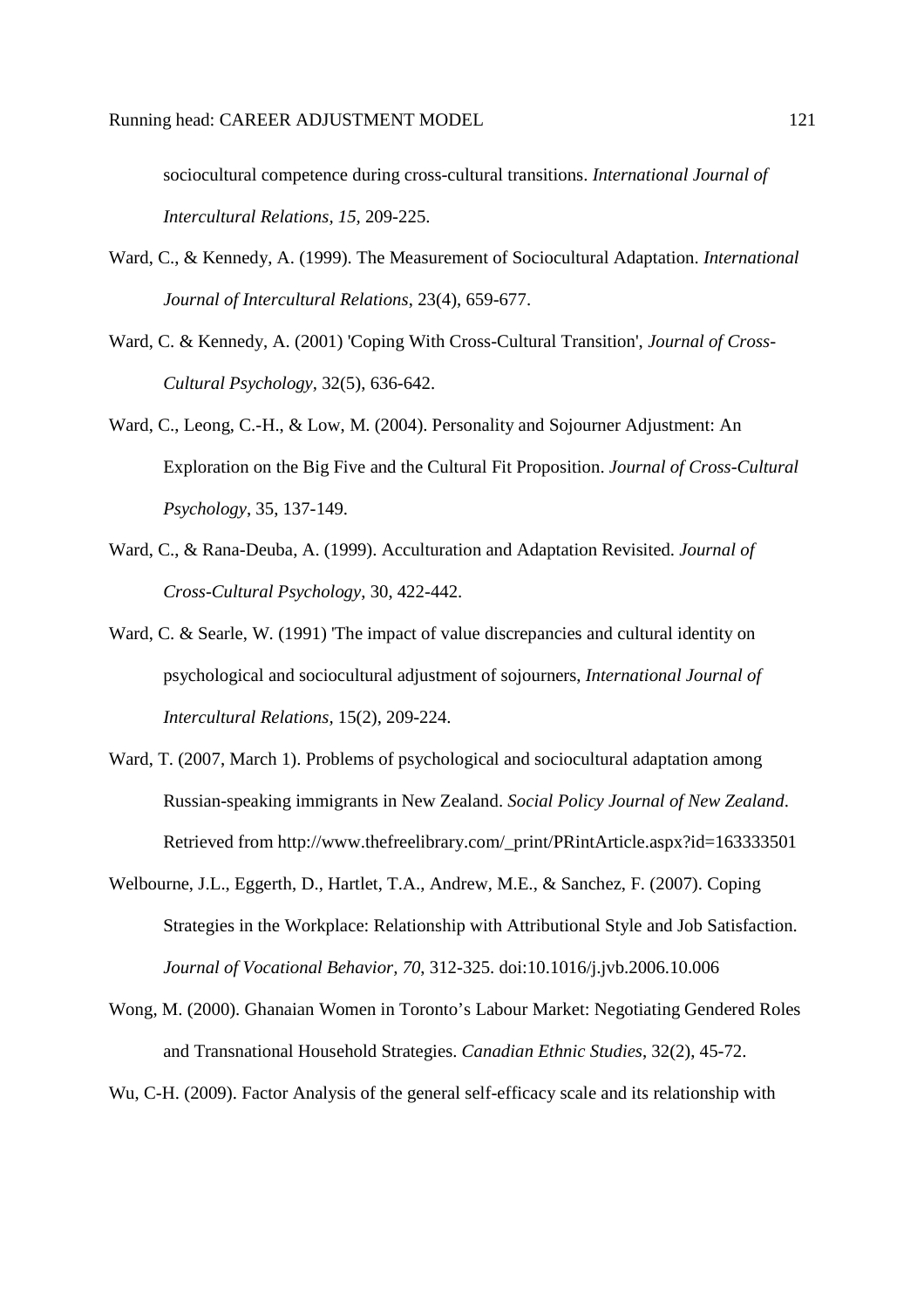individualism/collectivism among twenty-five countries: Application of multilevel confirmatory factor analysis. *Personality and Individual Differences, 46*, 699-703.

- Yakhnich, L. (2008). Immigration as a Multiple-Stressor Situation: Stress and Coping Among Immigrants From the Former Soviet Union in Israel. *International Journal of Stress Management, 15*(3), 252-268.
- Ziestma, D. (2007). The Immigrant Labour Force Analysis Series. The Canadian Immigrant Labour Market in 2006: First Results from Canada's Labour Force Survey. *Statistics Canada, Catalogue no. 71-606-XWE2007001*. Retrieved from http://www.statcan.gc.ca/bsolc/olc-cel/olc-cel?catno=71-606-XWE2007001&lang=eng
- Zlobina, A., Basabe, N., Paez, D., & Furnham, A. (2006). Sociocultural adjustment of immigrants: Universal and group-specific predictors. *International Journal of Intercultural Relations*, 30, 195-211.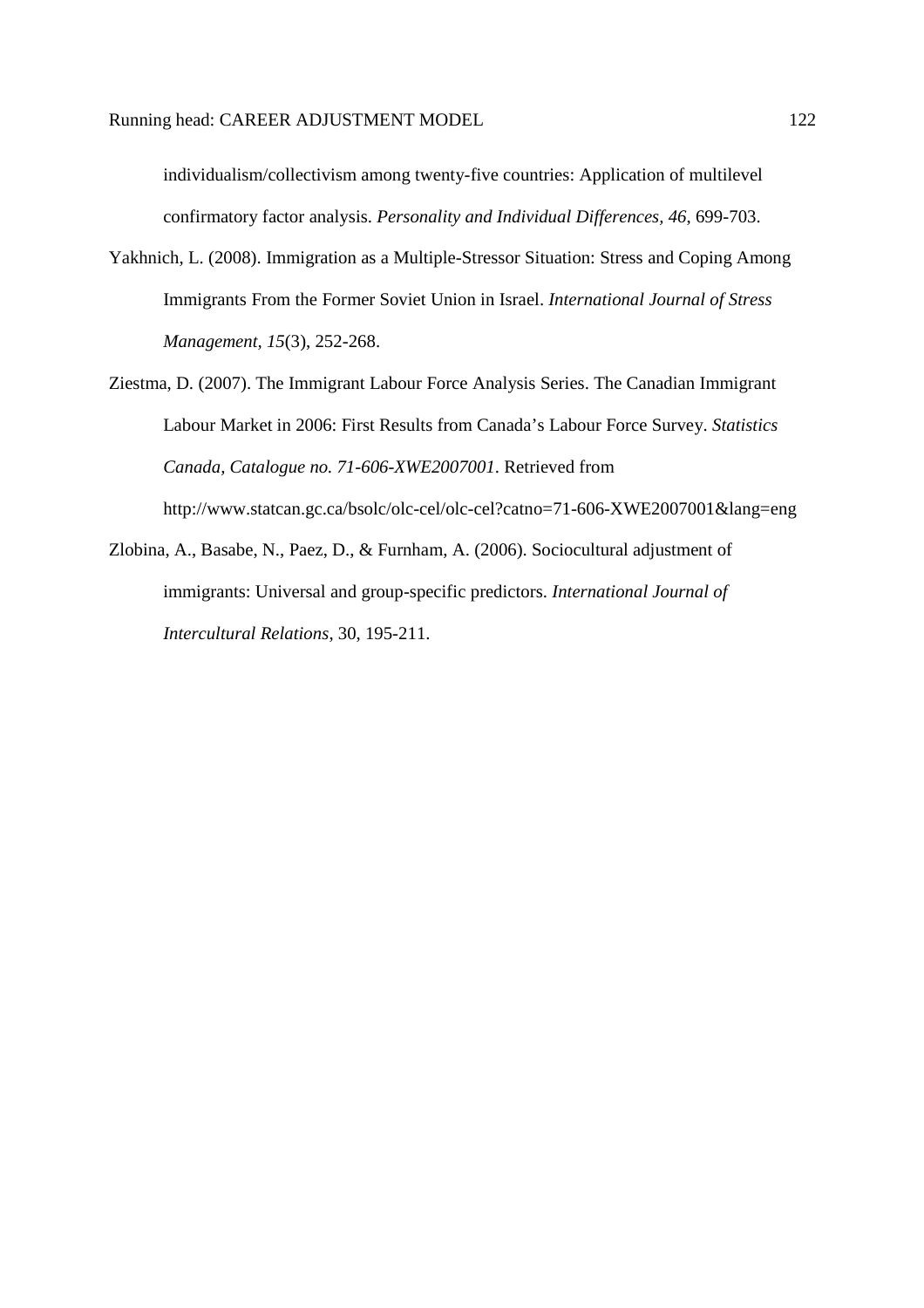## **Appendix A Measures**

## **MOTIVATION AND EXPECTATIONS BEFORE IMMIGRATION**

*This section asks about the motivation and expectations that you had before you immigrated to Canada. Please write in or circle your answers.* 

\_\_\_\_\_\_\_\_\_\_\_\_\_\_\_\_\_\_\_\_\_\_\_\_\_\_\_\_\_\_\_\_\_\_\_\_\_\_\_\_\_\_\_\_\_\_\_\_\_\_\_\_\_\_\_\_\_\_\_\_\_\_\_\_\_\_\_\_\_\_\_\_\_\_\_\_\_\_

## **1. How long have you been living in Canada?**

\_\_\_\_\_\_\_\_\_\_\_\_\_years \_\_\_\_\_\_\_\_\_\_\_\_\_ months

## **2. What was the main reason(s) for you personally to come to Canada?**

|              |                         | 2              | 3 | $\overline{4}$                          | $\mathfrak{H}$ | 6 | 7                        |                                                                                      |
|--------------|-------------------------|----------------|---|-----------------------------------------|----------------|---|--------------------------|--------------------------------------------------------------------------------------|
|              | Not at all<br>motivated |                |   | Somewhat<br>motivated                   |                |   | Very highly<br>motivated |                                                                                      |
|              |                         |                |   |                                         |                |   |                          | 4. How motivated were you to come to live to Canada for economic reasons?            |
| 1            |                         | $\overline{2}$ | 3 | $\overline{4}$                          | 5              | 6 | 7                        |                                                                                      |
|              | Not at all<br>motivated |                |   | Somewhat<br>motivated                   |                |   | Very highly<br>motivated |                                                                                      |
|              |                         |                |   |                                         |                |   |                          | 5. How motivated were you to come to live to Canada for security reasons?            |
| $\mathbf{1}$ |                         | $\overline{2}$ | 3 | $\overline{4}$                          | 5              | 6 |                          |                                                                                      |
|              | Not at all<br>motivated |                |   | Somewhat<br>motivated                   |                |   | Very highly<br>motivated |                                                                                      |
|              |                         |                |   |                                         |                |   |                          | 6. How motivated were you to come to live to Canada for the future of your children? |
| 1            |                         | $\overline{2}$ | 3 | $\overline{4}$                          | 5              | 6 | 7                        |                                                                                      |
|              | Not at all              |                |   | Somewhat                                |                |   | Very highly              |                                                                                      |
|              | motivated               |                |   | motivated                               |                |   | motivated                |                                                                                      |
|              |                         |                |   |                                         |                |   |                          | 7. What was your immigration status when you came to live to Canada?                 |
|              |                         |                |   | a) Temporary resident on a visitor visa |                |   |                          |                                                                                      |
|              |                         |                |   | b) Temporary resident on a student visa |                |   |                          |                                                                                      |
|              | c)                      |                |   | Temporary resident on a work visa       |                |   |                          |                                                                                      |
|              | $\rm d$                 |                |   |                                         |                |   |                          | Independent immigrant (Economic, Skilled worker, business investor)                  |
|              | e)                      |                |   |                                         |                |   |                          | Family class (my family sponsored me so that I could come and live in Canada)        |
|              | f                       | Refugee        |   |                                         |                |   |                          |                                                                                      |
|              | g)                      |                |   |                                         |                |   |                          |                                                                                      |

| Not at all |  | Somewhat |  | Completely |
|------------|--|----------|--|------------|
| ready      |  | ready    |  | ready      |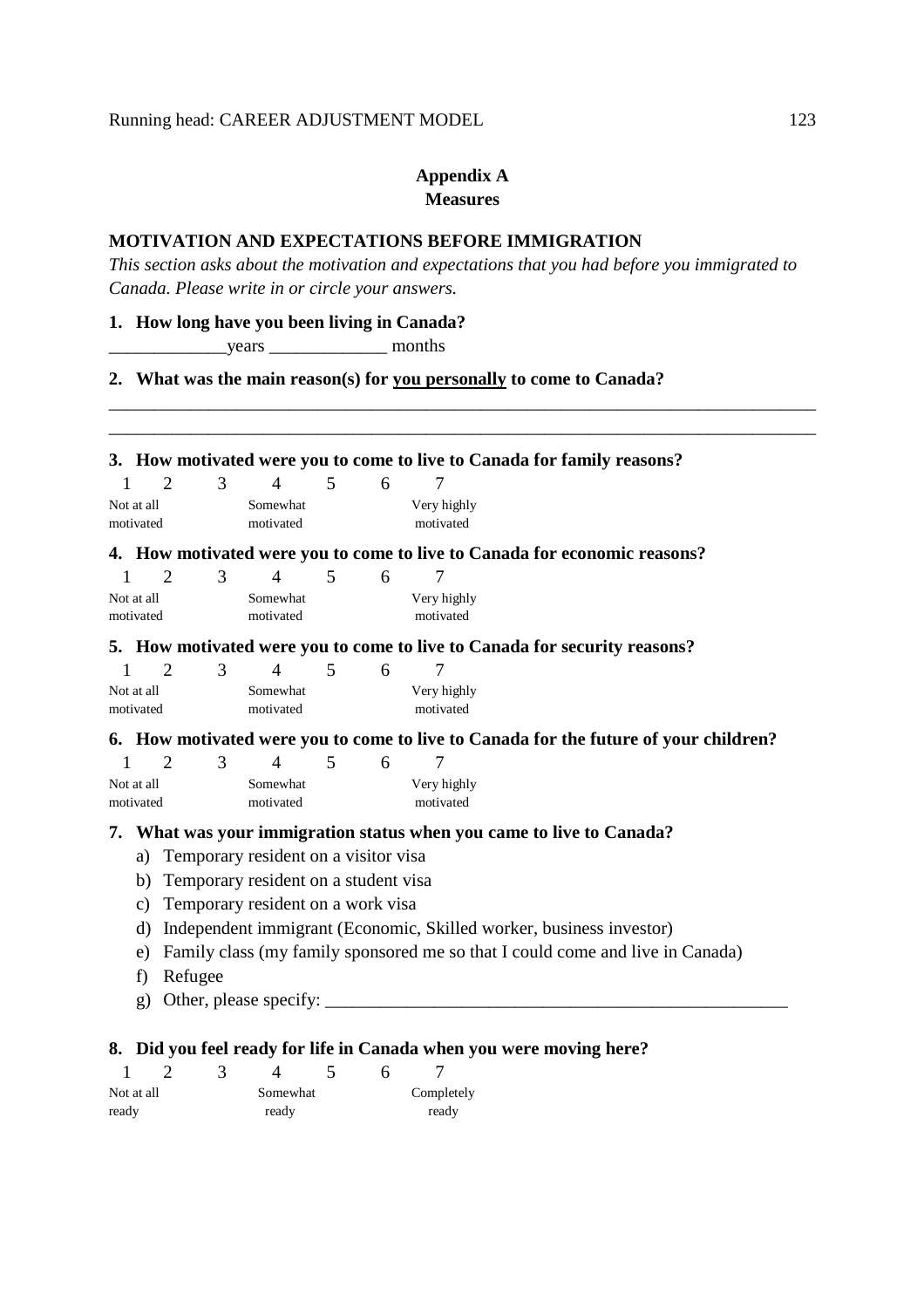#### **9. How important was economic advancement for your decision to immigrate?**

| Not at all |  | somewhat  |  | very      |
|------------|--|-----------|--|-----------|
| important  |  | important |  | important |

10. **Before you came to Canada, what expectations did you have about what life is going to be like in Canada?**

\_\_\_\_\_\_\_\_\_\_\_\_\_\_\_\_\_\_\_\_\_\_\_\_\_\_\_\_\_\_\_\_\_\_\_\_\_\_\_\_\_\_\_\_\_\_\_\_\_\_\_\_\_\_\_\_\_\_\_\_\_\_\_\_\_\_\_\_\_\_\_\_\_\_\_\_\_\_ \_\_\_\_\_\_\_\_\_\_\_\_\_\_\_\_\_\_\_\_\_\_\_\_\_\_\_\_\_\_\_\_\_\_\_\_\_\_\_\_\_\_\_\_\_\_\_\_\_\_\_\_\_\_\_\_\_\_\_\_\_\_\_\_\_\_\_\_\_\_\_\_\_\_\_\_\_\_

## \_\_\_\_\_\_\_\_\_\_\_\_\_\_\_\_\_\_\_\_\_\_\_\_\_\_\_\_\_\_\_\_\_\_\_\_\_\_\_\_\_\_\_\_\_\_\_\_\_\_\_\_\_\_\_\_\_\_\_\_\_\_\_\_\_\_\_\_\_\_\_\_\_\_\_\_\_\_ **11. What aspects of your new life in Canada did you find more difficult than you expected?**  \_\_\_\_\_\_\_\_\_\_\_\_\_\_\_\_\_\_\_\_\_\_\_\_\_\_\_\_\_\_\_\_\_\_\_\_\_\_\_\_\_\_\_\_\_\_\_\_\_\_\_\_\_\_\_\_\_\_\_\_\_\_\_\_\_\_\_\_\_\_\_\_\_\_\_\_\_\_

\_\_\_\_\_\_\_\_\_\_\_\_\_\_\_\_\_\_\_\_\_\_\_\_\_\_\_\_\_\_\_\_\_\_\_\_\_\_\_\_\_\_\_\_\_\_\_\_\_\_\_\_\_\_\_\_\_\_\_\_\_\_\_\_\_\_\_\_\_\_\_\_\_\_\_\_\_\_

\_\_\_\_\_\_\_\_\_\_\_\_\_\_\_\_\_\_\_\_\_\_\_\_\_\_\_\_\_\_\_\_\_\_\_\_\_\_\_\_\_\_\_\_\_\_\_\_\_\_\_\_\_\_\_\_\_\_\_\_\_\_\_\_\_\_\_\_\_\_\_\_\_\_\_\_\_\_ \_\_\_\_\_\_\_\_\_\_\_\_\_\_\_\_\_\_\_\_\_\_\_\_\_\_\_\_\_\_\_\_\_\_\_\_\_\_\_\_\_\_\_\_\_\_\_\_\_\_\_\_\_\_\_\_\_\_\_\_\_\_\_\_\_\_\_\_\_\_\_\_\_\_\_\_\_\_

#### **12. What aspects of your new life in Canada did you find easier than you expected?**

|         |   |          |   |   |            | 13. To what extent were your expectations for your life in Canada met?   |
|---------|---|----------|---|---|------------|--------------------------------------------------------------------------|
|         | 3 | 4        | 5 | 6 |            | Not Applicable                                                           |
| Not met |   | Somewhat |   |   | Completely |                                                                          |
| at all  |   | met      |   |   | met        |                                                                          |
|         |   |          |   |   |            | 14. To what extent were your expectations for your career in Canada met? |
|         | 3 |          | 5 | 6 |            | Not Applicable                                                           |
| Not met |   | Somewhat |   |   | Completely |                                                                          |
| at all  |   | met      |   |   | met        |                                                                          |

## **CAREER MANAGEMENT SELF-EFFICACY**

*This section contains statements about career and career goals. Please circle your answer on the scale according to how much you feel the statement is true when related to your own career.* 

## **15. I can remain calm when facing difficulties in achieving my career goals because I can rely on my abilities.**

| Not at all |  | Somewhat |  | Completely |
|------------|--|----------|--|------------|
| true       |  | true     |  | true       |

#### **16. Whatever comes my way in my career, I can usually handle it.**

| Not at all |  | Somewhat |  | Completely |
|------------|--|----------|--|------------|
| true       |  | true     |  | true       |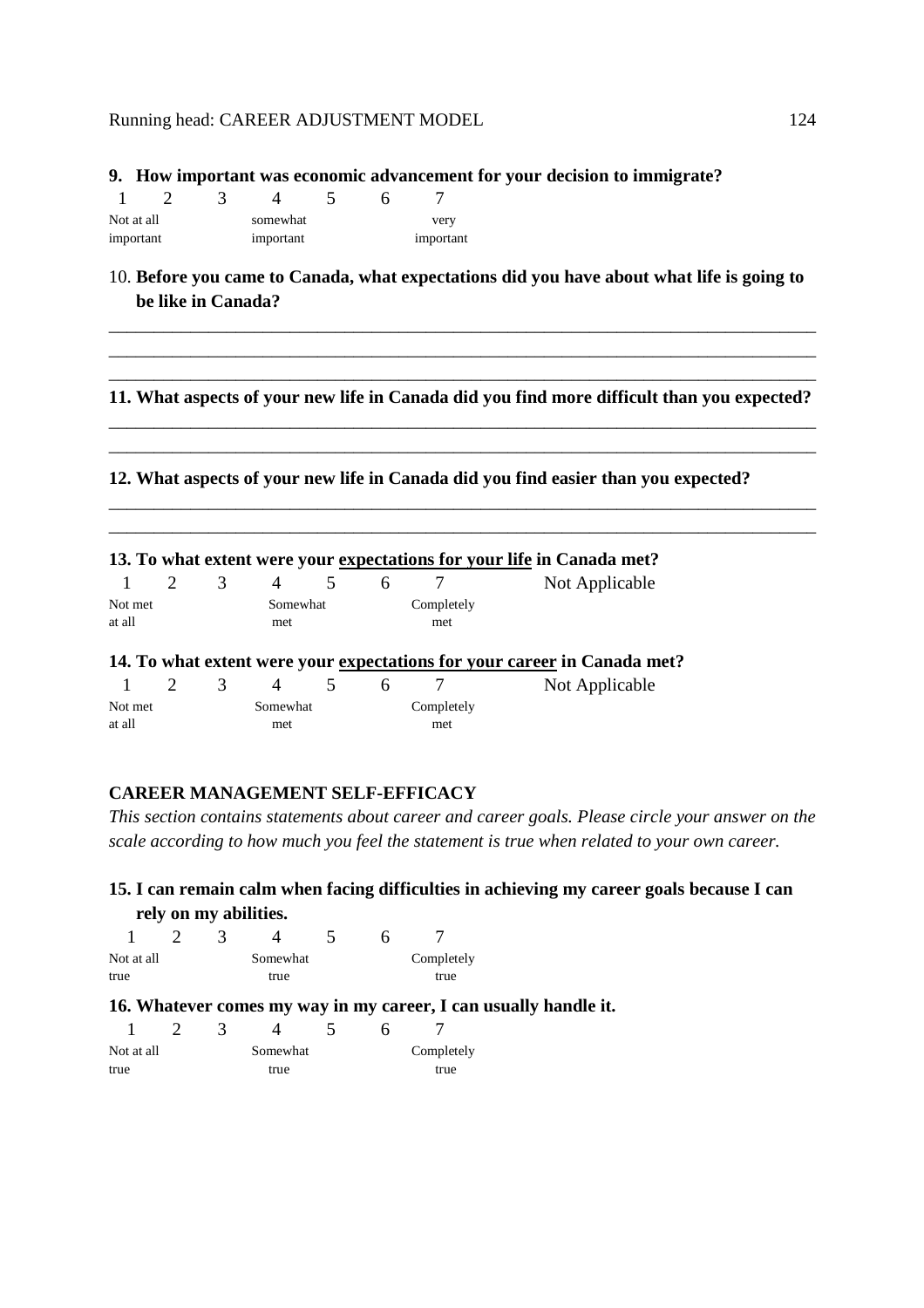|              |                       |   |                                           |   |   |                                                              | 17. My past work experiences have prepared me well for my future career.                     |
|--------------|-----------------------|---|-------------------------------------------|---|---|--------------------------------------------------------------|----------------------------------------------------------------------------------------------|
| $\mathbf{1}$ | $\overline{2}$        | 3 | $\overline{4}$                            | 5 | 6 | 7                                                            |                                                                                              |
| Not at all   |                       |   | Somewhat                                  |   |   | Completely                                                   |                                                                                              |
| true         |                       |   | true                                      |   |   | true                                                         |                                                                                              |
|              |                       |   |                                           |   |   | 18. I meet the goals that I set for myself in my career.     |                                                                                              |
| 1            | $\overline{2}$        | 3 | $\overline{4}$                            | 5 | 6 | 7                                                            |                                                                                              |
| Not at all   |                       |   | Somewhat                                  |   |   | Completely                                                   |                                                                                              |
| true         |                       |   | true                                      |   |   | true                                                         |                                                                                              |
|              |                       |   |                                           |   |   | 19. I feel prepared for most of the challenges in my career. |                                                                                              |
| $\mathbf{1}$ | $\mathcal{D}_{\cdot}$ | 3 | $\overline{4}$                            | 5 | 6 | 7                                                            |                                                                                              |
| Not at all   |                       |   | Somewhat                                  |   |   | Completely                                                   |                                                                                              |
| true         |                       |   | true                                      |   |   | true                                                         |                                                                                              |
|              |                       |   |                                           |   |   |                                                              |                                                                                              |
|              |                       |   |                                           |   |   |                                                              | 20. I am confident about my abilities to perform specific tasks related to my chosen career. |
| $\mathbf{1}$ | $\overline{2}$        | 3 | $\overline{4}$                            | 5 | 6 | 7                                                            |                                                                                              |
| Not at all   |                       |   | Somewhat                                  |   |   | Completely                                                   |                                                                                              |
| true         |                       |   | true                                      |   |   | true                                                         |                                                                                              |
|              |                       |   |                                           |   |   |                                                              | 21. When I face an obstacle in my career, I can usually find several solutions.              |
| 1            | $\overline{2}$        | 3 | $\overline{4}$                            | 5 | 6 | $\overline{7}$                                               |                                                                                              |
| Not at all   |                       |   | Somewhat                                  |   |   | Completely                                                   |                                                                                              |
| true         |                       |   | true                                      |   |   | true                                                         |                                                                                              |
|              |                       |   |                                           |   |   | 22. I am certain that I can accomplish my career goals.      |                                                                                              |
| 1            | $\overline{2}$        | 3 | $\overline{4}$                            | 5 | 6 | 7                                                            |                                                                                              |
| Not at all   |                       |   | Somewhat                                  |   |   | Completely                                                   |                                                                                              |
| true         |                       |   | true                                      |   |   | true                                                         |                                                                                              |
|              |                       |   |                                           |   |   |                                                              | 23. I am confident that I could deal efficiently with unexpected obstacles in my career.     |
| 1            | $\overline{2}$        | 3 | $\overline{4}$                            | 5 | 6 | $\overline{7}$                                               |                                                                                              |
| Not at all   |                       |   | Somewhat                                  |   |   | Completely                                                   |                                                                                              |
| true         |                       |   | true                                      |   |   | true                                                         |                                                                                              |
|              |                       |   | 24. I am confident about my career goals. |   |   |                                                              |                                                                                              |
| 1            | $\overline{2}$        | 3 | $\overline{4}$                            | 5 | 6 | 7                                                            |                                                                                              |
| Not at all   |                       |   | Somewhat                                  |   |   | Completely                                                   |                                                                                              |
| true         |                       |   | true                                      |   |   | true                                                         |                                                                                              |

## **COPING STRATEGIES**

*Now, try to think about what you usually do when you face a problem or get into a difficult situation. Indicate on the 1 to 5 scale how often you engage in each of the following behaviours.*  (PF – Problem focused; EF – Emotion focused; A – avoidance)

## **25. Focus on the problem and see how I can solve it. (PF)**

| Never |  | very often |
|-------|--|------------|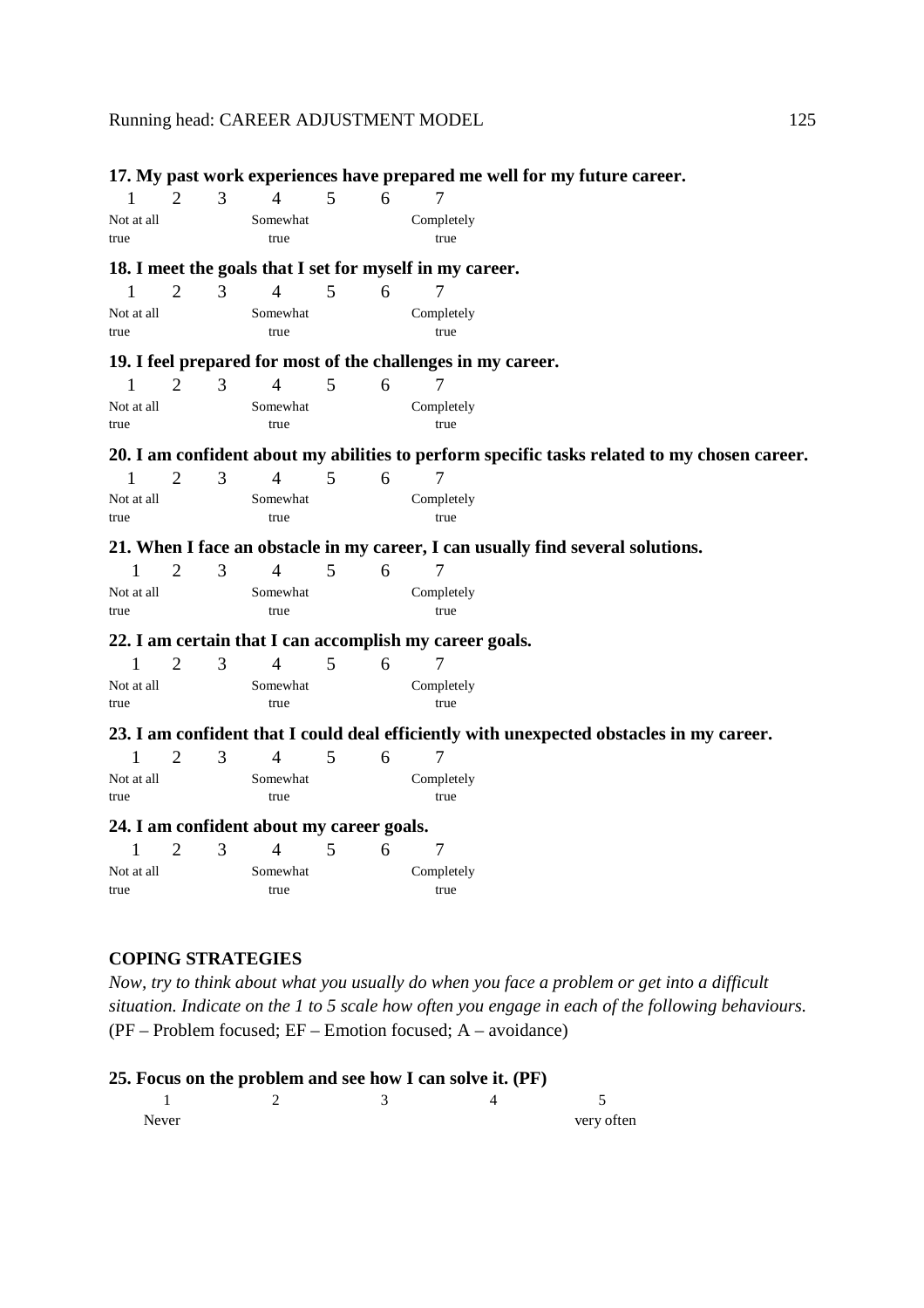| 26. Blame myself for having got into this situation. (EF)          |                |            |                |                                                                                                        |
|--------------------------------------------------------------------|----------------|------------|----------------|--------------------------------------------------------------------------------------------------------|
|                                                                    |                |            |                | 5                                                                                                      |
| Never                                                              |                |            |                | very often                                                                                             |
|                                                                    |                |            |                | 27. Window shop $(=\text{to look at articles in the windows of stores without making any purchases}).$ |
| (A)                                                                |                |            |                |                                                                                                        |
|                                                                    | $\mathfrak{2}$ | 3          | $\overline{4}$ | 5                                                                                                      |
| Never                                                              |                |            |                | very often                                                                                             |
| 28. Try to go to sleep. $(A)$                                      |                |            |                |                                                                                                        |
|                                                                    |                | 3          | 4              | 5                                                                                                      |
| Never                                                              |                |            |                | very often                                                                                             |
| 29. Treat myself to a favourite food or snack. (A)                 |                |            |                |                                                                                                        |
| 1                                                                  | 2              | 3          | 4              | 5                                                                                                      |
| Never                                                              |                |            |                | very often                                                                                             |
| 30. Feel anxious about not being able to cope. (EF)                |                |            |                |                                                                                                        |
|                                                                    |                | 3          | 4              | 5                                                                                                      |
| Never                                                              |                |            |                | very often                                                                                             |
| 31. Go out for a snack or meal. $(A)$                              |                |            |                |                                                                                                        |
| 1                                                                  | $\overline{c}$ | 3          | $\overline{4}$ | 5                                                                                                      |
| Never                                                              |                |            |                | very often                                                                                             |
| 32. Buy myself something. (A)<br>1                                 | 2              | 3          | $\overline{4}$ | 5                                                                                                      |
| Never                                                              |                |            |                | very often                                                                                             |
| 33. Determine a course of action and follow it. (PF)               |                |            |                |                                                                                                        |
| $\mathbf{1}$                                                       | 2              | 3          | $\overline{4}$ | 5                                                                                                      |
| Never                                                              |                |            |                | very often                                                                                             |
| 34. Blame myself for not knowing what to do. (EF)                  |                |            |                |                                                                                                        |
| 1                                                                  | 2              | 3          | 4              | 5                                                                                                      |
| Never                                                              |                |            |                | very often                                                                                             |
| 35. Work to understand the situation. (PF)                         |                |            |                |                                                                                                        |
|                                                                    | $\overline{c}$ | 3          | $\overline{4}$ | 5                                                                                                      |
| Never                                                              |                |            |                | very often                                                                                             |
| 36. Wish that I could change what had happened or how I felt. (EF) |                |            |                |                                                                                                        |
| -1                                                                 | 2              | $3 \sim 3$ | 4              |                                                                                                        |
| Never                                                              |                |            |                | very often                                                                                             |
| 37. Take time off and get away from the situation. $(A)$           |                |            |                |                                                                                                        |
| 1                                                                  | 2              | 3          | 4              | 5                                                                                                      |
| Never                                                              |                |            |                | very often                                                                                             |
| 38. Worry about what I am going to do. (EF)                        |                |            |                |                                                                                                        |
| 1                                                                  |                |            | 4              | 5                                                                                                      |
| Never                                                              |                |            |                | very often                                                                                             |
| 39. Spend time with a special person. (A)                          |                |            |                |                                                                                                        |
| $\mathbf{1}$                                                       | $\overline{c}$ | 3          | $\overline{4}$ | 5                                                                                                      |
| Never                                                              |                |            |                | very often                                                                                             |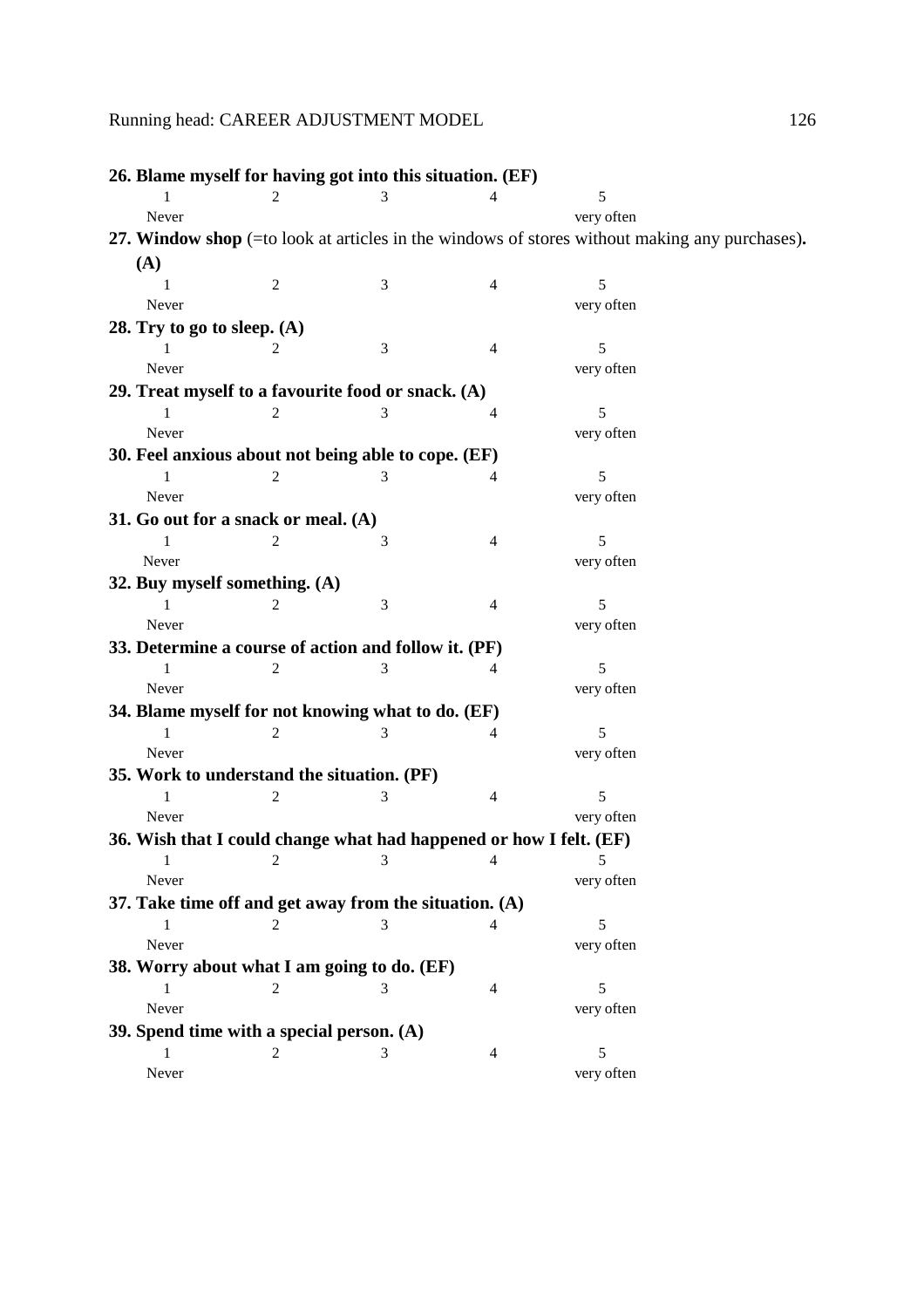| 40. Focus on my general inadequacies. (EF)                            |                             |   |                |            |
|-----------------------------------------------------------------------|-----------------------------|---|----------------|------------|
|                                                                       | $\mathfrak{D}$              | 3 | 4              | 5          |
| Never                                                                 |                             |   |                | very often |
| 41. See a movie. $(A)$                                                |                             |   |                |            |
|                                                                       | $\mathfrak{D}$              | 3 | $\overline{4}$ | 5          |
| Never                                                                 |                             |   |                | very often |
| 42. Get control of the situation. (PF)                                |                             |   |                |            |
| 1                                                                     | $\mathcal{D}_{\mathcal{L}}$ | 3 | 4              | 5          |
| Never                                                                 |                             |   |                | very often |
| 43. Make an extra effort to get things done. (PF)                     |                             |   |                |            |
|                                                                       | 2                           |   | 4              | 5          |
| Never                                                                 |                             |   |                | very often |
| 44. Try to be organized so I can be on the top of the situation. (PF) |                             |   |                |            |
|                                                                       | $\mathcal{D}_{\mathcal{L}}$ | 3 | 4              | 5          |
| Never                                                                 |                             |   |                | very often |
| 45. Watch $TV. (A)$                                                   |                             |   |                |            |
|                                                                       | $\mathfrak{D}$              | 3 | 4              | 5          |
| Never                                                                 |                             |   |                | very often |
|                                                                       |                             |   |                |            |

## **CULTURAL DISTANCE**

*This section focuses on comparison of your country of origin and Canada. Please indicate for each statement how much are these two countries similar or how much they differ.* 

| 46. What is the climate like?         |                                                                                 |
|---------------------------------------|---------------------------------------------------------------------------------|
|                                       | similar to Canada a little hotter or a little colder much hotter or much colder |
| 47. How much rainfall?                |                                                                                 |
|                                       | similar to Canada a little more or a little less much more or much less         |
| 48. What do men usually wear?         |                                                                                 |
|                                       | similar to Canada modified western clothes national costume                     |
| 49. What do women usually wear?       | similar to Canada modified western clothes national costume                     |
| 50. What is the main language?        | English other European language<br>other language                               |
| 51. Is English spoken?                |                                                                                 |
|                                       | by most people by some people hardly ever                                       |
| 52. Is education free?                |                                                                                 |
| free to secondary level               | free to primary level not free                                                  |
|                                       | 53. What level of education would most people attain?                           |
| secondary (high school) primary level | none                                                                            |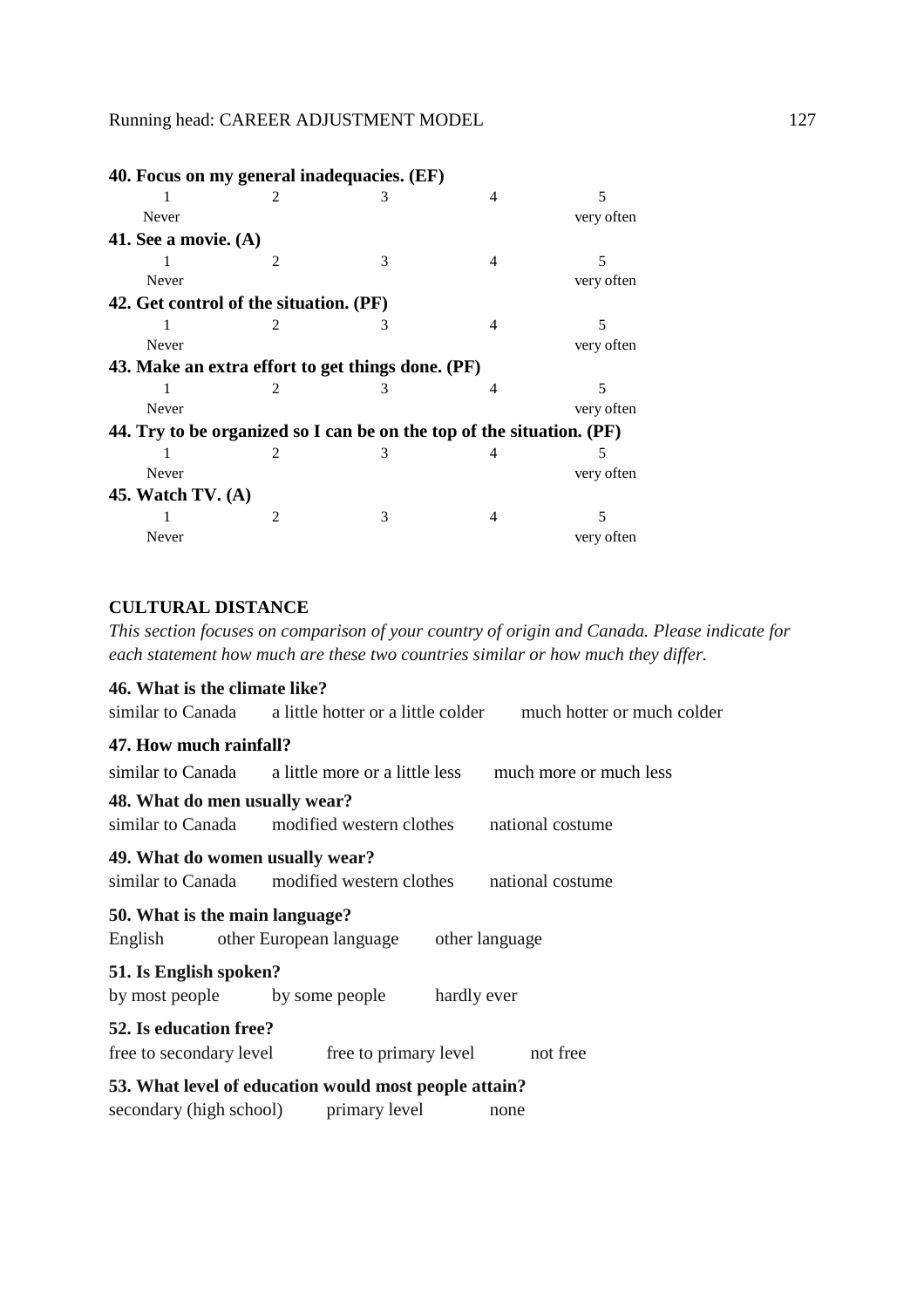| 54. What food do most people eat?<br>similar to Canada                                                   | somewhat different                  | altogether different    |    |                                  |
|----------------------------------------------------------------------------------------------------------|-------------------------------------|-------------------------|----|----------------------------------|
| 55. Are there religious dietary rules?<br>yes, but not mandatory<br>no                                   |                                     | yes, mandatory          |    |                                  |
| 56. What is the main religion?<br>largely Christian                                                      | mixed                               | largely non-Christian   |    |                                  |
| 57. Does religion play a role in most people's lives?<br>similar to Canada                               | somewhat greater than in Canada     |                         |    | affects all aspects of life      |
| 58. What is the standard of living?<br>similar to Canada                                                 | a little better or little worse off |                         |    | much better or much worse off    |
| 59. Do most people have electrical appliances (TV, fridge, iron) in their homes?<br>yes, many appliances | yes, a few appliances               |                         | no |                                  |
| 60. Are leisure activities (sport, music, drama, etc)?<br>similar to Canada                              | somewhat different                  | very different          |    |                                  |
| 61. Are social interactions (parties, informal visiting, etc)?<br>similar to Canada                      | somewhat different                  | very different          |    |                                  |
| 62. What respect is shown to elderly people?<br>similar to Canada                                        | treated with more respect           | revered                 |    |                                  |
| 63. What roles do women fulfill?<br>go to work if they wish                                              | only look after house and children  |                         |    | rigidly housebound               |
| 64. What is the system of marriage?<br>similar to Canada                                                 | bride or groom brings a dowry       |                         |    | financial settlement by families |
| 65. Can young men and women meet each other socially?<br>at parties and social occasions                 |                                     | only through the family | no |                                  |

## **JOB EXPERIENCE**

*The following statements concern your working experiences both in your country of origin and in Canada. Please write in or circle the appropriate answer.* 

\_\_\_\_\_\_\_\_\_\_\_\_\_\_\_\_\_\_\_\_\_\_\_\_\_\_\_\_\_\_\_\_\_\_\_\_\_\_\_\_\_\_\_\_\_\_\_\_\_\_\_\_\_\_\_\_\_\_\_\_\_\_\_\_\_\_\_\_\_\_\_\_\_\_\_\_\_\_

\_\_\_\_\_\_\_\_\_\_\_\_\_\_\_\_\_\_\_\_\_\_\_\_\_\_\_\_\_\_\_\_\_\_\_\_\_\_\_\_\_\_\_\_\_\_\_\_\_\_\_\_\_\_\_\_\_\_\_\_\_\_\_\_\_\_\_\_\_\_\_\_\_\_\_\_\_\_

\_\_\_\_\_\_\_\_\_\_\_\_\_\_\_\_\_\_\_\_\_\_\_\_\_\_\_\_\_\_\_\_\_\_\_\_\_\_\_\_\_\_\_\_\_\_\_\_\_\_\_\_\_\_\_\_\_\_\_\_\_\_\_\_\_\_\_\_\_\_\_\_\_\_\_\_\_\_

\_\_\_\_\_\_\_\_\_\_\_\_\_\_\_\_\_\_\_\_\_\_\_\_\_\_\_\_\_\_\_\_\_\_\_\_\_\_\_\_\_\_\_\_\_\_\_\_\_\_\_\_\_\_\_\_\_\_\_\_\_\_\_\_\_\_\_\_\_\_\_\_\_\_\_\_\_\_

## 66. **Please, describe the training, qualifications, and work experiences that you gained in your country of origin before you came to Canada:**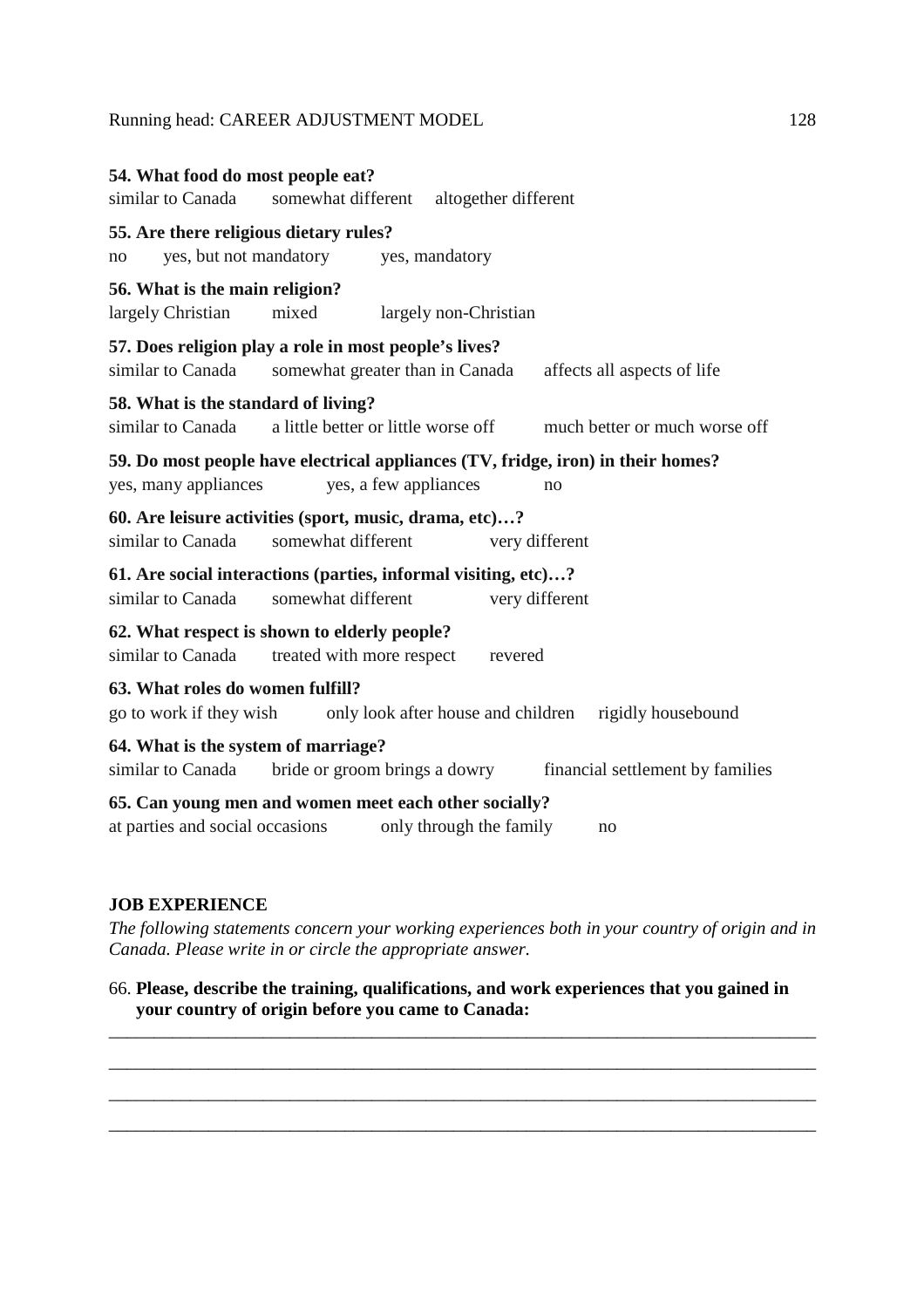| Canada:                                                                                          |                    |                |         |       | 67. Please, describe the training, qualifications, and work experiences that you gained in |
|--------------------------------------------------------------------------------------------------|--------------------|----------------|---------|-------|--------------------------------------------------------------------------------------------|
|                                                                                                  |                    |                |         |       |                                                                                            |
|                                                                                                  |                    |                |         |       |                                                                                            |
| 68. How long were you working in your profession(s) in your country of origin?                   |                    |                |         |       |                                                                                            |
|                                                                                                  | (years and months) |                |         |       |                                                                                            |
|                                                                                                  |                    |                |         |       |                                                                                            |
| 69. How long were you working in your profession(s) in Canada?                                   |                    |                |         |       |                                                                                            |
| $\frac{1}{2}$ (years and months)                                                                 |                    |                |         |       |                                                                                            |
| 70. How much do you feel that your job skills from your country of origin are transferable       |                    |                |         |       |                                                                                            |
| to the Canadian labour market?                                                                   |                    |                |         |       |                                                                                            |
| $4 \quad$<br>$\mathbf{1}$<br>2<br>3 <sup>7</sup>                                                 | 5<br>6             | $\overline{7}$ |         |       |                                                                                            |
| Not at all                                                                                       |                    | highly         |         |       |                                                                                            |
| transferable                                                                                     |                    | transferable   |         |       |                                                                                            |
| 71. Please evaluate how developed your skills are in each of the following areas:                |                    |                |         |       |                                                                                            |
| a) Communication skills                                                                          | very high          | high           | average | basic | none                                                                                       |
| b) Teamwork skills                                                                               | very high          | high           | average | basic | none                                                                                       |
| c) Independence                                                                                  | very high          | high           | average | basic | none                                                                                       |
| d) Problem solving                                                                               | very high          | high           | average | basic | none                                                                                       |
| <b>Self-motivation</b><br>e)                                                                     | very high          | high           | average | basic | none                                                                                       |
| <b>Computer software skills</b><br>f)<br>(e.g., MS Word, MS Excel)                               | very high          | high           | average | basic | none                                                                                       |
| 72. What do you think are the major barriers for you to work in your profession(s) in<br>Canada? |                    |                |         |       |                                                                                            |
|                                                                                                  |                    |                |         |       |                                                                                            |
|                                                                                                  |                    |                |         |       |                                                                                            |
| 73. Do you currently have a job?                                                                 | <b>YES</b>         |                | NO      |       |                                                                                            |
| If you answered NO, continue to the next section.                                                |                    |                |         |       |                                                                                            |
| If you answered YES, please describe your job:                                                   |                    |                |         |       |                                                                                            |

\_\_\_\_\_\_\_\_\_\_\_\_\_\_\_\_\_\_\_\_\_\_\_\_\_\_\_\_\_\_\_\_\_\_\_\_\_\_\_\_\_\_\_\_\_\_\_\_\_\_\_\_\_\_\_\_\_\_\_\_\_\_\_\_\_\_\_\_\_\_\_\_\_\_\_\_\_\_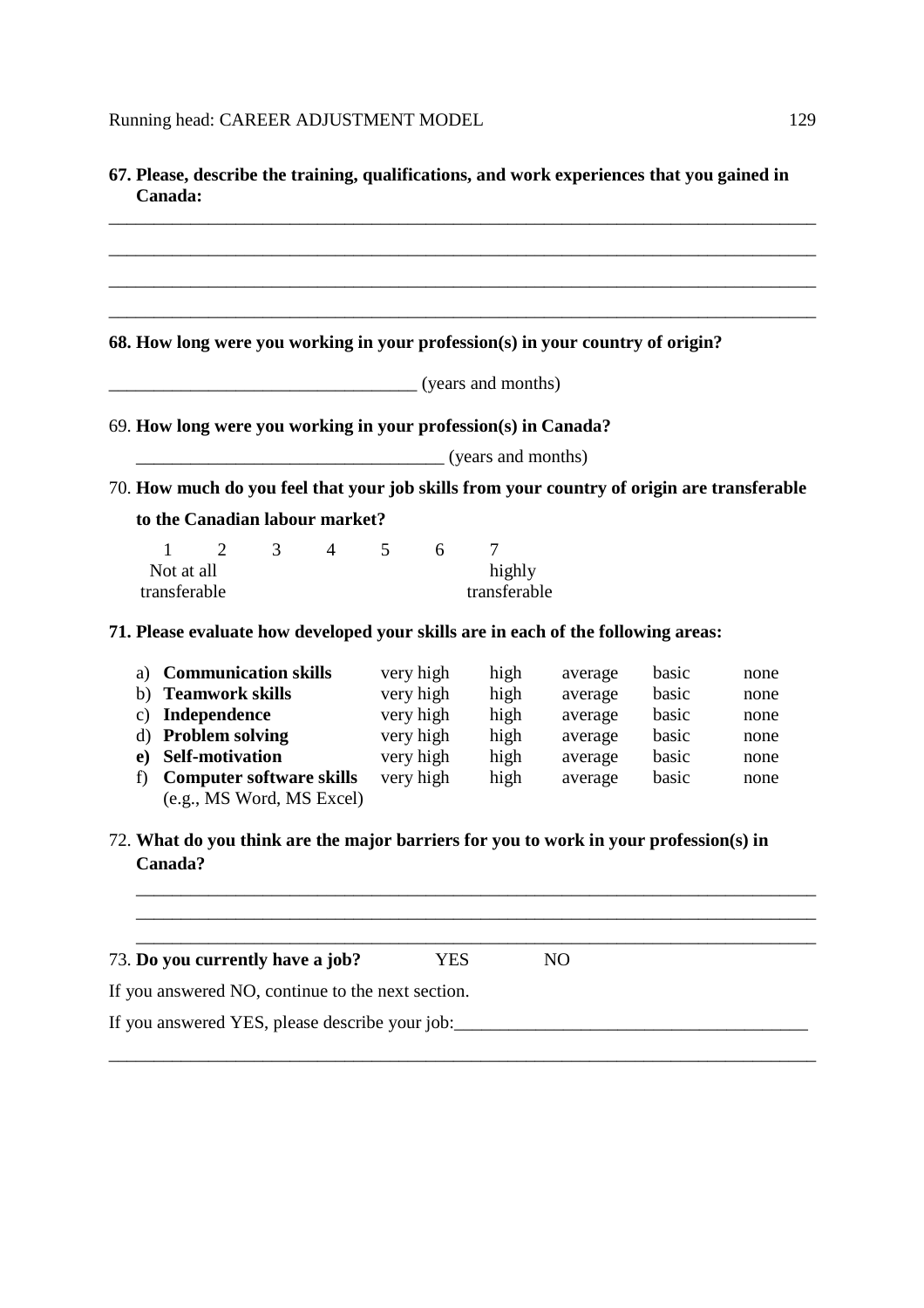| coming to Canada? |                    | 74. How much is your current job related to your career aspirations that you had before |             |
|-------------------|--------------------|-----------------------------------------------------------------------------------------|-------------|
| Very related      | moderately related | somewhat related                                                                        | not related |

#### **JOB SATISFACTION**

*The following statements relate to your attitudes toward your current (or most recent) job. Please indicate how much you agree with the statements.*  $(RS - Reverse\ scored)$ 

#### **75. My job is like a hobby to me.**

STRONGLY AGREE AGREE UNDECIDED DISAGRREE STRONGLY DISAGREE

**76. My job is usually interesting enough to keep me from getting bored.**  STRONGLY AGREE AGREE UNDECIDED DISAGRREE STRONGLY DISAGREE **77. It seems like my friends are more interested in their jobs. (RS)**  STRONGLY AGREE AGREE UNDECIDED DISAGRREE STRONGLY DISAGREE **78. I consider my job rather unpleasant. (RS)**  STRONGLY AGREE AGREE UNDECIDED DISAGRREE STRONGLY DISAGREE **79. I enjoy my work more than my leisure time.**  STRONGLY AGREE AGREE UNDECIDED DISAGRREE STRONGLY DISAGREE **80. I am often bored with my job. (RS)**  STRONGLY AGREE AGREE UNDECIDED DISAGRREE STRONGLY DISAGREE **81. I feel fairly well satisfied with my present job.**  STRONGLY AGREE AGREE UNDECIDED DISAGRREE STRONGLY DISAGREE **82. Most of the time, I have to force myself to go to work. (RS)**  STRONGLY AGREE AGREE UNDECIDED DISAGRREE STRONGLY DISAGREE **83. I am satisfied with my job for the time being.**  STRONGLY AGREE AGREE UNDECIDED DISAGRREE STRONGLY DISAGREE **84. I feel that my job is no more interesting than others I could get. (RS)**  STRONGLY AGREE AGREE UNDECIDED DISAGRREE STRONGLY DISAGREE **85. I definitely dislike my work. (RS)**  STRONGLY AGREE AGREE UNDECIDED DISAGRREE STRONGLY DISAGREE **86. I feel that I am happier in my work than most other people.**  STRONGLY AGREE AGREE UNDECIDED DISAGRREE STRONGLY DISAGREE **87. Most days I am enthusiastic about my work.**  STRONGLY AGREE AGREE UNDECIDED DISAGRREE STRONGLY DISAGREE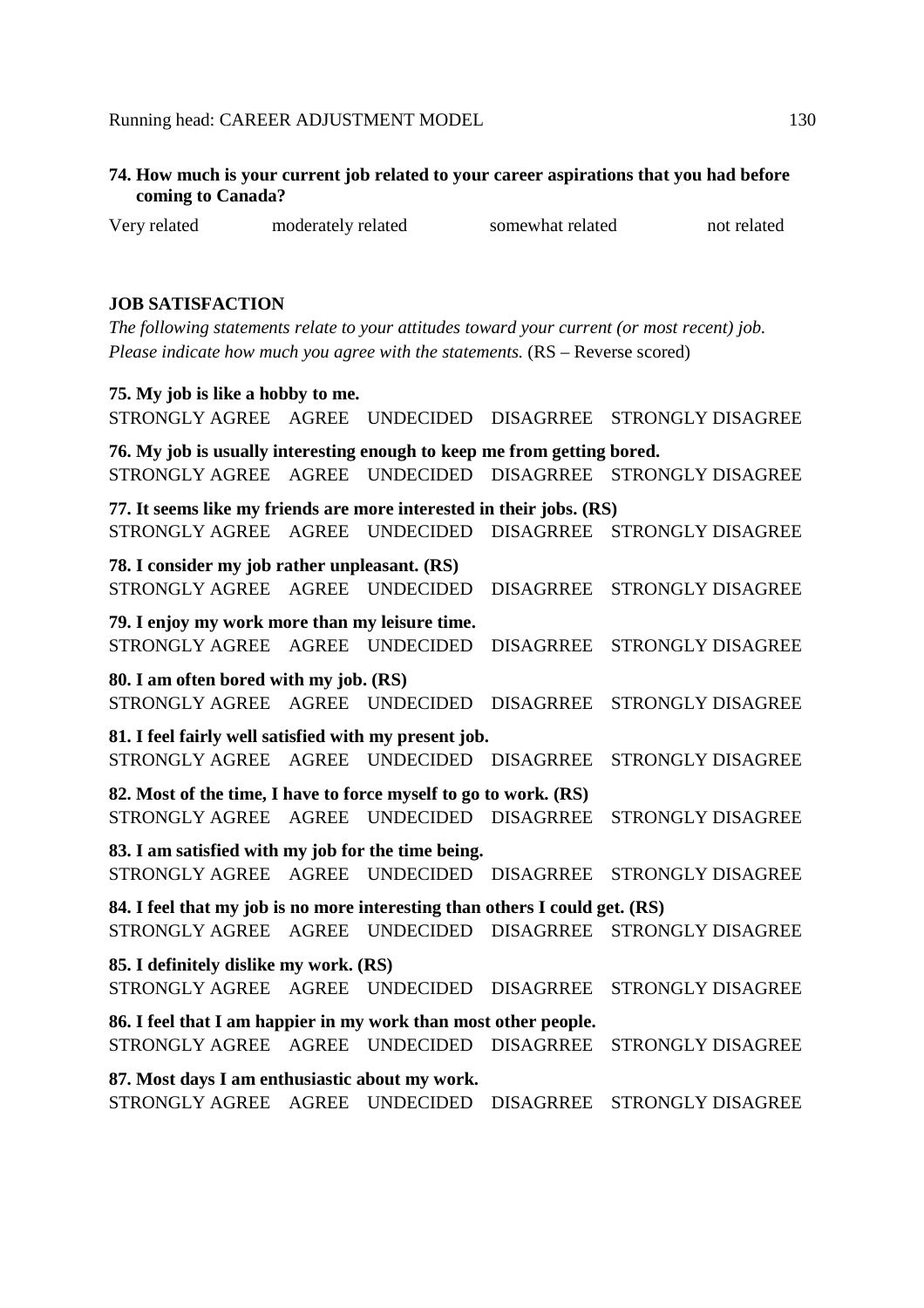**88. Each day of work seems like it will never end. (RS)** STRONGLY AGREE AGREE UNDECIDED DISAGRREE STRONGLY DISAGREE **89. I like my job better than the average worker does.**  STRONGLY AGREE AGREE UNDECIDED DISAGRREE STRONGLY DISAGREE **90. My job is pretty uninteresting. (RS)**  STRONGLY AGREE AGREE UNDECIDED DISAGRREE STRONGLY DISAGREE **91. I find real enjoyment in my work.**  STRONGLY AGREE AGREE UNDECIDED DISAGRREE STRONGLY DISAGREE **92. I am disappointed that I ever took this job. (RS)**  STRONGLY AGREE AGREE UNDECIDED DISAGRREE STRONGLY DISAGREE

#### **OCCUPATIONAL STRESS**

*The following statements relate to conditions in your current (or most recent) job. Please indicate how much each condition has been stressful to you in the past 3 months.* 

| 93. Assignment of new duties.             |   |   |   |   |   |   |   |                     |
|-------------------------------------------|---|---|---|---|---|---|---|---------------------|
| Least stressful                           |   | 3 | 4 | 5 | 6 | 7 | 8 | 9<br>most stressful |
| 94. Dealing with crisis situations.       |   |   |   |   |   |   |   |                     |
| 1<br>Least stressful                      | 2 | 3 | 4 | 5 | 6 | 7 | 8 | 9<br>most stressful |
| 95. Perform tasks not in job description. |   |   |   |   |   |   |   |                     |
| 1<br>Least stressful                      | 2 | 3 | 4 | 5 | 6 | 7 | 8 | 9<br>most stressful |
| 96. Assigned increased responsibility.    |   |   |   |   |   |   |   |                     |
| Least stressful                           | 2 | 3 | 4 | 5 | 6 | 7 | 8 | 9<br>most stressful |
| 97. Critical on-the-spot decisions.       |   |   |   |   |   |   |   |                     |
| 1<br>Least stressful                      | 2 | 3 | 4 | 5 | 6 | 7 | 8 | 9<br>most stressful |
| 98. Frequent interruptions.               |   |   |   |   |   |   |   |                     |
| Least stressful                           | 2 | 3 | 4 | 5 | 6 | 7 | 8 | 9<br>most stressful |
| 99. Frequent change, boring to demanding. |   |   |   |   |   |   |   |                     |
| Least stressful                           | 2 | 3 | 4 | 5 | 6 | 7 | 8 | 9<br>most stressful |
| 100. Excessive paperwork.                 |   |   |   |   |   |   |   |                     |
| Least stressful                           |   | 3 | 4 | 5 | 6 | 7 | 8 | 9<br>most stressful |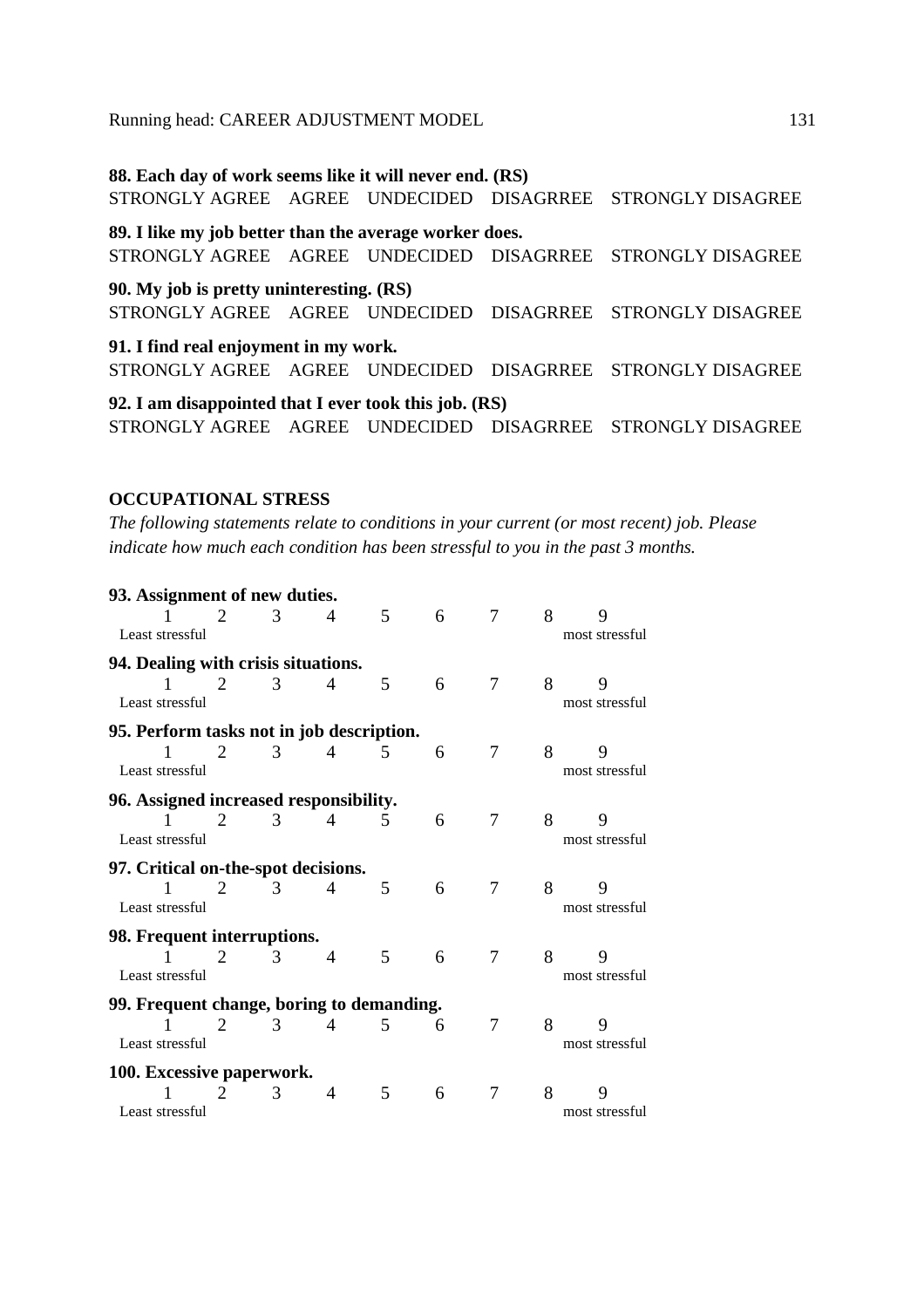| 101. Meeting deadlines.                        |                       |   |   |   |   |                |   |                |
|------------------------------------------------|-----------------------|---|---|---|---|----------------|---|----------------|
|                                                | 2                     | 3 | 4 | 5 | 6 | 7              | 8 | 9              |
| Least stressful                                |                       |   |   |   |   |                |   | most stressful |
| 102. Insufficient personal time.               |                       |   |   |   |   |                |   |                |
| 1                                              | 2                     | 3 | 4 | 5 | 6 | $\overline{7}$ | 8 | 9              |
| Least stressful                                |                       |   |   |   |   |                |   | most stressful |
|                                                |                       |   |   |   |   |                |   |                |
| 103. Lack opportunity for advancement.         |                       |   |   |   |   |                |   |                |
| 1                                              | 2                     | 3 | 4 | 5 | 6 | 7              | 8 | 9              |
| Least stressful                                |                       |   |   |   |   |                |   | most stressful |
| 104. Fellow workers not doing job.             |                       |   |   |   |   |                |   |                |
|                                                | $\overline{2}$        | 3 | 4 | 5 | 6 | 7              | 8 | 9              |
| Least stressful                                |                       |   |   |   |   |                |   | most stressful |
| 105. Inadequate support by supervisor.         |                       |   |   |   |   |                |   |                |
| 1                                              | 2                     | 3 | 4 | 5 | 6 | $\overline{7}$ | 8 | 9              |
| Least stressful                                |                       |   |   |   |   |                |   | most stressful |
|                                                |                       |   |   |   |   |                |   |                |
| 106. Lack recognition for good work.           | 2                     | 3 | 4 | 5 | 6 | 7              | 8 | 9              |
| Least stressful                                |                       |   |   |   |   |                |   | most stressful |
|                                                |                       |   |   |   |   |                |   |                |
| 107. Inadequate or poor quality equipment.     |                       |   |   |   |   |                |   |                |
|                                                | 2                     | 3 | 4 | 5 | 6 | 7              | 8 | 9              |
| Least stressful                                |                       |   |   |   |   |                |   | most stressful |
| 108. Difficulty getting along with supervisor. |                       |   |   |   |   |                |   |                |
|                                                | $\mathcal{D}_{\cdot}$ | 3 | 4 | 5 | 6 | 7              | 8 | 9              |
| Least stressful                                |                       |   |   |   |   |                |   | most stressful |
| 109. Negative attitudes toward organization.   |                       |   |   |   |   |                |   |                |
|                                                | $\mathcal{D}_{\cdot}$ | 3 | 4 | 5 | 6 | 7              | 8 | 9              |
| Least stressful                                |                       |   |   |   |   |                |   | most stressful |
|                                                |                       |   |   |   |   |                |   |                |
| 110. Not participating in decisions.           |                       |   |   |   |   |                |   |                |
|                                                | 2                     | 3 | 4 | 5 | 6 | 7              | 8 | 9              |
| Least stressful                                |                       |   |   |   |   |                |   | most stressful |
| 111. Poor or inadequate supervision.           |                       |   |   |   |   |                |   |                |
|                                                | 2                     | 3 | 4 | 5 | 6 | 7              | 8 | 9              |
| Least stressful                                |                       |   |   |   |   |                |   | most stressful |

## **PERCEIVED DISCRIMINATION**

*The following statements concern your beliefs about the position of immigrants in Canada. Please circle how strongly you agree or disagree with these statements.* 

| 112. Canada needs to provide more government programs to help new immigrants find a |          |         |       |                |  |  |  |  |  |
|-------------------------------------------------------------------------------------|----------|---------|-------|----------------|--|--|--|--|--|
| job that matches their qualifications and work experience.                          |          |         |       |                |  |  |  |  |  |
| Strongly disagree                                                                   | disagree | neither | agree | strongly agree |  |  |  |  |  |

| 113. Immigrants' education and work experience are often not recognized in Canada. |          |         |       |                |
|------------------------------------------------------------------------------------|----------|---------|-------|----------------|
| Strongly disagree                                                                  | disagree | neither | agree | strongly agree |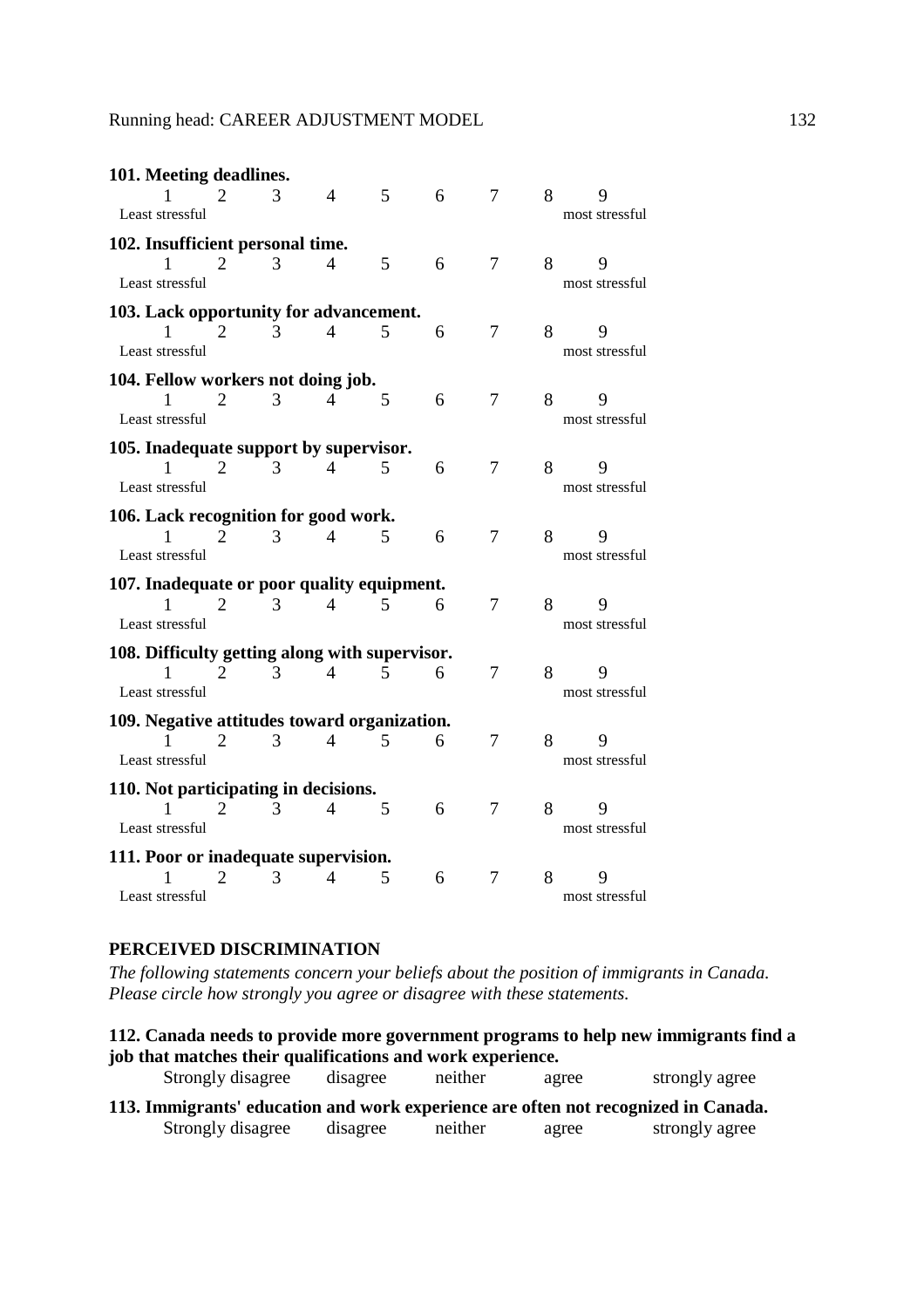|                                    | 114. In Canada, immigrants face discrimination from potential employers because they do |  |  |
|------------------------------------|-----------------------------------------------------------------------------------------|--|--|
| not have Canadian work experience. |                                                                                         |  |  |

| Strongly disagree                                                         | disagree | neither | agree | strongly agree |  |  |  |
|---------------------------------------------------------------------------|----------|---------|-------|----------------|--|--|--|
| 115. In Canada, immigrants face discrimination when they seek employment. |          |         |       |                |  |  |  |
| Strongly disagree                                                         | disagree | neither | agree | strongly agree |  |  |  |

## **SOCIAL SUPPORT**

*The following statements relate to social support that you are receiving from people in your surroundings. Please use the following scale to indicate for each statement how much support you receive when you need it.* 

1 - no support at all 2 - a little support 3 - good support 4 - a great deal of support

| 116. Cheers you up.                                         |                |   |                                                                |
|-------------------------------------------------------------|----------------|---|----------------------------------------------------------------|
|                                                             | 2              | 3 | 4                                                              |
| No support at all                                           |                |   | a great deal of support                                        |
| 117. Supports your actions.                                 |                |   |                                                                |
|                                                             | 2              | 3 | 4                                                              |
| No support at all                                           |                |   | a great deal of support                                        |
| 118. Pays you a social visit.                               |                |   |                                                                |
|                                                             | 2              | 3 | $\overline{4}$                                                 |
| No support at all                                           |                |   | a great deal of support                                        |
| 119. Lends you small things like effects or a little money. |                |   |                                                                |
|                                                             | 2              | 3 |                                                                |
| No support at all                                           |                |   | a great deal of support                                        |
| 120. Says to you 'That is the right way'.                   |                |   |                                                                |
|                                                             | 2              | 3 | 4                                                              |
| No support at all                                           |                |   | a great deal of support                                        |
| 121. Hugs you or cherishes you.                             |                |   |                                                                |
|                                                             |                | 3 | 4                                                              |
| No support at all                                           |                |   | a great deal of support                                        |
|                                                             |                |   | 122. Gives you advice on all kinds of small domestic problems. |
|                                                             | 2              | 3 |                                                                |
| No support at all                                           |                |   | a great deal of support                                        |
| 123. Calls you up just for a chat.                          |                |   |                                                                |
| 1                                                           | 2              | 3 | Δ                                                              |
| No support at all                                           |                |   | a great deal of support                                        |
| 124. Feels with you.                                        |                |   |                                                                |
|                                                             | $\overline{2}$ | 3 | 4                                                              |
| No support at all                                           |                |   | a great deal of support                                        |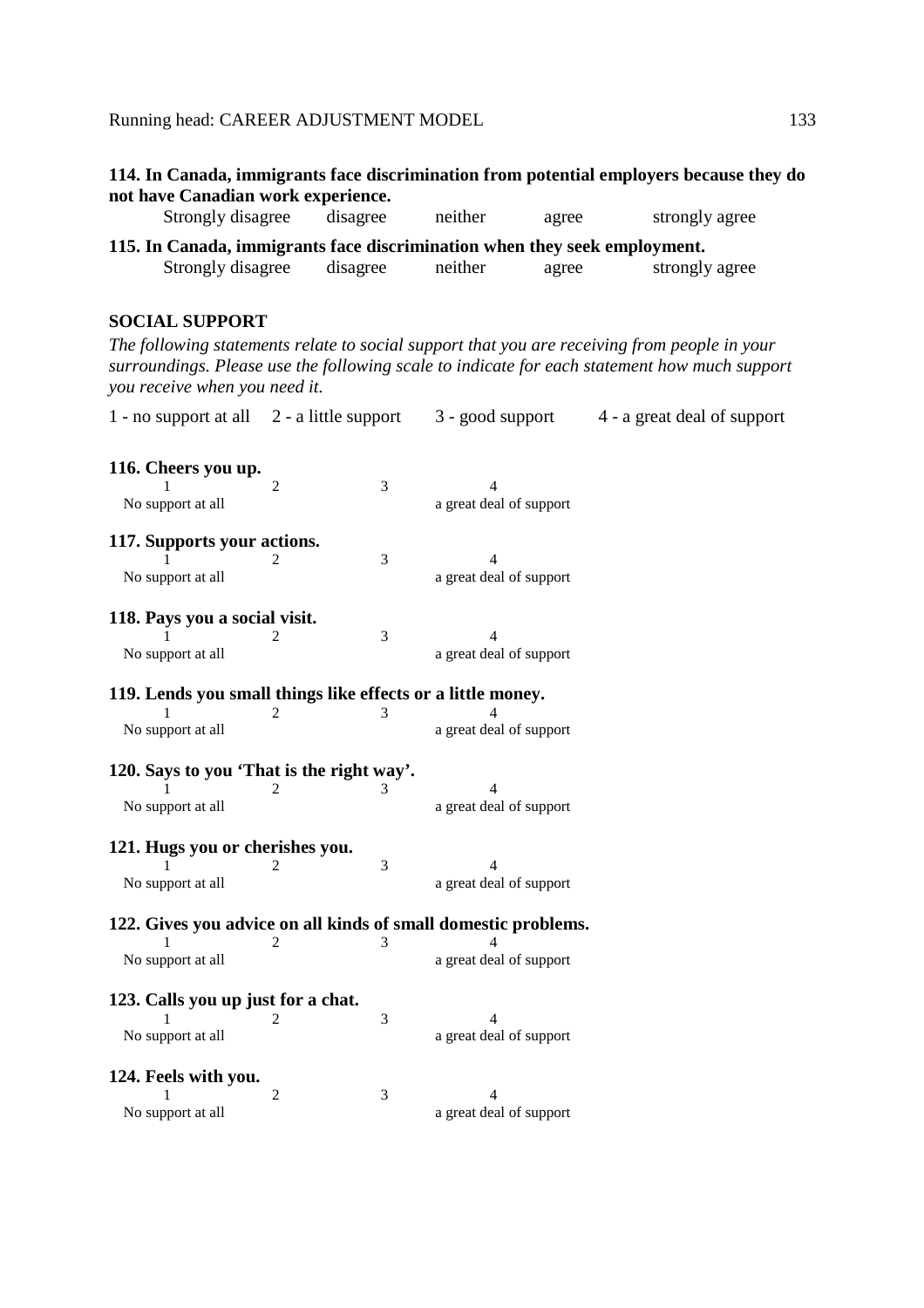| 125. Makes constructive criticism about you. |   |   |                                                                                      |  |
|----------------------------------------------|---|---|--------------------------------------------------------------------------------------|--|
|                                              |   |   |                                                                                      |  |
| No support at all                            |   |   | a great deal of support                                                              |  |
| 126. Takes you somewhere.                    |   |   |                                                                                      |  |
|                                              |   | 3 | 4                                                                                    |  |
| No support at all                            |   |   | a great deal of support                                                              |  |
| 127. Shows affection for you.                |   |   |                                                                                      |  |
|                                              |   | 3 | 4                                                                                    |  |
| No support at all                            |   |   | a great deal of support                                                              |  |
| 128. Takes care of diversion.                |   |   |                                                                                      |  |
|                                              |   | 3 | 4                                                                                    |  |
| No support at all                            |   |   | a great deal of support                                                              |  |
|                                              |   |   | 129. Offers you help under special circumstances, like illness, moving, babysitting. |  |
|                                              | 2 | 3 |                                                                                      |  |
| No support at all                            |   |   | a great deal of support                                                              |  |
|                                              |   |   | 130. Makes you understand why you did something wrong.                               |  |
|                                              | 2 | 3 |                                                                                      |  |
| No support at all                            |   |   | a great deal of support                                                              |  |
|                                              |   |   | 131. Goes shopping, to the cinema, to a match or just a day out with you.            |  |
|                                              | 2 | 3 |                                                                                      |  |
| No support at all                            |   |   | a great deal of support                                                              |  |
| 132. Hugs you.                               |   |   |                                                                                      |  |
|                                              | 2 | 3 | 4                                                                                    |  |
| No support at all                            |   |   | a great deal of support                                                              |  |
|                                              |   |   | 133. Offers you practical help with daily matters, like housekeeping or a small job. |  |
|                                              |   |   |                                                                                      |  |
| No support at all                            |   |   | a great deal of support                                                              |  |
| 134. Emphasizes your strong points.          |   |   |                                                                                      |  |
|                                              | 2 | 3 | 4                                                                                    |  |
| No support at all                            |   |   | a great deal of support                                                              |  |
|                                              |   |   |                                                                                      |  |
| 135. Invites you to a party or for dinner.   |   |   | 4                                                                                    |  |
|                                              |   | 3 |                                                                                      |  |
| No support at all                            |   |   | a great deal of support                                                              |  |
|                                              |   |   |                                                                                      |  |

## **PARENTHOOD**

# **136. How many children do you have?**<br>0 1 2 3 4 and more

 $0 \t 1 \t 2$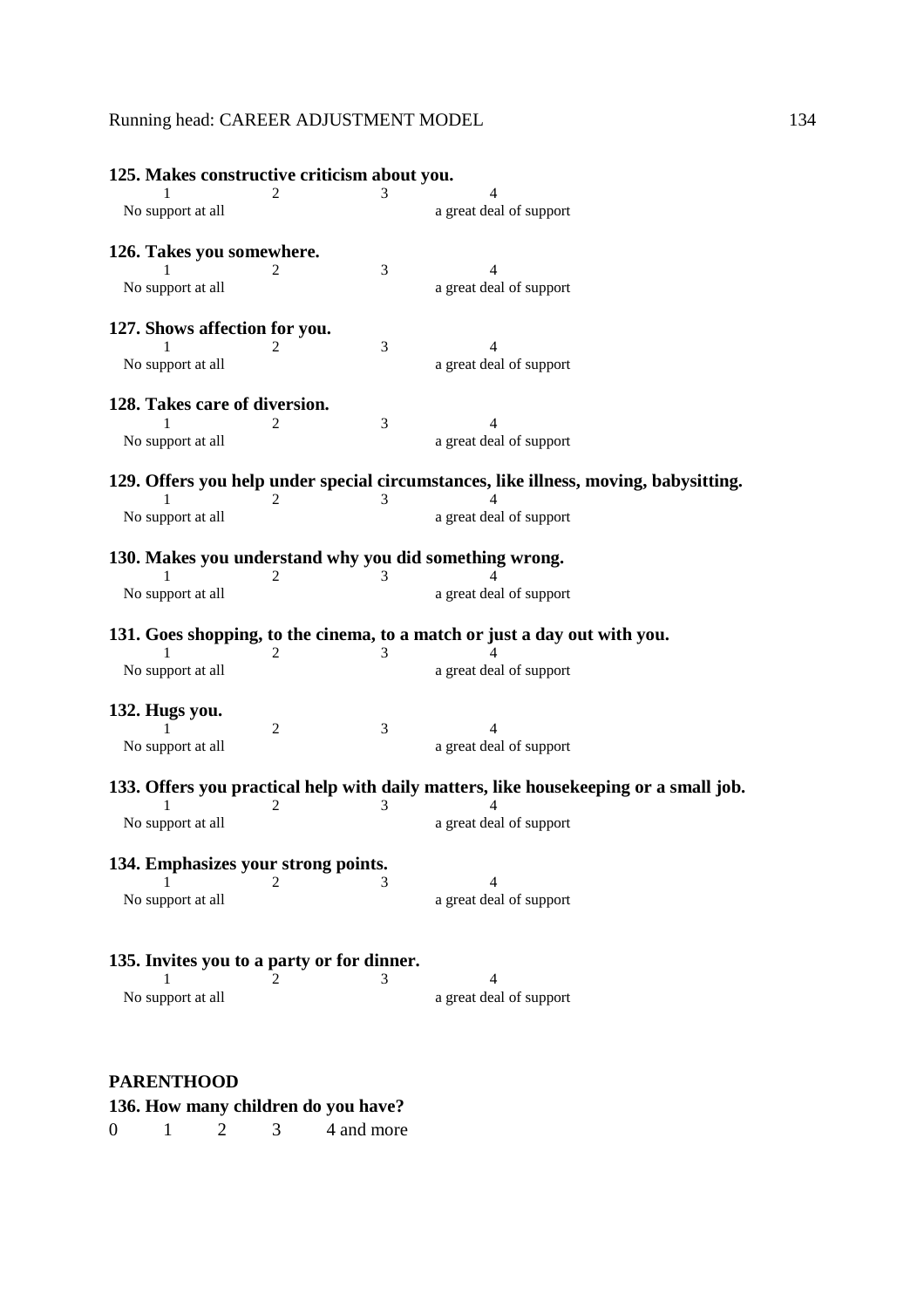#### **137. What is the age of your youngest child(ren)?**

0-2 3-5 6-12 13-18 19 and older I don't have children

## **EDUCATION**

## **138. What was the highest education that you obtained in your country of origin?**

Elementary school High school Some post-secondary or technical training Bachelor's degree Master's degree PhD degree Other, please describe

## **139. What was the highest education that you obtained in Canada?**

\_\_\_\_\_\_\_\_\_\_\_\_\_\_\_\_\_\_\_\_\_\_\_\_\_\_\_\_\_\_\_\_\_\_\_\_\_\_\_\_\_\_\_\_\_\_\_\_\_\_\_\_\_\_\_\_\_\_\_\_\_\_

Elementary school High school Some post-secondary or technical training Bachelor's degree Master's degree PhD degree Other, please describe

## **140. Please describe any education or training you received in Canada:**

\_\_\_\_\_\_\_\_\_\_\_\_\_\_\_\_\_\_\_\_\_\_\_\_\_\_\_\_\_\_\_\_\_\_\_\_\_\_\_\_\_\_\_\_\_\_\_\_\_\_\_\_\_\_\_\_\_\_\_\_\_\_

## **LEARNING NEEDS**

**141. Please state and describe the three most important things that you need to learn to be successful in your career in Canada**.

\_\_\_\_\_\_\_\_\_\_\_\_\_\_\_\_\_\_\_\_\_\_\_\_\_\_\_\_\_\_\_\_\_\_\_\_\_\_\_\_\_\_\_\_\_\_\_\_\_\_\_\_\_\_\_\_\_\_\_\_\_\_\_\_\_\_\_\_\_\_\_\_\_\_\_\_\_\_ \_\_\_\_\_\_\_\_\_\_\_\_\_\_\_\_\_\_\_\_\_\_\_\_\_\_\_\_\_\_\_\_\_\_\_\_\_\_\_\_\_\_\_\_\_\_\_\_\_\_\_\_\_\_\_\_\_\_\_\_\_\_\_\_\_\_\_\_\_\_\_\_\_\_\_\_\_\_

| ∸ |  |
|---|--|
| ╭ |  |
| ້ |  |

## **AGE 142. What is your current age? \_\_\_\_\_\_\_\_\_\_\_\_\_\_\_\_\_\_\_**\_years.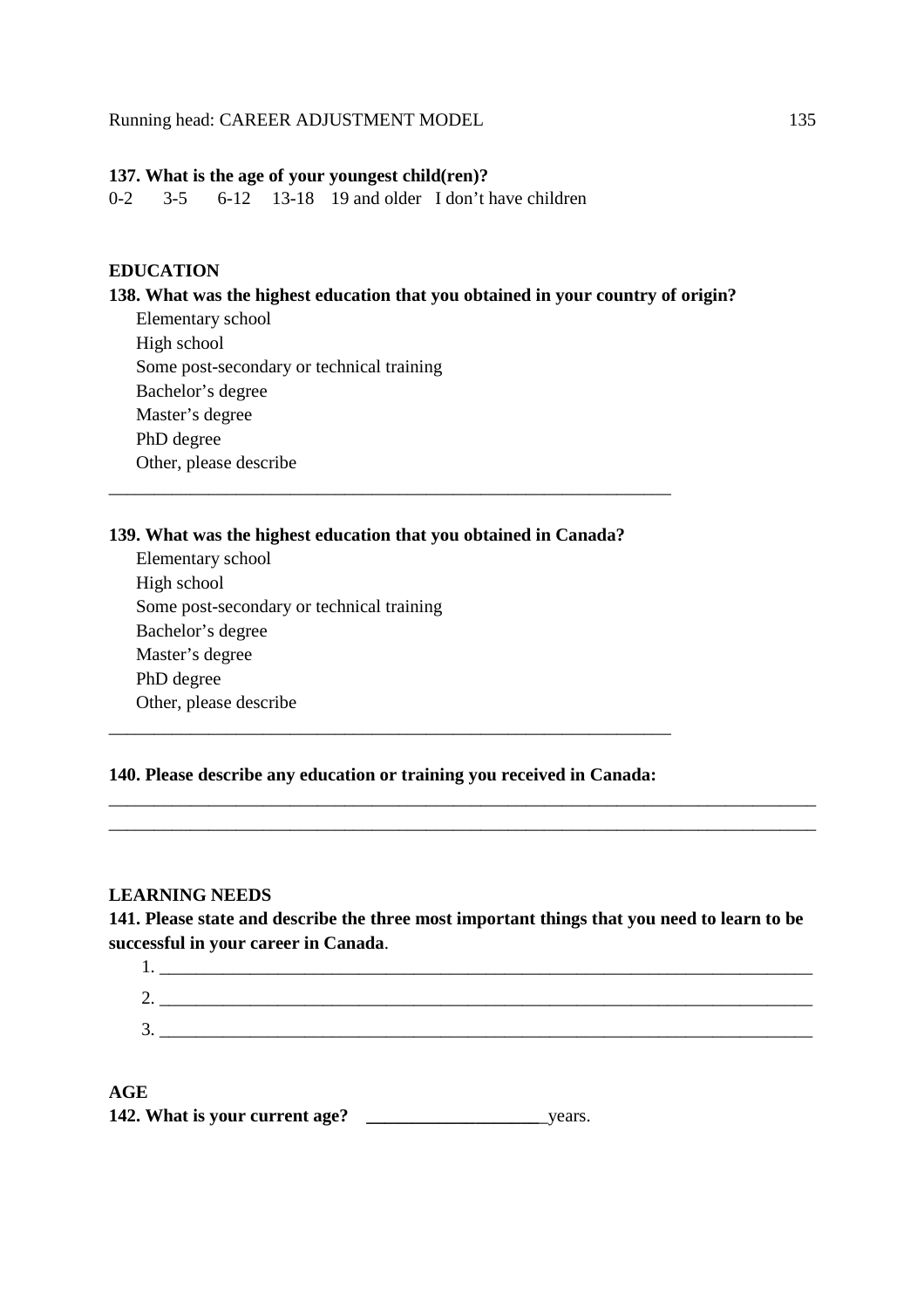## **FINANCIAL RESOURCES**

\_\_\_\_\_\_\_\_\_\_\_\_\_\_\_\_\_\_\_\_\_\_

143. Please give me a rough idea of your personal annual income using the categories below:

 LESS THAN \$10,000 \$50,000 to \$59,000 \$10,000 TO \$19,999 \$60,000 to \$69,000 \$20,000 TO \$29,999 \$70,000 to \$79,000 \$30,000 TO \$39,999 \$80,000 to \$89,000 \$40,000 TO \$49,999 \$90,000 to \$99,000 \$100,000 OR MORE

144. Please give me a rough idea of your family's annual income using the same categories:

#### **LANGUAGE SELF-EFFICACY**

*Please evaluate your language skills in English in the following areas:* 

## **145. I understand English.**

\_\_\_\_\_\_\_\_\_\_\_\_\_\_\_\_\_\_\_\_\_\_\_

| 1                     | $\mathcal{D}_{\mathcal{L}}$ | 3                       |            | 5 | 6 |           |  |
|-----------------------|-----------------------------|-------------------------|------------|---|---|-----------|--|
| Not at all            |                             |                         | Moderately |   |   | Very well |  |
| 147. I speak English. |                             |                         |            |   |   |           |  |
| 1                     | 2                           | 3                       | 4          | 5 | 6 |           |  |
| Not at all            |                             |                         | Moderately |   |   | Very well |  |
| 148. I read English.  |                             |                         |            |   |   |           |  |
| 1                     | 2                           | 3                       | 4          | 5 | 6 |           |  |
| Not at all            |                             |                         | Moderately |   |   | Very well |  |
| 149. I write English. |                             |                         |            |   |   |           |  |
|                       | 2                           | 3                       |            | 5 | 6 |           |  |
| Not at all            |                             | Moderately<br>Very well |            |   |   |           |  |

## **OTHER DEMOGRAPHICS**

150. What country did you grow up in? \_\_\_\_\_\_\_\_\_\_\_\_\_\_\_\_\_\_\_\_\_\_\_\_\_\_\_\_\_\_\_\_\_\_\_\_\_\_\_\_\_ (country)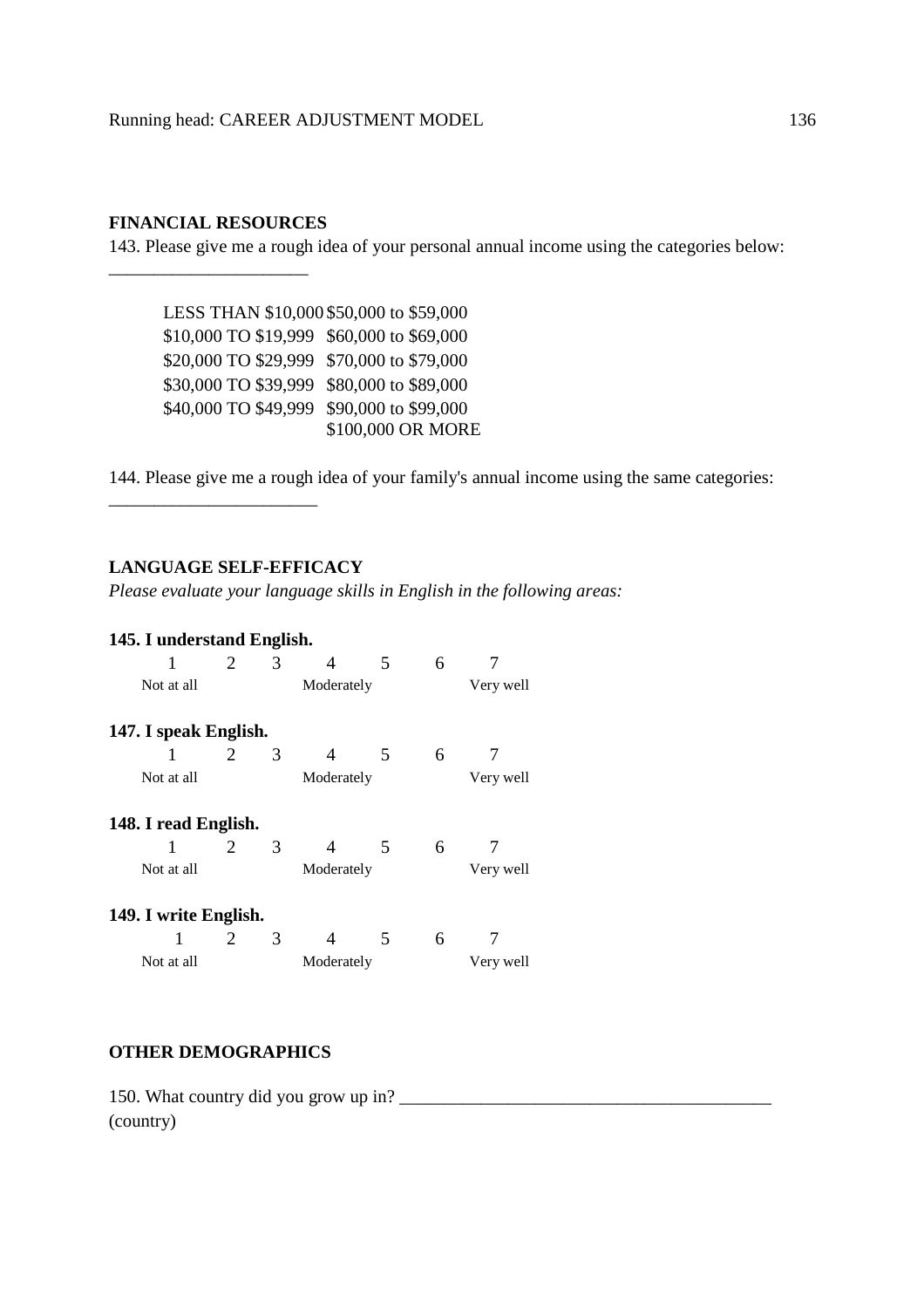## **FINAL QUESTIONS**

**151. Please describe how your situation at the Canadian labour market is different from the situation of immigrant men.** 

**\_\_\_\_\_\_\_\_\_\_\_\_\_\_\_\_\_\_\_\_\_\_\_\_\_\_\_\_\_\_\_\_\_\_\_\_\_\_\_\_\_\_\_\_\_\_\_\_\_\_\_\_\_\_\_\_\_\_\_\_\_\_\_\_\_\_\_\_\_\_\_\_\_\_\_\_\_\_**

**\_\_\_\_\_\_\_\_\_\_\_\_\_\_\_\_\_\_\_\_\_\_\_\_\_\_\_\_\_\_\_\_\_\_\_\_\_\_\_\_\_\_\_\_\_\_\_\_\_\_\_\_\_\_\_\_\_\_\_\_\_\_\_\_\_\_\_\_\_\_\_\_\_\_\_\_\_\_**

**\_\_\_\_\_\_\_\_\_\_\_\_\_\_\_\_\_\_\_\_\_\_\_\_\_\_\_\_\_\_\_\_\_\_\_\_\_\_\_\_\_\_\_\_\_\_\_\_\_\_\_\_\_\_\_\_\_\_\_\_\_\_\_\_\_\_\_\_\_\_\_\_\_\_\_\_\_\_**

**\_\_\_\_\_\_\_\_\_\_\_\_\_\_\_\_\_\_\_\_\_\_\_\_\_\_\_\_\_\_\_\_\_\_\_\_\_\_\_\_\_\_\_\_\_\_\_\_\_\_\_\_\_\_\_\_\_\_\_\_\_\_\_\_\_\_\_\_\_\_\_\_\_\_\_\_\_\_** 

**152.Please use the following lines for writing down anything else you would like to share about your career adjustment in Canada.** 

**\_\_\_\_\_\_\_\_\_\_\_\_\_\_\_\_\_\_\_\_\_\_\_\_\_\_\_\_\_\_\_\_\_\_\_\_\_\_\_\_\_\_\_\_\_\_\_\_\_\_\_\_\_\_\_\_\_\_\_\_\_\_\_\_\_\_\_\_\_\_\_\_\_\_\_\_\_\_**

**\_\_\_\_\_\_\_\_\_\_\_\_\_\_\_\_\_\_\_\_\_\_\_\_\_\_\_\_\_\_\_\_\_\_\_\_\_\_\_\_\_\_\_\_\_\_\_\_\_\_\_\_\_\_\_\_\_\_\_\_\_\_\_\_\_\_\_\_\_\_\_\_\_\_\_\_\_\_**

**\_\_\_\_\_\_\_\_\_\_\_\_\_\_\_\_\_\_\_\_\_\_\_\_\_\_\_\_\_\_\_\_\_\_\_\_\_\_\_\_\_\_\_\_\_\_\_\_\_\_\_\_\_\_\_\_\_\_\_\_\_\_\_\_\_\_\_\_\_\_\_\_\_\_\_\_\_\_**

**\_\_\_\_\_\_\_\_\_\_\_\_\_\_\_\_\_\_\_\_\_\_\_\_\_\_\_\_\_\_\_\_\_\_\_\_\_\_\_\_\_\_\_\_\_\_\_\_\_\_\_\_\_\_\_\_\_\_\_\_\_\_\_\_\_\_\_\_\_\_\_\_\_\_\_\_\_\_** 

## **THANK YOU FOR YOUR TIME AND EFFORT!**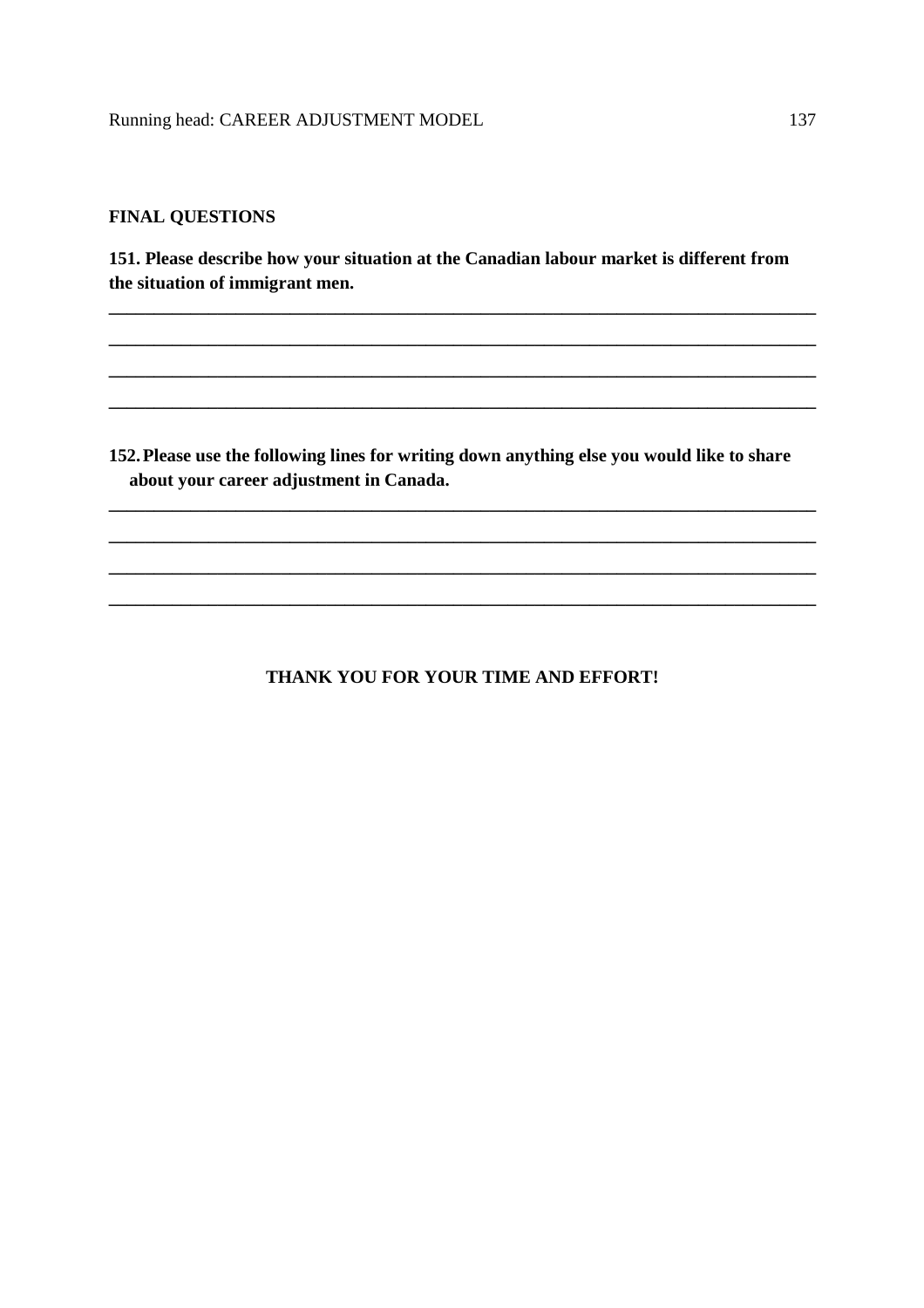| Table B 1   |        |                                                                               |       |       | <b>Appendix B</b><br><b>Statistical Analysis</b> |       |       |       |       |       |        |
|-------------|--------|-------------------------------------------------------------------------------|-------|-------|--------------------------------------------------|-------|-------|-------|-------|-------|--------|
|             |        | Factor Analysis of Career Management Self-Efficacy Scale - Correlation Matrix |       |       |                                                  |       |       |       |       |       |        |
|             |        |                                                                               |       |       | <b>Correlation Matrix</b>                        |       |       |       |       |       |        |
|             |        | CMSE1                                                                         | CMSE2 | CMSE3 | CMSE4                                            | CMSE5 | CMSE6 | CMSE7 | CMSE8 | CMSE9 | CMSE10 |
| Correlation | CMSE1  | 1.000                                                                         |       |       |                                                  |       |       |       |       |       |        |
|             | CMSE2  | .606                                                                          | 1.000 |       |                                                  |       |       |       |       |       |        |
|             | CMSE3  | .417                                                                          | .547  | 1.000 |                                                  |       |       |       |       |       |        |
|             | CMSE4  | .450                                                                          | .601  | .579  | 1.000                                            |       |       |       |       |       |        |
|             | CMSE5  | .546                                                                          | .590  | .546  | .715                                             | 1.000 |       |       |       |       |        |
|             | CMSE6  | .628                                                                          | .647  | .474  | .467                                             | .613  | 1.000 |       |       |       |        |
|             | CMSE7  | .525                                                                          | .577  | .585  | .630                                             | .655  | .549  | 1.000 |       |       |        |
|             | CMSE8  | .394                                                                          | .519  | .471  | .585                                             | .608  | .470  | .687  | 1.000 |       |        |
|             | CMSE9  | .569                                                                          | .664  | .465  | .638                                             | .581  | .585  | .730  | .679  | 1.000 |        |
|             | CMSE10 | .526                                                                          | .512  | .492  | .612                                             | .573  | .646  | .559  | .688  | .715  | 1.000  |

| <b>KMO and Bartlett's Test</b>                   |                    |        |
|--------------------------------------------------|--------------------|--------|
| Kaiser-Meyer-Olkin Measure of Sampling Adequacy. | .878               |        |
| Bartlett's Test of                               | Approx. Chi-Square | 661.61 |
| Sphericity                                       |                    | 2      |
|                                                  | df                 | 45     |
|                                                  | Sig.               |        |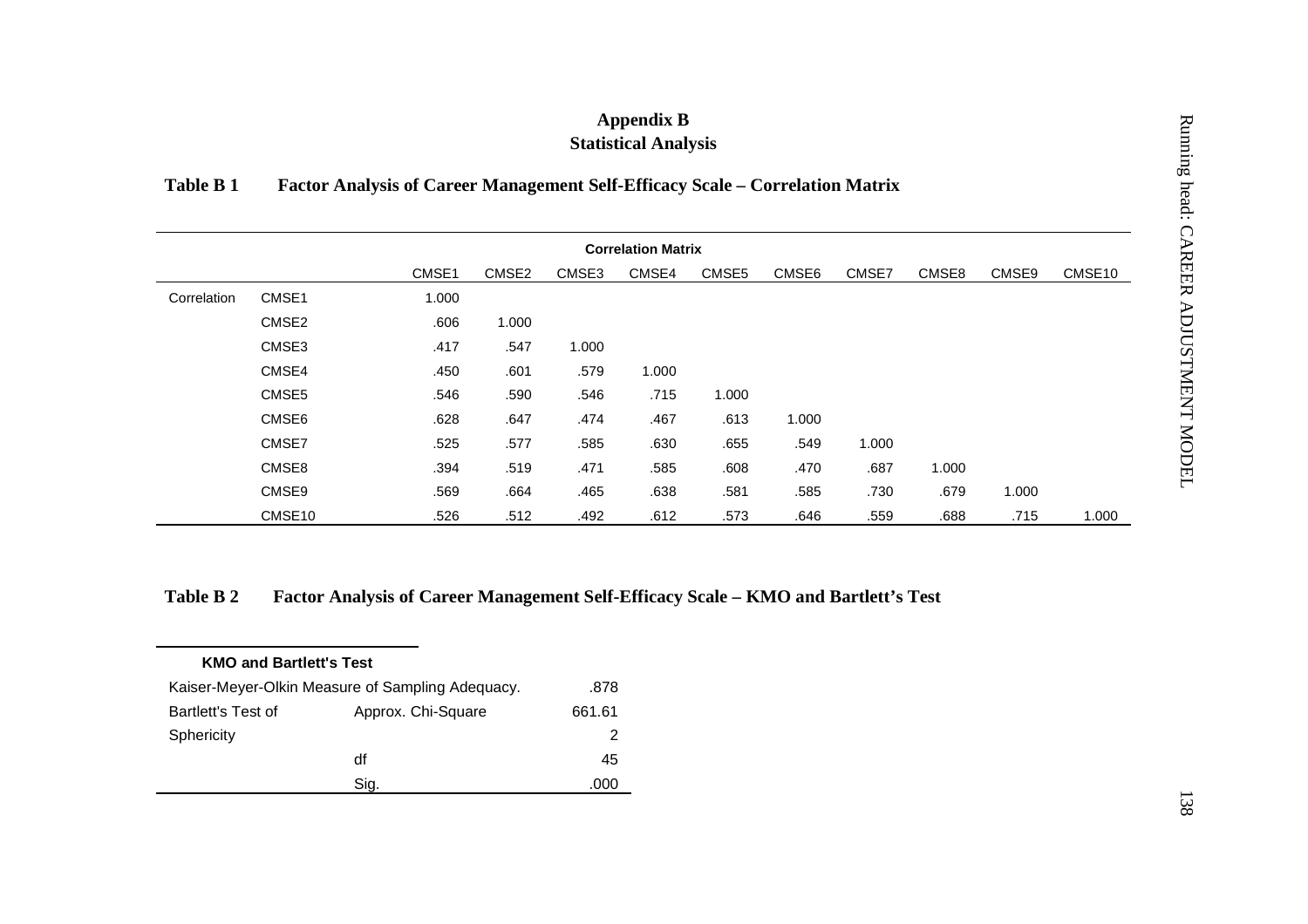|                                                | Factor |
|------------------------------------------------|--------|
|                                                | 1      |
| CMSE9                                          | .835   |
| CMSE7                                          | .811   |
| CMSE5                                          | .797   |
| CMSE <sub>10</sub>                             | .782   |
| CMSE4                                          | .775   |
| CMSE <sub>2</sub>                              | .768   |
| CMSE8                                          | .751   |
| CMSE6                                          | .739   |
| CMSE1                                          | .674   |
| CMSE3                                          | .660   |
| <b>Extraction Method: Principal Axis</b>       |        |
| Factoring.                                     |        |
| a. 1 factors extracted. 4 iterations required. |        |

# **Table B 3 Factor Analysis of Career Management Self-Efficacy Scale – Item Loadings**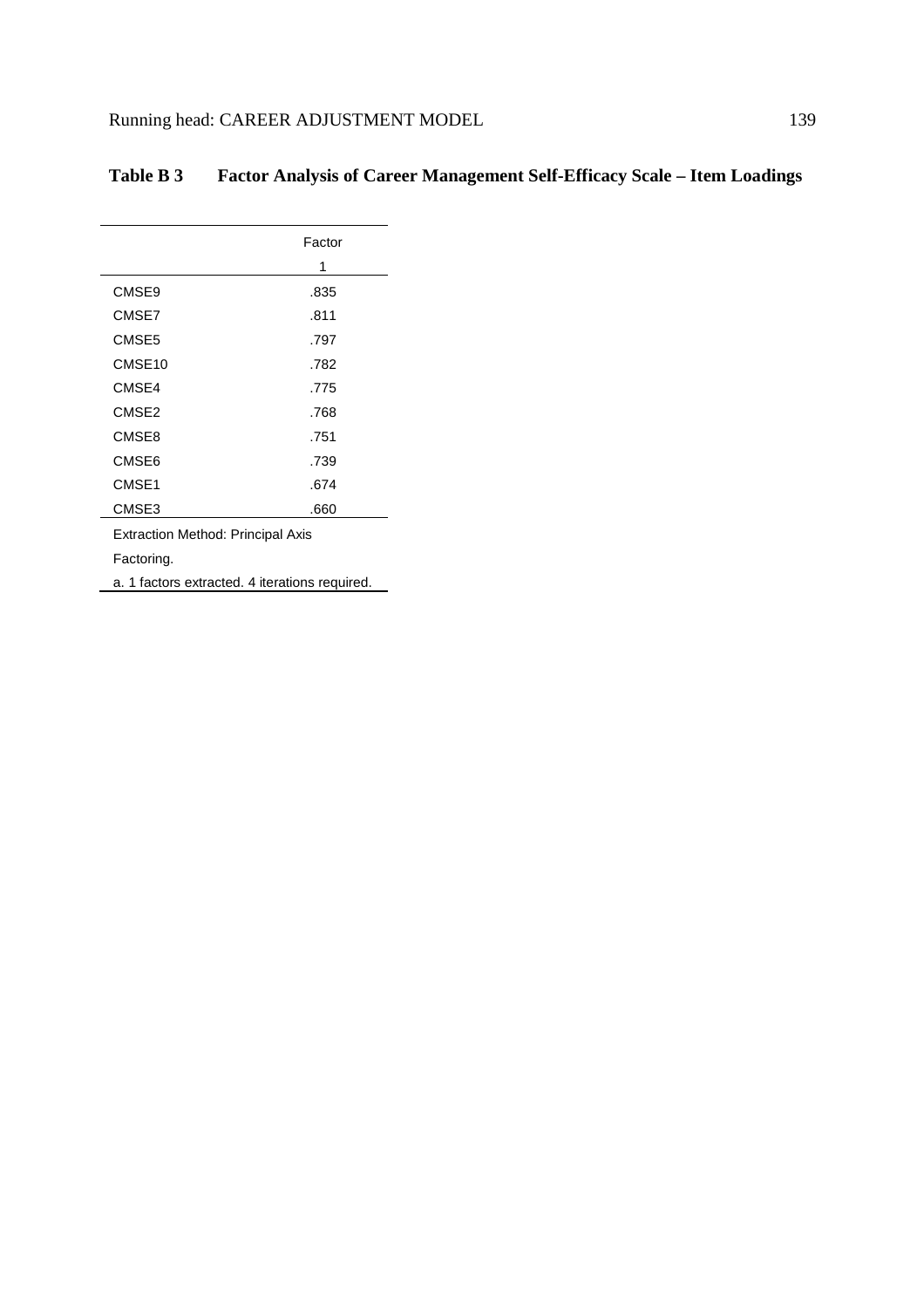|                                    |                       |                 |                                                  |                 |                 |                 |              |                 |                 | <b>Correlation Matrix</b> |                                                                |              |              |              |              |              |              |              |              |             |
|------------------------------------|-----------------------|-----------------|--------------------------------------------------|-----------------|-----------------|-----------------|--------------|-----------------|-----------------|---------------------------|----------------------------------------------------------------|--------------|--------------|--------------|--------------|--------------|--------------|--------------|--------------|-------------|
|                                    | SS <sub>1</sub>       | SS <sub>2</sub> | SS <sub>3</sub>                                  | SS <sub>4</sub> | SS <sub>5</sub> | SS <sub>6</sub> | SS7          | SS <sub>8</sub> | SS <sub>9</sub> | <b>SS10</b>               | <b>SS11</b>                                                    | <b>SS12</b>  | <b>SS13</b>  | <b>SS14</b>  | <b>SS15</b>  | <b>SS16</b>  | <b>SS17</b>  | <b>SS18</b>  | <b>SS19</b>  | <b>SS20</b> |
| SS <sub>1</sub>                    | 1.00                  |                 |                                                  |                 |                 |                 |              |                 |                 |                           |                                                                |              |              |              |              |              |              |              |              |             |
| SS <sub>2</sub>                    | .765                  | 1.00            |                                                  |                 |                 |                 |              |                 |                 |                           |                                                                |              |              |              |              |              |              |              |              |             |
| SS <sub>3</sub><br>SS <sub>4</sub> | .572<br>.426          | .516<br>.457    | 1.00<br>.575                                     | 1.00            |                 |                 |              |                 |                 |                           |                                                                |              |              |              |              |              |              |              |              |             |
| SS <sub>5</sub>                    | .626                  | .517            | .616                                             | .369            | 1.00            |                 |              |                 |                 |                           |                                                                |              |              |              |              |              |              |              |              |             |
| SS <sub>6</sub>                    | .659                  | .644            | .635                                             | .558            | .594            | 1.00            |              |                 |                 |                           |                                                                |              |              |              |              |              |              |              |              |             |
| SS7                                | .539                  | .471            | .490                                             | .417            | .568            | .488            | 1.00         |                 |                 |                           |                                                                |              |              |              |              |              |              |              |              |             |
| SS <sub>8</sub>                    | .630                  | .664            | .674                                             | .524            | .487            | .680            | .556         | 1.00            |                 |                           |                                                                |              |              |              |              |              |              |              |              |             |
| SS <sub>9</sub>                    | .622                  | .635            | .640                                             | .335            | .488            | .668            | .534         | .656            | 1.00            |                           |                                                                |              |              |              |              |              |              |              |              |             |
| <b>SS10</b><br><b>SS11</b>         | .504<br>.539          | .488<br>.545    | .543<br>.571                                     | .397            | .441            | .586            | .480         | .651<br>.700    | .729            | 1.00<br>.538              |                                                                |              |              |              |              |              |              |              |              |             |
| <b>SS12</b>                        | .599                  | .574            | .661                                             | .564<br>.505    | .390<br>.526    | .682<br>.760    | .418<br>.520 | .681            | .576<br>.773    | .607                      | 1.00<br>.608                                                   | 1.00         |              |              |              |              |              |              |              |             |
| <b>SS13</b>                        | .634                  | .637            | .670                                             | .581            | .495            | .689            | .568         | .736            | .759            | .705                      | .673                                                           | .744         | 1.00         |              |              |              |              |              |              |             |
| <b>SS14</b>                        | .507                  | .406            | .571                                             | .506            | .454            | .616            | .473         | .624            | .520            | .615                      | .518                                                           | .649         | .585         | 1.00         |              |              |              |              |              |             |
| <b>SS15</b>                        | .520                  | .494            | .526                                             | .420            | .478            | .589            | .545         | .508            | .610            | .700                      | .380                                                           | .650         | .655         | .622         | 1.00         |              |              |              |              |             |
| <b>SS16</b>                        | .629                  | .548            | .703                                             | .510            | .635            | .785            | .589         | .697            | .598            | .561                      | .664                                                           | .654         | .635         | .629         | .622         | 1.00         |              |              |              |             |
| <b>SS17</b>                        | .654                  | .586            | .634                                             | .446            | .546            | .800            | .589         | .675            | .699            | .637                      | .608                                                           | .806         | .715         | .614         | .632         | .756         | 1.00         |              |              |             |
| <b>SS18</b>                        | .635<br>.524          | .695            | .488                                             | .538            | .509            | .744            | .509         | .674            | .596            | .520                      | .502                                                           | .655         | .646         | .508         | .670         | .685         | .665         | 1.00         |              |             |
| <b>SS19</b><br><b>SS20</b>         | .464                  | .604<br>.522    | .431<br>.637                                     | .325<br>.522    | .399<br>.410    | .530<br>.699    | .437<br>.436 | .450<br>.653    | .611<br>.638    | .528<br>.582              | .308<br>.653                                                   | .604<br>.685 | .579<br>.709 | .438<br>.626 | .659<br>.524 | .484<br>.693 | .577<br>.747 | .656<br>.497 | 1.00<br>.483 | 1.00        |
|                                    | Table B 5             |                 |                                                  |                 |                 |                 |              |                 |                 |                           | Analysis of Social Support Inventory - KMO and Bartlett's Test |              |              |              |              |              |              |              |              |             |
|                                    |                       |                 | <b>KMO and Bartlett's Test</b>                   |                 |                 |                 |              |                 |                 |                           |                                                                |              |              |              |              |              |              |              |              |             |
|                                    |                       |                 | Kaiser-Meyer-Olkin Measure of Sampling Adequacy. |                 |                 |                 |              |                 | .914            |                           |                                                                |              |              |              |              |              |              |              |              |             |
|                                    | <b>Bartlett's</b>     |                 | Approx. Chi-Square                               |                 |                 |                 |              | 1312.565        |                 |                           |                                                                |              |              |              |              |              |              |              |              |             |
|                                    | Test of<br>Sphericity | df              |                                                  |                 |                 |                 |              |                 | 190             |                           |                                                                |              |              |              |              |              |              |              |              |             |
|                                    |                       |                 | Sig.                                             |                 |                 |                 |              |                 | .000            |                           |                                                                |              |              |              |              |              |              |              |              |             |

|                       | <b>KMO and Bartlett's Test</b>                   |          |
|-----------------------|--------------------------------------------------|----------|
|                       | Kaiser-Meyer-Olkin Measure of Sampling Adequacy. | .914     |
| Bartlett's            | Approx. Chi-Square                               | 1312.565 |
| Test of<br>Sphericity | df                                               | 190      |
|                       | Sig.                                             | .000     |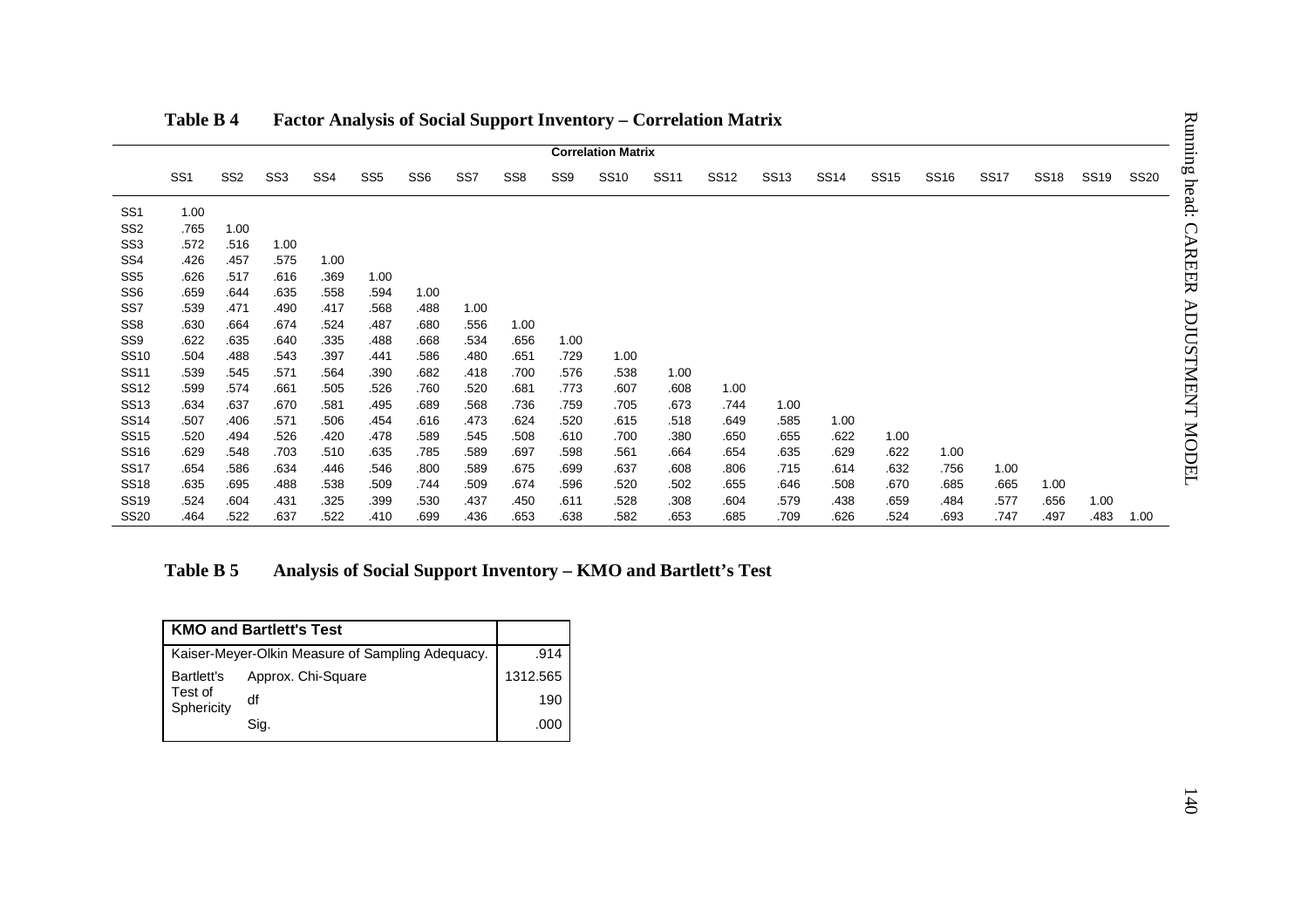| Pattern Matrix <sup>a</sup> |        |          |  |  |  |  |
|-----------------------------|--------|----------|--|--|--|--|
|                             | Factor |          |  |  |  |  |
|                             | 1      | 2        |  |  |  |  |
| SS <sub>6</sub>             | .872   | $-061$   |  |  |  |  |
| <b>SS13</b>                 | .860   | .002     |  |  |  |  |
| <b>SS17</b>                 | .857   | .027     |  |  |  |  |
| <b>SS16</b>                 | .853   | $-.107$  |  |  |  |  |
| SS <sub>8</sub>             | .849   | $-.140$  |  |  |  |  |
| <b>SS12</b>                 | .844   | .047     |  |  |  |  |
| <b>SS20</b>                 | .808   | $-200$   |  |  |  |  |
| SS <sub>3</sub>             | .794   | $-.159$  |  |  |  |  |
| <b>SS11</b>                 | .788   | $-0.370$ |  |  |  |  |
| SS <sub>9</sub>             | .787   | .156     |  |  |  |  |
| <b>SS18</b>                 | .752   | .235     |  |  |  |  |
| SS <sub>1</sub>             | .739   | .139     |  |  |  |  |
| <b>SS14</b>                 | .731   | $-070$   |  |  |  |  |
| <b>SS10</b>                 | .730   | .100     |  |  |  |  |
| SS <sub>2</sub>             | .715   | .173     |  |  |  |  |
| <b>SS15</b>                 | .697   | .326     |  |  |  |  |
| SS <sub>4</sub>             | .646   | $-203$   |  |  |  |  |
| SS <sub>7</sub>             | .641   | .102     |  |  |  |  |
| SS <sub>5</sub>             | .641   | .072     |  |  |  |  |
| <b>SS19</b>                 | .598   | .484     |  |  |  |  |

## **Table B 6 Factor Analysis of Social Support Inventory – Item Loadings**

Extraction Method: Principal Axis Factoring.

Rotation Method: Oblimin with Kaiser

Normalization.

a. Rotation converged in 8 iterations.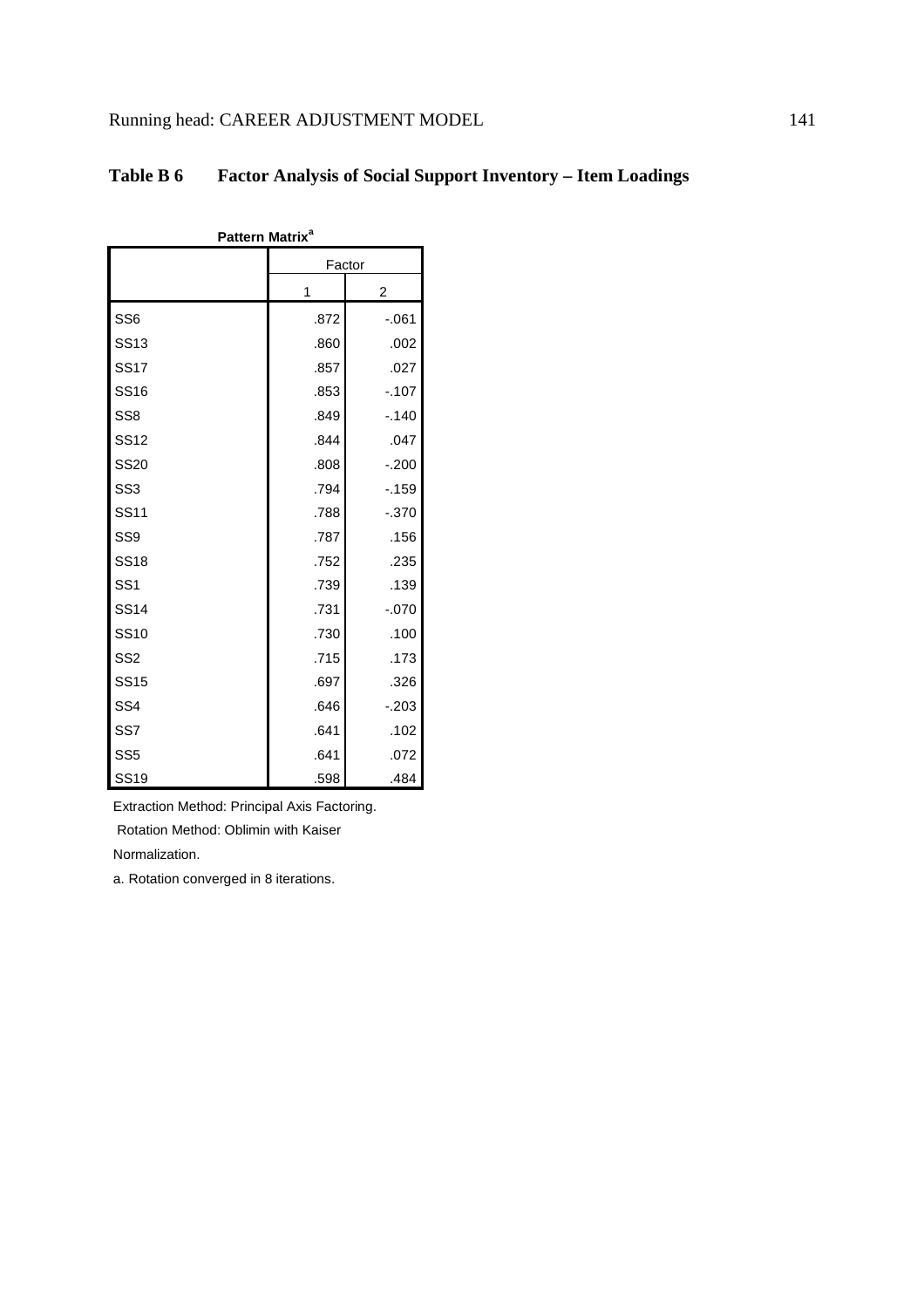| Independent variable               | <b>Correlation</b><br>with Job<br>satisfaction | Regression<br><b>Coefficient</b><br>$(\beta)$ | $R^2$ change<br>F         | $R^2$<br>F                |
|------------------------------------|------------------------------------------------|-----------------------------------------------|---------------------------|---------------------------|
| Step 1                             |                                                |                                               |                           |                           |
| Questionnaire                      | $.197*$                                        | .194                                          | 3.9%                      | 3.9%                      |
| Region of origin                   | $-.095$                                        | $-182$                                        | $F(2,71)=1.396$           | $F(2,71)=1.396$           |
| Step 2                             |                                                |                                               |                           |                           |
| Career management<br>self-efficacy | .383***                                        | .030                                          | 36.7%<br>$F(20,71)=1.512$ | 40.6%<br>$F(22,71)=1.520$ |
| Expectations                       | .427***                                        | .361                                          |                           |                           |
| Economic motivation                | $-0.082$                                       | $-0.024$                                      |                           |                           |
| Problem-focused<br>coping          | $.297***$                                      | $-.011$                                       |                           |                           |
| Emotion-focused<br>coping          | $-215*$                                        | $-143$                                        |                           |                           |
| Avoidance coping                   | $-143$                                         | $-168$                                        |                           |                           |
| Cultural distance                  | .065                                           | .297                                          |                           |                           |
| Perceived<br>discrimination        | $-.206*$                                       | .027                                          |                           |                           |
| Social support                     | .149                                           | .209                                          |                           |                           |
| Language self-efficacy             | .186                                           | .084                                          |                           |                           |
| Age at arrival                     | .111                                           | $-123$                                        |                           |                           |
| # of children                      | $-0.046$                                       | .066                                          |                           |                           |
| Child age                          | .011                                           | .029                                          |                           |                           |
| Length of stay in<br>Canada        | .074                                           | $-184$                                        |                           |                           |
| Education country of<br>origin     | .086                                           | .143                                          |                           |                           |
| <b>Education Canada</b>            | $.222*$                                        | .105                                          |                           |                           |
| Personal income                    | $.265*$                                        | .189                                          |                           |                           |
| Family income                      | .091                                           | $-.104$                                       |                           |                           |
| Experience country of<br>origin    | $-0.095$                                       | .099                                          |                           |                           |
| <b>Experience Canada</b>           | .192                                           | .130                                          |                           |                           |

# **Table B 7 Regression Analysis with all 20 variables – Job Satisfaction (N=72)**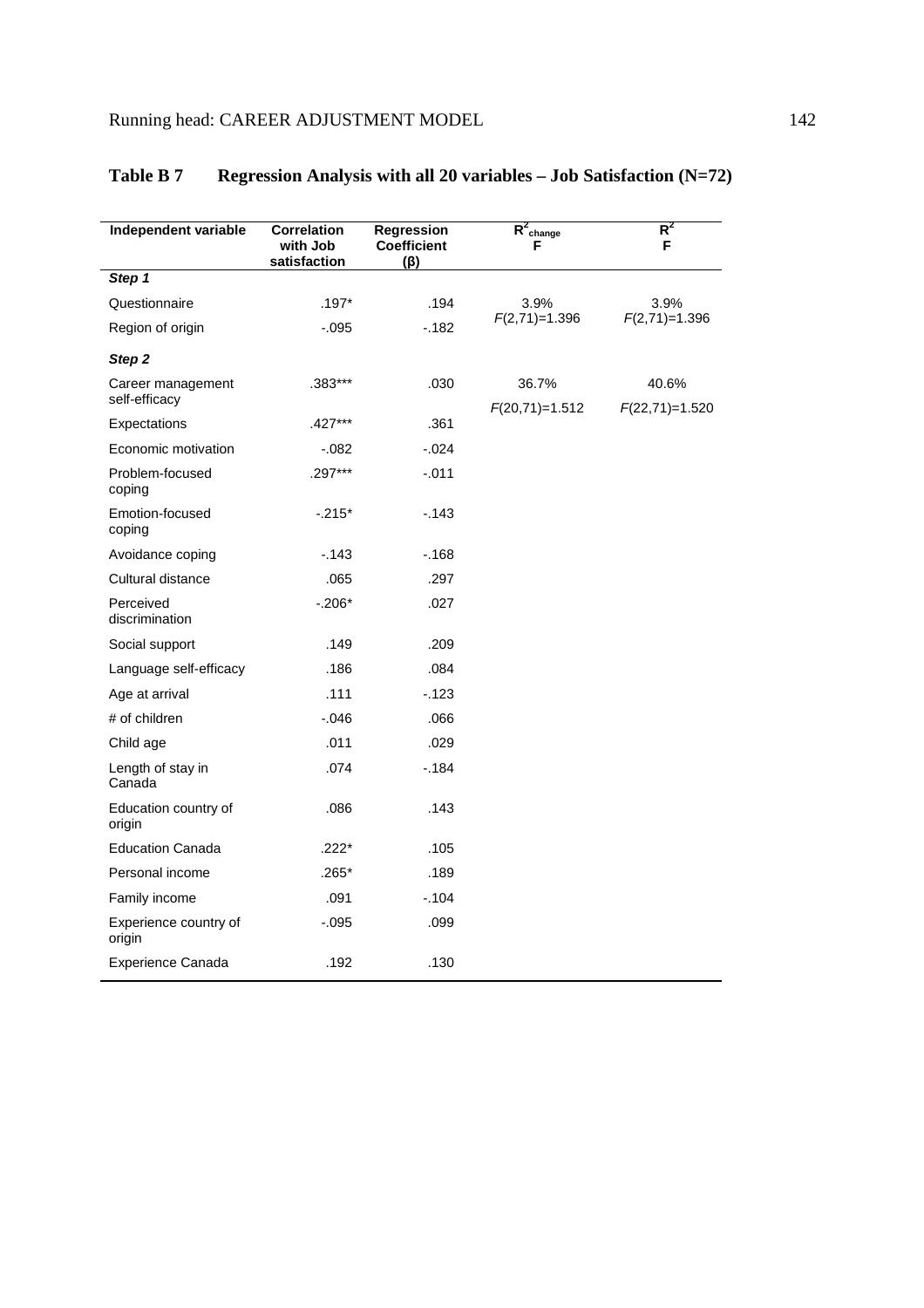| Independent variable               | <b>Correlation</b><br>with<br>Occupational<br>stress | Regression<br><b>Coefficient</b><br>$(\beta)$ | $R^2_{\text{change}}$<br>F | $R^2$<br>F                |
|------------------------------------|------------------------------------------------------|-----------------------------------------------|----------------------------|---------------------------|
| Step 1                             |                                                      |                                               |                            |                           |
| Questionnaire                      | $-140$                                               | $-239$                                        | 5.8%                       | 5.8%                      |
| Region of origin                   | $-0.111$                                             | $-.291$                                       | $F(2,71)=2.115$            | $F(2,71)=2.115$           |
| Step 2                             |                                                      |                                               |                            |                           |
| Career management<br>self-efficacy | $-132$                                               | $-0.056$                                      | 29.1%<br>$F(20,71)=1.093$  | 34.8%<br>$F(22,71)=1.191$ |
| Expectations                       | $-.071$                                              | $-.079$                                       |                            |                           |
| Economic motivation                | .059                                                 | .008                                          |                            |                           |
| Problem-focused<br>coping          | $-0.37$                                              | .168                                          |                            |                           |
| Emotion-focused<br>coping          | $.315***$                                            | .189                                          |                            |                           |
| Avoidance coping                   | .137                                                 | .130                                          |                            |                           |
| Cultural distance                  | $-061$                                               | .088                                          |                            |                           |
| Perceived<br>discrimination        | .156                                                 | $-0.019$                                      |                            |                           |
| Social support                     | $-0.042$                                             | $-.078$                                       |                            |                           |
| Language self-efficacy             | .047                                                 | .095                                          |                            |                           |
| Age at arrival                     | $-0.013$                                             | .437                                          |                            |                           |
| # of children                      | $-.279***$                                           | $-262$                                        |                            |                           |
| Child age                          | $.255*$                                              | .095                                          |                            |                           |
| Length of stay in<br>Canada        | $-0.088$                                             | .313                                          |                            |                           |
| Education country of<br>origin     | .086                                                 | .122                                          |                            |                           |
| <b>Education Canada</b>            | $.200*$                                              | .129                                          |                            |                           |
| Personal income                    | $-.150$                                              | $-.352$                                       |                            |                           |
| Family income                      | $-063$                                               | .142                                          |                            |                           |
| Experience country of<br>origin    | $-0.59$                                              | $-.387$                                       |                            |                           |
| Experience Canada                  | $-.119$                                              | $-137$                                        |                            |                           |

# **Table B 8 Regression Analysis with all 20 variables – Occupational stress (N=72)**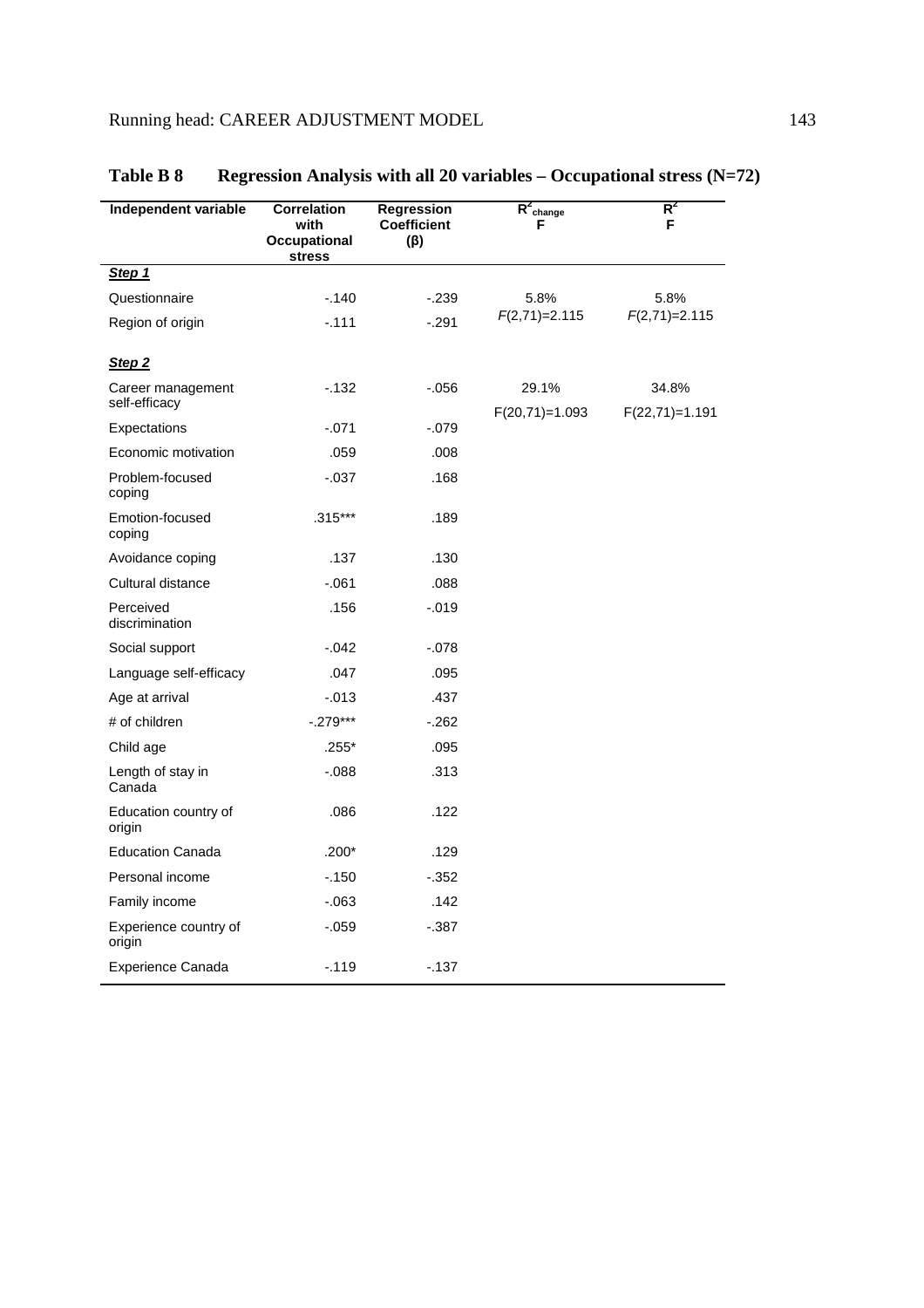### Interaction Analyses

The dummy variable questionnaire mode was significantly correlated with job satisfaction and its beta weight was marginally significant at  $p < 0.10$ , therefore, interaction terms were examined on the fourth step of the regression. Each variable was centered and interaction term calculated for each of the centered variables. The fourth step was significant,  $R^2 = .462$ ,  $F(21,80) = 2.41$ ,  $p < .01$  but none of the interaction terms was a uniquely significant predictor of variance in the dependent variable. The only significant predictor was the centered term of professional experience from the country of origin,  $\beta = -0.587$ ,  $p < 0.05$ .

However, the centered term of professional experience in Canada was extremely highly intercorrelated with its interaction term (.96,  $p < .001$ ). The collinearity statistics (VIF = 75.75, Tolerance = .01) clearly indicated that there was a multicollinearity between these two variables which led to their deletion. The resulting model did not yield any uniquely significant predictors, either among the interaction terms or the centered variables. Subsequently, only the analyses with the original variables were reported in the result section. The final interactions analysis is presented in Table B 9 Job Satisfaction Regressed on the IVs and Their Interactions (N=85)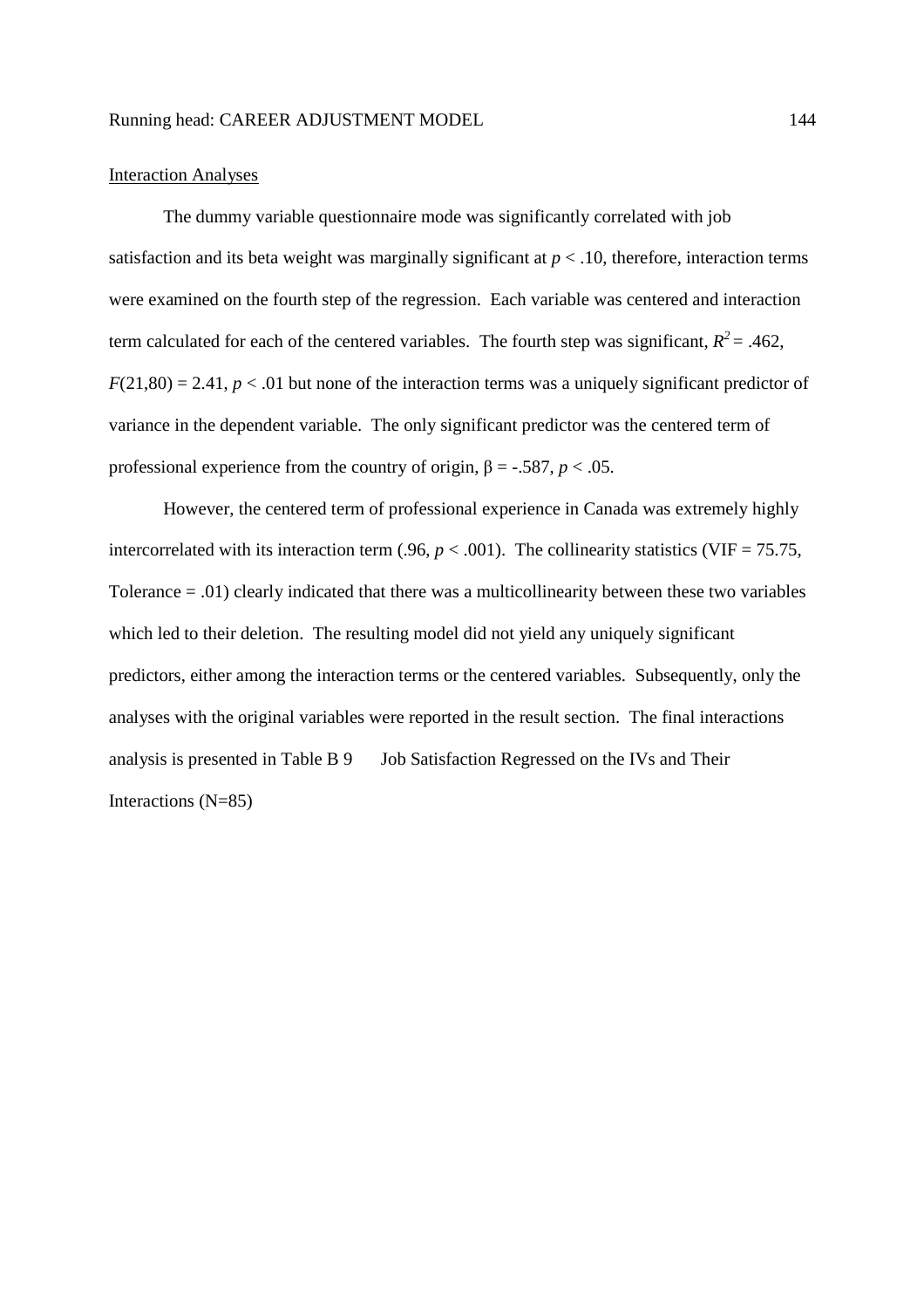| Independent<br><b>Variables</b>                     | Correlation with the<br><b>DV</b> | Regression<br>Coefficient $(\beta)$ | $R^2$ change<br>F           | $R^2$<br>F                   |
|-----------------------------------------------------|-----------------------------------|-------------------------------------|-----------------------------|------------------------------|
| Step 1                                              |                                   |                                     |                             |                              |
| Questionnaire                                       | $.205*$                           | .205                                | 4.2%<br>$F(1,84) = 3.64$    | 4.2%<br>$F(1,84) = 3.64$     |
| Step <sub>2</sub>                                   |                                   |                                     |                             |                              |
| cIncome <sup>a</sup>                                | .238*                             | .149                                | 5.6%                        | 9.8%*                        |
| cWork experience<br>country of origin               | $-183*$                           | $-145$                              | $F(2,84) = 2.53$            | $F(3,84) = 2.94$             |
| Step 3                                              |                                   |                                     |                             |                              |
| $c$ CMS $Eb$                                        | $.402***$                         | $.318*$                             |                             |                              |
| cExpectations prior<br>immigration                  | $.330**$                          | .136                                | 20.3%**<br>$F(6,84) = 3.67$ | 30.1%**<br>$F(9,84) = 3.59$  |
| cProblem-focused<br>coping                          | $.244*$                           | $-068$                              |                             |                              |
| cEmotion-focused<br>coping                          | $-253*$                           | $-0.076$                            |                             |                              |
| cLanguage self-<br>efficacy                         | $.234*$                           | .111                                |                             |                              |
| cSocial support                                     | .176                              | .151                                |                             |                              |
| Step 4                                              |                                   |                                     |                             |                              |
| icWork experience<br>country of origin <sup>c</sup> | $-0.035$                          | .348                                | 11.6%<br>$F(8,84)=1.67$     | 41.7%**<br>$F(17,84) = 2.82$ |
| icIncome                                            | $.241*$                           | .028                                |                             |                              |
| <b>icCMSE</b>                                       | $.337**$                          | $-138$                              |                             |                              |
| icExpectations                                      | .387***                           | .351                                |                             |                              |
| icProblem-focused<br>coping                         | $.291**$                          | .231                                |                             |                              |
| icEmotion-focused<br>coping                         | $-113$                            | .183                                |                             |                              |
| icSocial support                                    | .059                              | $-067$                              |                             |                              |
| icLanguage self-<br>efficacy                        | .018                              | $-235$                              |                             |                              |

| Table B 9<br><b>Job Satisfaction Regressed on the IVs and Their Interactions (<math>N=85</math>)</b> |
|------------------------------------------------------------------------------------------------------|
|------------------------------------------------------------------------------------------------------|

a"c" stands for centered variable

**Career management self-efficacy** 

<sup>c</sup>"ic" stands for the interaction term of the centered variable and questionnaire mode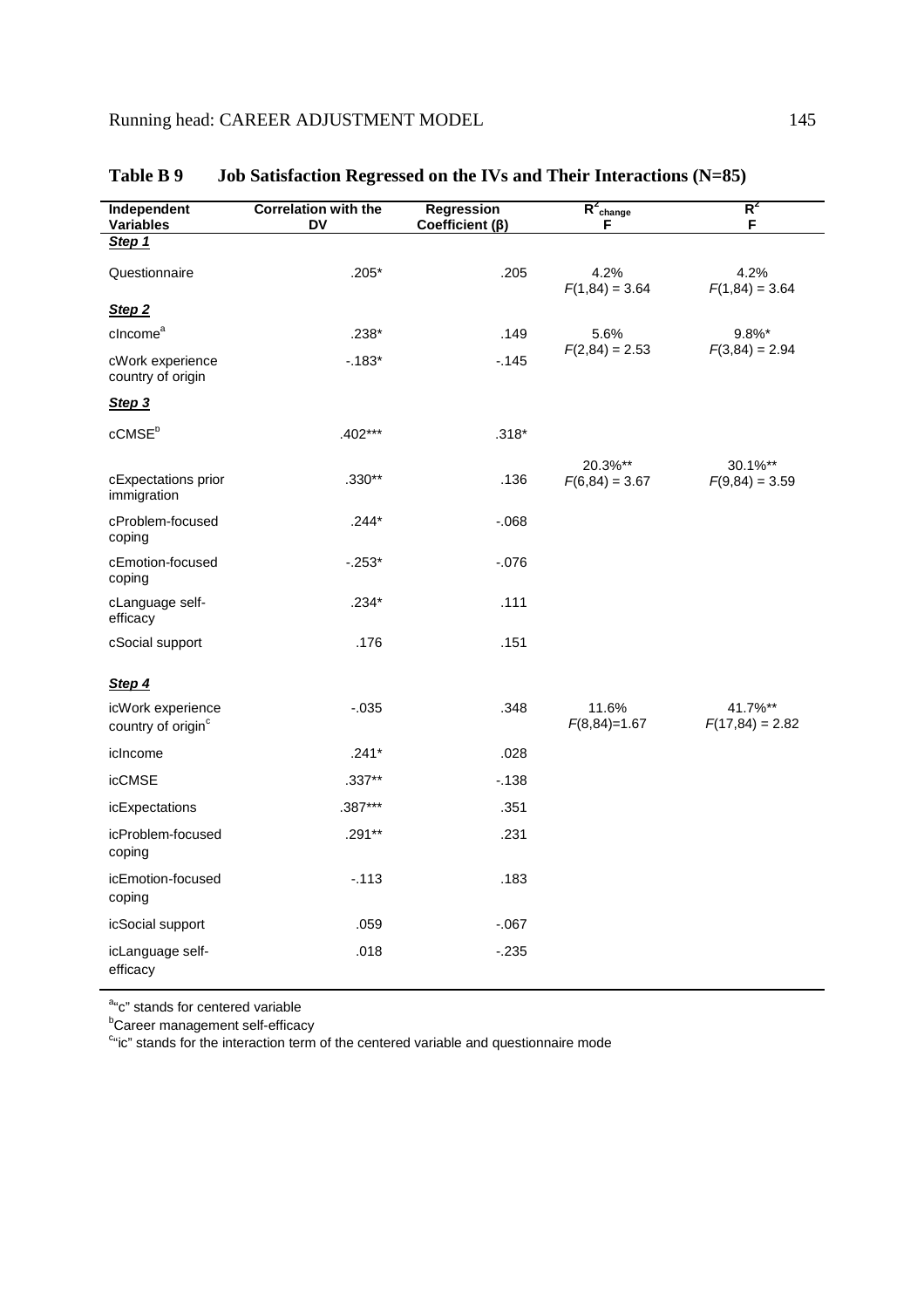### Stepwise Regressions

-

Given that only two of the independent variables were significant unique predictors of the dependent variables, presumably because there are so many IVs specified by the model and because their variances overlap considerably, a stepwise regression<sup>14</sup> was run to identify the best predictors on statistical grounds. All together, four stepwise regressions were run – for each block of independent variables and each dependent variable separately.

At the significance level,  $p < .05$ , professional experience from Canada was the best situational predictor,  $\beta = .264$ ,  $p < .05$ , and career management self-efficacy the best psychological predictor,  $\beta = .405$ ,  $p < .001$ , of job satisfaction. The best predictors of occupational stress were the number of children, β = -.257, *p* < .05, and emotion-focused coping,  $\beta = .266$ ,  $p < .05$ . See Table B 10 to Table B 13 for details.

**Table B 10 Job Satisfaction Regressed Stepwise on Situational Predictors (N=80)** 

| Independent<br><b>Variables</b> | <b>Correlation with</b><br>the DV | <b>Regression</b><br>Coefficient $(\beta)$ | Rź             |
|---------------------------------|-----------------------------------|--------------------------------------------|----------------|
| Professional                    | $.264**$                          | $.264**$                                   | $7\%*$         |
| experience from                 |                                   |                                            | $F(1,79)=5.86$ |
| Canada                          |                                   |                                            |                |

| Table B 11 |  | Job Satisfaction Regressed Stepwise on Psychological Predictors (N=90) |  |
|------------|--|------------------------------------------------------------------------|--|
|            |  |                                                                        |  |

| Independent                        | <b>Correlation with</b> | <b>Regression</b>     | $\mathbf{R}^2$                  |
|------------------------------------|-------------------------|-----------------------|---------------------------------|
| <b>Variables</b>                   | the DV                  | Coefficient $(\beta)$ |                                 |
| Career management<br>self-efficacy | $405***$                | 405***                | $16.4\%$ ***<br>$F(1,89)=17.22$ |

<sup>&</sup>lt;sup>14</sup> Stepwise regression is a post hoc approach to analysis which is not led by theory. Decisions on which variables are included and which excluded are based solely on statistics computed from the particular sample (Tabachnik & Fidell, 2007).